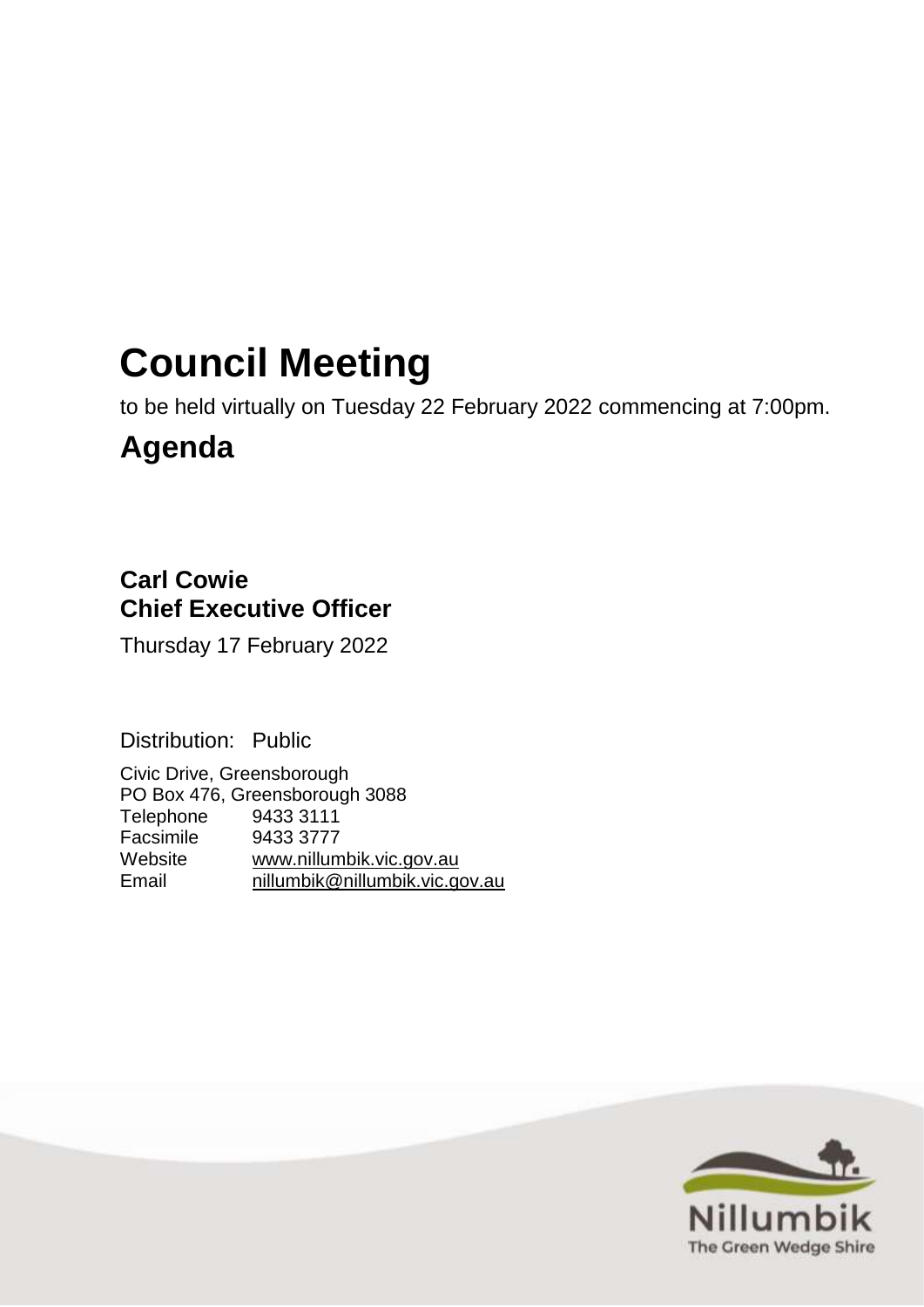### Council Meeting

### **Councillors**

- **Cr Frances Eyre (Mayor)**  Swipers Gully Ward
- **Cr Richard Stockman** Blue Lake Ward
- **Cr Karen Egan** Bunjil Ward
- **Cr Natalie Duffy** Edendale Ward
- **Cr Peter Perkins** Ellis Ward
- **Cr Ben Ramcharan (Deputy Mayor)** Sugarloaf Ward
- **Cr Geoff Paine** Wingrove Ward

#### **Officers**

**Carl Cowie** – Chief Executive Officer **Blaga Naumoski** – Executive Manager Governance, Communications and Engagement **Emma Christensen** – Acting Governance Lead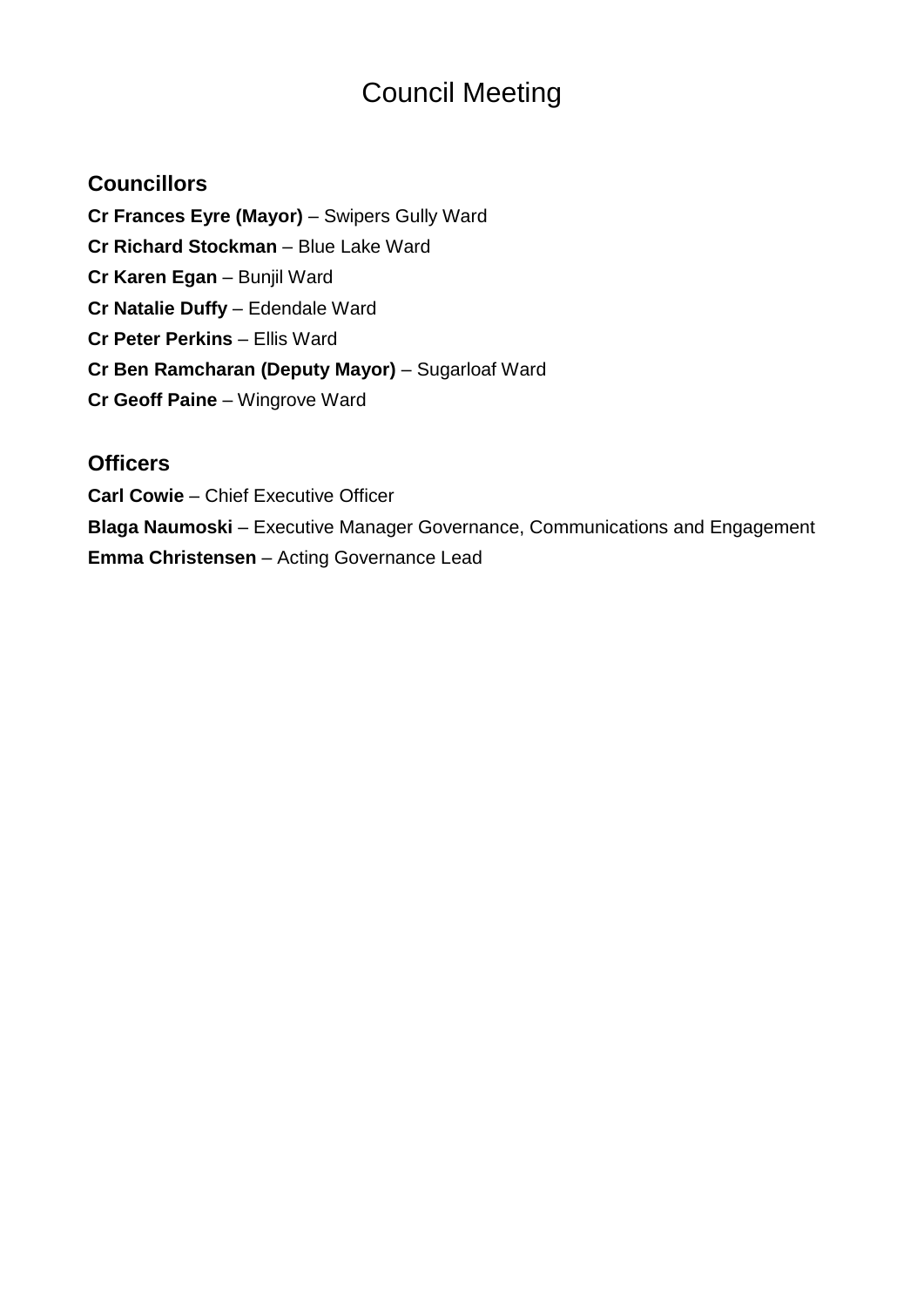### **Nillumbik Shire Council**

|                                                                          |                                                | <b>Contents</b>                                                                                               |              |  |  |
|--------------------------------------------------------------------------|------------------------------------------------|---------------------------------------------------------------------------------------------------------------|--------------|--|--|
| 1.                                                                       |                                                | <b>Welcome by the Mayor</b>                                                                                   | 1            |  |  |
| 2.                                                                       | <b>Acknowledgement of Country by the Mayor</b> |                                                                                                               |              |  |  |
| 3.                                                                       |                                                | <b>Good Governance Pledge</b>                                                                                 | 1            |  |  |
| 4.                                                                       | <b>Prayer</b>                                  |                                                                                                               | 1            |  |  |
| 5.                                                                       | <b>Apologies</b>                               |                                                                                                               | 1            |  |  |
| 6.                                                                       | <b>Presentations</b>                           |                                                                                                               | 1            |  |  |
| 7.                                                                       |                                                | <b>Confirmation of Minutes</b>                                                                                | $\mathbf{2}$ |  |  |
| 8.                                                                       |                                                | Disclosure of conflicts of interest                                                                           | $\mathbf 2$  |  |  |
| 9.                                                                       | <b>Petitions</b>                               |                                                                                                               | $\mathbf{2}$ |  |  |
| 10.                                                                      |                                                | Questions from the gallery                                                                                    | $\mathbf 2$  |  |  |
| 11.                                                                      |                                                | <b>Reports of Advisory Committees</b>                                                                         | 3            |  |  |
|                                                                          | AC.001/22                                      | Advisory Committee Report - 22 February 2022                                                                  | 3            |  |  |
|                                                                          | 12. Officers' reports                          |                                                                                                               | 6            |  |  |
|                                                                          | CM.001/22                                      | Declaration of the Diamond Creek Business Precinct Special Rate<br>2022-2027                                  | 6            |  |  |
|                                                                          | CM.002/22                                      | Hurstbridge Farmers Market                                                                                    | 13           |  |  |
|                                                                          | CM.003/22                                      | Local Government Performance Reporting Framework - Mid-Year<br>2021-2022 Performance Report                   | 17           |  |  |
|                                                                          | CM.004/22                                      | December Quarter Financial Report                                                                             | 21           |  |  |
|                                                                          | CM.005/22                                      | Council Plan Quarterly Performance Report - 2021-2022 - Quarter 2                                             | 25           |  |  |
|                                                                          | CM.006/22                                      | Environment and Sustainability Advisory Committee revised terms of<br>reference and committee renewal         | 31           |  |  |
|                                                                          | CM.007/22                                      | <b>Health and Wellbeing Advisory Committee</b>                                                                | 37           |  |  |
|                                                                          | CM.008/22                                      | Nillumbik Shire Submission - DELWP Planning Reforms - Improving<br>the Operations of ResCode Discussion Paper | 41           |  |  |
|                                                                          | CM.009/22                                      | Planning Scheme Amendment C140nill - Recommendations to the<br><b>Public Exhibition</b>                       | 57           |  |  |
|                                                                          | CM.010/22                                      | Christmas Hills - Melbourne Water Land Divestment Update                                                      | 65           |  |  |
|                                                                          | CM.011/22                                      | Review of Instrument of Delegation to Members of Council Staff                                                | 73           |  |  |
| CM.012/22<br>Informal Meetings of Councillors Records - 22 February 2022 |                                                |                                                                                                               | 77           |  |  |
|                                                                          | CM.013/22                                      | Yarra Plenty Regional Library proposed Budget 2022/2023                                                       | 81           |  |  |
|                                                                          | CM.014/22                                      | Tender Report - Contract 2122-032 Kangaroo Ground Landfill<br>Capping - Civil Contractor                      | 85           |  |  |
|                                                                          | CM.015/22                                      | Tender Report - 2021-092 Annual Supply of Quarry Products                                                     | 93           |  |  |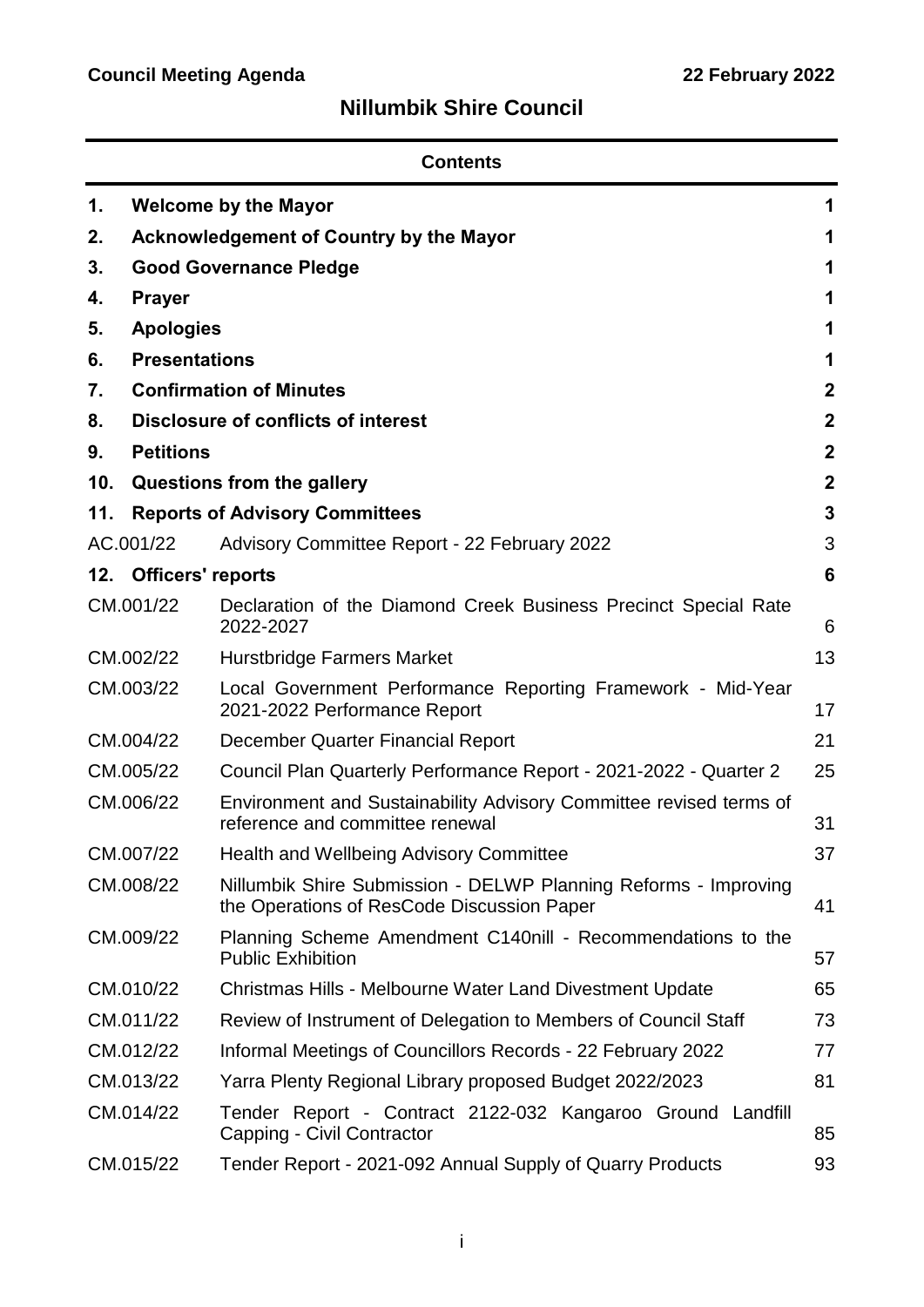|     | CM.016/22                             | Tender Report - Contract 2021-097 Annual Supply and Delivery of<br>Mulch, Sand and Soil | 99  |
|-----|---------------------------------------|-----------------------------------------------------------------------------------------|-----|
| 13. | <b>Notices of Motion</b>              |                                                                                         | 105 |
| 14. | <b>Delegates' Reports</b>             |                                                                                         | 105 |
|     | 15. Supplementary and urgent business |                                                                                         | 105 |
|     |                                       | 16. Confidential reports                                                                | 105 |
|     | 17. Close of Meeting                  |                                                                                         | 105 |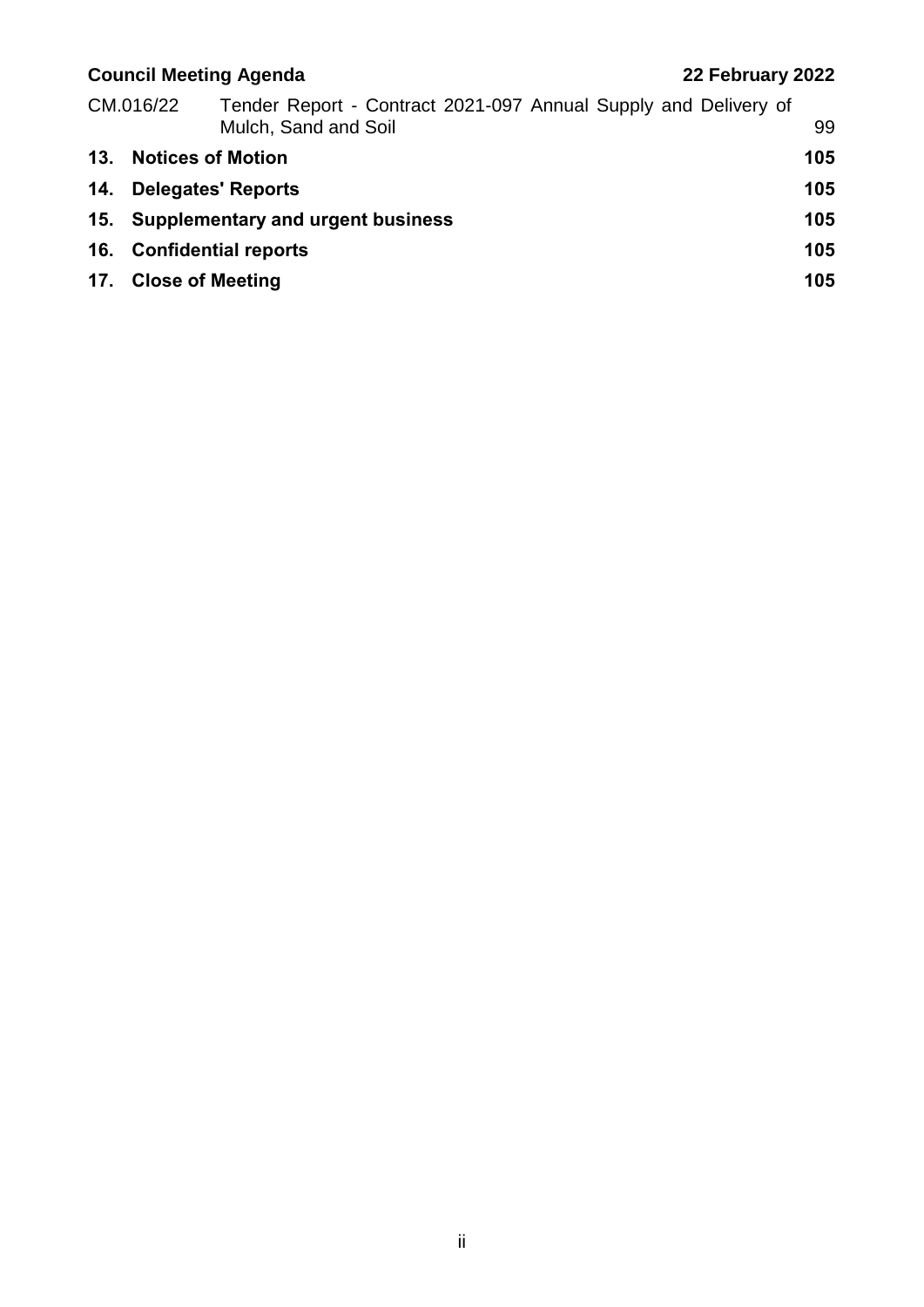### **Nillumbik Shire Council**

#### **Agenda of the Meeting of Nillumbik Shire Council to be held Tuesday 22 February 2022 commencing at 7:00pm**

#### <span id="page-4-0"></span>**1. Welcome by the Mayor**

Members of the public are advised the meeting will be livestreamed and recorded and the livestream and video recording will be made publicly available on YouTube and Council's website.

#### <span id="page-4-1"></span>**2. Acknowledgement of Country by the Mayor**

Nillumbik Shire Council respectfully acknowledges the Wurundjeri Woi-wurrung people as the Traditional Owners of the Country on which Nillumbik is located, and we value the significance of the Wurundjeri people's history as essential to the unique character of the shire. We pay tribute to all First Nations People living in Nillumbik, give respect to Elders past, present and future, and extend that respect to all First Nations People.

We respect the enduring strength of the Wurundjeri Woi-wurrung and acknowledge the ongoing impacts of past trauma and injustices from European invasion, massacres and genocide committed against First Nations People. We acknowledge that sovereignty was never ceded.

Wurundjeri Woi-wurrung people hold a deep and ongoing connection to this place. We value the distinctive place of our First Nations People in both Nillumbik and Australia's identity; from their cultural heritage and care of the land and waterways, to their ongoing contributions in many fields including academia, agriculture, art, economics, law, sport and politics.

#### <span id="page-4-2"></span>**3. Good Governance Pledge**

As Councillors, we are mindful of our civic responsibilities and obligations. We pledge to take them seriously, and to carry them out with diligence and integrity.

We know the decisions we take will affect the people and environment of Nillumbik, now and in the future. We undertake, therefore, to make sound and principled decisions of lasting value, in a spirit of fairness and for the good of all.

We also pledge to serve the needs and wellbeing of the community and the environment, in an open and honest manner and to the best of our abilities

#### <span id="page-4-3"></span>**4. Prayer**

A prayer will be read.

#### <span id="page-4-4"></span>**5. Apologies**

To accept apologies from any Councillors not in attendance at the meeting.

#### **Recommendation**

**That** the apologies be noted.

#### <span id="page-4-5"></span>**6. Presentations**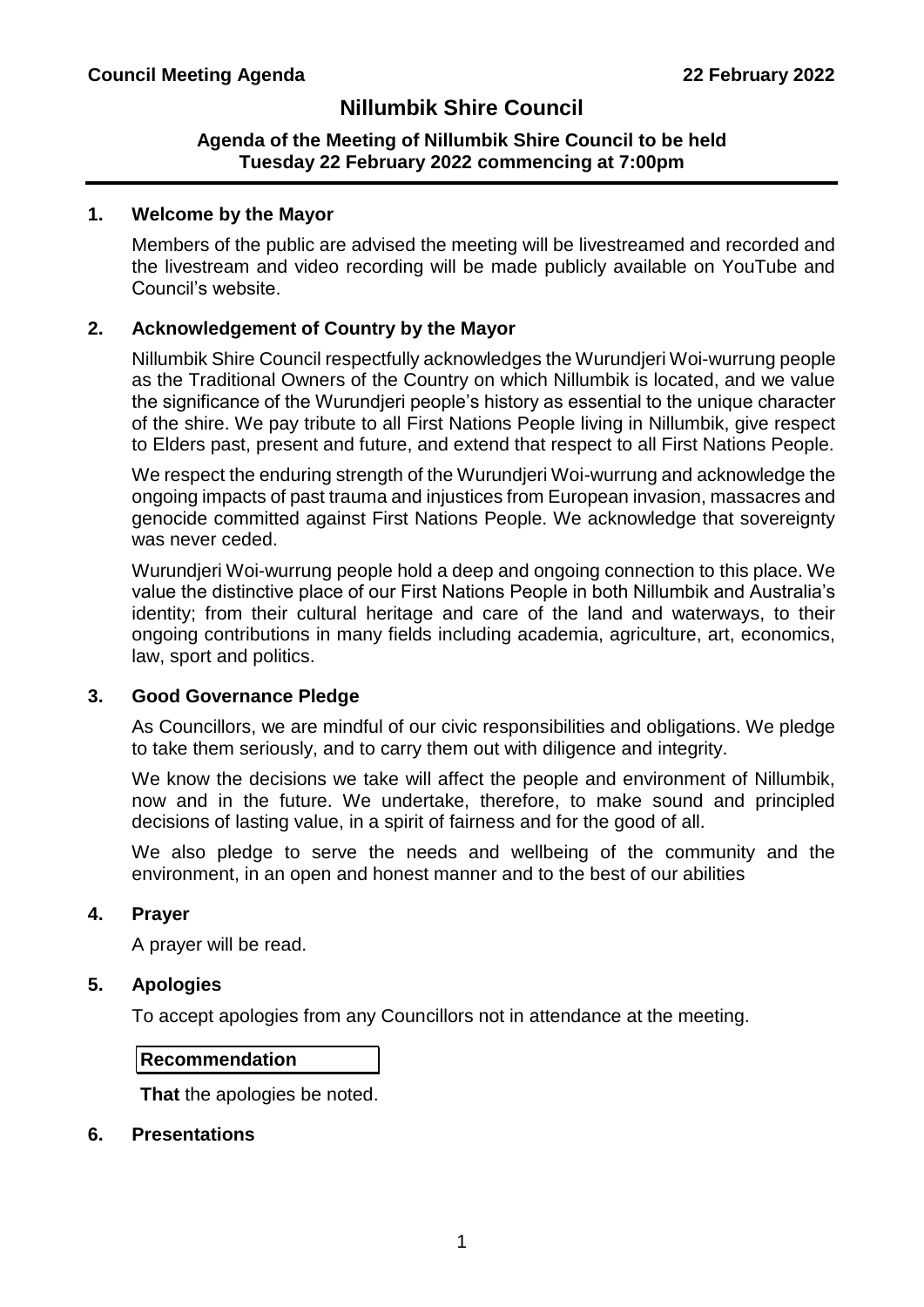#### <span id="page-5-0"></span>**7. Confirmation of Minutes**

Confirmation of the minutes of the Council Meeting held on Tuesday 14 December 2021.

#### **Recommendation**

**That** Council confirms the minutes of the Council Meeting held on Tuesday 14 December 2021 (**Attachment 1)**.

#### **Attachments**

[1](CM_22022022_AGN_1185_files/CM_22022022_AGN_1185_Attachment_6634_1.PDF) **1** . Minutes of the Council Meeting held Tuesday 14 December 2021

#### <span id="page-5-1"></span> **8. Disclosure of conflicts of interest**

Councillors should note that any conflicts of interest should also be disclosed immediately before the relevant item.

#### <span id="page-5-2"></span>**9. Petitions**

#### <span id="page-5-3"></span>**10. Questions from the gallery**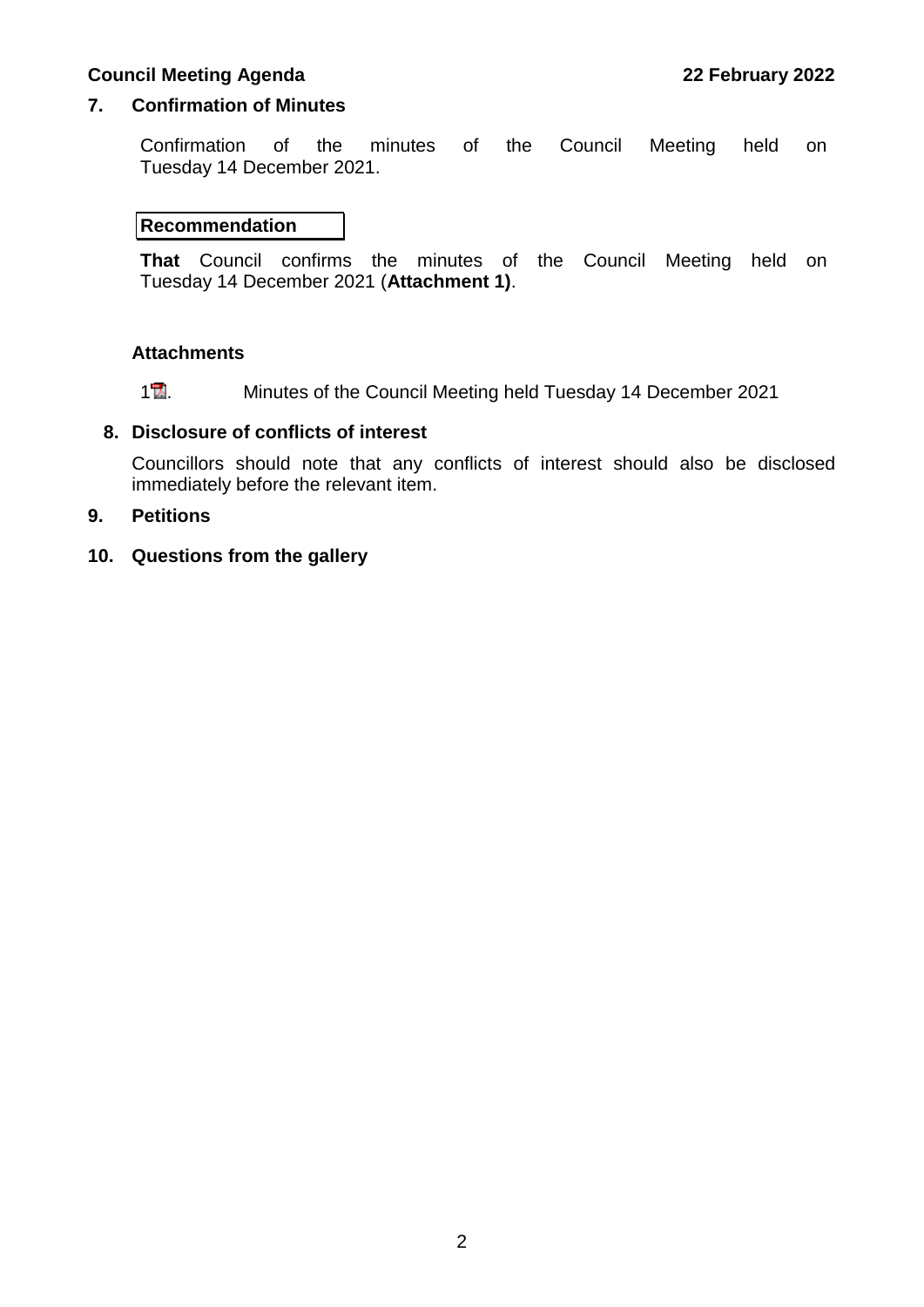<span id="page-6-0"></span>**11. Reports of Advisory Committees**

#### <span id="page-6-1"></span>**AC.001/22 Advisory Committee Report - 22 February 2022**

**Manager: Blaga Naumoski, Executive Manager Governance, Communications and Engagement** 

**Author: Janet Taylor, Governance Officer** 

#### **Summary**

Council has a range of Advisory Committees which provide a formal mechanism for Council to consult with key stakeholders, seek specialist advice and enable community participation. Although they do not make any formal decisions, they provide valuable advice to Council.

In accordance with Advisory Committee Terms of Reference, the following minutes of Advisory Committee meetings are attached **(Attachment 1)** and presented to Council for noting:

- 1. Positive Ageing Advisory Committee Meeting held 3 December 2021; and
- 2. Health and Wellbeing Advisory Committee Meeting held 9 December 2021.

#### **Attachments**

1 **图**. Advisory Committee Meeting Minutes Reported 22 February 2022

#### **Recommendation**

**That** the minutes of the Advisory Committee meetings **(Attachment 1)** reported be noted.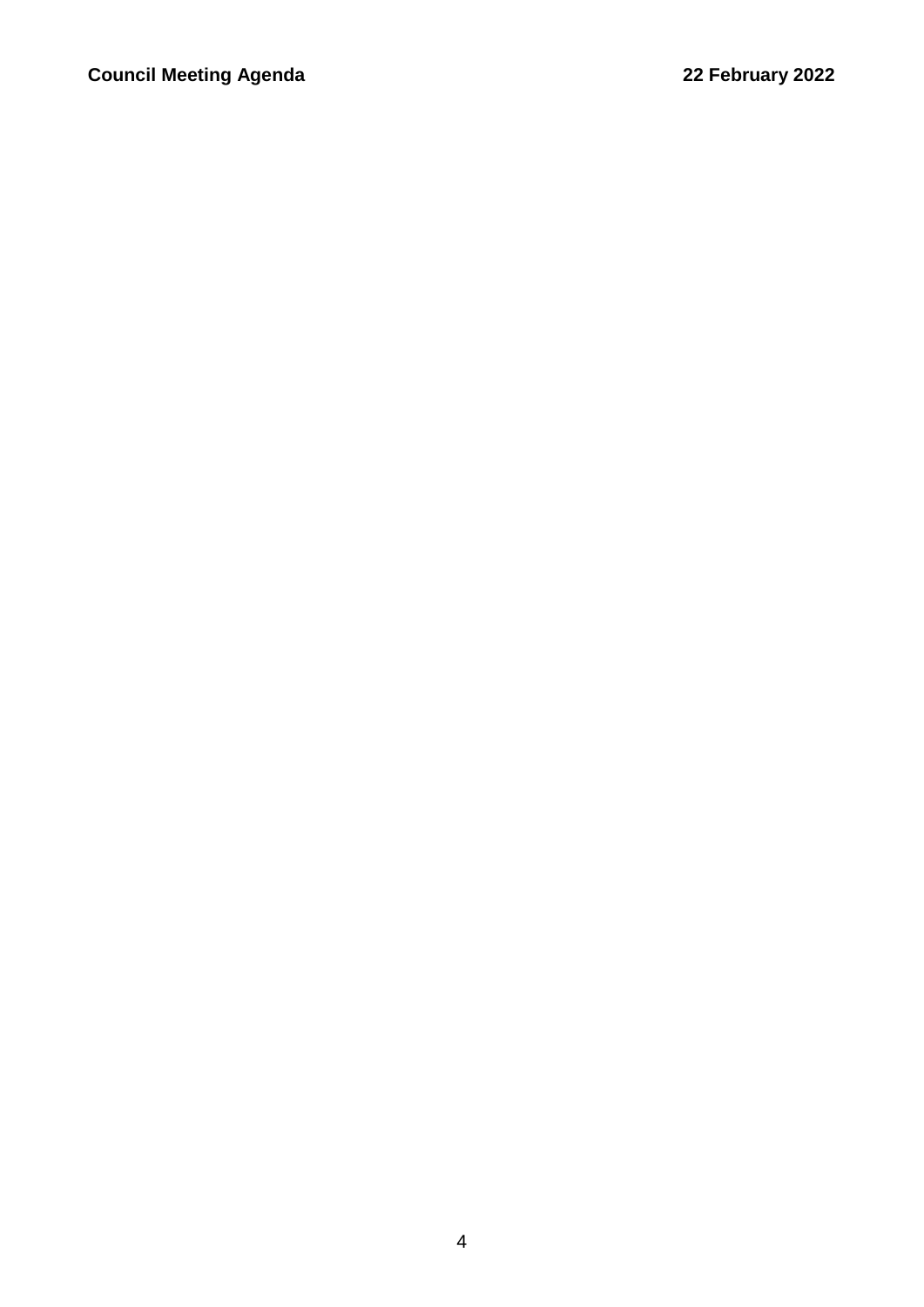THIS PAGE HAS BEEN LEFT INTENTIONALLY BLANK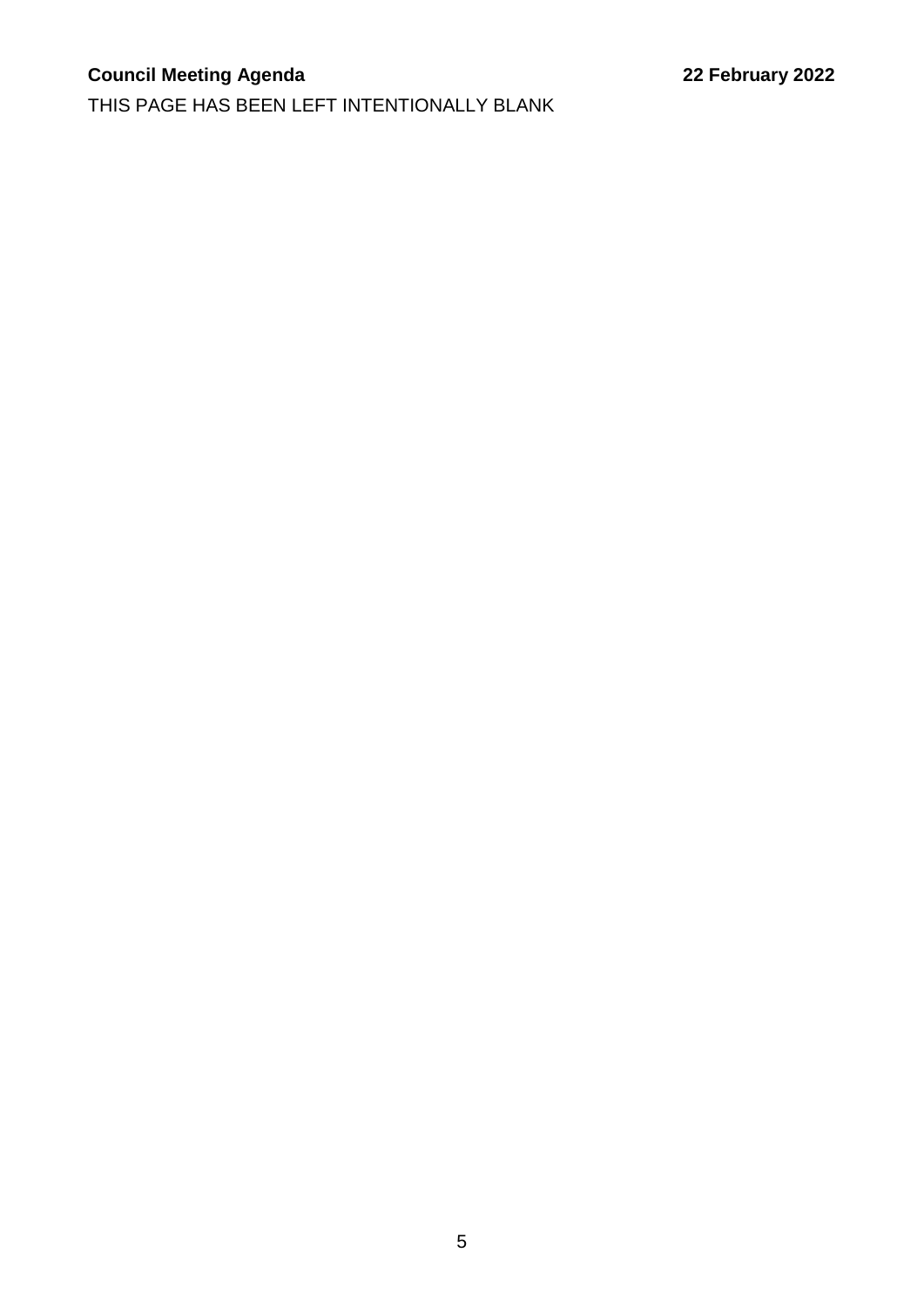<span id="page-9-0"></span>**12. Officers' reports**

<span id="page-9-1"></span>

| CM.001/22 | Declaration of the Diamond Creek Business Precinct Special Rate |  |  |  |  |
|-----------|-----------------------------------------------------------------|--|--|--|--|
|           | 2022-2027                                                       |  |  |  |  |

| <b>Public</b>                                                   |
|-----------------------------------------------------------------|
| Rosa Zouzoulas, Executive Manager Planning and Community Safety |
| Danielle Phyland, Economic Development and Tourism Lead         |
|                                                                 |

#### **Summary**

The purpose of this report is for Council to consider the matter of whether to declare, modify or abandon the Special Rate for Diamond Creek.

Renewing the Special Rate for Diamond Creek will continue to improve the trading climate of the Diamond Creek business precinct through the implementation of a series of business improvement and promotional activities. Over the past five years the scheme has been successful in funding advertising campaigns, events and overall marketing of Diamond Creek.

In accordance with the requirements of the s233 of the *Local Government Act 1989* formal notification of the proposed special rate was undertaken, with a public notice published in the Herald Sun on Friday 27 August 2021 and written notification being sent via mail to owners of properties upon which the special rate would be levied.

Notice has also been provided to the Diamond Creek Traders Association with a copy of the public notice forwarded on to occupiers/businesses (relevant in cases where the owner obliges the tenant pay the special rate) and available on Council's website.

In response to the public notice, Council received 5 written submissions **(Attachment 6)**  from the 137 properties liable to pay the special rate. 4 business owners in support of the special rate and 1 property owner opposing its renewal.

In accordance with sections 223(1) (b) and (c) of the *Local Government Act 1989*, Council has heard and considered all submissions and/ or objections at a meeting of its Planning and Consultation Committee Meeting on the 16 November 2021. At this meeting, three business owners made in person submissions in support and one property owner made an objection.

Following consideration of their submissions, the Diamond Creek Traders Association has advised that it wishes to proceed with the renewal of the Special Rate in the form advertised.

Accordingly, this report recommends that Council declares the Special Rate for Diamond Creek for a further five year period.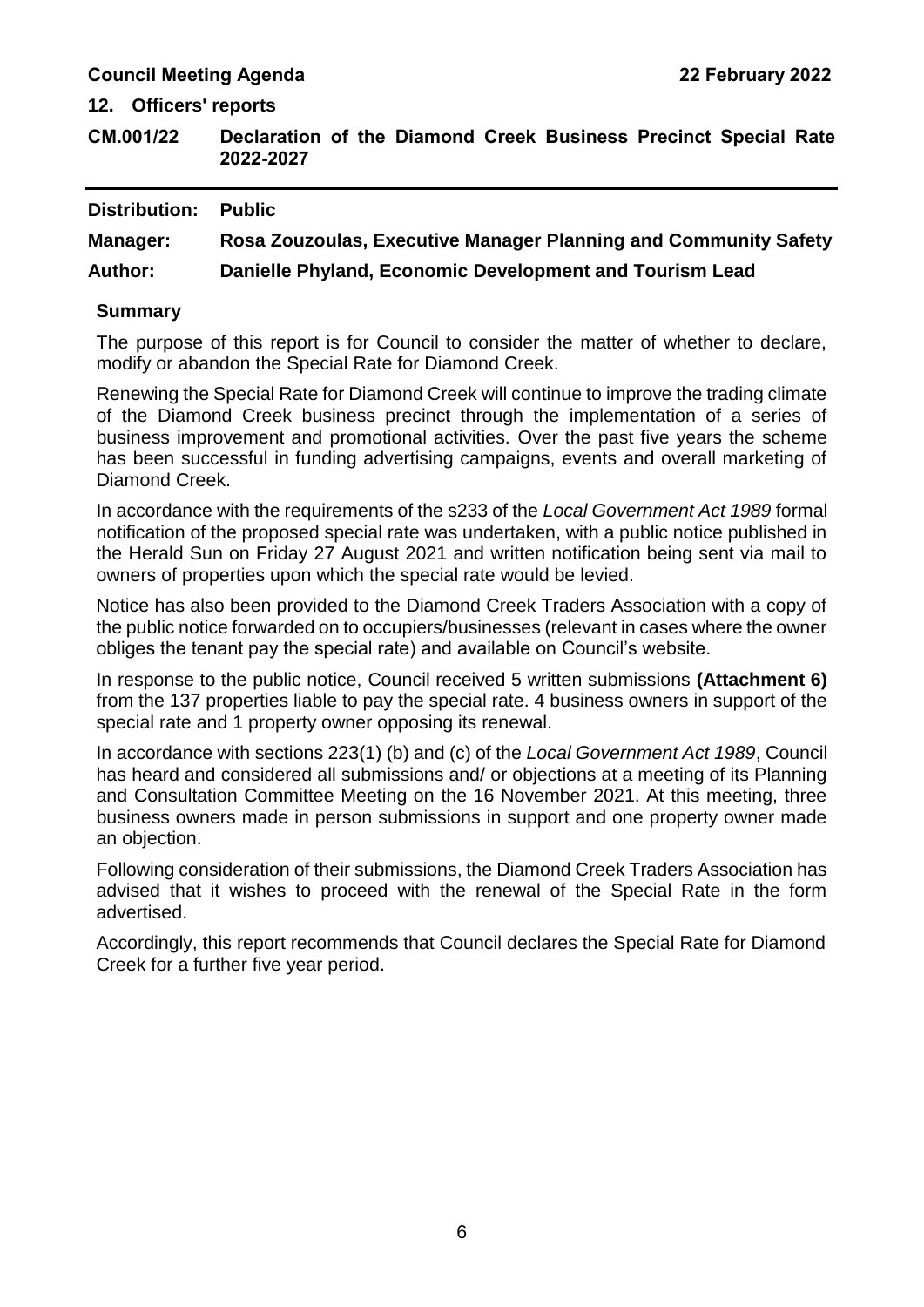#### **12. Officers' reports**

**CM.001/22 Declaration of the Diamond Creek Business Precinct Special Rate 2022-2027**

#### **Recommendation**

**That** Council:

- 1. Having considered all submissions received and taken account of all objections lodged and complied with the requirements of sections 163A, 163B and 223 of the *Local Government Act 1989* (the Act), and otherwise according to law, hereby declares a Special Rate for Diamond Creek under section 163(1) of the Act for the purpose of defraying expenses to be incurred by Council in providing funds to the incorporated body known and operating as the Diamond Creek Traders Association. The funds, subject always to the approval, direction and control of Council, are to be used for the purpose of funding a centre marketing officer, promotional, advertising, marketing, business development and other incidental expenses as approved by Council and agreed to between Council and the Diamond Creek Traders Association, all of which are associated with the encouragement of commerce, retail and professional activity and employment in the Diamond Creek business precinct.
- 2. Gives notice to all owners and occupiers of properties included in the special rate renewal and all persons who have lodged a submission and/ or an objection in writing of the decision of Council to declare and levy the Special Rate commencing on 1 July 2022, and the reasons for the decision.
- 3. Resolves that for the purposes of paragraph 2, the reasons for the decision of Council to declare the Special Rate are that:
	- a) There is sufficient support for the Special Rate from the property owners and occupiers.
	- b) Council considers that it is acting in accordance with the functions and powers conferred on it under the *Local Government Act 1989*, having regard to its role, purposes and objectives under the Act, particularly in relation to the encouragement of commerce, retail activity and employment opportunities in and around the scheme area.
	- c) The basis of distribution of the Special Rate amongst those persons who are liable or required to pay the Special Rate is considered to be fair and reasonable.
- 4. Undertakes all statutory processes and procedures to implement the Special Rate.
- 5. Notifies the Diamond Creek Traders Association of the decision.
- 6. Upon declaration officers finalise the Special Rate Agreement in conjunction with the Diamond Creek Traders Association.

#### **Attachments**

- 1<sup>7</sup> Letter from the Diamond Creek Traders Association
- 2<sup>個</sup>. Diamond Creek Traders Association Promotional Flyer for Special Rate Renewal
- 3<sup>1</sup> . Proposed Map of Diamond Creek Business Precinct 2022-2027
- 4<sup>個</sup>. Herald Sun Public Notice Intention to Declare Diamond Creek Special Charge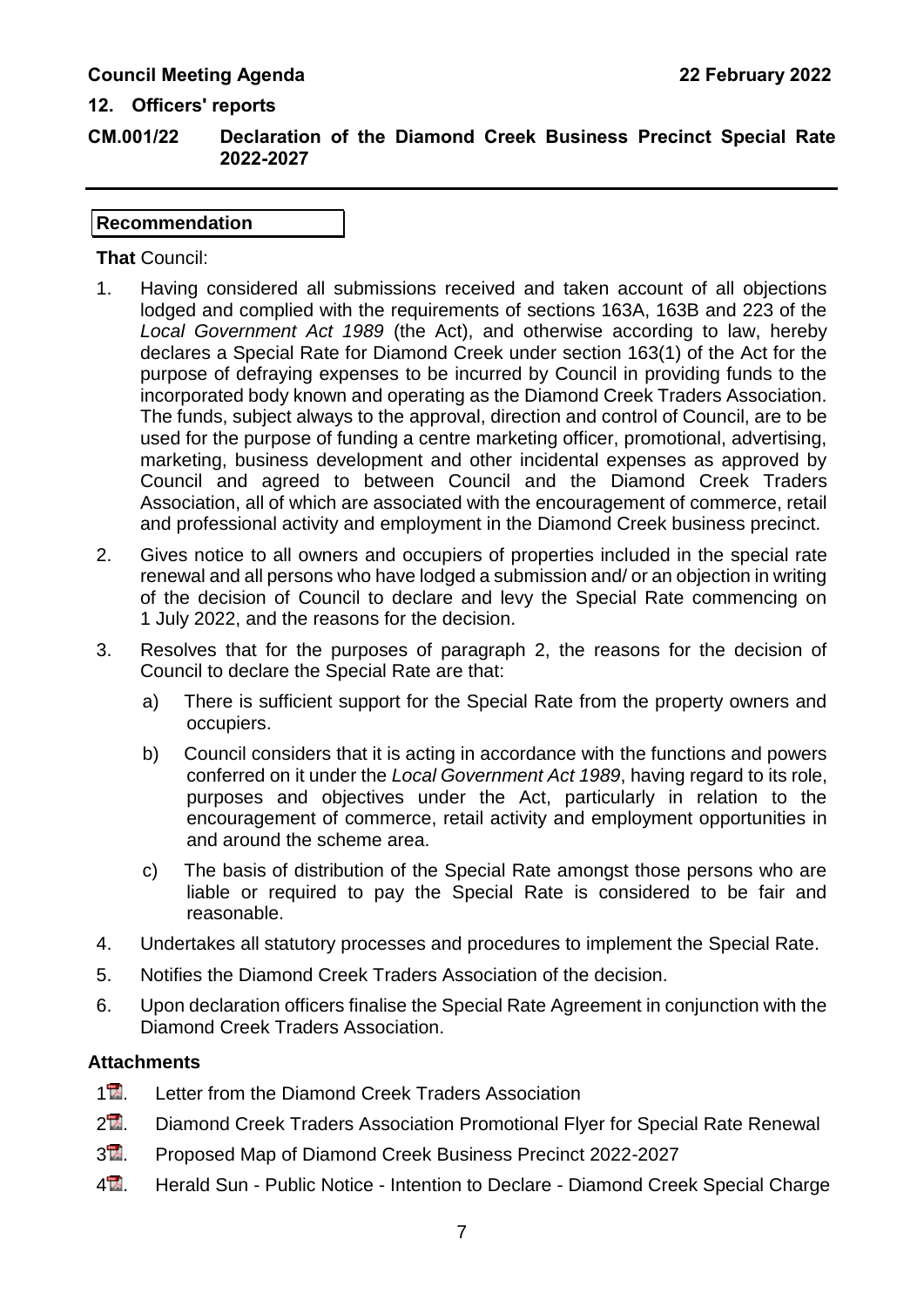#### **12. Officers' reports**

**CM.001/22 Declaration of the Diamond Creek Business Precinct Special Rate 2022-2027**

5<sup>1</sup> . Notice of Intention to Declare a special rate in Diamond Creek

6<sup>1</sup> . Public Submissions - Diamond Creek Business Precinct Special Rate 2022-2027

#### **Discussion**

- 1. A Special Rate proposal involves a proportional or fixed rate levied on properties included in the Special Rate area. The Special Rate enables the implementation of an ongoing program and it will fund the ongoing engagement and paid employment of a Centre Marketing Manager/Coordinator.
- 2. The current Special Rate for Diamond Creek commenced on 1 July 2017 for a period of five years and is due to expire on 30 June 2022. The Special Rate has been successful in funding a range of promotional and business development activities over the past five years.
- 3. The Diamond Creek Traders Association have formally requested Council to renew the Special Rate for another five years, commencing 1 July 2022 **(Attachments 1 and 2)** for the proposed Special Rate area **(Attachment 3)**.
- 4. The (137 properties) businesses affected by the proposed 2022 2027 Special Rate renewal reflects the existing 2017 - 2022 Special Rate (137 properties).
- 5. This Special Rate would raise an amount of \$120,000 in year one of the agreement based on the total of the levies collected. This charge is calculated based on the contribution of each property depending on the Capital Improved Value (CIV) of the property and is increased by CPI each year.

#### **What has happened so far?**

- 6. At the Council Meeting on 24 August 2021, officers recommended that Council give notice of intention to declare a Special Rate for Diamond Creek upon receipt of the Diamond Creek Traders Association request.
- 7. Public Notice of Council's intention to declare the Special Rate was advertised publicly for a minimum of 28 days as required by section 163 *Local Government Act 1989*  (**Attachment 4**)*.*
- 8. Individual letters with a copy of the public notice were sent within five working days of the Public Notice being published to all property owners and property occupiers who will be made liable for the Special Rate (**Attachment 5**).
- 9. Any persons affected by the Special Rate were able to provide a written submission (which may include in it a request to be heard at the Planning and Consultation Committee meeting) to the Council within 28 days of the publication of this notice. These will be considered in accordance with section 223 *Local Government Act 1989*  (**Attachment 6**).
- 10. Council heard and considered submissions at the Planning and Consultation Committee meeting held on 16 November 2021.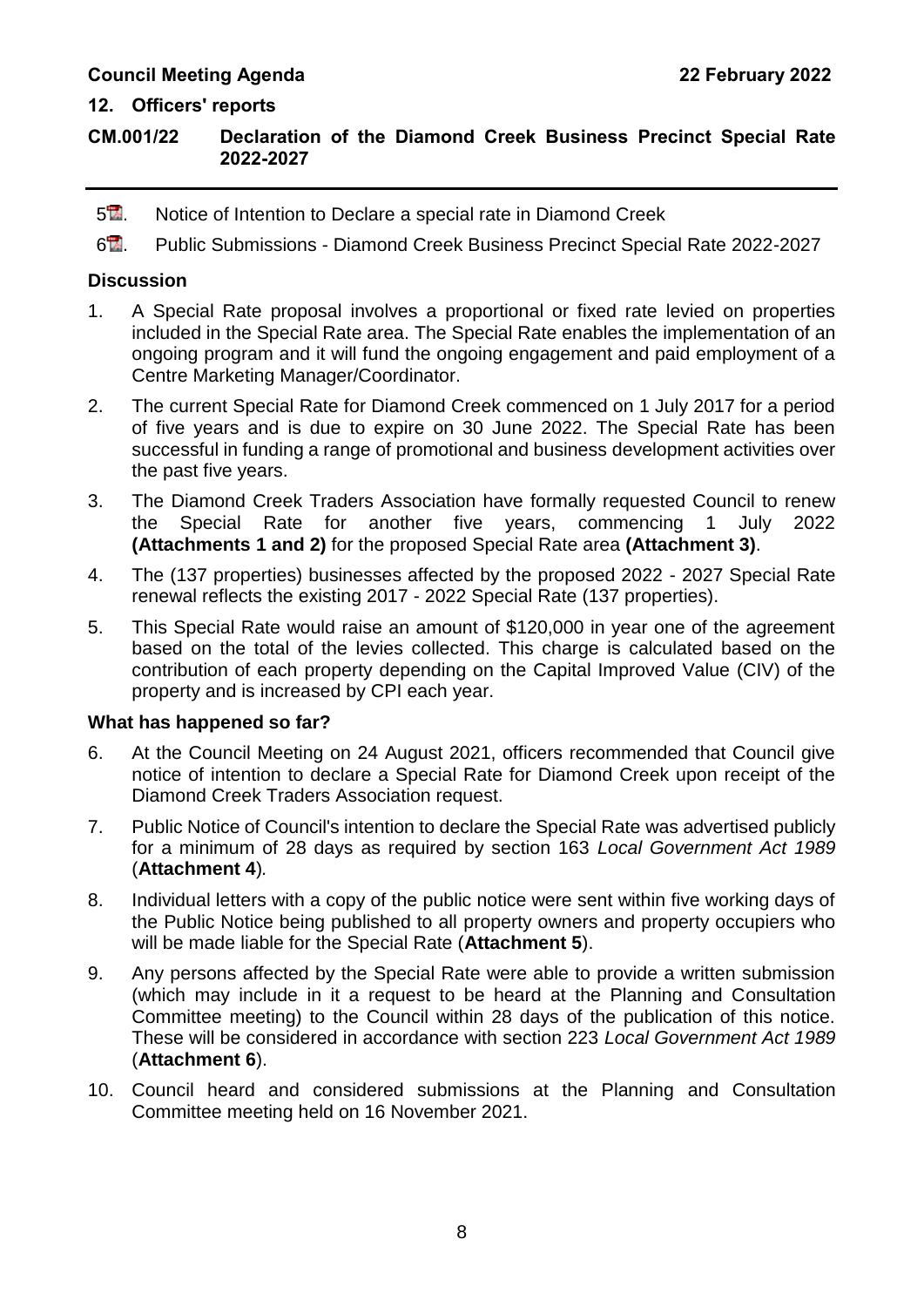#### **12. Officers' reports**

#### **CM.001/22 Declaration of the Diamond Creek Business Precinct Special Rate 2022-2027**

#### **Current and next steps**

- 11. Council will resolve to declare, modify or abandon the special rate.
- 12. If the Special Rate is declared, notice of the Special Rate will be sent to affected businesses and property owners after this date. Property owners and businesses have 30 days to appeal to the Victorian Civil and Administrative Tribunal (VCAT) from the date of this notice.
- 13. If there are no valid appeals or any appeals are dismissed by VCAT, Council will finalise the Special Rate Agreement with Diamond Creek Traders Association and will commence collection of the Special Rate in 2022-23 financial year for the following 5 years.
- 14. Diamond Creek Traders Association will enter into a formal agreement with Council that confirms its role in expending the Special Rate funds in an administrative nature only and at all times under the direction of, and for Council. Payment of the Special Rate funds to the Diamond Creek Traders Association is conditional on entering into such an agreement.

#### **Conclusion**

- 15. The Diamond Creek Traders Association relies on appropriate funds to engage in cooperative marketing and promotion for the Diamond Creek business precinct and to raise the profile of the centre and encourage residents to shop locally. The Special Rate renewal would enable the Association to contribute positively and in partnership with Council to the future promotion and development of Diamond Creek.
- 16. This report recommends that Council declares the Special Rate scheme for Diamond Creek for a further five year period.

#### **Related Council decisions**

- 17. Special Rates have been declared in the past for Nillumbik precincts. For Diamond Creek the declaration was made at the 27 March 2018 Ordinary Council Meeting.
- 18. Most recently, Council resolved at its meeting on 24 August 2021 to give notice of its intention to declare a Special Rate for Diamond Creek.

#### **Options**

- 19. Council can to declare, modify or abandon the special rate.
- 20. Special Rates for marketing, promotion and business development are an important strategy for retail centres such as Diamond Creek to revitalise and maintain marketing activities.
- 21. Without a Special Rate, trader's groups must seek funding from external bodies and/or Council. Alternatively, they could resort to a 'pay to play' model for marketing and promotion activities for the precinct.
- 22. As part of a renewed Special Rate Agreement clear key performance indicators will be stated and templates created for reporting to ensure the annual reporting is timely, simple and effective.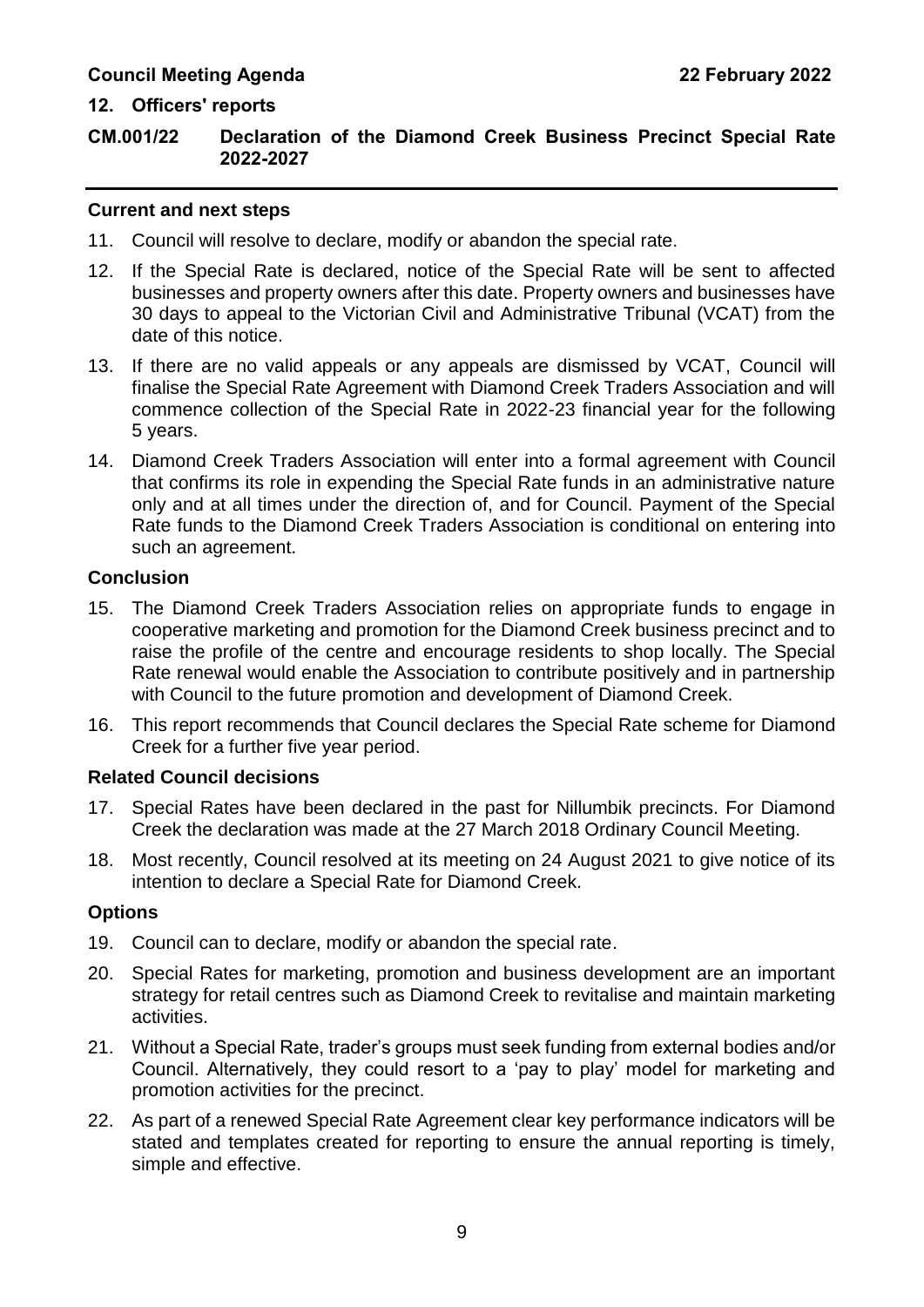#### **12. Officers' reports**

#### **CM.001/22 Declaration of the Diamond Creek Business Precinct Special Rate 2022-2027**

#### **Council plans and policies**

- 23. This report directly supports the achievement of Council Plan 2021-2025 strategy:
	- We support businesses, industries and events, and encourage investment within Nillumbik.

#### **Sustainability implications**

- 24. Without a Special Rate the Diamond Creek Traders Association would be required to generate their own funds for marketing activities.
- 25. Without the Special Rate in place traders may look to Council to fund marketing and promotional campaigns on their behalf. No funding is currently allocated or available for such activities.

#### **Community engagement**

- 26. Engagement with the Diamond Creek Traders Association about the Special Rate renewal process began in December 2020 and is ongoing as part of this process.
- 27. Affected owners and occupiers have been provided the opportunity to make a submission on the proposed special rate following the public notice advertised in the Herald Sun on 27 August 2021.
- 28. Copies of the proposed declaration of the Special Rate and a detailed plan of the proposed area were available for inspection during normal office hours at the Council offices in Greensborough for a period of 28 days after the date of the public notice, until 24 September 2021.
- 29. Owners and occupiers were also provided with an alternative option to inspect detailed plans of the proposed special rate and make online submissions for a period of 28 days after the date of the public notice via Council's website.
- 30. The Council report with all attachments was also available on the Council website.

#### **Innovation and continuous improvement**

- 31. Council has offered specialist advice in regards to best practice approaches the Association could consider.
- 32. This is based on decisions made in other business main streets throughout the State where a Special Rate was either declared, modified or abandoned.
- 33. The Special Rate intention to declare was shared via Council's Business in Nillumbik e-newsletter to raise awareness of the process and inviting submissions from affected parties.
- 34. An alternative submission option was made available to affected owners and occupiers on Council's website via a simple online form.

#### **Collaboration**

35. The Special Rate encourages collaboration between Traders Associations and Council and provides opportunities for partnerships.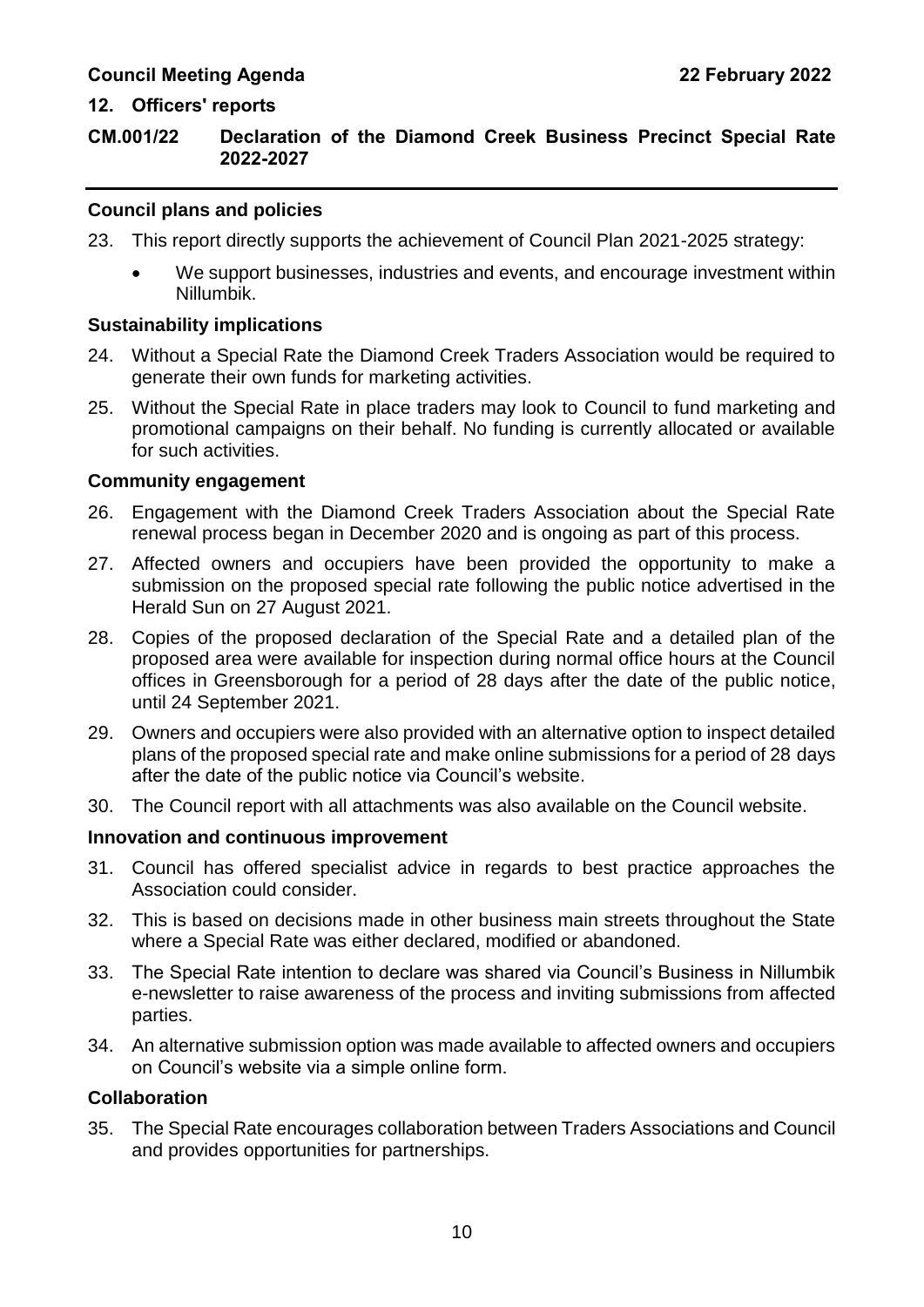#### **12. Officers' reports**

#### **CM.001/22 Declaration of the Diamond Creek Business Precinct Special Rate 2022-2027**

36. Monthly reminders have been sent to the Diamond Creek Traders Association, in person meetings with the Marketing Coordinator in March 2021 and regular sharing of templates, other Special Rate examples and information from Mainstreet Australia.

#### **Budget implications**

- 37. There will be no impact on Council's budget. The funds collected through the Special Rate are levied by Council and then used to fund the Diamond Creek Traders Association for its expenditure on marketing and promotion for the Diamond Creek business precinct.
- 38. There is significant officer time dedicated to managing the special rate and supporting the Diamond Creek Traders Association to administer the levy.

#### **Relevant law**

- 39. A Special Rate may be declared by Council under section 163 of the *Local Government Act 1989*. In declaring a Special Rate, Council must consider:
	- a) That the proposal relates to the performance of a function authorised by the Act.
	- b) That there will be a special benefit to the persons liable to pay the Special Rate.
	- c) That there is a proportional distribution of the rate amongst those persons liable to pay the Special Rate.
	- d) The total cost of the Special Rate including the annual amount, which the Diamond Creek Traders Association has budgeted to spend on various marketing and other activities.
- 40. The Act requires Council to give public notice of a proposed declaration of the special charge and write to all people who will be liable to contribute. The proposed declaration for this special charge has been prepared in accordance with the Act.
- 41. Owners (or occupiers who would pay the charge as a condition of their lease) may object to the proposal within 28 days. If objections are received from more than fifty percent of personas liable, Council will be prevented from making the declaration and the special rate cannot proceed.

#### **Regional, state and national plans and policies**

42. Not applicable.

#### **Conflicts of interest**

43. No officer involved in the preparation of this report has declared a conflict of interest.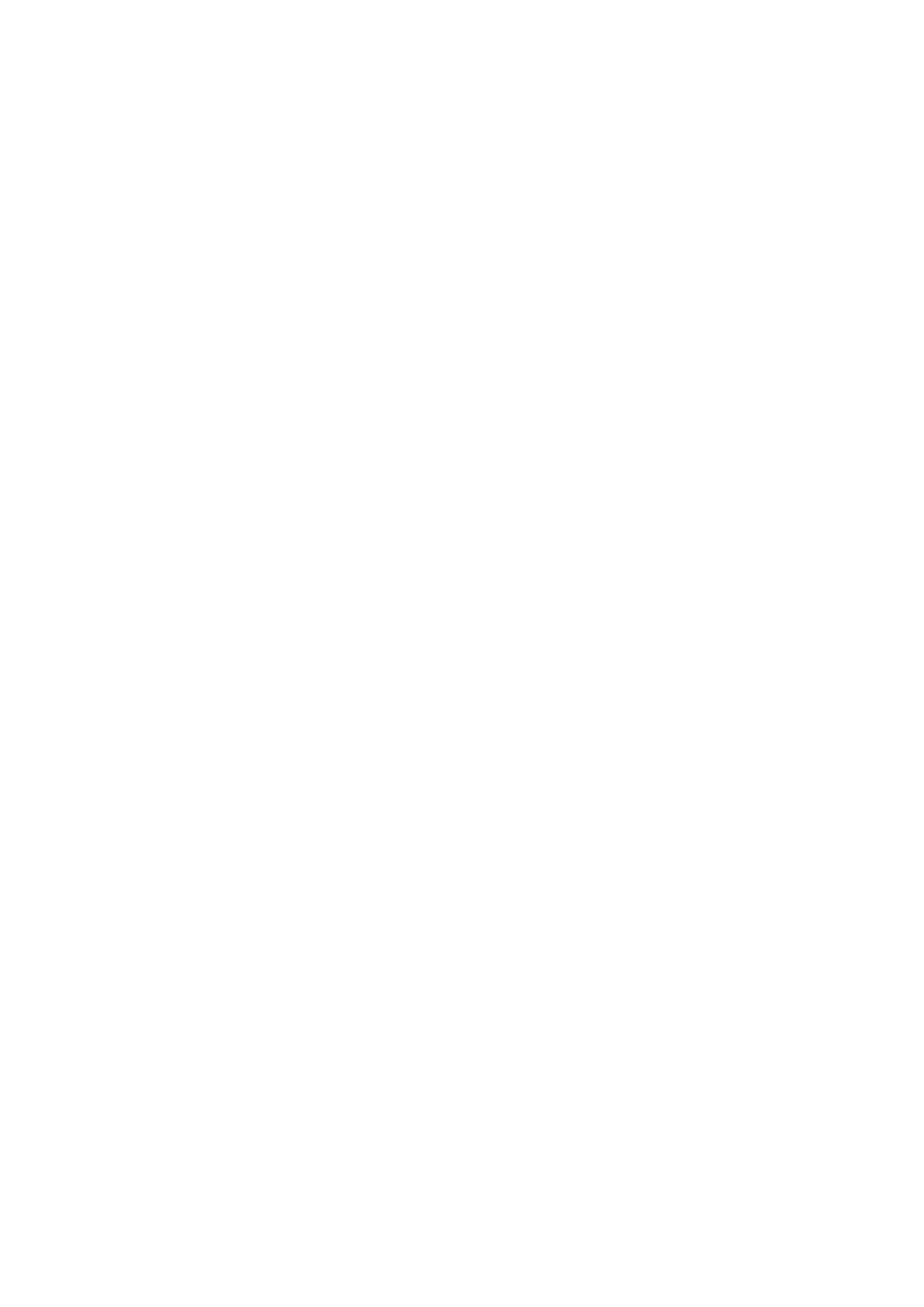**12. Officers' reports**

<span id="page-16-0"></span>

| CM.002/22 | <b>Hurstbridge Farmers Market</b> |  |  |
|-----------|-----------------------------------|--|--|
|-----------|-----------------------------------|--|--|

| Distribution:  | <b>Public</b>                                                   |
|----------------|-----------------------------------------------------------------|
| Manager:       | Rosa Zouzoulas, Executive Manager Planning and Community Safety |
| <b>Author:</b> | Danielle Phyland, Economic Development and Tourism Lead         |

#### **Summary**

In September 2018, Council resolved to enter into a three (3) year contract with Diamond Valley Community Support (DVCS) for the operation and management of the Hurstbridge Farmers' Market. Previously managed by Council, the market management was opened for Expression of Interest and DVCS were the successful applicant. This report is to inform Councillors of the completion of this contract and provide Officer recommendation for DVCS to retain the management role and be responsible for self-funding the ongoing operation of the market.

The impacts of COVID have been significant for markets across the Shire including the Hurstbridge Market and the DVCS has been working extremely hard to ensure the continuity of the market by making improvements and changes throughout the pandemic such as relocation from Fergusons Paddock to the Hurstbridge Primary School.

Council's Economic Development and Tourism Unit have worked closely with DVCS to ensure they have operated safely throughout the pandemic, provided them with support and guidance for marketing and promotion and discussed new initiatives to enhance the market such as the introduction of a Young Entrepreneurs market hub.

#### **Recommendation**

**That** Council provides Diamond Valley Community Support (DVCS) with confirmation of the satisfactory completion of the contract and allows DVCS to retain the market management role, wholly responsible for self-funding the ongoing operation of the market.

#### **Attachments**

- 1 **图**. Hurstbridge Farmers Market Report 2019
- 2<sup>1</sup> . Hurstbridge Farmers Market Report 2020 2021

#### **Discussion**

1. The Hurstbridge Farmers' Market (HFM) had been operated by Nillumbik Shire Council since 2009. In response to declining visitor and stallholder numbers at the market, Nillumbik Shire Council engaged Urban Enterprise in 2017 to review the current operation of the HFM. This review suggested transferring management of the market to an external organisation as the best way to revitalise and grow the market.

In June 2018, Council commenced an Expression of Interest (EOI) process to ascertain options for outsourcing the operation of the HFM. A panel, made up of stallholder and community representatives, together with Council officers, assessed the application received and determined that Diamond Valley Community Support (DVCS) were the most suitable applicant based on the selection criteria. It was resolved at the September 2018 Council Meeting that the DVCS would be awarded the contract.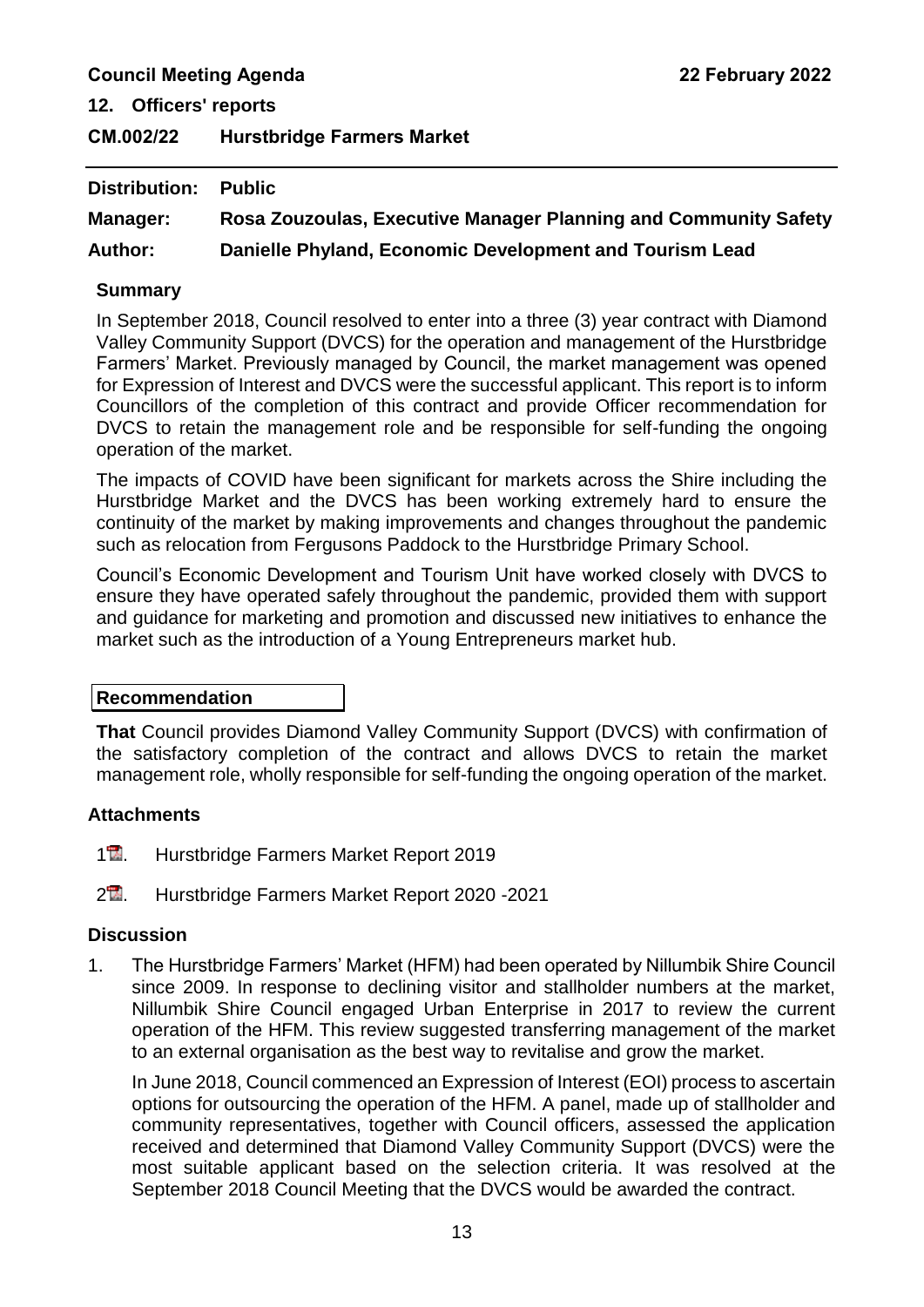#### **12. Officers' reports**

#### **CM.002/22 Hurstbridge Farmers Market**

The market was delivered over the contract period (3 years) by DVCS following methodologies they had developed from their other market operations in surrounding areas. Throughout the contract period, DVCS have made some changes to the operation most significantly ceasing the Victorian Farmers Market Accreditation which was causing restrictions to the stallholder mix. The most recent change was moving the market location from Ferguson's Paddock to the Hurstbridge Primary School on Heidelberg-Kinglake Rd, Hurstbridge, with the aim to attract more visitors and passersby being situated at a more visible site with passing traffic. DVCS are confident of the long-term future of the market at the current site and have approval from the school to continue operating at the site indefinitely.

Inclusive of the funds received from Nillumbik Council the Hurstbridge Farmers Market has operated with a profit of \$12,111 (FY July 2019-June 2020), \$19,506 (FY July 2020-June 2021) and for part year (July 2021-Dec 2021) of \$1,336. The following data has been provided by the DVCS market manager.

- $\circ$  In the 2020-2021 financial year, we provided \$257,121 of material aid to the Nillumbik and Banyule community. This consisted of:
	- **587,800 in food relief of which 53% was to Nillumbik residents**
	- \$67,098 of education assistance of which 55% was to Nillumbik residents
	- **542,780 in grocery vouchers of which 23% was to Nillumbik residents**
	- The balance was provided via all other material aid.
- o In partial financial year July2021-Dec2021, we have provided \$109,585 of material aid. This consists of :
	- **533,721 in food relief of which 53% was to Nillumbik residents**
	- **520,997 of education assistance of which 55% was to Nillumbik residents**
	- **522,630 in grocery vouchers of which 23% was to Nillumbik residents**
	- The balance was provided via all other material aid

The same % of Nillumbik residents has been applied for this partial year, as the final data is yet to be provided.

#### **Related Council decisions**

- 2. At the Ordinary Council Meeting on Tuesday 25 September 2018, it was resolved that Council:
	- 1. *Enters into a three (3) year contract with Diamond Valley Community Support for the operation and management of the Hurstbridge Farmers' Market.*
	- *2. Council agrees to contribute \$21,000 in year one, \$12,000 in year two and \$9,000 in year three via an official three-year agreement to Diamond Valley Community Support for the operation and management of the Hurstbridge Farmers Market from November 2018.*
	- *3. Council receives annual reviews and a recommendation made for the future of the Market at the completion of the three-year agreement.*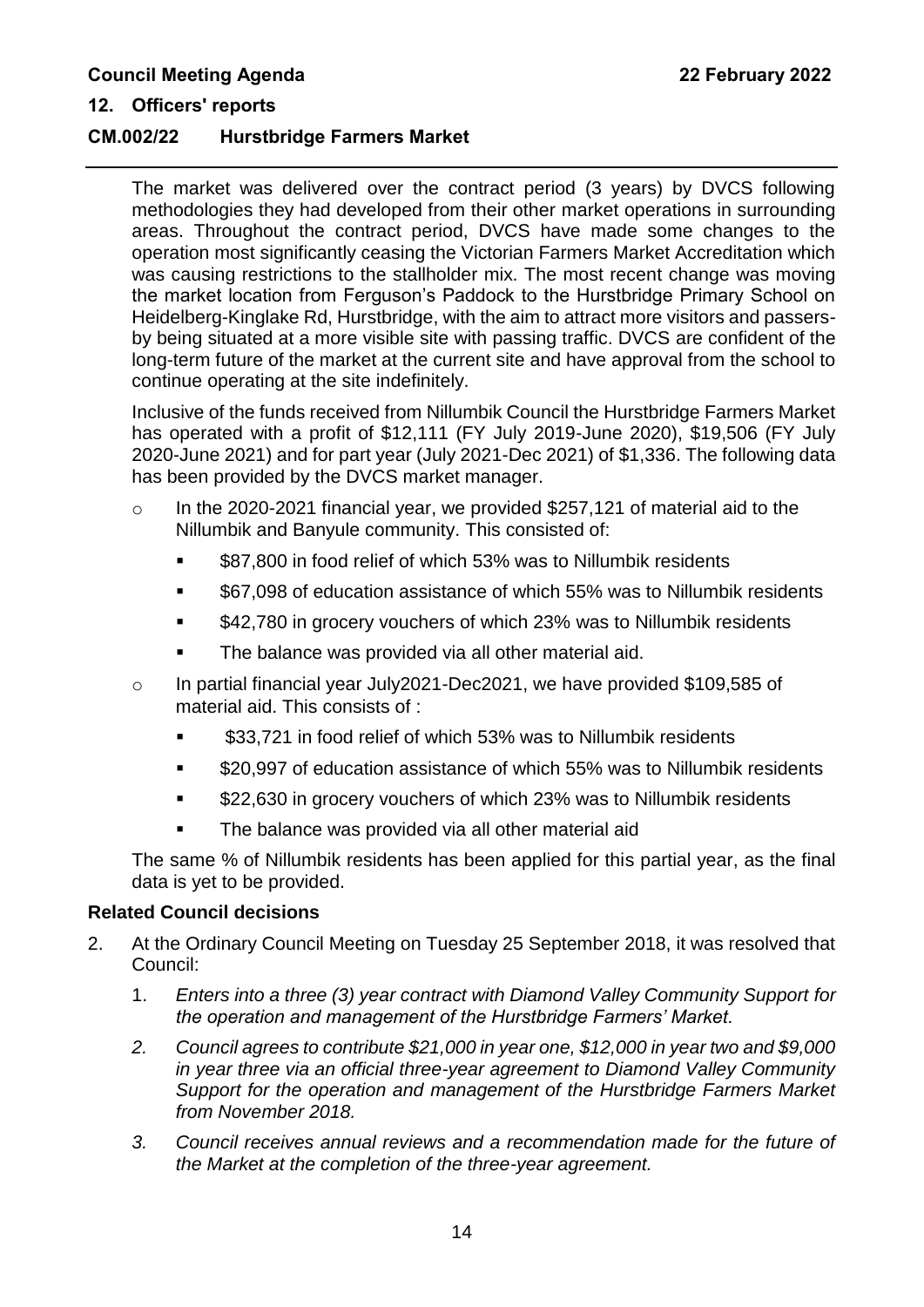#### **CM.002/22 Hurstbridge Farmers Market**

#### **Options**

3. Provide DVCS with confirmation of the satisfactory completion of the contract. DVCS retains the management role and becomes responsible for self-funding the ongoing operation of the market.

#### **Council plans and policies**

- 4. This report directly supports the achievement of the Council Plan 2021-2025 strategy:
	- We support businesses, industries and events, and encourage investment within Nillumbik.

#### **Sustainability implications**

- 5. Should DVCS not chose to continue the market operation, Council is not in a position to resource the management and operation of the market neither financially nor physically. This would mean the market would cease to exist.
- 6. Ongoing support is required for all Nillumbik markets as restrictions ease from the pandemic. The Economic Development and Tourism Unit provide support to all market committees in partnership with other internal departments such as arts and culture and events.

#### **Community engagement**

7. Not applicable.

#### **Innovation and continuous improvement**

- 8. The market has continuously evolved including a name and location change to make them more accessible and engaging to both customers and stall holders.
- 9. DVCS have introduced a Young Entrepreneurs element to encourage younger stall holders to attend the market, partnering with Council's Economic Development and Tourism Unit to access free business education programs for young people.
- 10. With the removal of the Victorian Farmers Market accreditation the mix of stallholders has been diversified to attract a wider audience.

#### **Collaboration**

11. In managing this partnership, the Economic Development and Tourism Unit have worked with other internal teams to provide support and liaised directly with the market manager. There have also been interactions with the Hurstbridge Village Traders Association and the market to cross promote events and activities. The market has been integrated into and cross promoted during other regional events such as Open Farm Day and Open Cellars.

#### **Budget implications**

- 12. There are currently no funds to continue a financial agreement for managing the market.
- 13. The objective of the contract was for the market and management of the operation to become sustainable.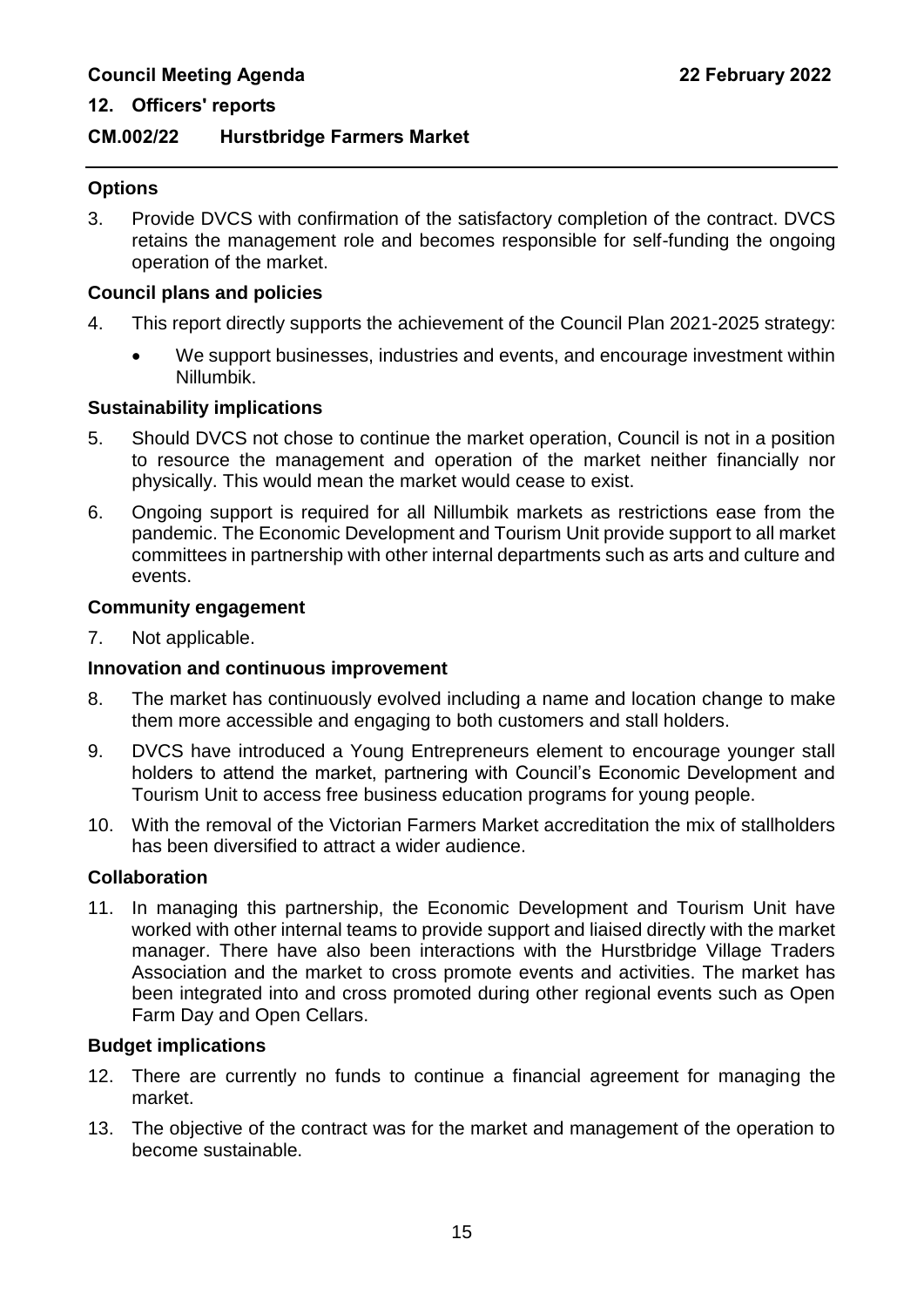#### **12. Officers' reports**

#### **CM.002/22 Hurstbridge Farmers Market**

#### **Relevant law**

14. Not applicable.

#### **Regional, state and national plans and policies**

15. Not applicable.

#### **Conflicts of interest**

16. No officer involved in the preparation of this report has declared a conflict of interest.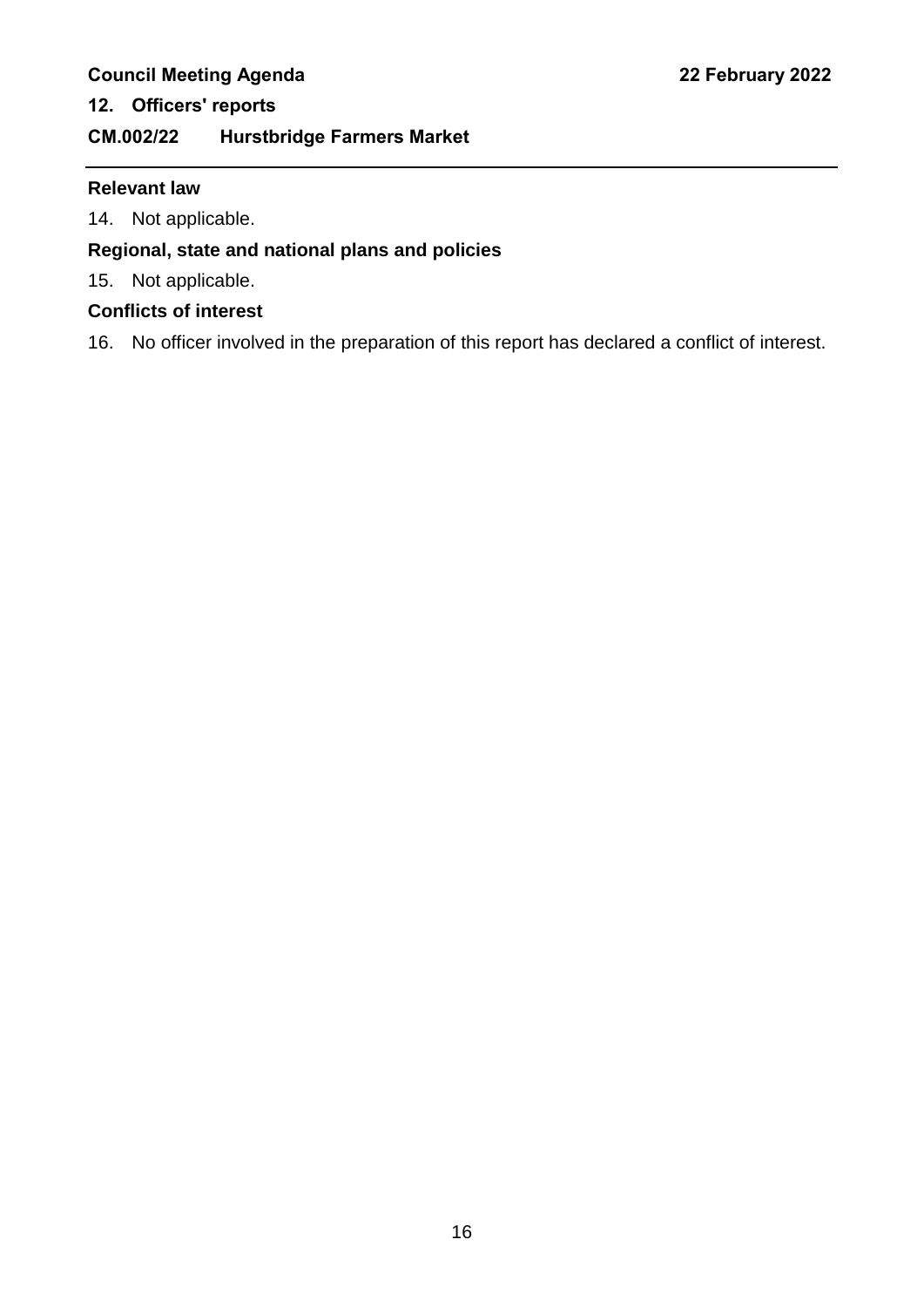**12. Officers' reports**

<span id="page-20-0"></span>

| CM.003/22 |                              | Local Government Performance Reporting Framework - Mid-Year |  |  |
|-----------|------------------------------|-------------------------------------------------------------|--|--|
|           | 2021-2022 Performance Report |                                                             |  |  |

| Distribution:  | <b>Public</b>                                                                          |
|----------------|----------------------------------------------------------------------------------------|
| Manager:       | Jeremy Livingston, Executive Manager Business Transformation and<br><b>Performance</b> |
| <b>Author:</b> | James Hartigan, Business Performance Analyst                                           |

#### **Summary**

The purpose of this report is to present to Council the Local Government Performance Reporting Framework (LGPRF) mid-year service performance results for the 2021-2022 financial year.

The report measures Council's current performance against the expected range (based on LGPRF guidelines set by State Government) as well as comparing Council's current performance against the 2020-2021 end of financial year result.

This is the third time Council is completing a mid-year progress update on the LGPRF indicators, with the aim of the report to provide more frequent and current data to better monitor and more proactively address any issues or trends identified with Council's performance.

The report demonstrates that Council is performing well against the LGPRF framework, with all bar one result within the expected range based on Local Government Victoria guidelines, and with a large number of indicators improving compared to previous reports.

This strong result also needs to be understood in the context of various COVID-19 challenges and impacts during the reporting period, including 89 days of lockdown between July and October 2021.

#### **Recommendation**

**That** Council notes the Local Government Performance Reporting Framework (LGPRF) service performance results for the period from July to December 2021 (**Attachment 1**).

#### **Attachments**

1 . 2021-2022 Local Government Performance Reporting Framework Mid-Year Report

#### **Discussion**

- 1. The Local Government Performance Reporting Framework (LGPRF) is a mandatory reporting system which was introduced by the State Government in 2014 to ensure all Victorian councils are measuring and reporting on their performance in a consistent way.
- 2. The LGPRF is comprised of service performance, financial performance and sustainability measures, along with a governance and management checklist.
- 3. Key objectives of the LGPRF include councils having information to support strategic decision making and continuous improvement, and communities having information about Council performance and productivity.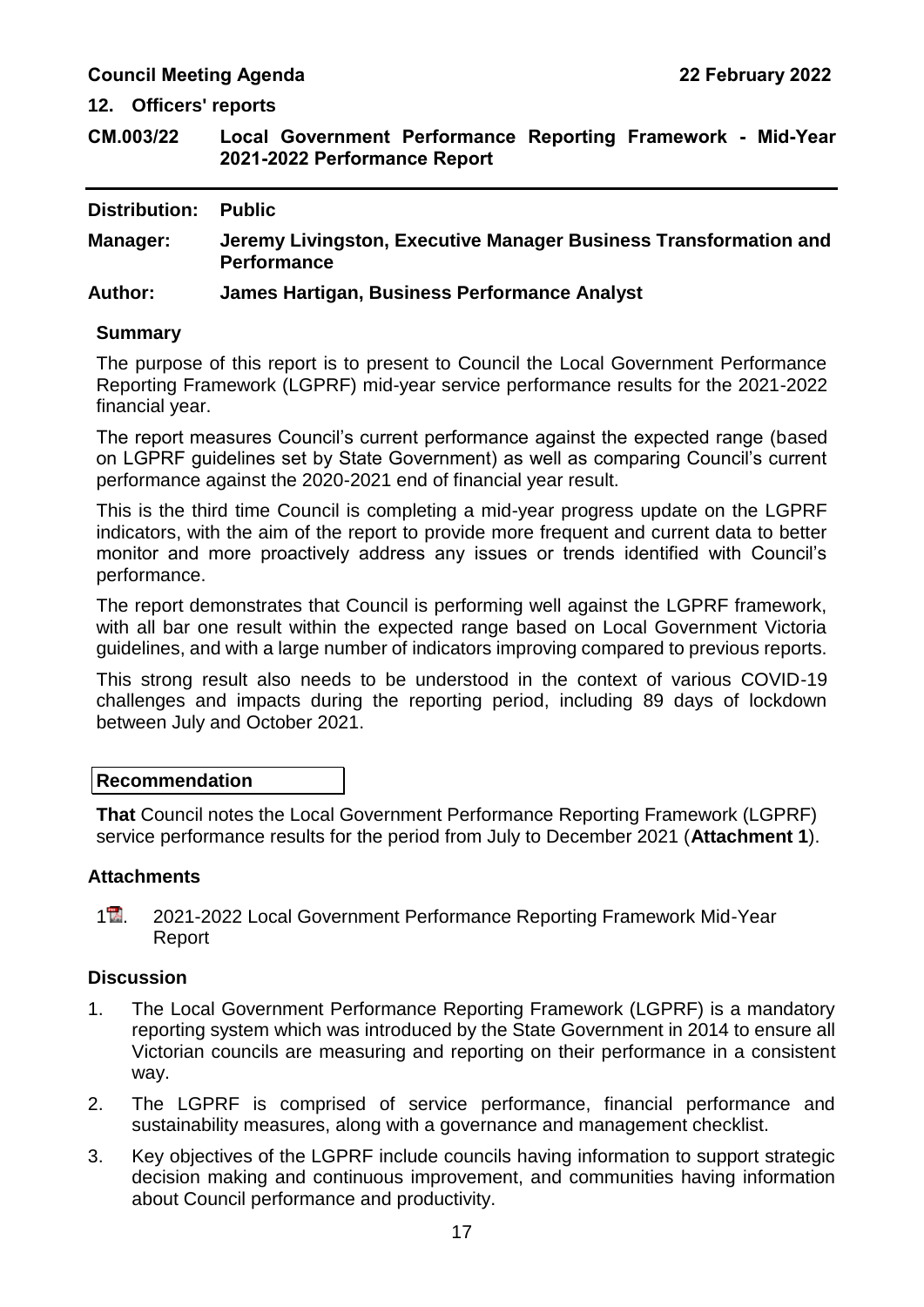#### **CM.003/22 Local Government Performance Reporting Framework - Mid-Year 2021-2022 Performance Report**

4. Results for the LGPRF measures are reported in Council's Annual Report each year. These financial year results are also publicly released on the Victorian Government's "Know Your Council" website [\(www.knowyourcouncil.vic.gov.au\)](http://www.knowyourcouncil.vic.gov.au/) in November of each year, which provides information on the sector and enables users to benchmark the relative performance of all or similar councils.

#### **Related Council decisions**

5. Not applicable.

#### **Summary of results**

- 6. **Attachment 1** demonstrates that Council is performing well against the LGPRF with all bar one result within the expected range based on Local Government Victoria guidelines. A large number of indicators are also improving over time when compared to previous reports.
- 7. Key results identified from the mid-year data include:
	- The time taken to action animal management requests is 2 days, lower than for other similar councils (2.64 days), and 92.3% of animals were rehomed or reclaimed from Council during the period, a significantly better result than similar councils;
	- The percentage of required food safety assessments (98.8%) remained high, with only 3 premises not receiving an assessment due to COVID-19 closures;
	- Councillor attendance at Council meetings was maintained at 100%, approximately 4.5% higher than for other similar councils;
	- Although well within the expected range, active library member numbers within the municipality continue to be impacted by COVID-19 restrictions, and also recent library collection purchases and the number of loans per library member;
	- Participation in the maternal and child health service continued to be steady, despite COVID-19 impacts;
	- Over 88% of sealed local roads are maintained within required condition standards, however this result was slightly lower than for other similar councils (95.6%);
	- The time taken to decide statutory planning applications decreased (from 92 days to 87 days) due to a reduction in the backlog of older applications and the digitisation of the planning service, only marginally higher than similar councils (94.2 days);
	- The kerbside missed bin rate decreased significantly following the outsourcing of the collection service at the commencement of the 2020-2021 year (from 13.32 to 6.97 bins missed per 10,000 households); and
	- The one measure not within expected range for the period July to December 2021 was aquatic facilities cost of service. This result has increased, mainly attributed to facility closures due to COVID-19 restrictions impacting participation and income.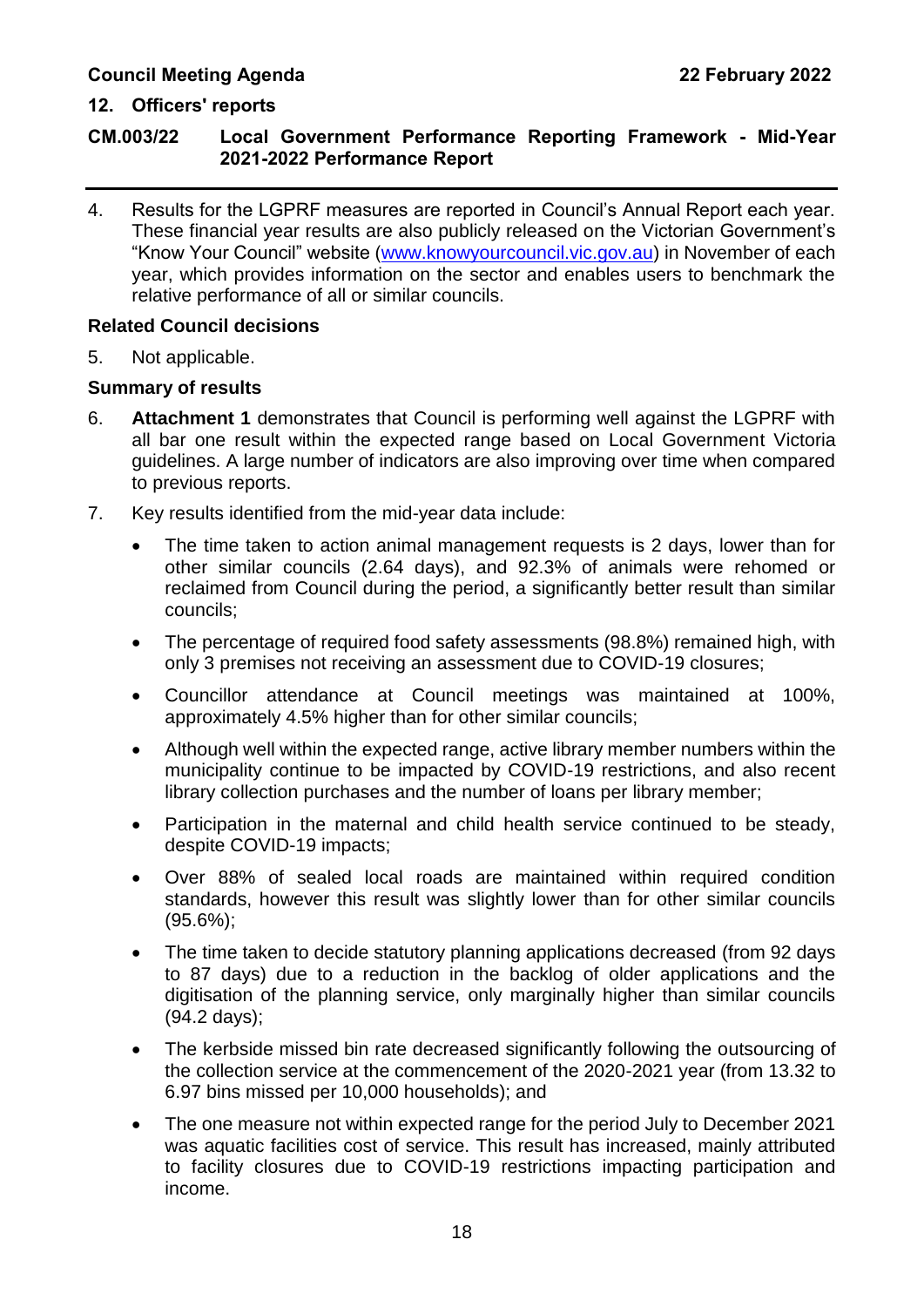#### **CM.003/22 Local Government Performance Reporting Framework - Mid-Year 2021-2022 Performance Report**

#### **Council plans and policies**

- 8. This report directly supports the achievement of Council Plan 2021-2025 strategy:
	- We are forward-thinking, data-driven and evidence-led in our decision-making, always looking to identify new opportunities.

#### **Sustainability implications**

9. Not applicable.

#### **Community engagement**

10. Annual results of Council's performance against the LGPRF measures are currently reported on the Victorian Government's "Know Your Council" website in November each year, in addition to Council's Annual Report.

#### **Innovation and continuous improvement**

11. The primary aim of the mid-year data collection is to provide more frequent and current data to better monitor and address any issues or trends. The report measures Council's current performance against the expected range (based on LGPRF guidelines set by State Government) as well as comparing Council's current performance against the 2020-2021 end of financial year results.

#### **Collaboration**

12. Not applicable.

#### **Budget implications**

13. This report is part of Council's reporting obligations against the State Government's Local Government Performance Reporting Framework (LGPRF). Resources for the monitoring and preparation of this report are provided in existing operational budgets.

#### **Relevant law**

14. Not applicable.

#### **Regional, state and national plans and policies**

15. Not applicable.

#### **Conflicts of interest**

16. None of the officers preparing this report has a conflict of interest.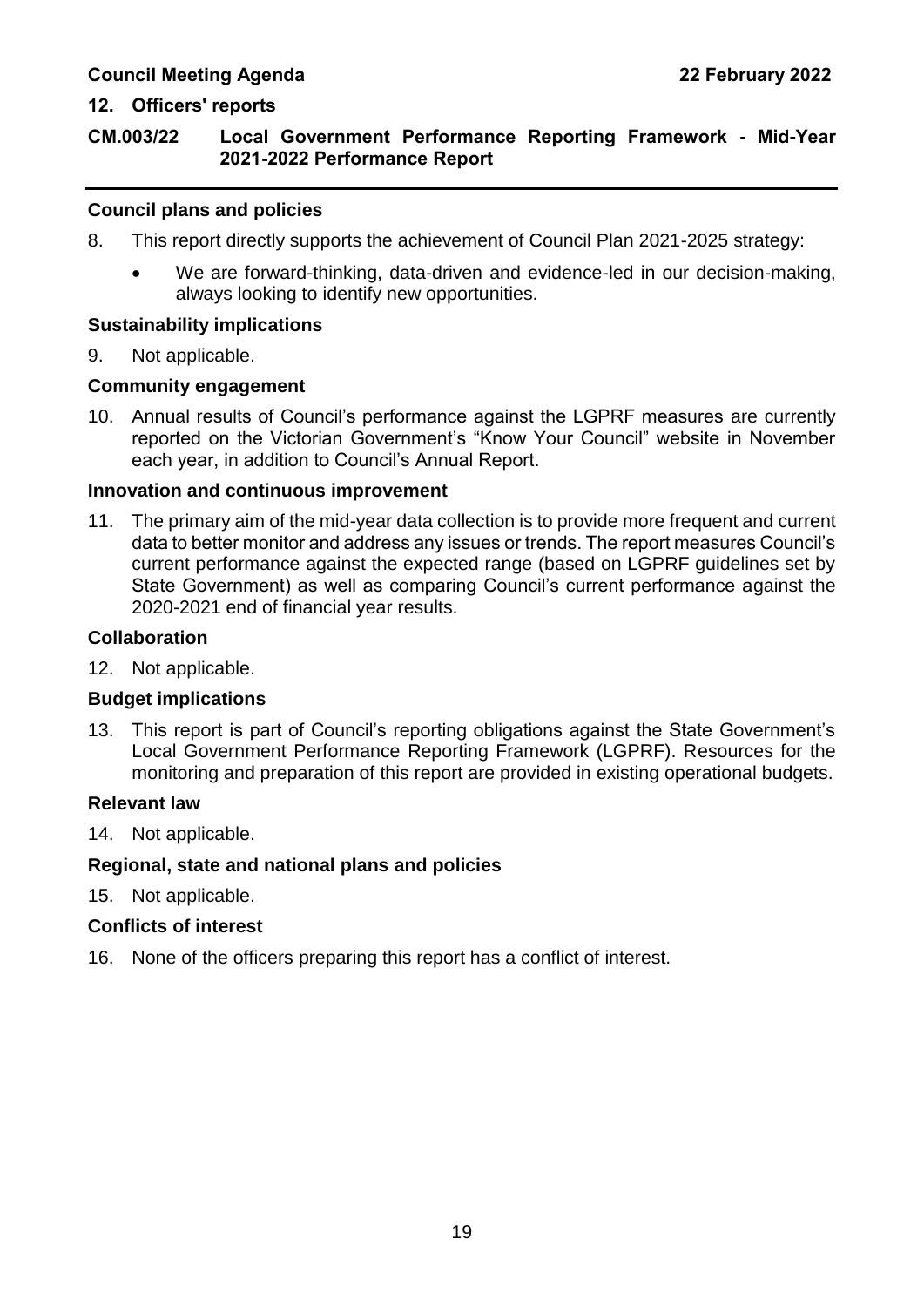**CM.003/22 Local Government Performance Reporting Framework - Mid-Year 2021-2022 Performance Report**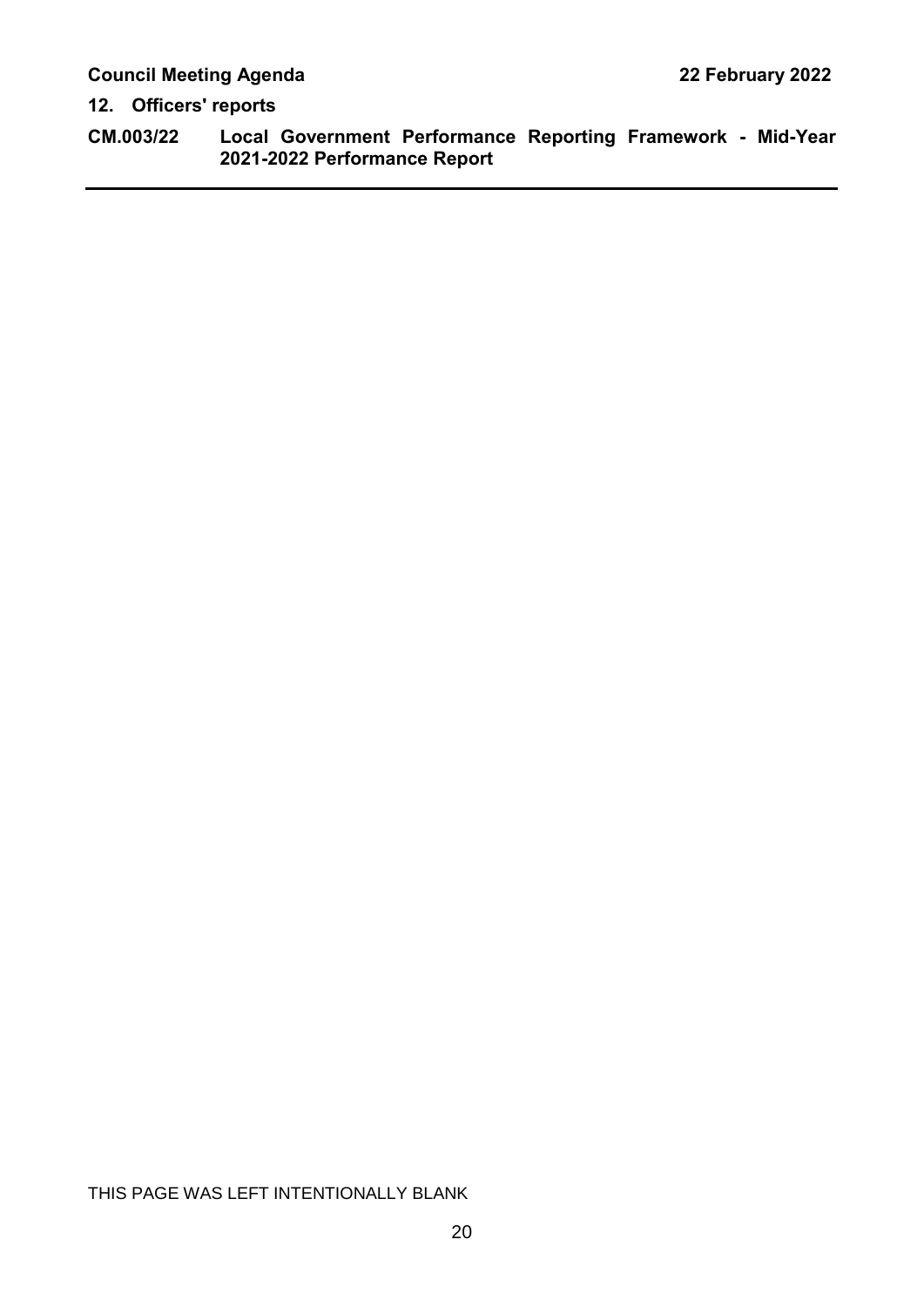**12. Officers' reports**

<span id="page-24-0"></span>**CM.004/22 December Quarter Financial Report**

| <b>Distribution:</b> | <b>Public</b>                           |
|----------------------|-----------------------------------------|
| Manager:             | Vince Lombardi, Chief Financial Officer |
| Author:              | Melika Sukunda, Finance Manager         |

#### **Summary**

This report outlines Council's financial performance and financial position for the period ended 31 December 2021.

The Income Statement shows an overall favourable year to date (YTD) variance of \$1.08 million representing 2.61 percent of YTD Budget. This reflects the combined result of lower than budgeted operating income of \$664,341 and lower than budgeted operating expenses of \$1.745 million.

Council's overall financial position at the end of this quarter is sound. The impacts of the state of emergency due to the coronavirus pandemic continue to be monitored and are adversely impacting the net result.

The Chief Executive Officer has reviewed the quarterly report and the mid-year financial review and has determined that a revised budget is not required.

#### **Recommendation**

**That** Council receives and notes the Financial Report for the period ended 31 December 2021 (**Attachment 1**).

#### **Attachments**

1 **图**. Quarterly Finance Report December 2021

#### **Discussion**

- 1. In May 2021, Council adopted the 2021-2022 Budget.
- 2. Budgeted surplus reflects the amount by which operating revenue exceeds operating expenses, in accordance with relevant accounting standards.
- 3. Operating expenditure excludes non-operating transactions such as capital works and investments, which are separately detailed in the report.
- 4. The report compares actual performance to budgeted targets at this stage of the financial year.

#### **Income statement**

5. Council closed the period ending 31 December 2021 with a favourable YTD variance of \$1.08 million based on actual operating revenue, costs and commitments. This represents 2.61 percent of the YTD Budget.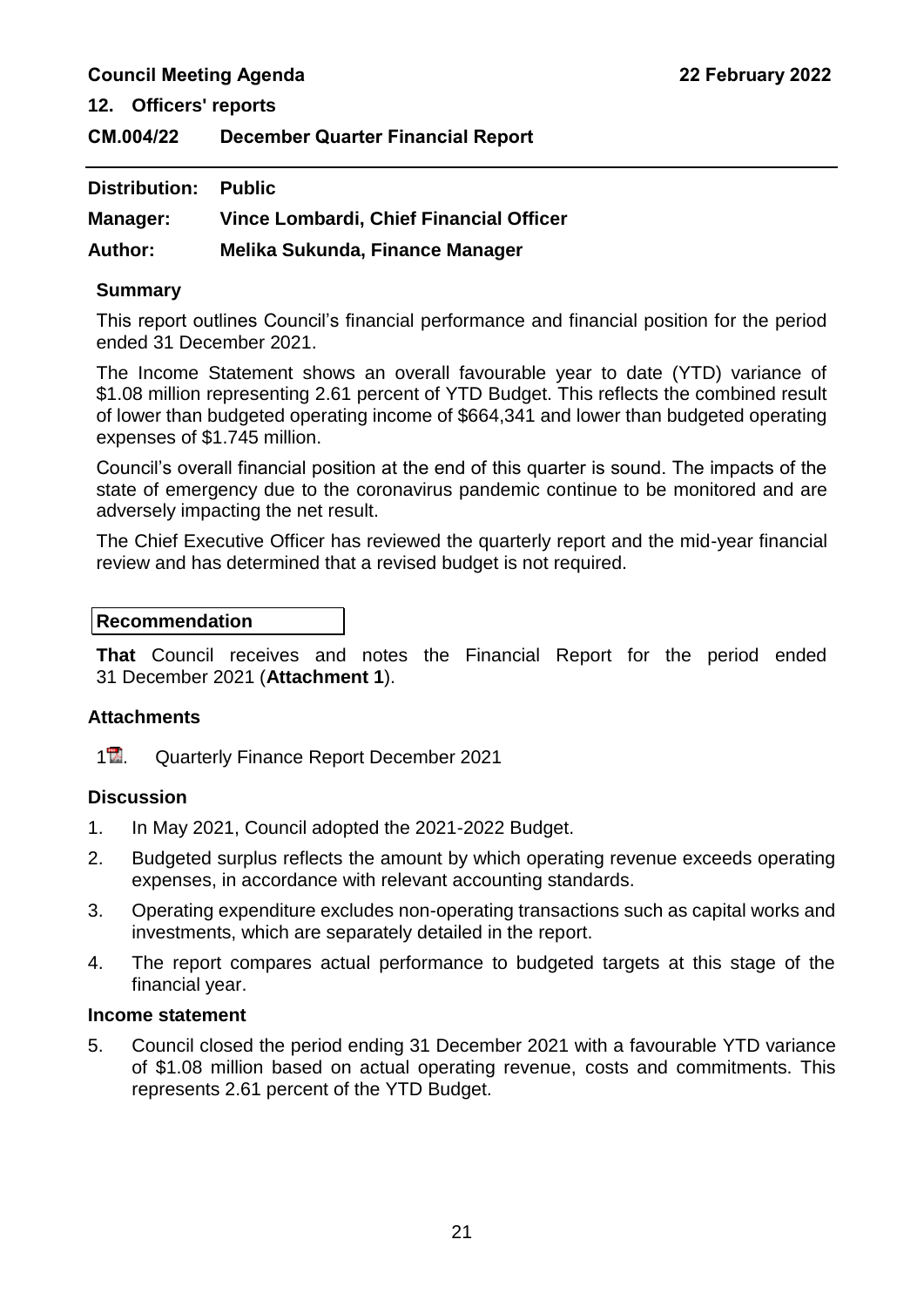#### **CM.004/22 December Quarter Financial Report**

- 6. The overall variance is made up of the following:
	- Income \$664,341 million (0.70 percent) unfavourable variance. This includes new/additional grant funding \$1.56 million and contributions \$1.5 million, offset by a reduction in user fees (\$3.9 million) as a result of the current pandemic situation as detailed on pages 6 of **Attachment 1**.
	- Expenditure \$1.74 million (3.67 percent) favourable, mainly attributed to reduced external contracts expenditure (\$3.0 million), largely resulting from lower operational expenditure associated with the closure of leisure facilities due to the pandemic. This is offset by higher than anticipated costs relating to materials and related costs (\$667,382), and financial year projects not budgeted for (\$632,545) but for which funding has been received. Additional details on variances are detailed on page 8 of **Attachment 1**.

#### **Balance sheet**

- 7. The balance sheet reflects Council's financial position at 31 December 2021 and is prepared in compliance with the Australian Accounting Standards.
- 8. Council's balance sheet as detailed on page 4 of **Attachment 1** continues to show a strong net position. This is represented by \$1.06 billion of assets which is largely made up of Council's Property, Plant and Equipment. Council's total liabilities are \$59.15 million, which results in net assets of \$1 billion.

#### **Statement of cash flows**

- 9. The statement of cash flows as detailed on page 5 of **Attachment 1** captures Council's actual cash transactions for the period.
- 10. Council is showing a cash position of \$37.11 million after all cash transactions for the period to date.
- 11. The \$37.11 million includes \$33.61 million held in investments as detailed on page 10 of **Attachment 1**.

#### **Capital works**

- 12. The capital works report detailing YTD spend by asset class is detailed on page 9 of **Attachment 1**.
- 13. This shows an unfavourable variance of \$1.56 million relative to YTD budget, largely driven by new (unbudgeted) additional works and commitments raised for upcoming works.

#### **Related Council decisions**

14. Council adopted the 2021-2022 Budget at the Council Meeting held on 25 May 2021.

#### **Options**

15. The detailed Financial Report for the period ended 31 December 2021 is provided in **Attachment 1**. This report is an analysis of Council's financial performance and financial position as at 31 December 2021. The report also includes an analysis of budget variances.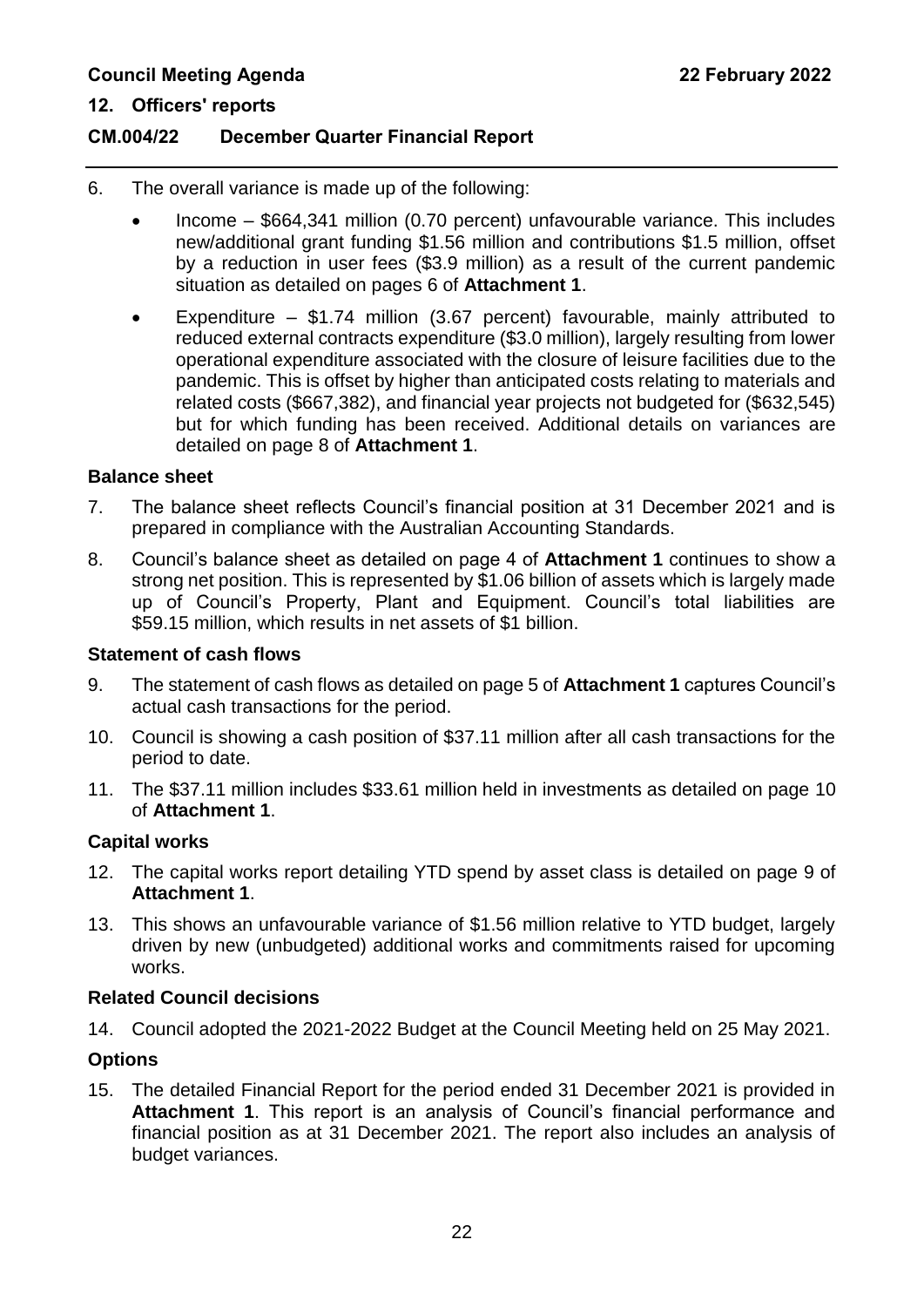#### **CM.004/22 December Quarter Financial Report**

#### **Council plans and policies**

- 16. This report directly supports the achievement of Council Plan 2017-2021 strategy:
	- Ensure responsible and efficient management of Council's financial resources.

#### **Sustainability implications**

- 17. Council's financial sustainability is informed by the indicators set by the Victorian Auditor General's Office (VAGO). These indicators comprise of both short term and longer term measures. This is monitored through the annual external audit and presented to the Audit and Risk Committee.
- 18. The quarterly financial statements are used as an ongoing mechanism to monitor Council's financial position during the year.

#### **Community engagement**

19. The budget was subject to public exhibition prior to its final adoption by Council.

#### **Innovation and continuous improvement**

20. Not applicable.

#### **Collaboration**

21. Not applicable.

#### **Budget implications**

- 22. The Chief Executive Officer has reviewed the quarterly report and the mid-year financial review and has determined that a revised budget is not required.
- 23. This is a standard reporting item to Council, the associated costs for which are included in the current budget.

#### **Relevant law**

- 24. *Local Government Act 2020*, section 101 Financial Management Principles.
- 25. *Local Government Act 2020*, section 97 Quarterly Budget Report
- 26. Australian Account Standards.

#### **Regional, state and national plans and policies**

27. Not applicable.

#### **Conflicts of interest**

28. No officer involved in the preparation of this report has declared a conflict of interest.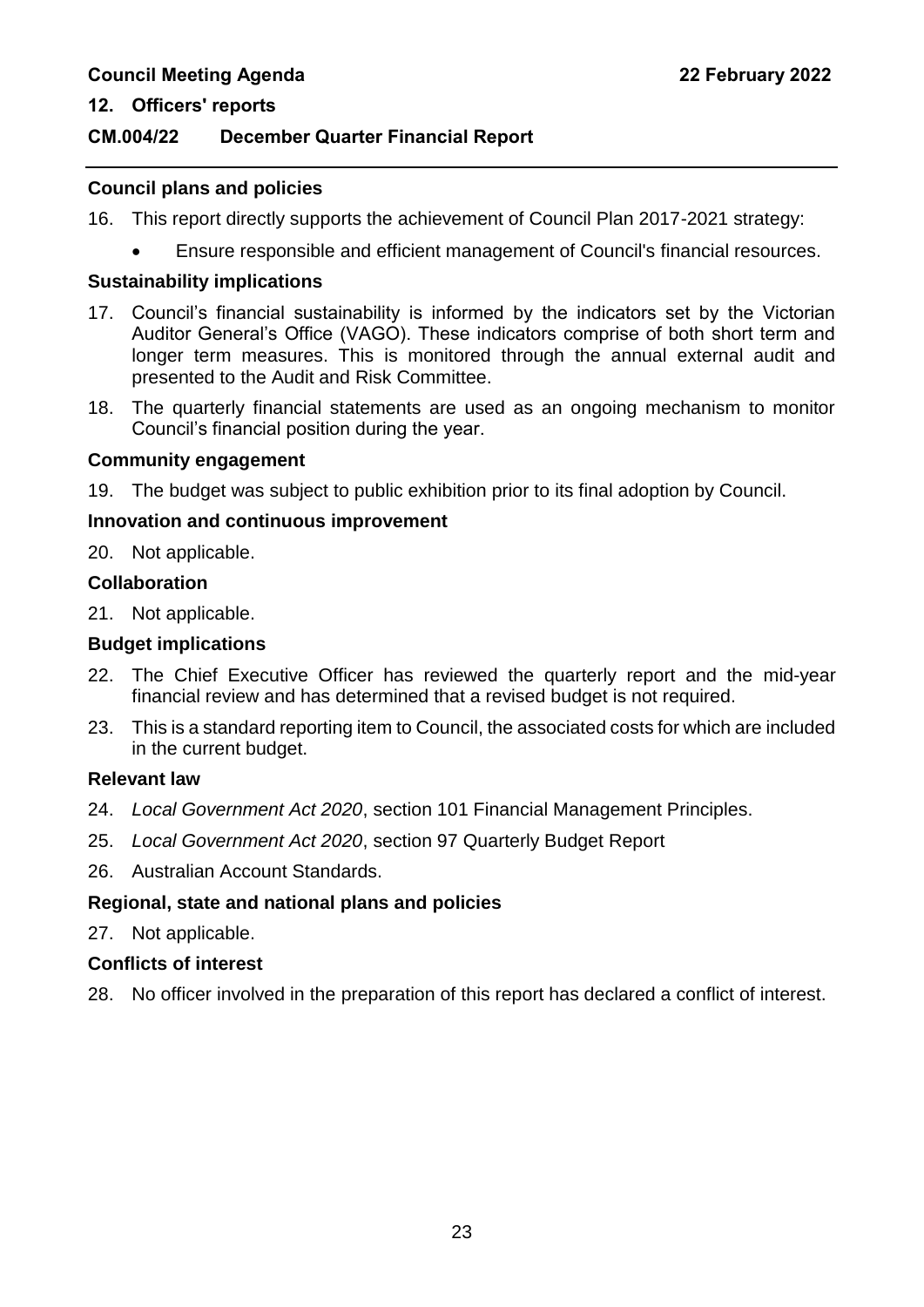**CM.004/22 December Quarter Financial Report**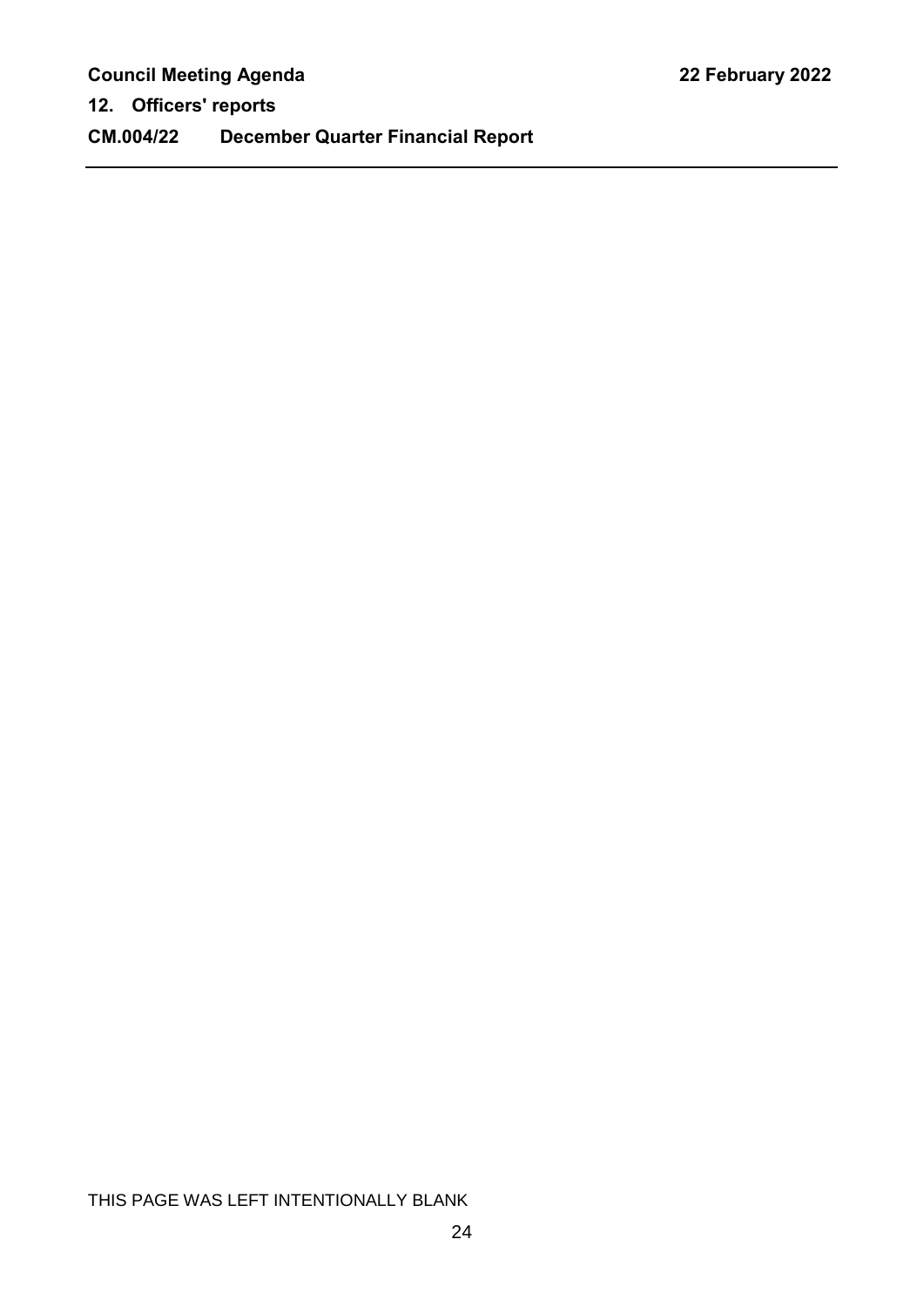**12. Officers' reports**

<span id="page-28-0"></span>

| CM.005/22 |  |  | Council Plan Quarterly Performance Report - 2021-2022 - Quarter 2 |
|-----------|--|--|-------------------------------------------------------------------|
|-----------|--|--|-------------------------------------------------------------------|

| <b>Distribution:</b> | <b>Public</b>                                                                          |
|----------------------|----------------------------------------------------------------------------------------|
| Manager:             | Jeremy Livingston, Executive Manager Business Transformation and<br><b>Performance</b> |
| <b>Author:</b>       | James Hartigan, Business Performance Analyst                                           |

#### **Summary**

The purpose of this report is to present the Council Plan Quarterly Performance Report (**Attachment 1**) for noting. These reporting updates are received by Council on a quarterly basis to demonstrate in a practicable and tangible way how the Council Plan 2021-2025 is being delivered to the community.

The Council Plan Quarterly Performance Report provides the second update on delivery progress and performance of the 2021-2022 Annual Action Plan actions, which align to delivery of the first year of the Council Plan 2021-2025.

Of the 23 actions that are identified for quarterly reporting in the 2021-2022 Annual Action Plan, 20 actions are currently 'on track', one action has been completed and two actions are experiencing minor issues.

The overall position reflected in the report suggests that Council has made a solid start in delivering on key actions of the Council Plan, and significant outcomes for the community.

All 54 actions identified in the Annual Action Plan 2021-2022 will have updates provided in the corresponding report for the fourth quarter. This will also be published in the Annual Report 2021-2022 when presented to the community later in 2022.

#### **Recommendation**

**That** Council notes and receives the Council Plan Quarterly Performance Report (**Attachment 1**) for the second quarter of 2021-2022.

#### **Attachments**

1<sup>1</sup>. Quarter 2, 2021-2022 Council Plan Performance Report

#### **Discussion**

- 1. The Council Plan 2021-2025 was developed throughout 2021 and adopted by Council in October 2021. The Council Plan 2021-2025 has four high-level strategic themes:
	- Community and Connection to encourage inclusion and participation to support health and wellbeing and ensure that all our residents have equitable access to services, programs, events and initiatives.
	- Place and Space to protect, enhance, maintain, plan and design places and spaces that strengthen identity, reinforce character, improve accessibility, encourage social connection and enjoyment, support biodiversity and respect the environment.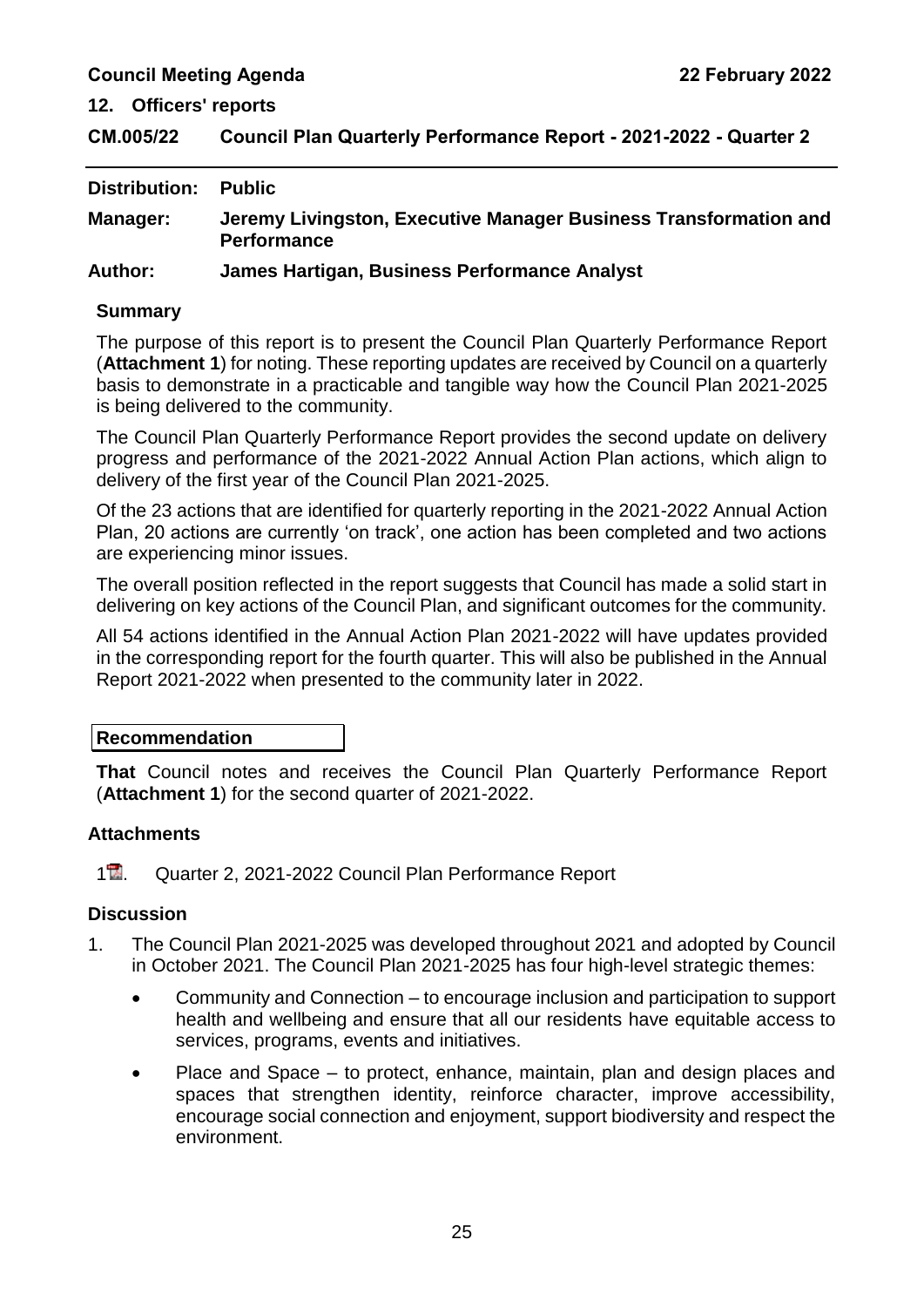#### **CM.005/22 Council Plan Quarterly Performance Report - 2021-2022 - Quarter 2**

- Sustainable and Resilient to manage and adapt to changing circumstances that affect our community to ensure it remains sustainable and resilient, both now and into the future.
- Responsible and Accountable to facilitate the best possible outcomes for our community, by demonstrating strong leadership and working actively to achieve the community's objectives.
- 2. The Annual Action Plan 2021-2022, also adopted by Council in October 2021, contains 54 actions contributing to delivery of the Council Plan within the corresponding financial year. Of those 54 actions, 23 are identified for quarterly reporting, while the remainder of the actions will be subject to an update in the corresponding report in the final quarter of this financial year.
- 3. Of the 23 actions that are identified for quarterly reporting in the 2021-2022 Annual Action Plan, 20 actions are currently 'on track', one action has been completed and two actions are experiencing minor issues.
- 4. Some of the highlights of activities and deliverables achieved during the reporting period (October to December 2021) include:
	- a) An environmental scan including review of local context, policy and legislative context, relevant consultation findings and best-practice has been undertaken to inform a draft Access, Equity and Inclusion Policy;
	- b) Recruitment is underway for an Aboriginal Partnerships Officer (supported by Indigenous Employment Partners). This position will oversee the development of Council's future Reconciliation Action Plan;
	- c) Health and Wellbeing Advisory Committee members and teams across Council contributed to the development of the year one annual implementation plan for the Nillumbik Health and Wellbeing Plan 2021-2025, which is now available on Council's website;
	- d) The Youth Strategy 2022-2026 was adopted by Council at the December 2021 Council Meeting;
	- e) Collation and summary of submissions received from community consultation for the Municipal Planning Strategy was undertaken in December 2021;
	- f) The Kangaroo Ground War Memorial Park Management Plan was adopted at December 2021 Council Meeting. A cost plan has been referred for 2022 budget allocation consideration for capital works expenditure;
	- g) Consultants have been appointed and the drafting process has begun for the Arts and Culture Strategy 2022-2026. A Council briefing has been scheduled in April 2022 for the draft strategy before being presented to the community for feedback;
	- h) Council endorsed the community engagement consultation plan for the new Recreation and Leisure Strategy in December 2021, to be undertaken from 31 January - 6 March 2022;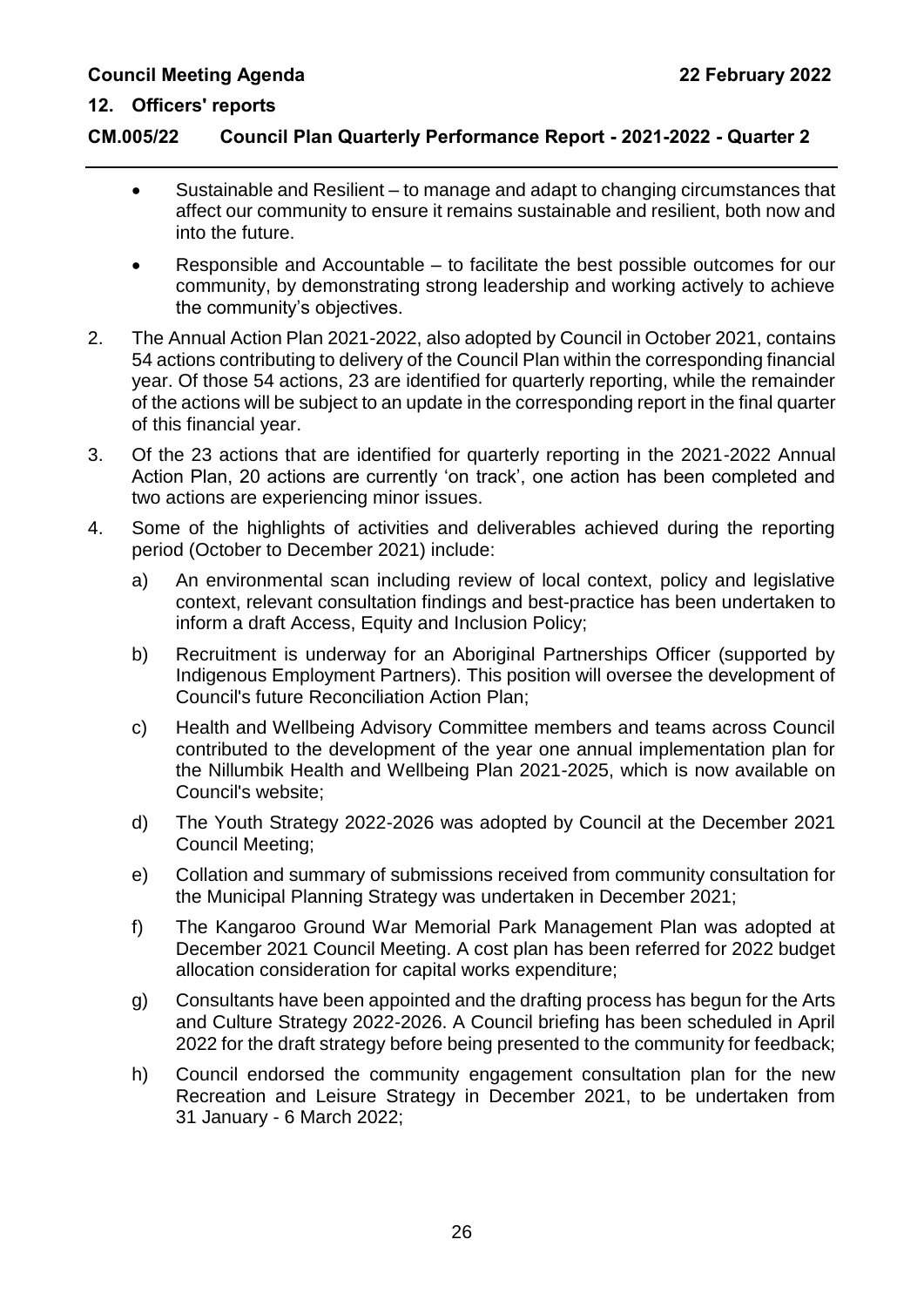#### **CM.005/22 Council Plan Quarterly Performance Report - 2021-2022 - Quarter 2**

- i) Community engagement for the former Plenty CFA site was completed, with submissions considered by Council at the November 2021 Planning and Consultation Committee Meeting. Council subsequently resolved to request the CFA demolish the former fire station and to draft plans for rehabilitation of the site to open space at the December 2021 Council Meeting;
- j) The draft Climate Action Plan was on public exhibition from 4 October 7 November 2021, and 91 submissions were received which are currently being considered;
- k) Submissions for the Wattle Glen Public Realm Framework were considered at the November 2021 Planning and Consultation Committee. A draft framework will be developed for community engagement in early-mid 2022, with the final framework scheduled to be adopted at a Council Meeting in mid-late 2022;
- l) Following community consultation, Council triaged 22 Eltham Urban Congestion Fund projects into three phases. In October 2021, detailed design commenced on Phase 1 projects. On 7 October 2021, Council submitted functional layout plans / major traffic control items and speed limit change application for Department of Transport approval for Phase 2 and 3 projects;
- m) All identified actions from the three-year Bushfire Mitigation Action Plan remain 'on track'. This includes completion of the annual works program that includes roadside slashing and vegetation management on Council owned land, and a \$250,000 grant received to extend the Communities First Program for 2021-2022;
- n) Regular COVID-19 Taskforce meetings have been held to support and oversee delivery of the Pandemic Recovery Plan and ensure coordination of Council's response to the ongoing pandemic, including vaccination program updates, ongoing strategic alignment and organisational response;
- o) A draft General Local Law and a draft Bend of Islands Local Law were subject to public exhibition in November and December. Feedback is currently being compiled and Council will hear submissions on these draft local laws at the Planning and Consultation Committee Meeting in April 2022;
- p) Progress on key actions in the Economic Development Strategy included participation in Melbourne's North Tourism Campaign generating over 5,000 followers, the Shop Local campaign delivered through @visitnillumbik social media channels and more than 3,000 businesses contacted across the Shire and provided with general and COVID-19 specific business support;
- q) Our Community Engagement Policy continues to be shared through internal communications channels. Guidelines and a toolkit for staff use is in its final stages of development with input from an internal working group; and
- r) 80% of the programs and projects listed in the Capital Works Plan for 2021-2022 have been completed or are in progress. The Diamond Valley Sports and Fitness Centre upgrade is completed, with reopening of the facility occurring in February 2022. Works on Stage 2 of the Diamond Creek Trail also continue, with a practical completion date expected in March 2022.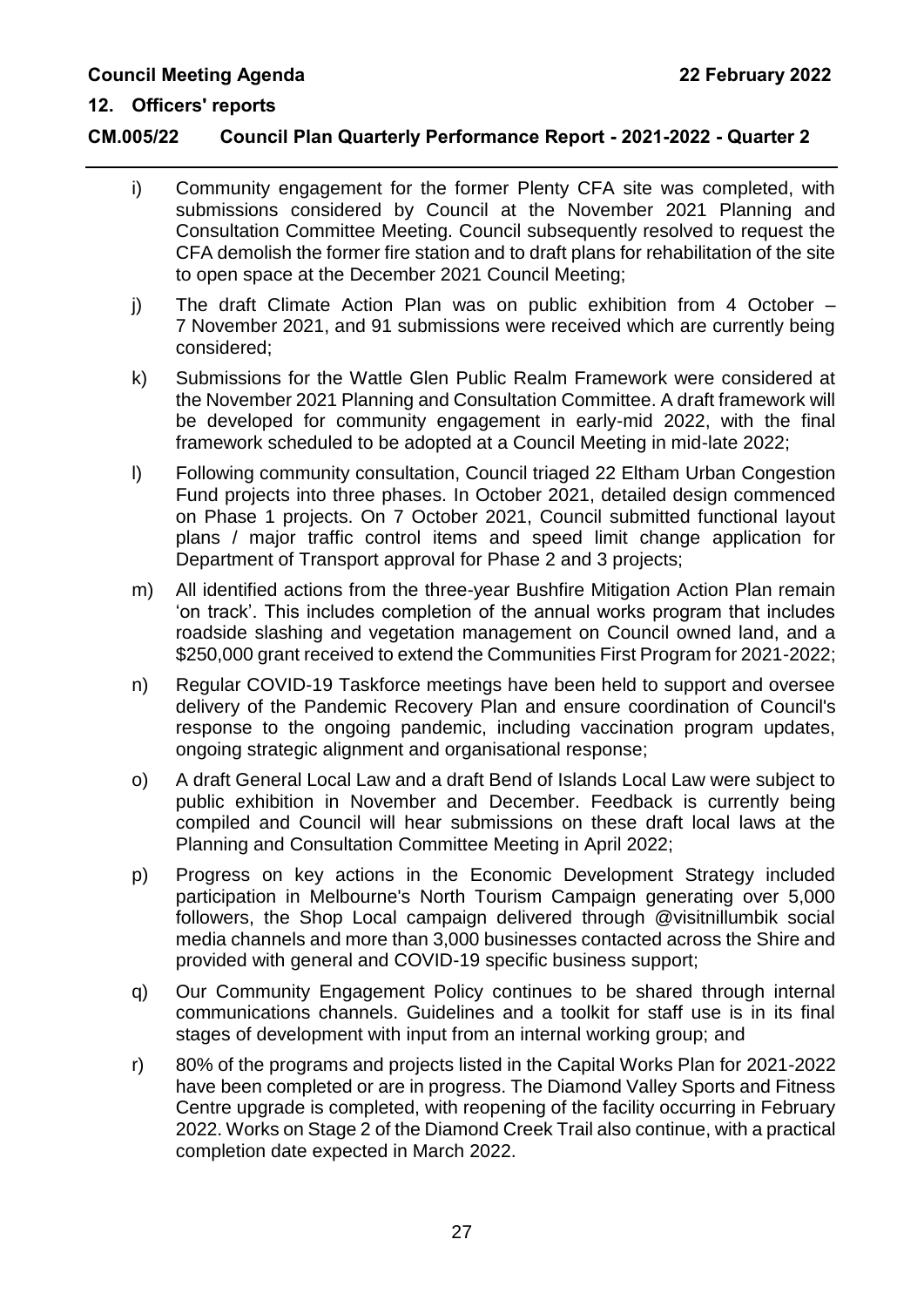#### **CM.005/22 Council Plan Quarterly Performance Report - 2021-2022 - Quarter 2**

- 5. The overall position as reflected in the report suggests that Council has made a solid start in delivering on the key actions supporting the Council Plan.
- 6. Reporting updates will continue to be received by Council on a quarterly basis that demonstrate in a practicable and tangible way how the Council Plan 2021-2025 is being delivered to the community.

#### **Related Council decisions**

7. The Council Plan 2021-2025 together with the Annual Action Plan 2021-2022 were developed and adopted at the October 2021 Council Meeting.

#### **Council plans and policies**

- 8. This report directly supports the achievement of Council Plan 2021-2025 strategy:
	- We maintain good governance and transparency; clearly defining and communicating the role of Councillors and Council.

#### **Sustainability implications**

9. One of the four themes of the Council Plan includes sustainability, identifying it as a key focus area for Council across the duration of this Council Plan.

#### **Community engagement**

- 10. Through the Our People, Our Place, Our Future community engagement program that occurred in February and March 2021, feedback was received which helped inform the development of the Council Plan 2021-2025. The Council Plan was also developed and refined through a series of workshops with Councillors following the general election in November 2020.
- 11. The Council Plan was subject to a four-week public consultation process across July and August 2021, with refinements made following the receipt of submissions. The Council Plan was subsequently adopted by Council in October 2021.
- 12. The Annual Action Plan 2021-2022, reflecting the first year of delivery of the four-year Council Plan, was also adopted at the October 2021 Council Meeting.

#### **Innovation and continuous improvement**

13. Not applicable.

#### **Collaboration**

14. Not applicable.

#### **Budget implications**

15. This report is part of Council's monitoring of the Council Plan 2021-2025. The resources for the monitoring and the preparation of this report are accommodated within existing operational budgets.

#### **Relevant law**

16. Not applicable.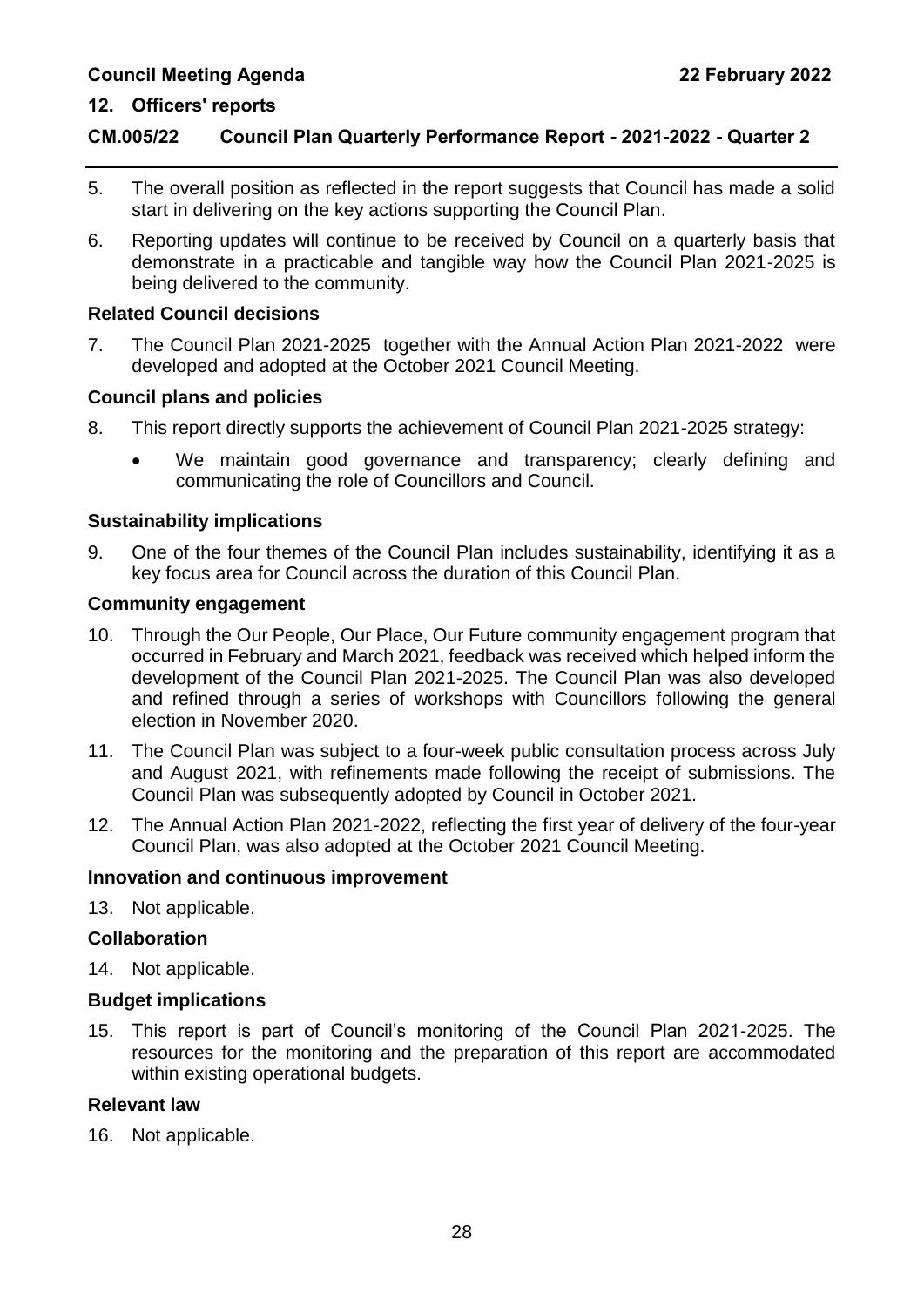#### **CM.005/22 Council Plan Quarterly Performance Report - 2021-2022 - Quarter 2**

#### **Regional, state and national plans and policies**

17. Not applicable.

#### **Conflicts of interest**

18. Officers who have been involved in the preparation of this report declare that they do not have a conflict of interest in the subject matter of this report.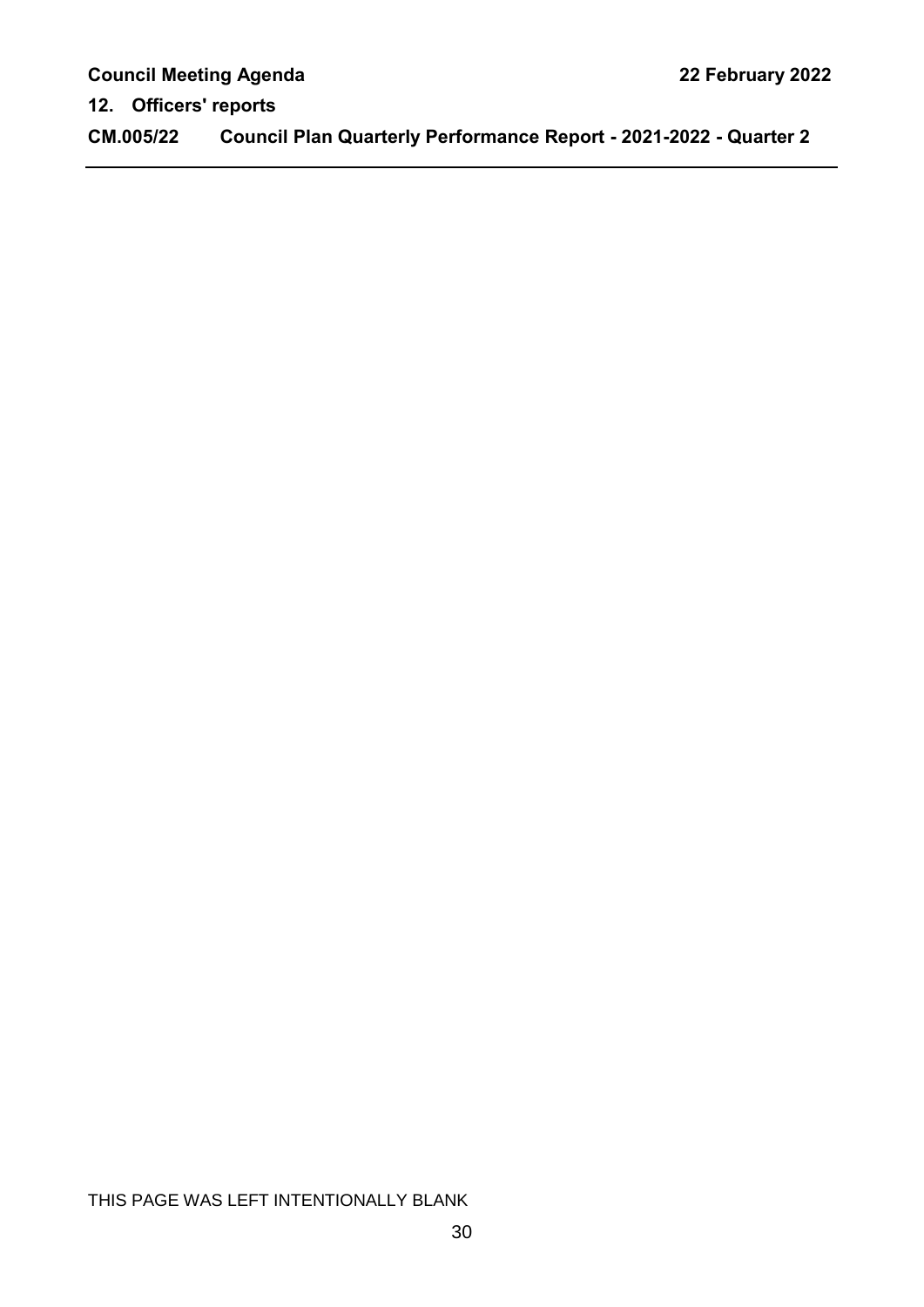**12. Officers' reports**

<span id="page-34-0"></span>**CM.006/22 Environment and Sustainability Advisory Committee revised terms of reference and committee renewal**

| Distribution:  | <b>Public</b>                                                  |
|----------------|----------------------------------------------------------------|
| Manager:       | <b>Hjalmar Philipp, Director Operations and Infrastructure</b> |
| <b>Author:</b> | <b>Lisa Pittle, Manager Environment</b>                        |

#### **Summary**

This report presents a review of the operation of the Environment and Sustainability Advisory Committee (ESAC) and the terms of reference which have been updated to align with Council's new Advisory Committee Policy and standardised templates.

It is recommended to renew the committee by June 2022 ahead of the scheduled renewal date of October 2022. The new committee will support the implementation of the Climate Action Plan and the commencement of the Biodiversity Strategy.

#### **Recommendation**

**That** Council:

- 1. Acknowledges and thanks members of the Environment and Sustainability Advisory Committee for their advice and practical contribution to environment and sustainability outcomes for the Shire over the term of the committee.
- 2. Endorses the revised terms of reference for the Environment and Sustainability Advisory Committee for public exhibition in March 2022 seeking expressions of interest for membership nomination to renew the committee by July 2022.
- 3. Instructs officers to report nominations to the Environment and Sustainability Advisory Committee to Council for endorsement.

#### **Attachments**

- 1<sup>個</sup>. Environment and Sustainability Advisory Committee terms of reference 2019
- 2<sup>1</sup> . Draft Environment and Sustainability Advisory Committee terms of reference February 2022
- 3<sup>1</sup>. Comparison of 2019 and proposed Environmentand Sustainability Advisory Committee terms of reference

#### **Discussion**

- 1. The Environment and Sustainability Advisory Committee (ESAC) was created in November 2016 replacing the former Environment Advisory Committee expanding its remit to include the Green Wedge Management Plan.
- 2. The terms of reference (TOR) for the current committee was endorsed by Council in September 2019 – see **Attachment 1**.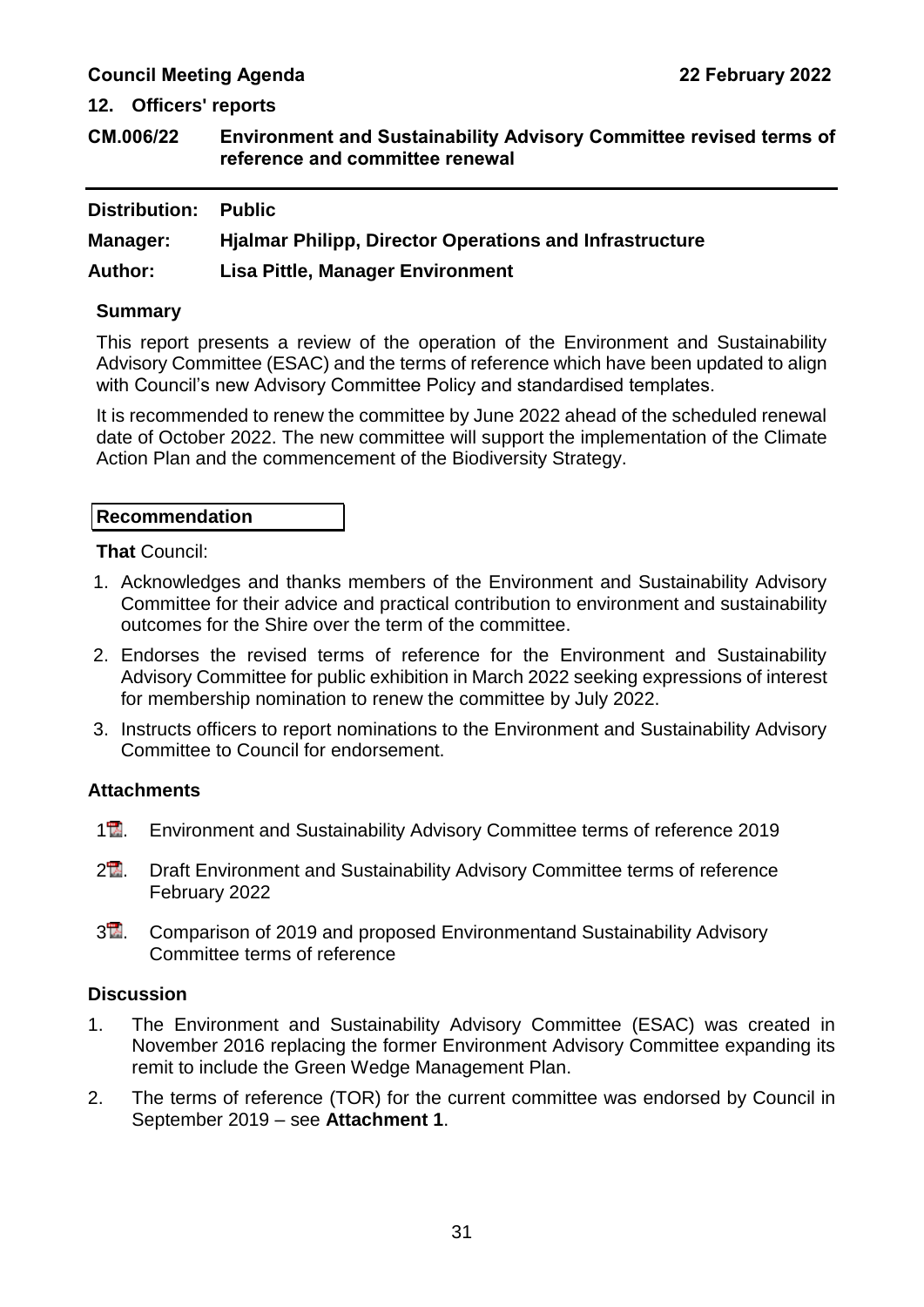#### **12. Officers' reports**

#### **CM.006/22 Environment and Sustainability Advisory Committee revised terms of reference and committee renewal**

- 3. The 2019 terms of reference include:
	- a) Clarification of the scope for the Committee, which provided a basis for membership selection to ensure a diversity of subject matter expertise/interest. The scope includes:
		- i) Climate resilience
		- ii) Renewable energy
		- iii) Water conservation
		- iv) Biodiversity and the natural environment
		- v) Sustainable land management
		- vi) Recycling and waste management
		- vii) Environmental education and engagement
	- b) Increase in Committee membership from seven to fourteen.
	- c) Increase in Committee term from two to three years.
	- d) Increase in the frequency of meetings from quarterly to bimonthly.
	- e) Clarification of the reporting procedure of the Committee.
- 4. The current committee was appointed by Council in September 2019 for a term of 3 years. The committee meets bimonthly on the third Wednesday in February, April, June, August, October and December. Occasional informal meetings are held for interested committee members to discuss issues or work on matters, which may then be presented to the full committee for endorsement.
- 5. The committee has had four resignations over the term to date reducing membership from 14 to 10 (excluding Councillor representatives).
- 6. During its current the term, the committee has made a contribution to or considered a wide range of matters including but not limited to:
	- a) Green Wedge Management Plan implementation.
	- b) Queensland Fruit Fly action and advocacy.
	- c) Renewable energy options for Council and community.
	- d) Climate Action Plan development.
	- e) Plenty Solar Farm.
	- f) Council's submission to the Victorian Parliamentary Inquiry into Ecosystem Decline.
	- g) Land Management Incentive Program guidelines review.
	- h) Single-use plastics ban.
	- i) Grant funded Smart Farms project We Farm, We Sustain, We Thrive.
	- j) The impact of cats and foxes.
	- k) The impact of major transport projects in the Shire.
	- l) Yarra Catchment Scale Integrated Water Management Plan.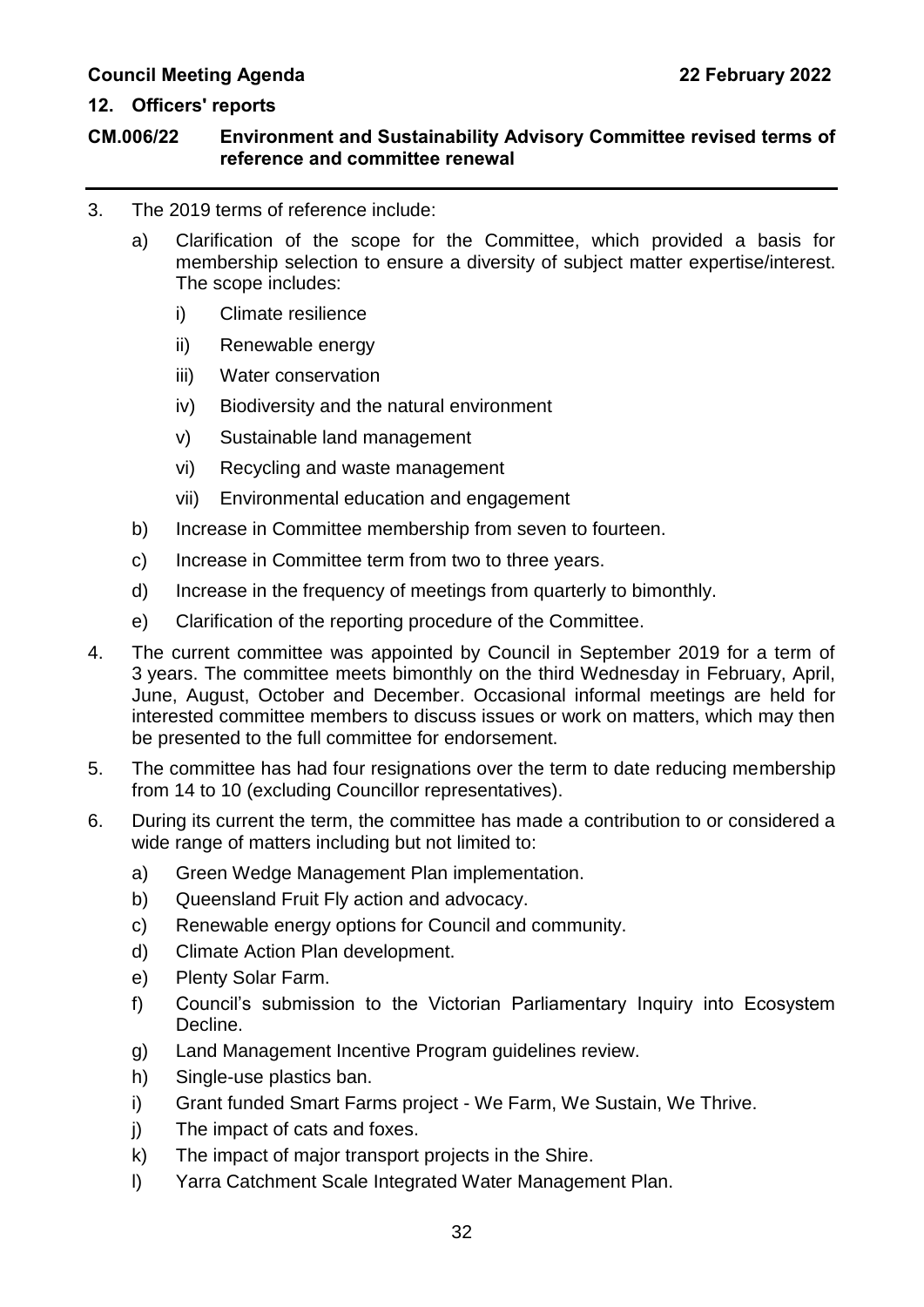## **12. Officers' reports**

## **CM.006/22 Environment and Sustainability Advisory Committee revised terms of reference and committee renewal**

- 7. ESAC members are currently working on a project concerning protecting the tree canopy in urban areas for Council consideration.
- 8. In addition, ESAC has considered a number of broader Council policies, strategies and plans from an environment and sustainability perspective. These include:
	- a) Municipal Health and Wellbeing Plan.
	- b) Our People, Our Place, Our Future consultation.
	- c) Domestic Animal Management Plan.
	- d) Local Law review.
	- e) Municipal Planning Strategy.
- 9. The proposed terms of reference aligned with the new Advisory Committee Policy and the standardised template in **Attachment 2**.
- 10. The standardised terms of reference (TOR) have resulted in the following changes:
	- a) The introduction, policy statement, aims and objectives retain the committee's broad remit in relation to environment and sustainability while incorporating the standardised template. Refer to **Attachment 3** for a comparison of the purpose and objectives of the 2019 TOR with the introduction, aims, policy statement and objectives of the proposed TOR.
	- b) The previous TOR membership was 14 excluding Councillor Chair and alternate; the proposed TOR includes 11 members representing the community, one representative from the Nillumbik Youth Council and two Councillor representatives (Chair and alternate).
	- c) References to specific policies, strategies and plans are not included in the proposed TOR as they are implicit in the proposed TOR objectives.

## **Related Council decisions**

11. At the February 2021 Council Meeting, Council resolved the following:

*That Council:*

- *a) Requests officers to prepare a further report relating to the Environment and Sustainability Advisory Committee including a review of the existing Terms of Reference and operation to be considered at a future Council Meeting.*
- *b) Requests officers prepare a standardised format to advisory committee terms of reference giving effect to gender equality, diversity and inclusiveness, to be adopted by all Council Advisory Committees as part of their next scheduled review.*
- 12. At the meeting in October 2021, Council endorsed a new Advisory Committee Policy, Advisory Committee Terms of Reference Template and Advisory Committee Agenda and Minutes Templates.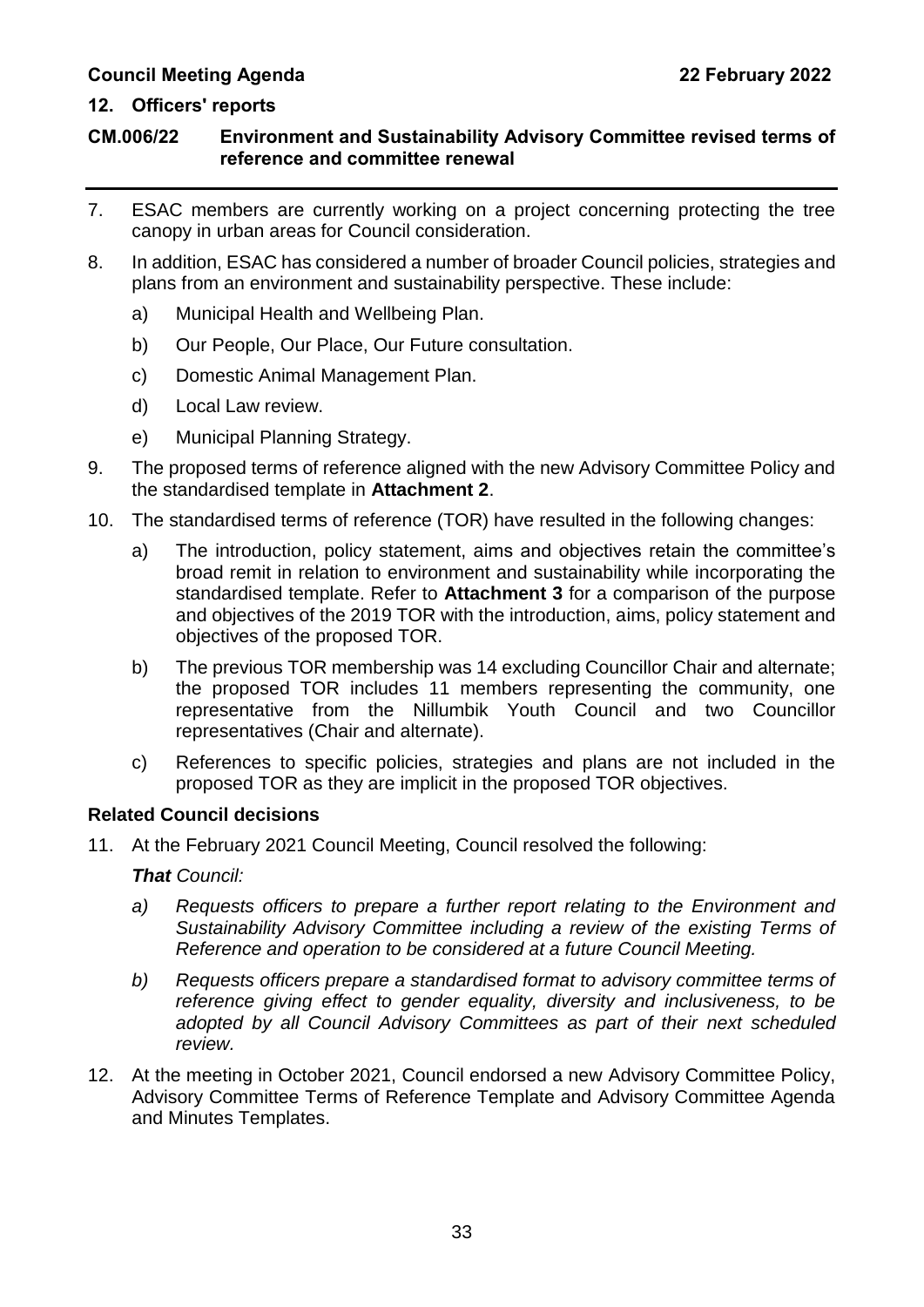### **12. Officers' reports**

## **CM.006/22 Environment and Sustainability Advisory Committee revised terms of reference and committee renewal**

## **Options**

13. Council may consider the following options with regard to renewing the committee:

| <b>Option</b>                     | Renew the committee early, commencing June 2022, with the revised<br>terms of reference. This is the earliest possible date that the committee<br>can be renewed.                                                                                                                                  |
|-----------------------------------|----------------------------------------------------------------------------------------------------------------------------------------------------------------------------------------------------------------------------------------------------------------------------------------------------|
|                                   | Renewing the committee early will coincide with and support the<br>implementation of the Climate Action Plan. In addition, the development<br>of the Biodiversity Strategy is proposed to commence in mid-2022 and<br>the new committee will assist in scoping and development of the<br>strategy. |
| <b>Option</b><br>$\boldsymbol{p}$ | Renew the committee at the scheduled date, October 2022, with the<br>revised terms of reference. This is the date that the committee is<br>scheduled for renewal.                                                                                                                                  |

14. Following Council endorsement of the revised terms of reference in February, the time frames for option 1 and option 2 are presented below:

| <b>Action</b>                                           | <b>Option 1</b>   | <b>Option 2</b>   |
|---------------------------------------------------------|-------------------|-------------------|
| Expressions of Interest sought for<br>committee renewal | <b>March 2022</b> | <b>July 2022</b>  |
| Councillor briefing on outcome of EOI<br>process        | 3 May 2022        | 6 September 2022  |
| Councillor endorsement of new<br>committee              | 21 May 2022       | 27 September 2022 |
| New committee commencement                              | <b>June 2022</b>  | October 2022      |

## **Council plans and policies**

- 15. This report directly supports the achievement of the Council Plan 2021-2025 strategy:
	- a) We encourage and support volunteering to enable community participation opportunities and actively celebrate these contributions.
	- b) We work with our community, First Nations People, partners and government agencies to promote sustainability.
- 16. The Environment and Sustainability Committee provides Council with a forum for two-way consultation consistent with the Community Engagement Policy 2021.

#### **Sustainability implications**

17. The Environment and Sustainability Advisory Committee provides Council with advice on a wide range of environment and sustainability matters.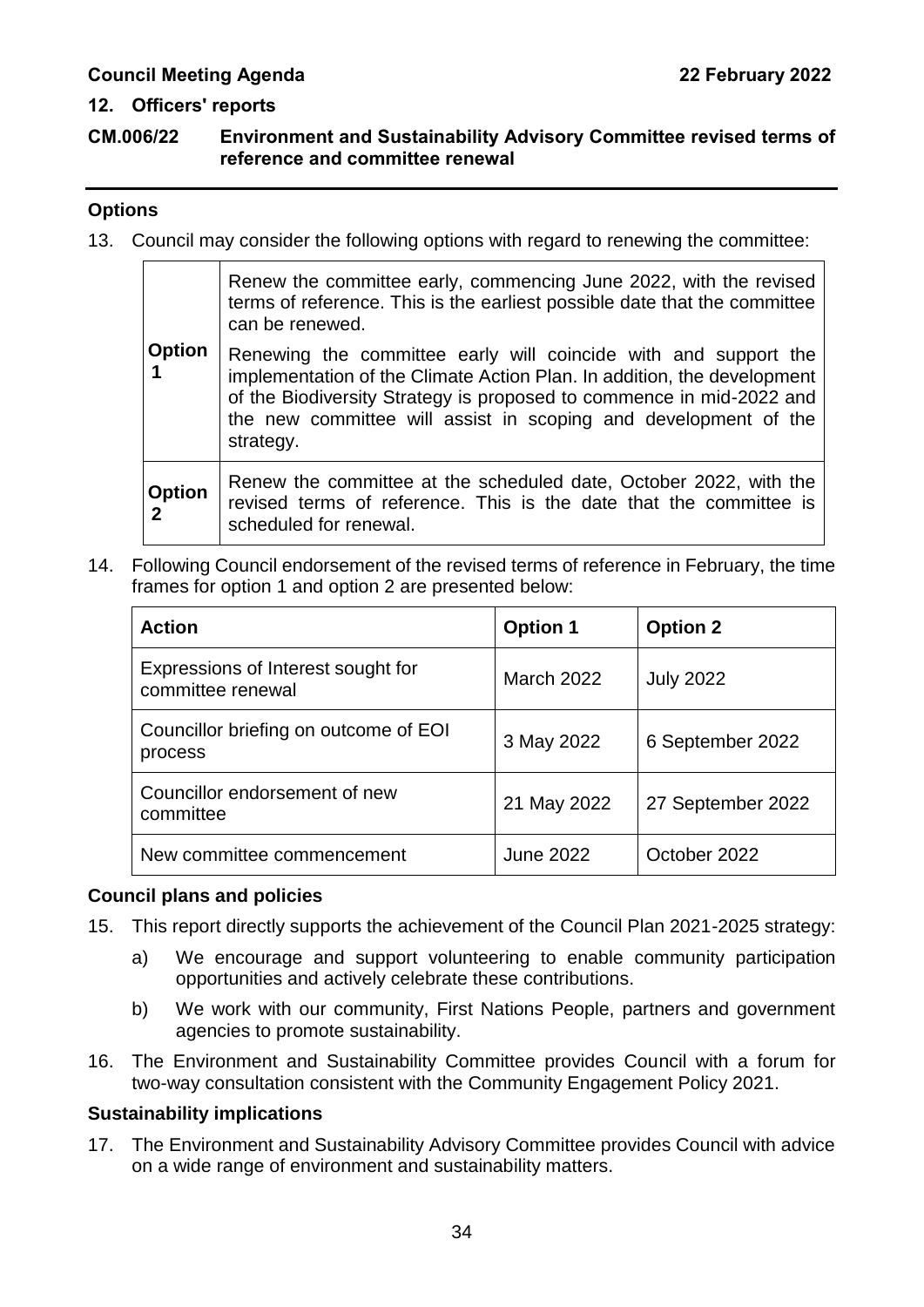### **12. Officers' reports**

## **CM.006/22 Environment and Sustainability Advisory Committee revised terms of reference and committee renewal**

#### **Community engagement**

18. The Environment and Sustainability Committee provides Council with a forum for two-way consultation consistent with the Community Engagement Policy 2021.

### **Innovation and continuous improvement**

19. Not applicable.

### **Collaboration**

20. Not applicable.

### **Budget implications**

21. Not applicable.

### **Relevant law**

22. *Local Government Act 2020.*

# **Regional, state and national plans and policies**

23. Not applicable.

## **Conflicts of interest**

24. Officers involved in the preparation of this report declare that they do not have a conflict of interest in the subject matter of this report.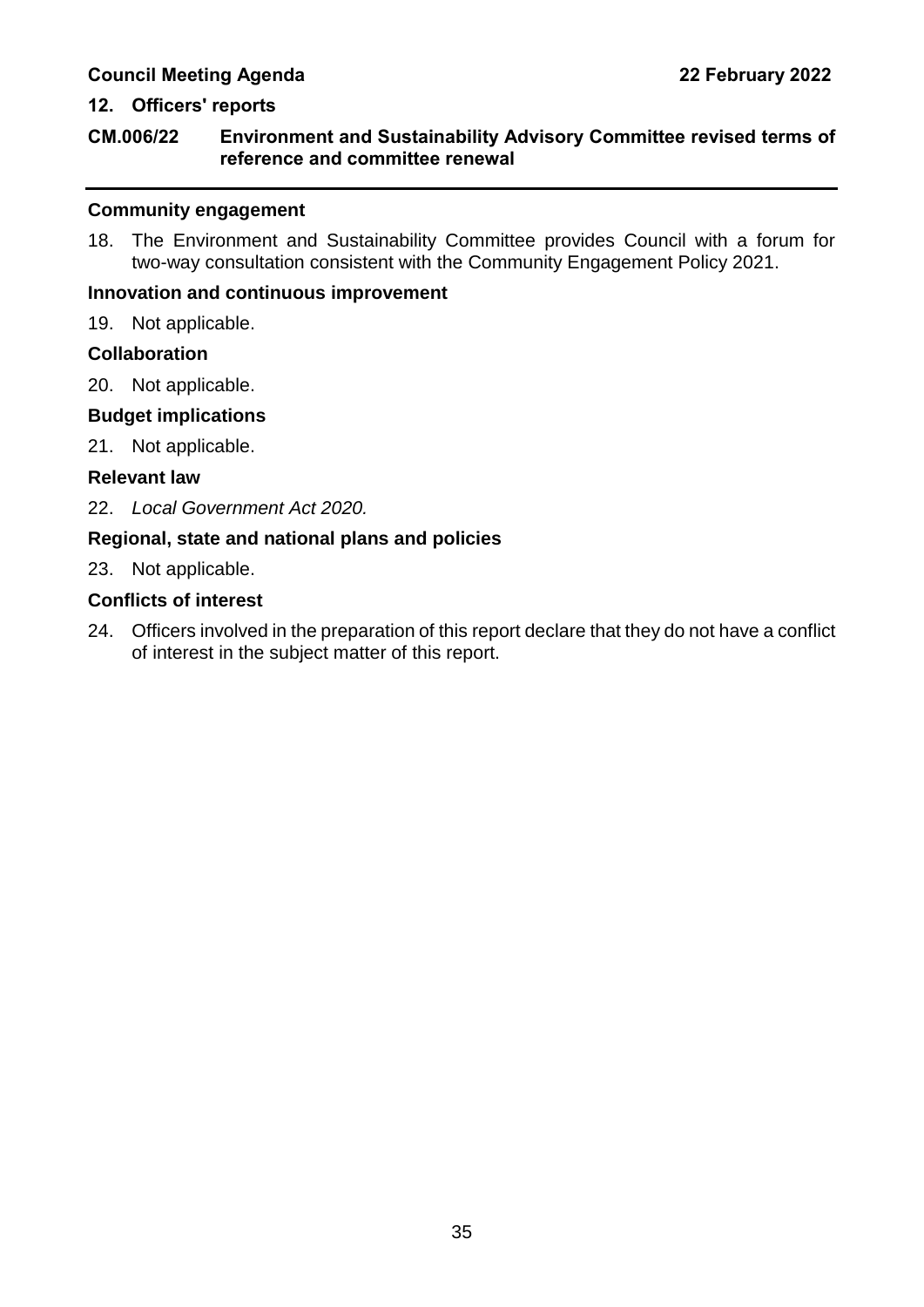**12. Officers' reports**

**CM.006/22 Environment and Sustainability Advisory Committee revised terms of reference and committee renewal**

# THIS PAGE WAS LEFT INTENTIONALLY BLANK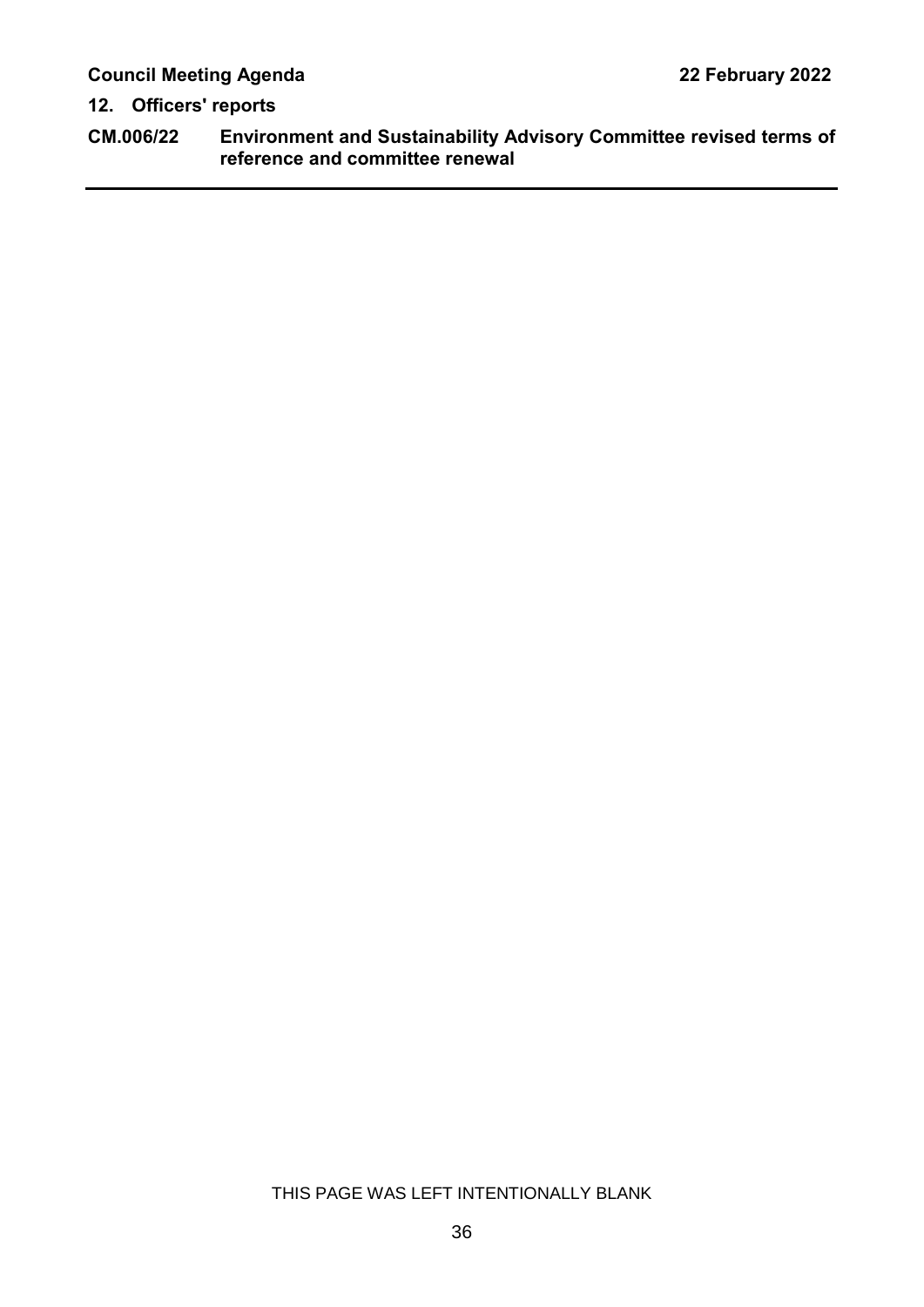**12. Officers' reports**

**CM.007/22 Health and Wellbeing Advisory Committee** 

### **Distribution: Public**

**Manager: Corrienne Nichols, Executive Manager Communities** 

# **Author: Nichole Johnson, Manager Community Partnerships**

## **Summary**

This report seeks endorsement of the updated Terms of Reference **(Attachment 1)** for the Health and Wellbeing Advisory Committee (the Committee). The Terms of Reference have been reviewed to ensure the purpose and function of the Committee:

- 1. Supports legislative requirements, governance, implementation and evaluation of the Nillumbik Health and Wellbeing Plan 2021-2025; and
- 2. Reflects the engagement conducted with existing Committee members.

# **Recommendation**

**That** Council:

- 1. Endorse the updated Health and Wellbeing Advisory Committee Terms of Reference (**Attachment 1**).
- 2. Note that an Expressions of Interest period will be open for a period of 3 weeks seeking community members for the Health and Wellbeing Advisory Committee member following endorsement of the Health and Wellbeing Advisory Committee Terms of Reference.
- 3. Note that Council appointment of six new community members to the Health and Wellbeing Advisory Committee will be sought at the 26 April 2022 Council Meeting.

## **Attachments**

- 1 **1** . Health and Wellbeing Advisory Committee Terms of Reference
- $2\overline{2}$  Findings from review

### **Discussion**

- 1. The Health and Wellbeing Advisory Committee (the Committee) provides a formal mechanism for Council to fulfil the requirements of the *Public Health and Wellbeing Act 2008* (the Act). The Act requires councils to develop Municipal Health and Wellbeing Plans every four years. Plans are developed using municipal specific population health data and the expert advice of leading public health professionals working in the broader catchment area.
- 2. Council endorsed the *Nillumbik Health and Wellbeing Plan 2021-2025* (the Plan) at the Council Meeting held 26 October 2021.
- 3. The Committee supports the governance of the Plan through consultation with stakeholders via information sharing, partnership building and alignment with regional priorities in the development, implementation and evaluation of the Plan.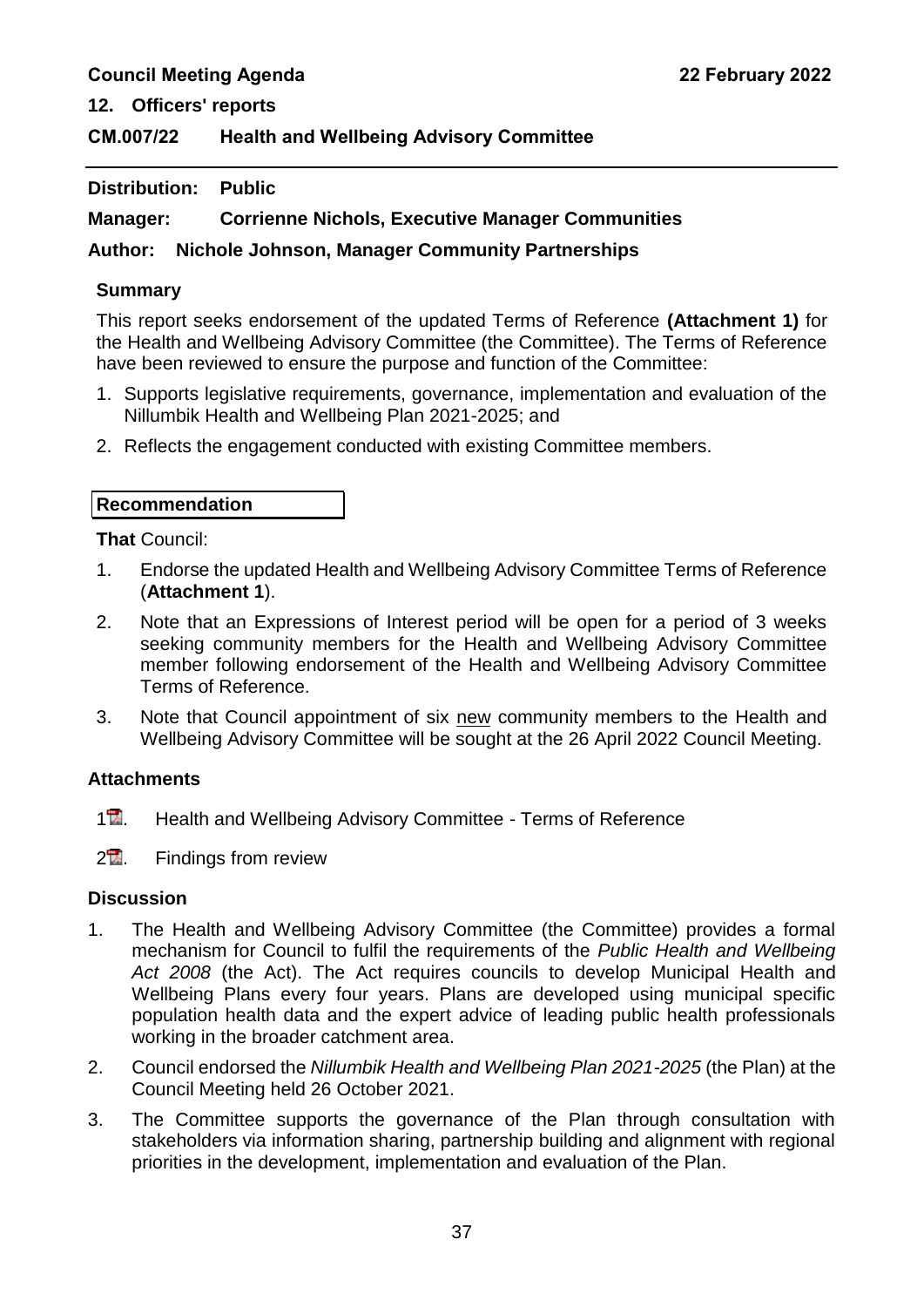### **12. Officers' reports**

### **CM.007/22 Health and Wellbeing Advisory Committee**

- 4. The Committee has partnered with key organisations, government bodies, service providers and community members in the previous four years with representatives appointed as Committee members.
- 5. After the Plan was endorsed, the Terms of Reference **(Attachment 1)** have been updated. The Draft Terms of Reference are informed by a review to ensure the purpose and function of the Committee:
	- Supports legislative requirements, governance, implementation and evaluation of the Nillumbik Health and Wellbeing Plan 2021-2025
	- Reflects the engagement conducted with existing Committee members.
- 6. The review considered; best practice governance for the Plan; alignment with legislative requirements; an environmental scan of neighbouring council's health and wellbeing governance structures; a partnership mapping exercise and engagement with current Committee members.
- 7. Committee members were invited to provide feedback via a survey, an interactive poll during the 9 December 2021 Committee meeting and an invitation for further feedback via email to officers.
- 8. The Committee currently has delegates from eight partner organisations which were appointed to reflect the priorities and actions of the previous Nillumbik Health and Wellbeing Plan 2017-2021 for a term of two years (until August 2021). The Committee originally had two community member representatives appointed who have since resigned from these appointments.

#### **Related Council decisions**

9. The *Nillumbik Health and Wellbeing Plan 2021-2025* was adopted at the Council Meeting on 26 October 2021.

## **Options**

- 10. Findings from the review along with feedback from Committee members and subsequent proposed changes to the Draft Terms of Reference are included in **Attachment 2.** Findings include the need for:
	- a. Clarifying and realignment of the purpose of the Committee
	- b. Update membership to reflect prevention focus
	- c. Less frequent but more purposeful meetings
	- d. Ongoing partnership building opportunities in-between meetings.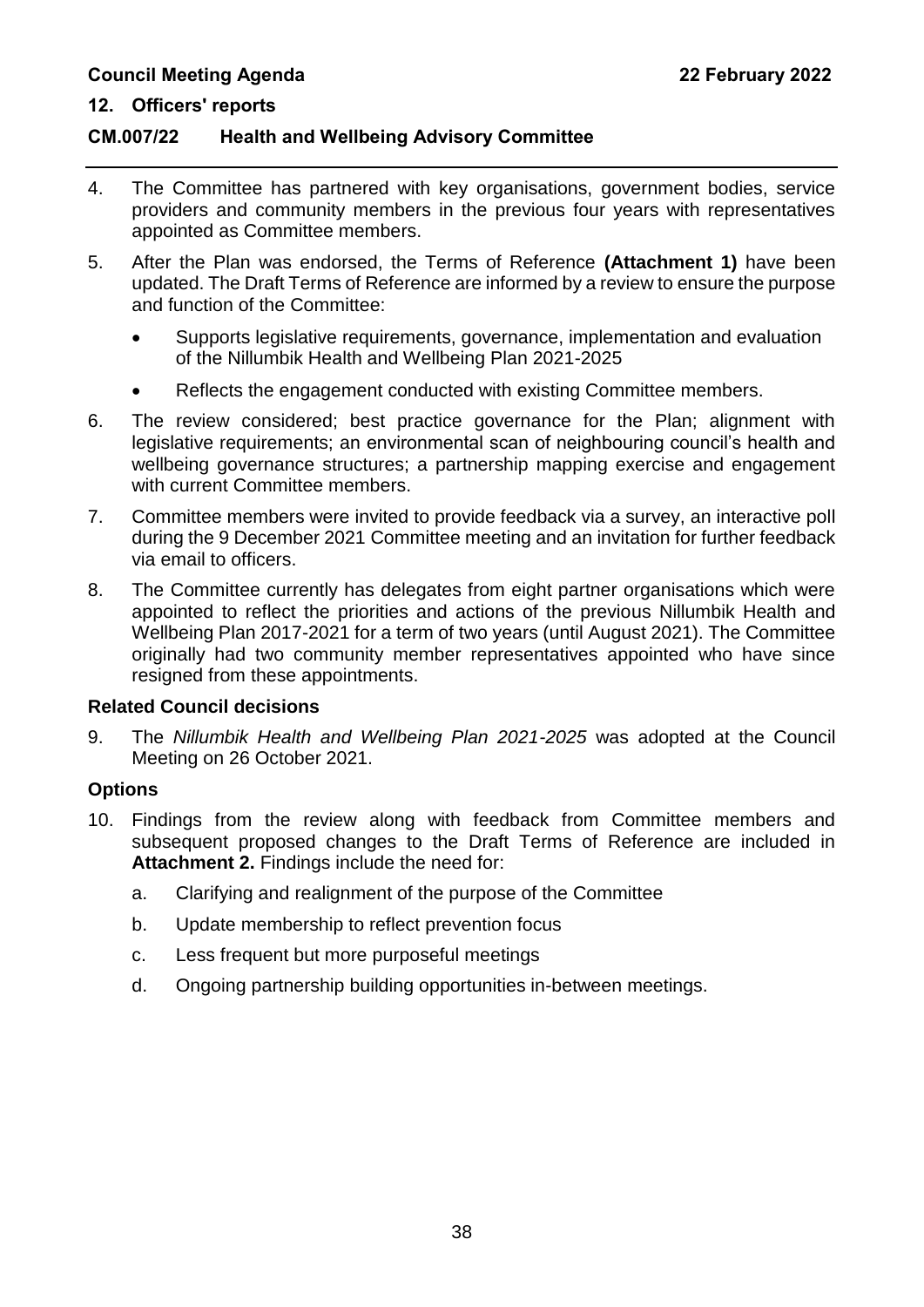### **12. Officers' reports**

### **CM.007/22 Health and Wellbeing Advisory Committee**

## **Council plans and policies**

- 11. This report directly supports the achievement of the Council Plan 2021-2025 strategy:
	- We work with our local partners, government and non-government agencies to respond to health and wellbeing priorities in Nillumbik

#### **Sustainability implications**

12. Not Applicable.

### **Community engagement**

- 13. Expressions of Interest for six new community members to join the Committee will be invited through Council communication avenues. Invitations will also be circulated through relevant Council Committees and networks.
- 14. Partner organisations with a focus on prevention will be invited by Nillumbik Shire Council to nominate an appropriate organisational representative.

### **Innovation and continuous improvement**

15. Not Applicable.

### **Collaboration**

- 16. The Committee provides a formal mechanism for Council to fulfil the requirements of the Act which requires a Municipal Public Health and Wellbeing Plan to specify how the Council will work in partnership with the Department and other agencies undertaking public health initiatives, projects and programs to accomplish the goals and strategies identified in the public health and wellbeing plan;
- 17. The Committee supports ongoing and new partnerships, information sharing and alignment of strategy and practice across the region.

#### **Budget implications**

18. All costs associated with the delivery of the Committee have been accounted for in the operational budget of the Community Partnerships Department including delivery of a proposed annual health and wellbeing forum.

#### **Relevant law**

19. *Public Health and Wellbeing Act 2008*.

## **Regional, state and national plans and policies**

20. *Victorian Public Health and Wellbeing Plan 2019-2023*.

# **Conflicts of interest**

21. All officers involved in the preparation of this report have made a declaration that they do not have a conflict of interest in the subject matter of this report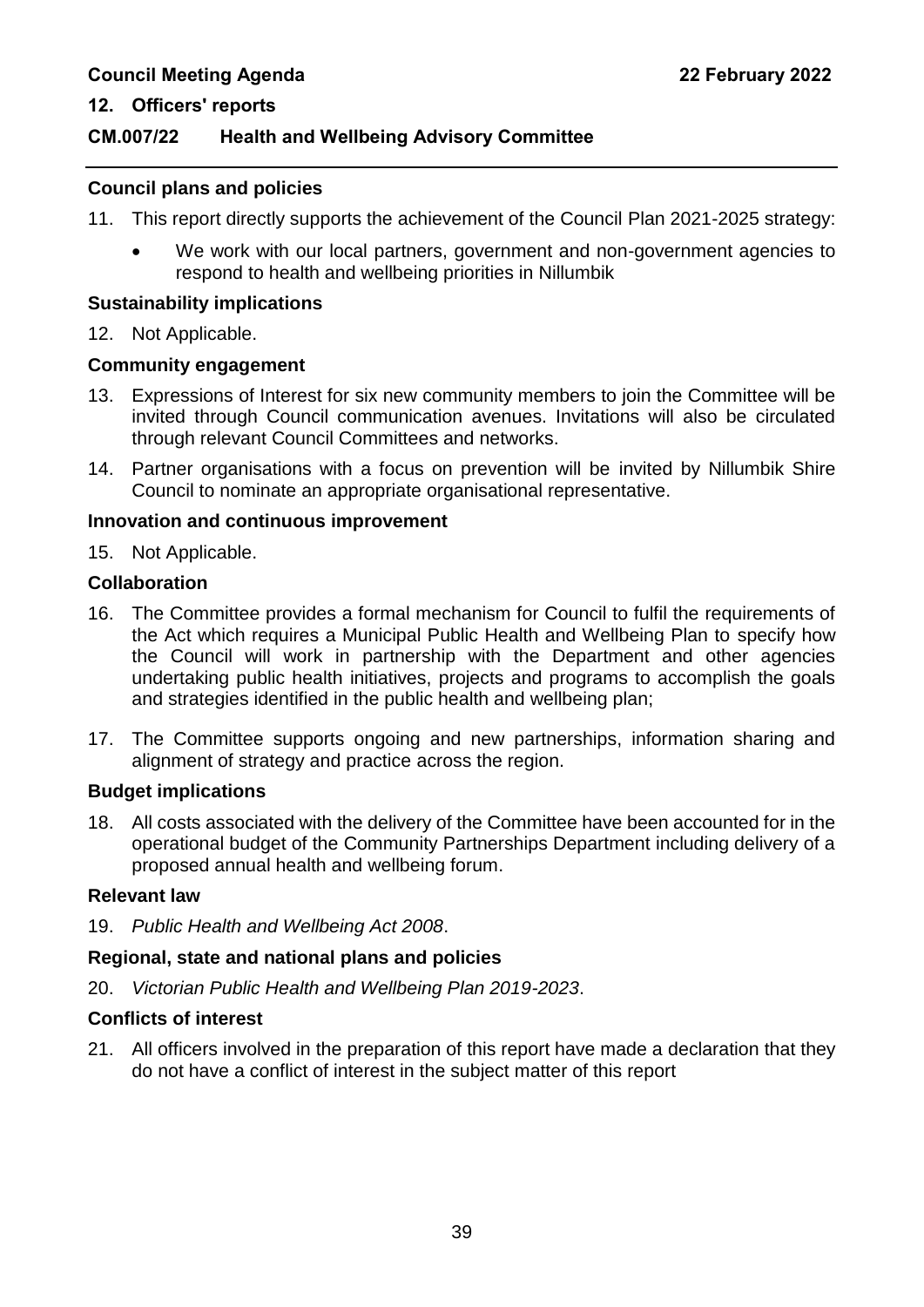**12. Officers' reports**

**CM.007/22 Health and Wellbeing Advisory Committee**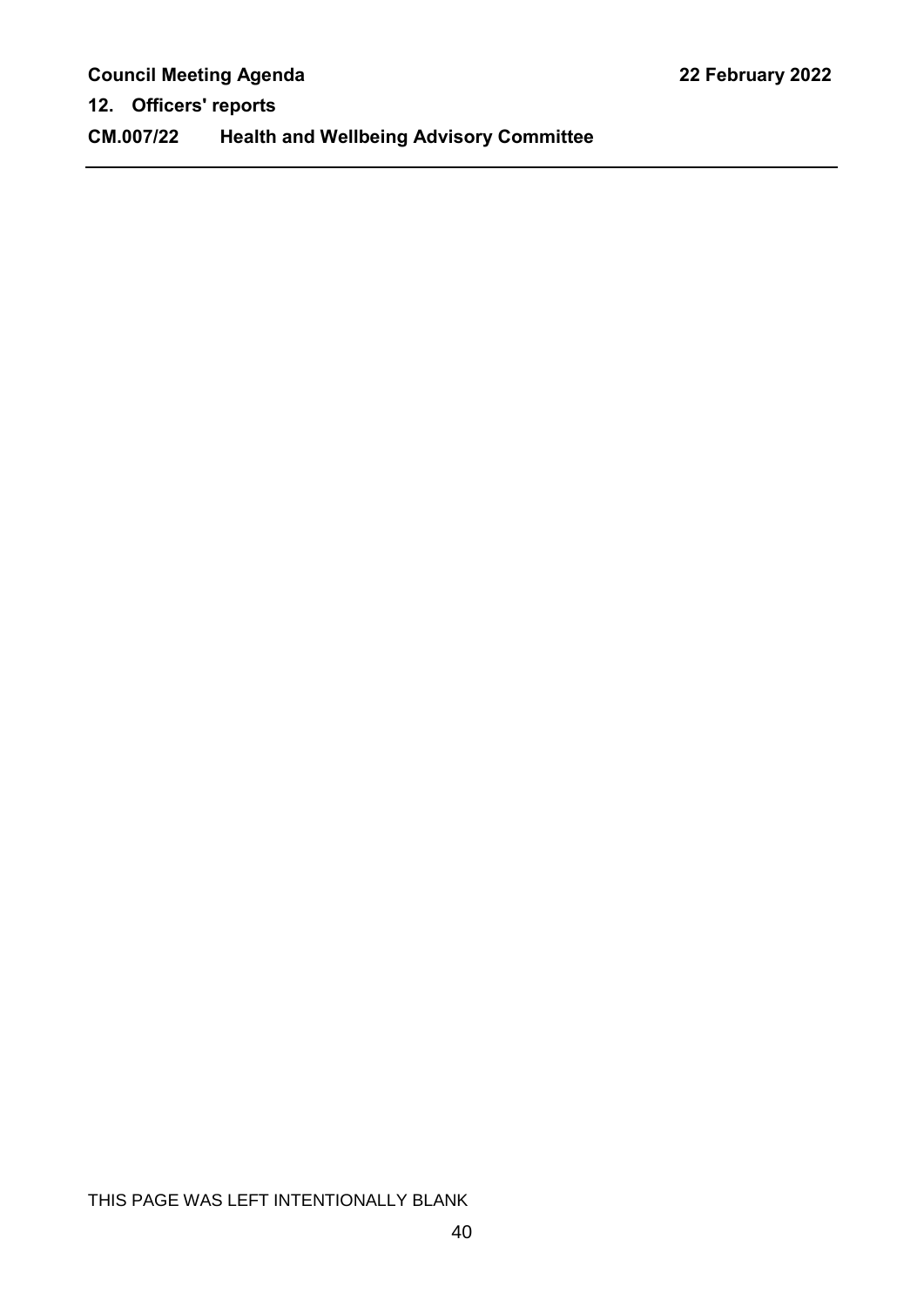**12. Officers' reports**

**CM.008/22 Nillumbik Shire Submission - DELWP Planning Reforms - Improving the Operations of ResCode Discussion Paper**

| File:          | FOL/21/24533                                                    |
|----------------|-----------------------------------------------------------------|
| Distribution:  | <b>Public</b>                                                   |
| Manager:       | Rosa Zouzoulas, Executive Manager Planning and Community Safety |
| <b>Author:</b> | <b>Sean Diffey, Strategic Planner</b>                           |
|                | Leigh Northwood, Strategic Planning Lead                        |

### **Summary**

The Department of Environment, Land, Water and Planning (DELWP) recently sought feedback from relevant stakeholders (including councils) on its *Improving the Operations of ResCode Discussion Paper* (**Attachment 1**), which introduces a new assessment model for residential development and discusses how the new model is proposed to be applied to amend the ResCode provisions within planning schemes across Victoria.

The report seeks Council's endorsement of the finalised Nillumbik Shire Council submission response (**Attachment 2**) to the *Improving the Operations of ResCode Discussion Paper* and authorisation for Council officers to submit the response to DELWP for formal consideration.

The Discussion Paper was released for public consultation on 8 November 2021 and the proposed reforms have been included as part of the State Government's broader planning system reforms. The proposed reforms form part of a suite of recommendations that were made by the Red Tape Commissioner in review of State and local government processes surrounding building and planning approvals processes.

The deadline for submissions to the Discussion Paper closed on the 17 December 2021, however this timing did not account for Council's reporting cycles, therefore Council officers prior to the close of the consultation period, negotiated with DELWP to provide an officer-level only response (not to be made public), with an endorsed submission to be subsequently provided after Council has time to be briefed and consider the matter at its first February 2022 Meeting. This endorsed submission will become Council's adopted position and will be made public by DELWP along with other submissions made by stakeholders.

Council officers note the proposed changes are wide-ranging and may have broader implications, particularly in regard to how other provisions within the Nillumbik Planning Scheme may be used (or accepted by DELWP), as the 'appropriate planning implementation tool' for particular matters. The preliminary issues identified include (among other matters):

- a. Potential effects on the implementation of Council's future Neighbourhood Character Strategy;
- b. Potential diminishment of Council's discretion in determining planning decisions for residential development;
- c. Limitations on residential planning decisions being confined to the Performance Assessment Module (PAM) in most circumstances;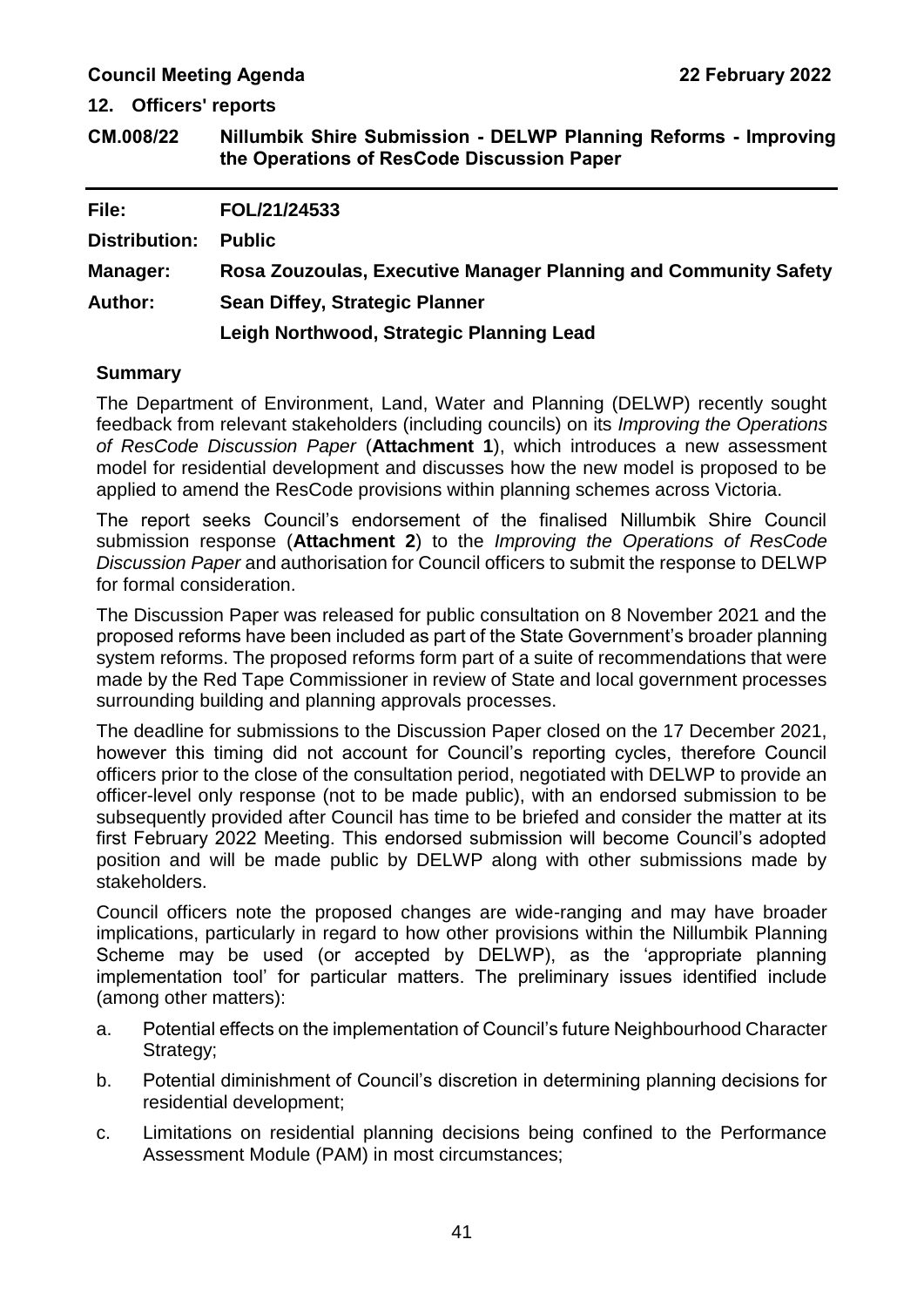## **12. Officers' reports**

## **CM.008/22 Nillumbik Shire Submission - DELWP Planning Reforms - Improving the Operations of ResCode Discussion Paper**

- d. The determination of a proposal meeting the Performance Criteria and the subjectivity in determining whether these criteria have been met between parties (e.g. Council, applicant and VCAT);
- e. The resultant development outcomes that will transpire as a result of these reform changes to the Nillumbik Planning Scheme ordinances and the detrimental impacts that may be caused to Nillumbik Shire's established and preferred neighbourhood character;
- f. Potential unconsidered and detrimental impacts to the flexibility and subsequent utilisation of existing planning controls/tools to strengthen neighbourhood character values.
- g. Clarification regarding the timing and implementation of the proposed reforms;
- h. Lack of clarity and detail about the inter-relationship of proposed reforms with identified future consideration and implementation into other planning controls; and
- i. Clarification regarding the time savings these reforms will have in the planning permit process.

#### **Recommendation**

**That** Council:

- 1. Endorse the finalised submission response to the Planning for *Improving the Operations of ResCode Discussion Paper* (at **Attachment 2**); and
- 2. Submit the endorsed Council submission response to DELWP for consideration.

## **Attachments**

- 1 **D**. Improving the Operation of ResCode Discussion Paper
- 2<sup>1</sup> . Improving the Operations of ResCode Nillumbik Shire Council Submission Response

## **Background**

1. In March 2019, the Treasurer and Minister for Planning asked the Red Tape Commissioner to undertake a review of State and local government processes surrounding building and planning approvals and early building works infrastructure approvals to identify opportunities to streamline processes and reduce delays.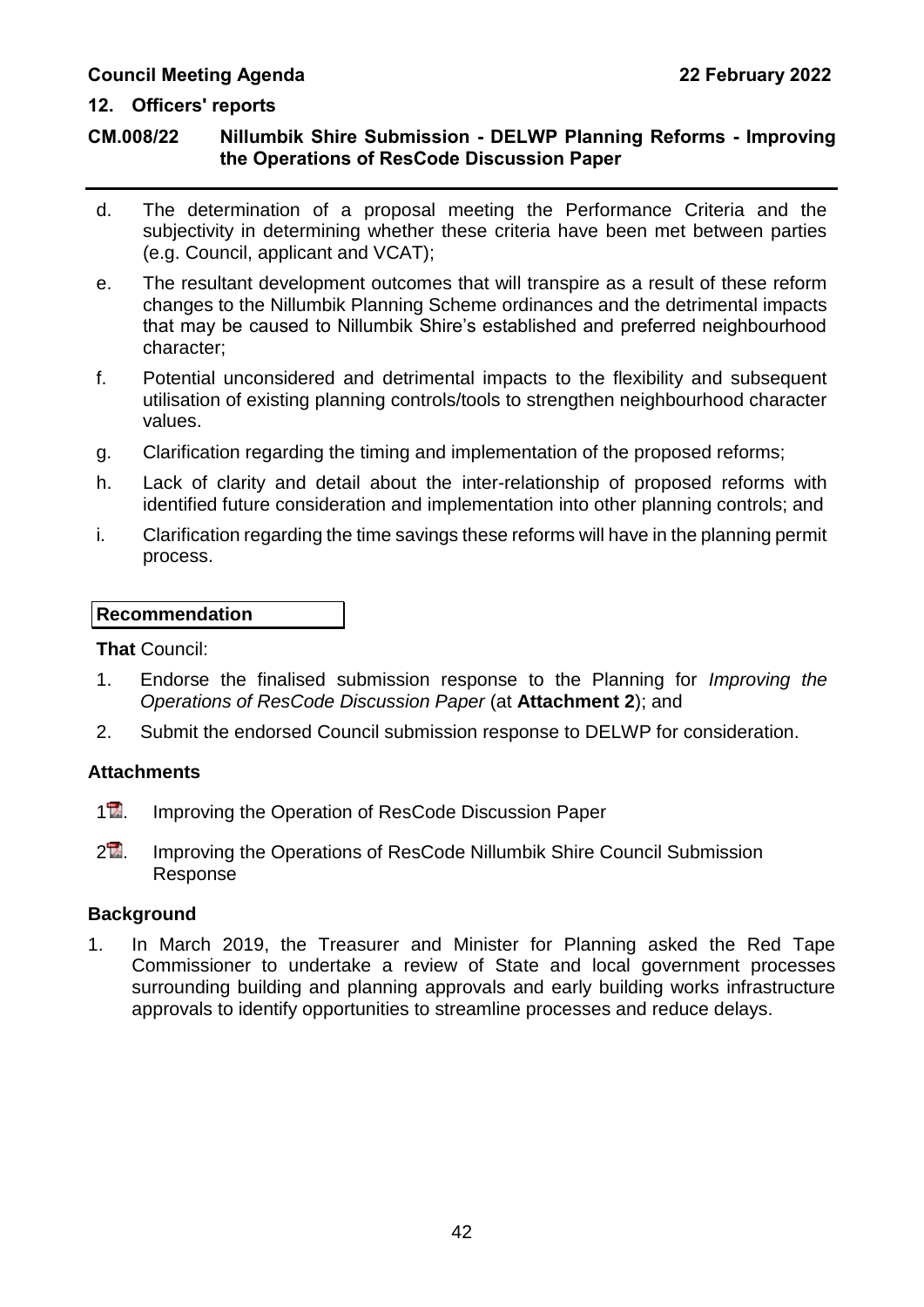## **12. Officers' reports**

## **CM.008/22 Nillumbik Shire Submission - DELWP Planning Reforms - Improving the Operations of ResCode Discussion Paper**

- 2. The Commissioner convened an Advisory Board and Review Team who have prepared a report *Turning Best Practice into Common Practice – Planning & Building Process Review Report to Government* (released to Council and the public in November 2021), which makes 27 recommendations for improvements across five proposed programs:
	- a) Update and simplify planning rules and processes;
	- b) Partner with local Council planning departments;
	- c) Focus on major projects and attracting investment;
	- d) Planning for priority precincts and growth areas; and
	- e) Prioritising infrastructure delivery.
- 3. In response to some of the recommendations advised by the Red Tape Commissioner, the Department of Environment, Land Water and Planning (DELWP) prepared its *Improving the Operations of ResCode Discussion Paper* (refer **Attachment 1**), which introduces a new assessment model for residential development applications and discusses how the new model is proposed to be applied and amend ResCode. The Discussion Paper also identifies potential application of the new model across the Victorian Planning Provisions (VPP) and local provisions more broadly. DELWP has recently undergone a public consultation period to seek community and stakeholder feedback about the Discussion Paper and the proposed reforms to ResCode to assist in refining the options for improving the new assessment model.
- 4. It should be noted that separate briefings for the broader building and planning reforms have previously been prepared and provided to Council (refer to the *Related Council Decisions* section of this briefing), however the *Improving the Operations of ResCode Discussion Paper* more specifically addresses reforms to the ResCode provisions, which falls out of one of the five proposed programs of improvement ('*update and simplify planning rules and processes'*) identified in the Red Tape Commissioner's report.

## **Discussion**

## Proposed Reforms

5. In November-December 2021, the Department of Environment, Land, Water and Planning (DELWP) sought submissions from stakeholders to the proposed ResCode reforms. The Discussion Paper focuses on improving how planning schemes describe the desired planning objectives for residential development in ResCode, at Clauses 54, 55 and 58 and how proposals are assessed against those objectives in the planning assessment process. The Discussion Paper proposes to apply the new model to residential development applications by replacing the current ResCode assessment model, which is currently based on objectives, standards and decision guidelines, with the Performance Assessment Module (PAM).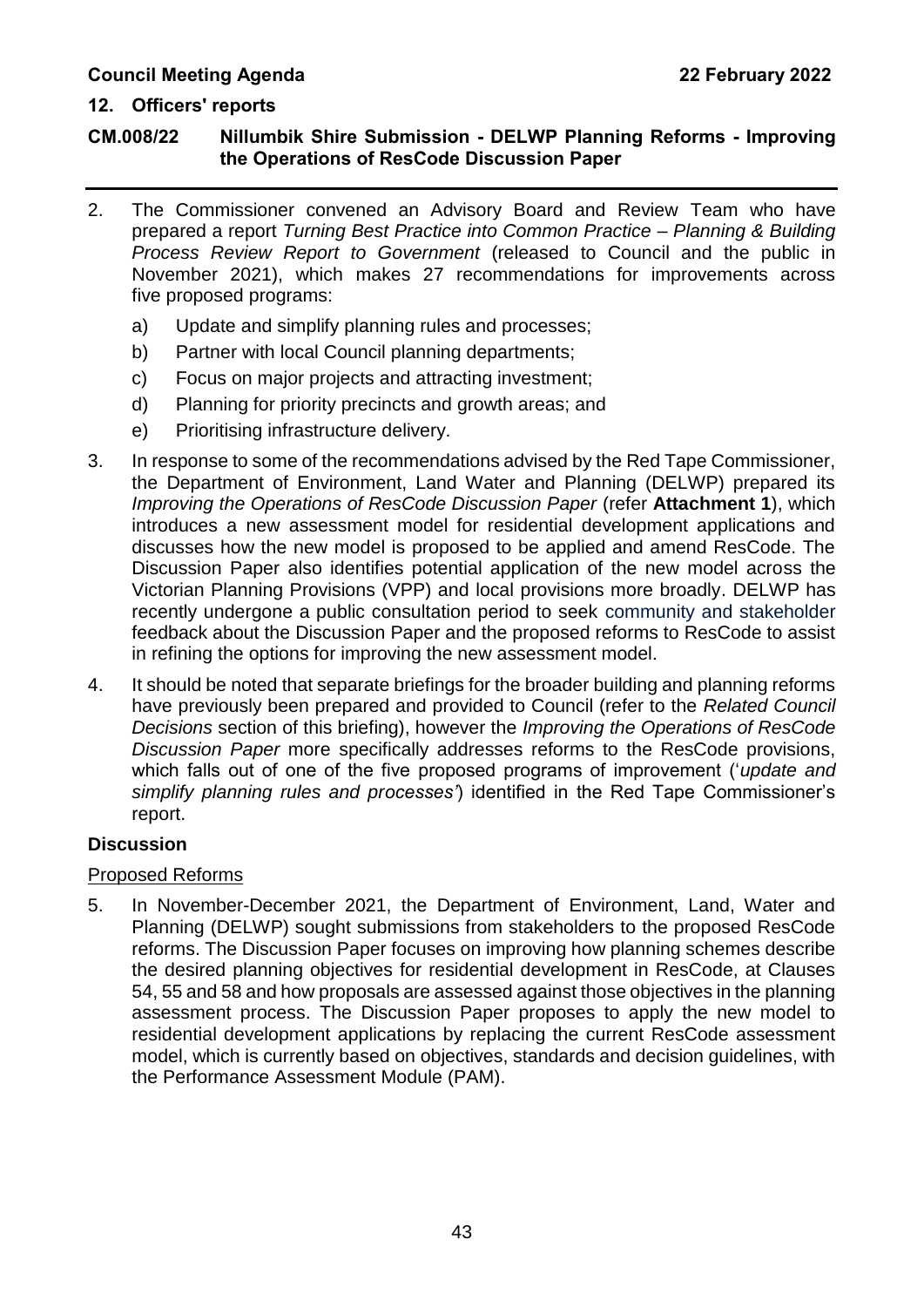## **12. Officers' reports**

## **CM.008/22 Nillumbik Shire Submission - DELWP Planning Reforms - Improving the Operations of ResCode Discussion Paper**

- 6. The PAM is intended to set out more clearly the performance objectives for design matters and the relevant considerations and information requirements that are needed to make an assessment of residential applications. The new model seeks to make it clearer for applicants and assessors when a design response is deemed to achieve the performance objective with the intension that it will significantly reduce uncertainty in the assessment process.
- 7. Converting the current assessment provisions to the proposed PAM model is intended by DELWP to have the following benefits:
	- A clear, consistent, more modular structure for the preparation of provisions that guide the exercise of discretion across the Victoria Planning Provisions;
	- A more consistent operational framework that promotes the use of objective Performance Measures to clearly signal and facilitate outcomes that are deemed to be acceptable;
	- A consistent structure and format for discretionary provisions that will support the long-term development and delivery of fully digital planning schemes; and
	- Greater certainty for applicants around application requirements and expectations.
- 8. The Discussion Paper identifies that eventually translating all development assessment provisions in planning schemes to the consistent use of the PAM will mean that, in the longer term, digital platforms will be able to 'collect' all the relevant PAMs for a matter and present them in a consistent, integrated form that will enable:
	- An applicant to clearly see what performance objectives are required to be achieved; how they might be achieved; and exactly what information is required to be presented with the application;
	- The Responsible Authority to get a quick and complete checklist of all the matters that need to be assessed in a form suitable for direct inclusion in their planning report; and
	- The community to readily see which aspects of a proposal achieve expectations and the basis on which certain aspects haven't been assessed.
- 9. Council officers having reviewed the Discussion Paper note that the proposed reform changes are wide-ranging and have much broader implications than the Discussion Paper has outlined. Of particular concern is how other provisions within planning schemes may be used (or accepted by DELWP) including the use of specific controls as the 'appropriate planning implementation tool' to address a particular matter (i.e. adopting a standardised 'one fits-all' approach). For example, DELWP may require the use of ResCode standards to address other discretionary matters (e.g. neighbourhood character, landscape values and vegetation protection), rather than the use of overlays or policy in some instances. This may not result in the best outcomes, particularly for more unique environments like Nillumbik Shire which require flexible and multi-faceted approaches to be taken when assessing planning applications.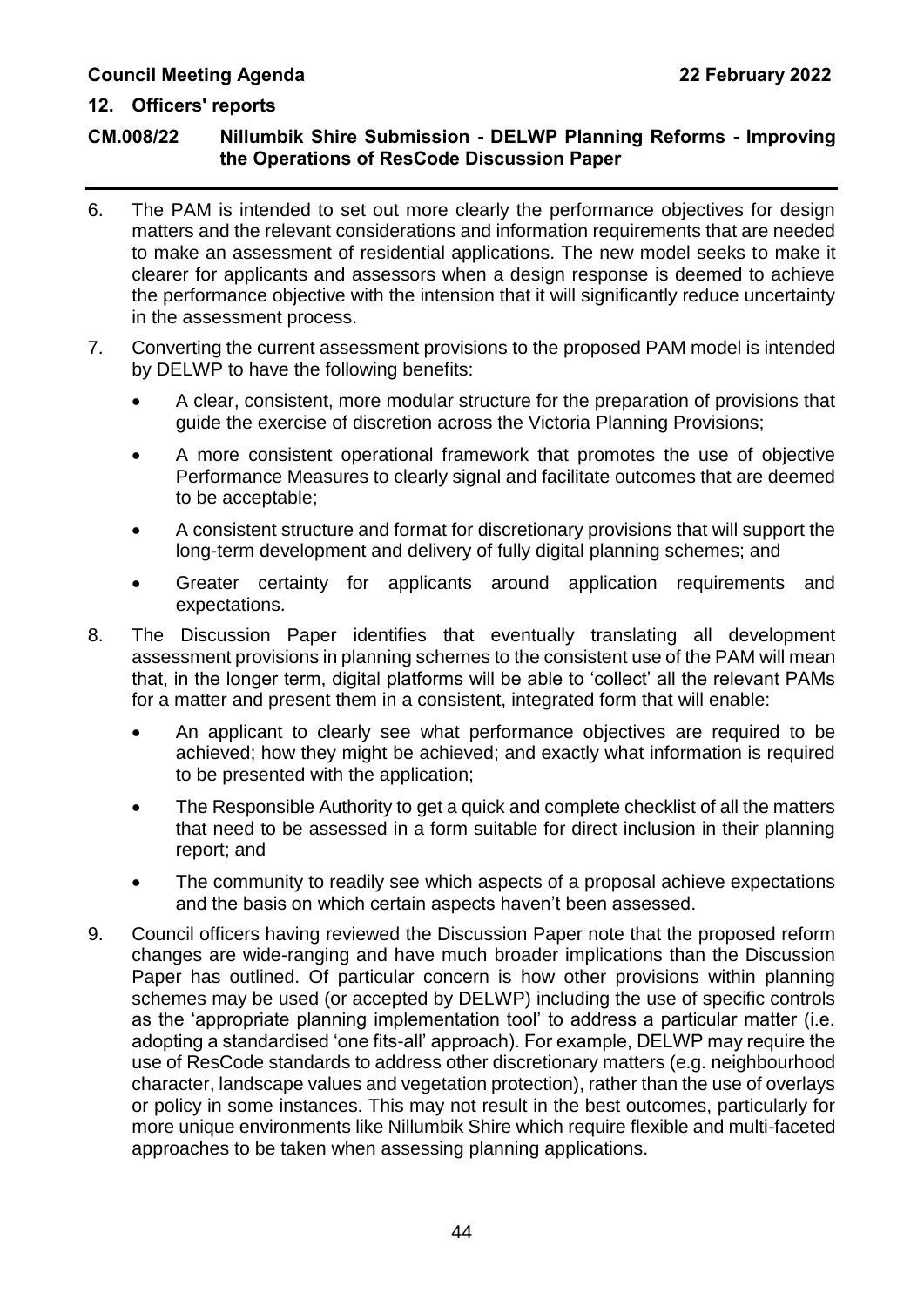## **12. Officers' reports**

## **CM.008/22 Nillumbik Shire Submission - DELWP Planning Reforms - Improving the Operations of ResCode Discussion Paper**

- 10. Council's role as the Responsible Authority in assessing and issuing residential planning permits for the municipality makes it a stakeholder to these proposed reforms and was subsequently encouraged by the Department to make a submission. A survey questionnaire was prepared by the Department to assist submission responses, which focuses on the new model (i.e. PAM) and its implications on the assessment and outcomes of residential development and neighbourhood character. Council officers have identified the major key concerns and questions it has raised about the proposed reforms in the 'Key Issues' subsection below (Point 13).
- 11. The deadline for submissions closed on the 17 December 2021. However, this timing did not account for Council's reporting cycles and break over January 2022. As such, Council officers negotiated with DELWP to provide an officer-level only response by 17 December 2021, with the condition that this version not to be made public and that an endorsed submission would be provided after the Council had the time to be briefed and consider the matter.
- 12. Council officers presented the preliminary officer-level submission to Council at the 1 February 2022 Council Briefing for their review and feedback. Council officers have now finalised the submission response to the Discussion Paper and proposed ResCode reforms based on the feedback and advice Council provided at the Briefing (see **Attachment 2**). Subject to Council's decision at this meeting, the endorsed submission will be submitted to DELWP for consideration and will supersede the officer-level submission to become Council's adopted position. This version will be made public by DELWP along with other submissions made by stakeholders.

## Key Issues

- 13. In preparing the submission response to the Discussion Paper and proposed reforms, Council officers have identified and subsequently highlighted the following key points of concern that should be further considered and/or investigated by DELWP:
	- *a) Impacts on Council's future strategic work (including the Neighbourhood Character Strategy)*

Council officers have concerns regarding the potential effects of the reforms on Council's future strategic work and the extent to which the proposed reforms may effect implementation of future work. Of particular concern is the implications of the reforms on Council's upcoming Neighbourhood Character Strategy work. It is unclear what directives DELWP will implement (e.g. Planning Practice Notes) that will require the PAM model to be applied for neighbourhood character outcomes, as opposed to the use of overlay controls. There is early concern that a 'one-sizefits-all' approach is being implemented under the reforms which does not allow for nuance or discretion in decision making.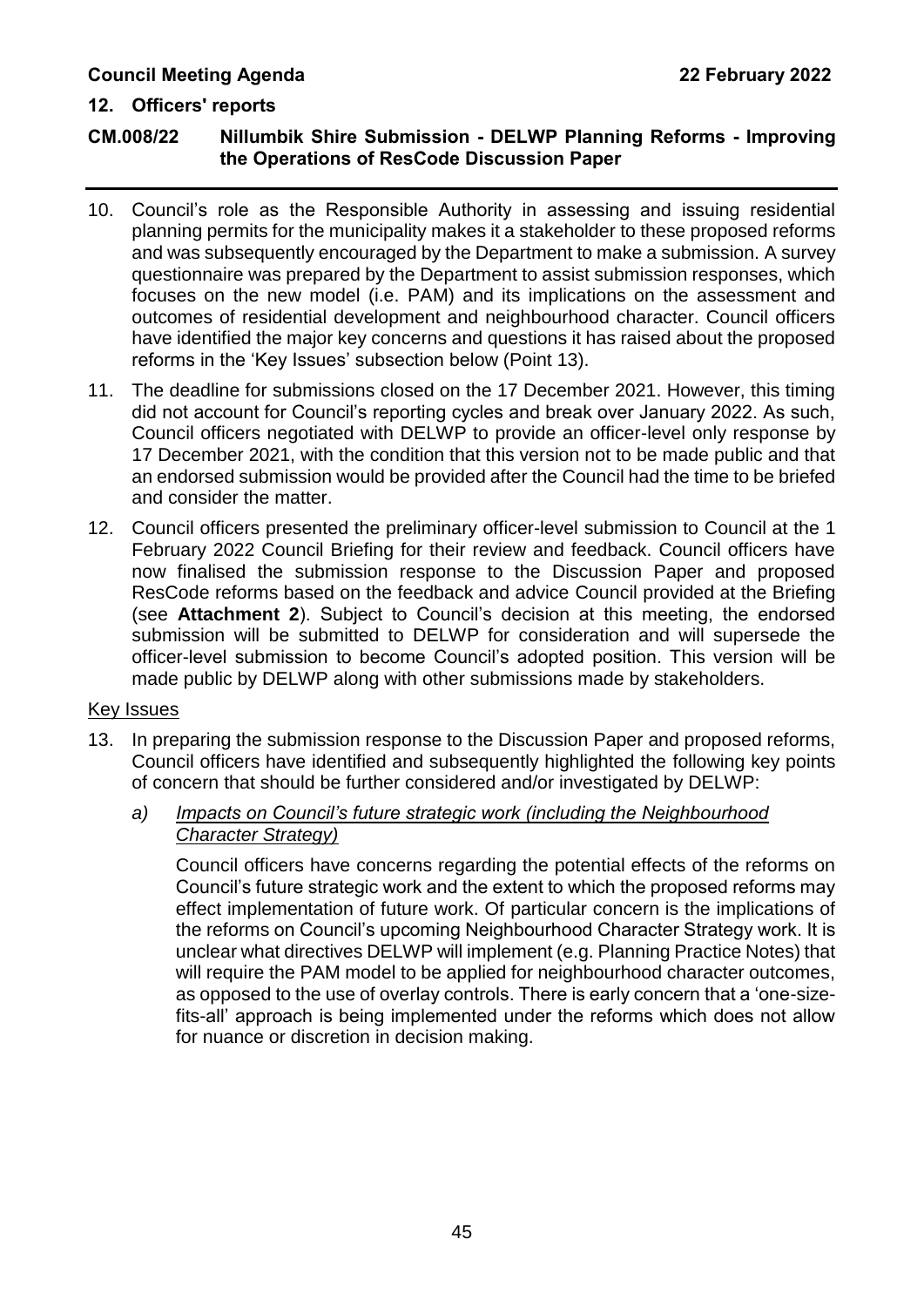## **12. Officers' reports**

# **CM.008/22 Nillumbik Shire Submission - DELWP Planning Reforms - Improving the Operations of ResCode Discussion Paper**

## *b) Diminishing discretion in planning and decision making*

Council officers have concerns that Council's discretion in determining planning decisions for residential development will be diminished, including the ability to use discretion to ensure proposals align and comply with local neighbourhood character objectives, and a greater emphasis placed on standardised quantitative controls set by the State Government. Given Nillumbik Shire's unique environmental qualities (e.g. topography, landscapes, environmental risks, vegetation, etc.), Council requires discretion in its decision making to protect the unique neighbourhood character values of the municipality, as compared with other inner metropolitan and growth area municipalities where a 'one-size-fits-all' approach may be more suitable.

## *c) Limitations of the new Performance Assessment Module (PAM)*

Council officers have concerns regarding the limitations that may be imposed on future residential planning decisions if they are confined to the new Performance Assessment Module (PAM) in the majority of circumstances. Statutory Planners advise that discretion to utilise neighbourhood character policy is still very much needed for residential development applications, due to Nillumbik's unique and varied neighbourhood and landscape character values. As Nillumbik hasn't yet commenced its new Neighbourhood Character Strategy, the new model leaves Council's residential planning decisions vulnerable until such work is completed. It is recommended that transitional provisions, or fast-tracked policy-neutral planning scheme amendments be permitted in order for Councils to effectively and efficiently translate existing neighbourhood character policy into the PAM structure and zone schedules.

## *d) Potential disputes in determining if the Performance Criteria is met*

There are concerns regarding the determination of a proposal in meeting the Performance Criteria within the PAM. As the Performance Criteria is a set of qualitative measures, Council officers have identified that there will be subjectivity in determining whether these criteria have been met between parties (e.g. Council, applicant and VCAT). This is anticipated to lead to delays in processing planning permit applications, which reduces the time-savings that are supposed to be generated by these reforms.

## *e) Undesirable development/built form outcomes*

Council officers have concerns regarding the resultant development/built form outcomes that will transpire as a result of these reforms and the detrimental impacts that may result to Nillumbik Shire's established and preferred neighbourhood character. This is because it is currently unknown at this time how Nillumbik's nuances for neighbourhood character will be incorporated into the new system. Council officers are concerned that Council's current neighbourhood character polices will be standardised to quantitative measures or that Council will be restricted in the planning tools it can utilise in order to address neighbourhood character values.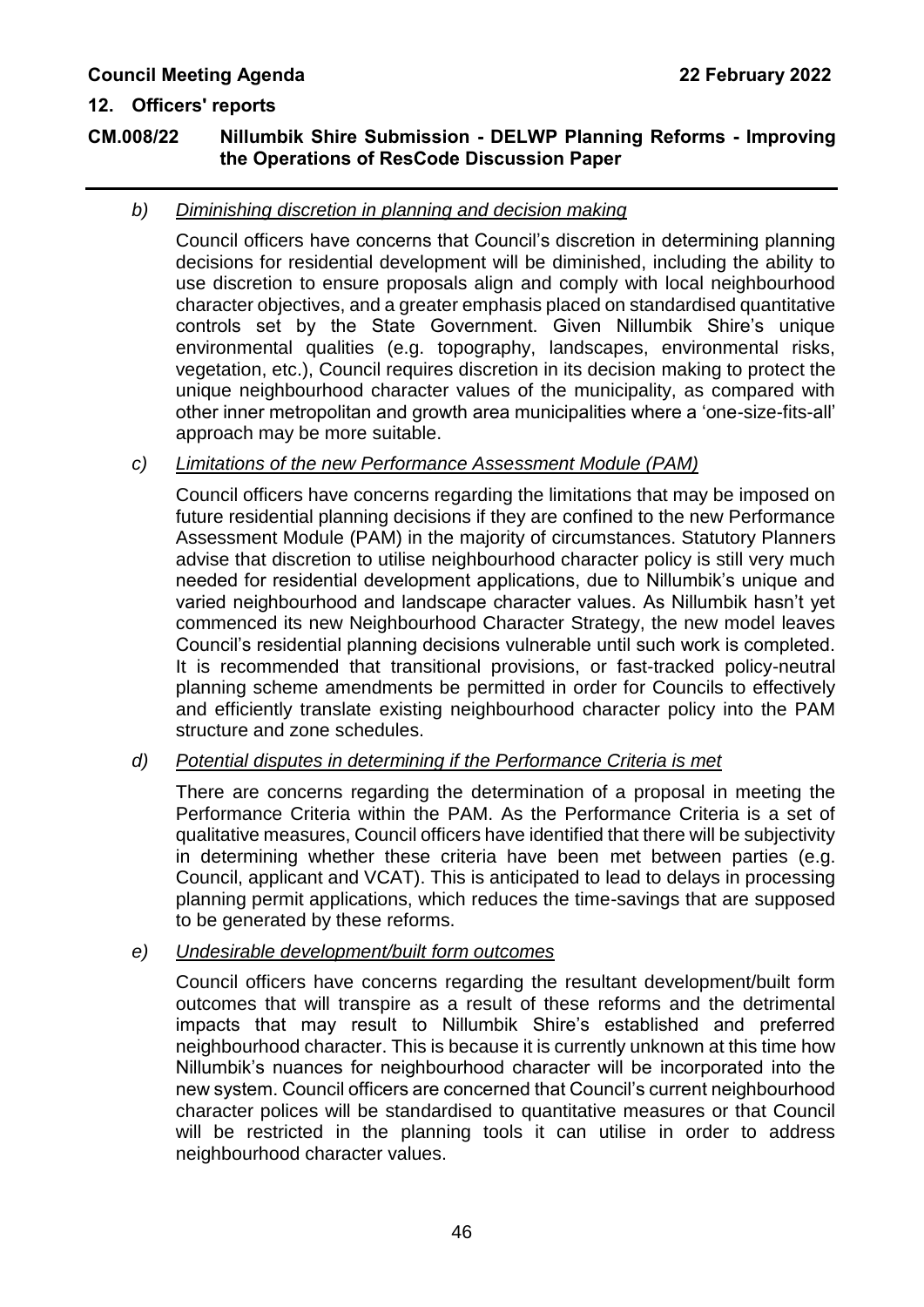## **12. Officers' reports**

## **CM.008/22 Nillumbik Shire Submission - DELWP Planning Reforms - Improving the Operations of ResCode Discussion Paper**

*f) Flexibility of planning controls/tools to strengthen neighbourhood character*

Further articulation is needed of the planning tools Council will be able to use to bolster its neighbourhood character objectives and policy and what flexibility Council will have in utilising desired planning tools. Whilst it has been advised that Councils will have the flexibility to utilise other planning tools such to address nuances in neighbourhood character (e.g. variations to residential zone schedules or application of a Neighbourhood Character Overlay [NCO] or Design and Development Overlay [DDO]), it is currently still unclear whether these existing tools and mechanisms will be available (justified) in achieving the desired development/neighbourhood character outcomes that Nillumbik Shire is seeking to achieve. Council officers note there is concern that introduction of the PAM into ResCode, and then potentially across the wider suite of controls, may result in Councils being required to reduce proposed neighbourhood character objectives to the 'the lowest common denominator'. That is, the 'best fit for all' using quantitative standards or that a Department view or required 'burden of proof' may be established to justify the use overlays to 'bolster' neighbourhood character outcomes where the PAM is not considered effective.

## *g) Implementation of reforms*

Clarification is sought regarding the timing and implementation of the proposed reforms and how it will be incorporated into the Nillumbik Planning Scheme. Council officers note that the Discussion Paper lacks detail in regards to how the proposed reforms will be implemented into planning schemes and any supporting department guidance/requirements that will be provided. For example, information regarding when such implementation will likely occur and by what mechanism/s, and the content of any supporting Planning Practice Notes detailing the Department's views on appropriate residential and neighbourhood character implementation tools. Council officers want to obtain this information in order to understand the full implications of these reforms, how it will fit into Council's program of works and whether Council may need to undertake further strategic work.

*h) Inter-relationship between the proposed reforms to ResCode and application of the Performance Assessment Module (PAM) within other planning scheme controls*

There is a lack of clarity and detail about the inter-relationship of the proposed reforms with the potential consideration and implementation of these into other planning controls (e.g. provisions and overlays). Without clarity on future reforms to other controls within planning schemes and how this may align to the Performance Assessment Model (PAM), it is difficult to ascertain how the suite of controls will all work together to ensure the best planning outcomes are achieved; particularly with regard to neighbourhood character.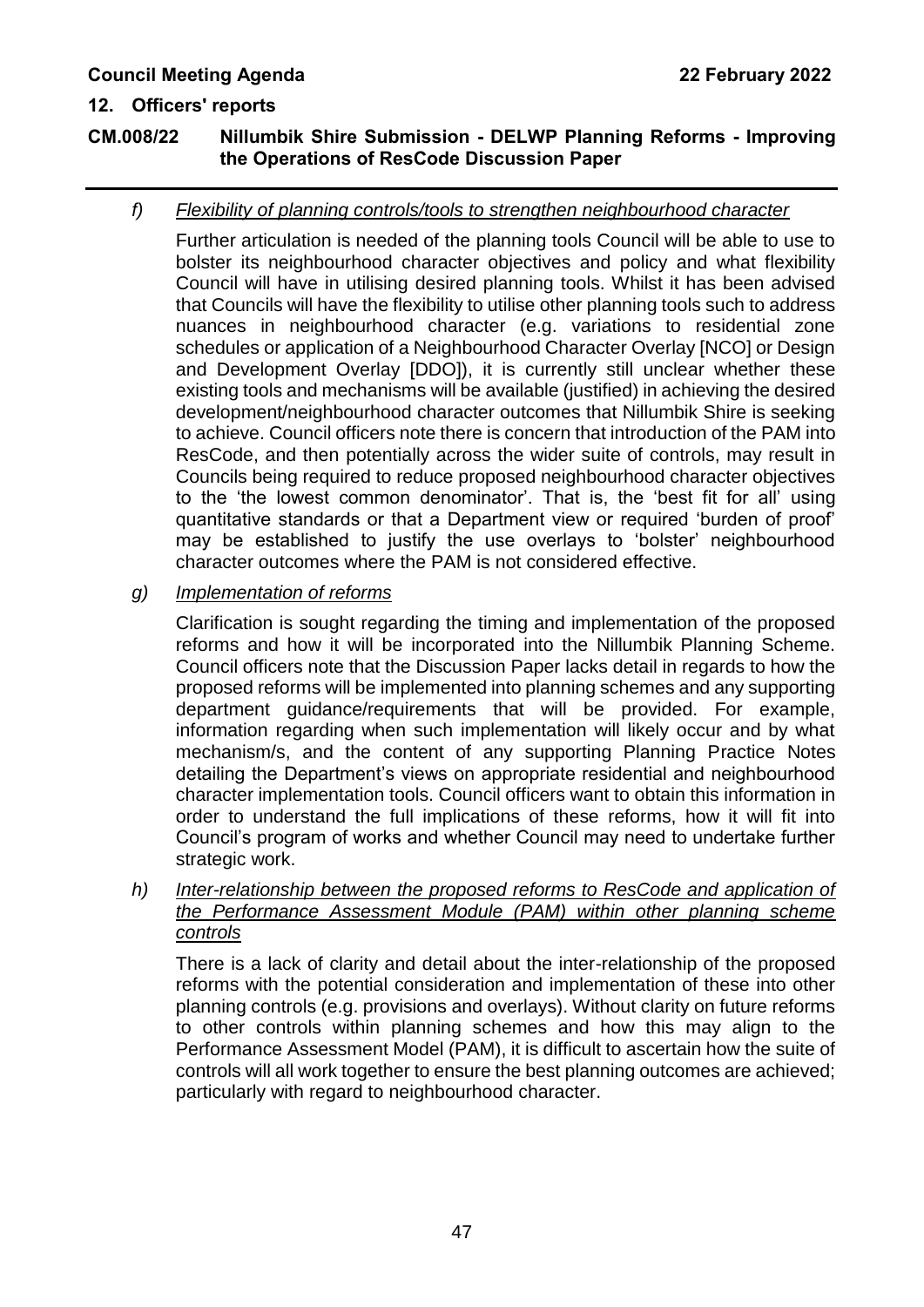## **12. Officers' reports**

# **CM.008/22 Nillumbik Shire Submission - DELWP Planning Reforms - Improving the Operations of ResCode Discussion Paper**

*i) Time savings*

Clarification is sought regarding the time savings these reforms will have in the planning assessment process as specific time saving metrics have not been outlined in the Discussion Paper. Statutory Planning officers in particular cannot see many time saving benefits that would benefit their processes, as their current assessment of an application under ResCode will not substantially change from existing assessment requirements. This is because a full ResCode assessment under the new model is still required to be conducted and Statutory Planners will still need to use a standard ResCode table for their assessment. An application under the new model will also still continue to need to go through notice and review (i.e. advertising) requirements. Therefore, the new model does not prevent people from objecting to applications even if the proposal meets all of the required standards/measures of the PAM. This part of the planning process, along with securing effective inputs to the planning application, is considered by Council officers where most of the application time is spent (i.e. addressing submissions after advertising).

- 14. In summary, it is considered that the Discussion Paper misses an opportunity to give a more balanced or nuanced examination of the issues for residential development; particularly relating to protecting unique and varied neighbourhood character values. By placing responsibility of construction sector delay costs on the planning (and building) systems, the Discussion Paper fails to recognise the influences made by proponents and consultants or submitters, to any delay or costs associated with an application. For example, the frequency of poor quality or incomplete applications, preapplication advice being regularly ignored, or, the system being readily exploited to avoid notices and fees, and addressing submitters' issues, etc. Whilst Council officers agree that, where possible, the approvals process should be streamlined, the State Government should be cautious that the rigour and transparency of planning and building assessments are not diluted for the commercial benefit of the development industry.
- 15. Please refer to **Attachment 2** to view the full finalised submission response that has been prepared. (*Note: The submission response prepared for the Improving the Operations of ResCode Discussion Paper has sought to be consistent with the Council's submission response provided on Planning and Building Approvals Process Review Discussion Paper due to the interconnected relationship between the two initiatives* [*i.e. reforming the ResCode provisions is a recommendation out of the Planning and Building Approvals Process Review Discussion Paper*]. *The Municipal Association of Victoria (MAV) has also prepared a submission to these reforms and Council officers have reviewed this and have sought to align Council's submission*  response to aspects and key points raised that are of relevance to the context of *Nillumbik Shire*).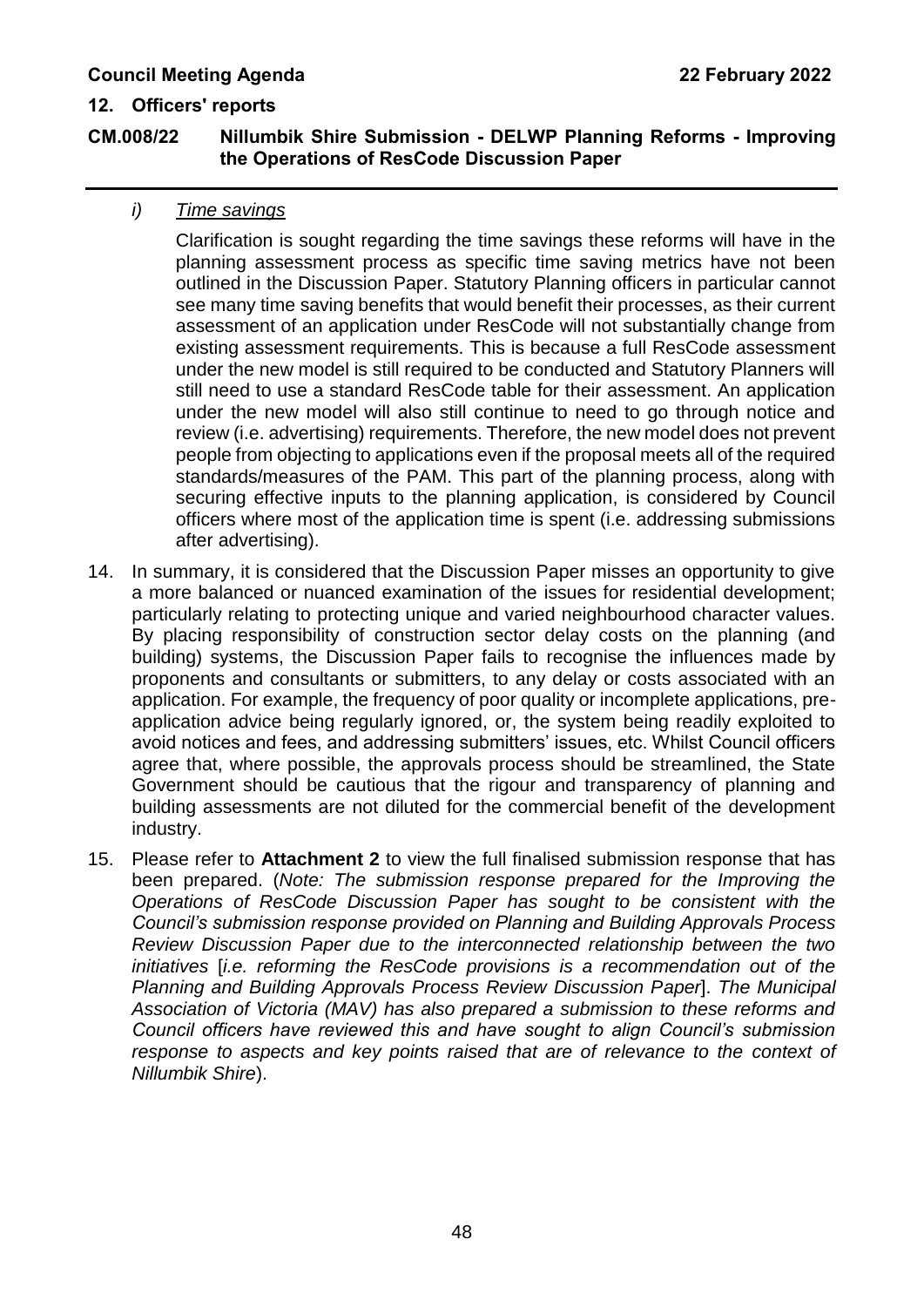### **12. Officers' reports**

## **CM.008/22 Nillumbik Shire Submission - DELWP Planning Reforms - Improving the Operations of ResCode Discussion Paper**

### **Related Council decisions**

- 16. Council was initially briefed on these reforms at the 7 December 2021 Council Briefing (Item OB.204/21). This initial briefing was prepared for Council's advisory purposes only in preparation a subsequent briefing and review of Council officers' submission comments to the Discussion Paper. As this item was a Council Briefing, no recommendations were provided to Council and subsequently no decision was required from Council at the time*.*
- 17. Council was then further briefed on these reforms at the 1 February 2022 Council Briefing (OB.006/22). This subsequent briefing was prepared to reinform Council of these reforms and provide Council with the formal opportunity to review and provide feedback to the officer-level preliminary submission that was prepared in response to the *Improving the Operations of ResCode Discussion Paper* and submitted to DELWP in a preliminary capacity. As this item was a Council Briefing, no recommendations were provided to Council and subsequently no decision was required from Council at the time*.*
- 18. Despite Council having been briefed on this matter previously, Council has not made any related decisions specifically on these reforms to ResCode. This will be the first decision it formally makes on this matter. Council has however made previous decisions on similar matters related to planning reforms and changes to residential development more broadly. See details of the applicable decision below
- 19. Council was briefed on the broader planning reforms at the 7 December 2021 Council Briefing (Item OB.205/21). This briefing was prepared to advise Council of the broader planning and building reform work being conducted by the State Government over recent years and the need for Council to join other Councils in advocating to State Government about how it consults on these reforms, including the need to be more strategic and transparent in its planning and communication of future consultations and allowing appropriate consultation timeframes for stakeholders to respond to and prepare submissions. This item was then re-presented at the 14 December 2021 Ordinary Council Meeting (Item CM.184/21) where Council officers sought endorsement of an advocacy letter to the State Government to advocate to the Minister of Planning in regard to this matter and of the recommendations sought.
- 20. Council at the 24 September 2019 Ordinary Council Meeting (Item OCM.146/19) made a decision to endorse a submission response Council officers prepared to the *Better Apartments in Neighbourhoods Discussion Paper* which outlined changes to the planning rules for apartment developments, with a focus on the relationship between new apartment developments and the amenity of existing neighbourhoods. The changes sought to build on the Better Apartments Design Standards in the Victoria Planning Provisions, which were introduced by the State Government in 2017 to improve the internal design of new apartments and make them more liveable and sustainable.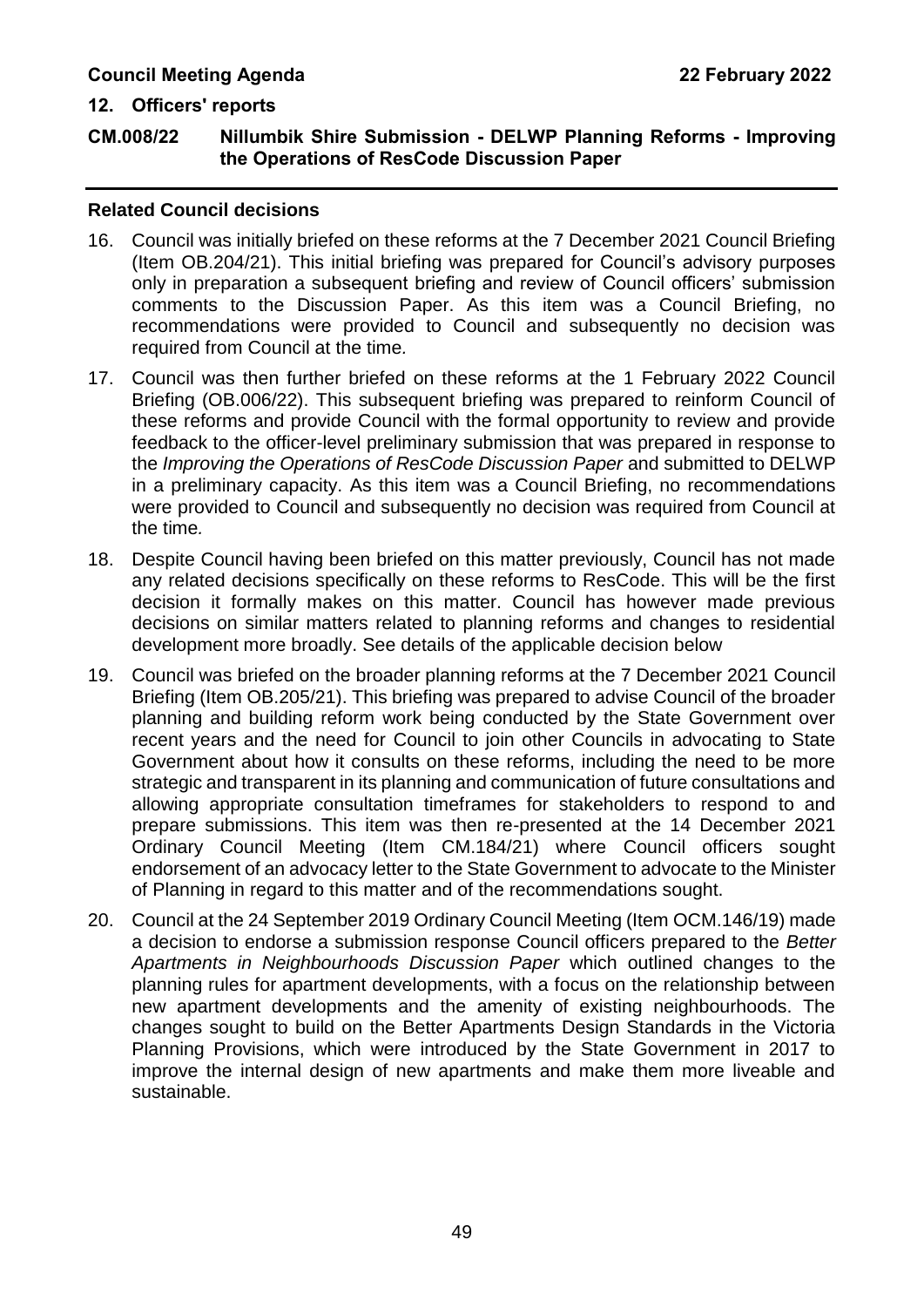### **12. Officers' reports**

## **CM.008/22 Nillumbik Shire Submission - DELWP Planning Reforms - Improving the Operations of ResCode Discussion Paper**

## **Options**

- 21. Council may resolve to:
	- a) Adopt the *Improving the Operations of ResCode Discussion Paper Review Submission* and forward to DELWP as Council's adopted position;
	- b) Adopt the *Improving the Operations of ResCode Discussion Paper Review Submission* with any identified changes and forward to DELWP as Council's adopted position; or
	- c) Not adopt the *Improving the Operations of ResCode Discussion Paper Review Submission* prepared by Council officers and instruct officers to notify DELWP that it will not provide an adopted position of Council on the matter.

### **Council plans and policies**

- 22. This report directly supports the achievement of the Council Plan 2021-2025 strategy:
	- Identity
		- o We value, appreciate and enjoy our Green Wedge Shire, including our rural areas and leafy urban areas, which we work hard to protect and enhance.
	- Neighbourhood character
		- o We respect and enhance the unique neighbourhood character in our communities to ensure a considered approach to planning and development.
		- o We promote place making and shaping and advocate for the continuation and enhancement of local character.
		- o We champion good design in our public buildings and developments that is consistent with local character.
	- **Sustainability** 
		- o We seek to embed sustainability initiatives in the planning scheme.
	- Good Governance
		- o We act in the best interests of our community.
- 23. Nillumbik Planning Scheme
	- Municipal Planning Strategy (MPS)
	- Planning Policy Framework (PPF) Local Planning Policy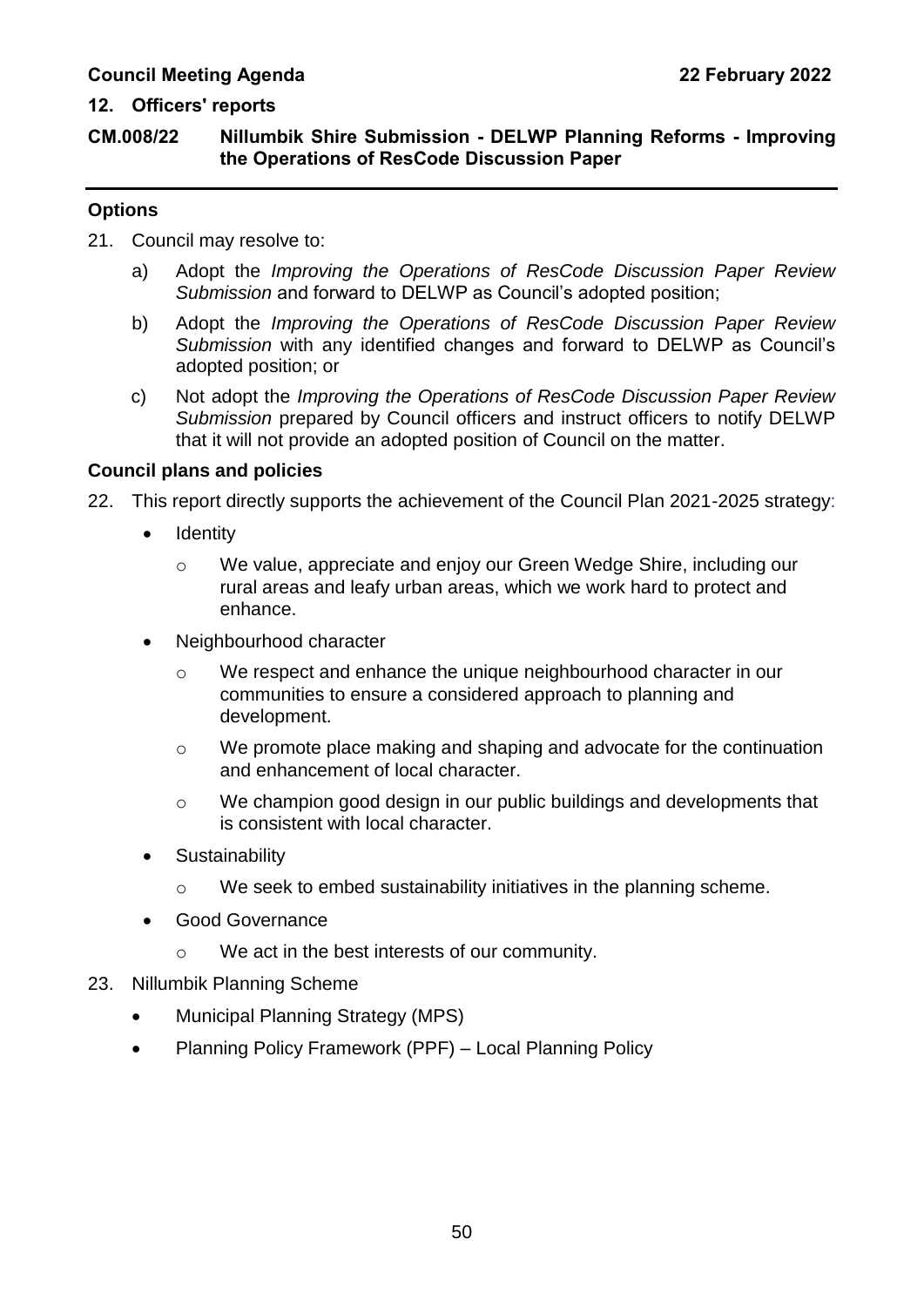## **12. Officers' reports**

# **CM.008/22 Nillumbik Shire Submission - DELWP Planning Reforms - Improving the Operations of ResCode Discussion Paper**

### 24. Community Vision – Nillumbik 2040

Our Place

The submission response to the *Improving the Operations of ResCode Discussion Paper* aligns with the Nillumbik 2040 Community Vision theme of 'Our Place' as it seeks to ensure Nillumbik's unique environment and neighbourhood character is prioritised, retained and enhanced through its continued consideration in the ResCode provisions and all other relevant planning approaches. It also seeks to encourage the application of sustainable design principles with the ResCode provisions to strengthen the inclusiveness and accessibility of our neighbourhoods.

Our Council

The submission response to the *Improving the Operations of ResCode Discussion Paper* aligns with the Nillumbik 2040 Community Vision theme of 'Our Council' as it advocates on local character and urban residential design matters of the Shire, in order to drive progressive yet informed changes to the planning system.

### **Sustainability implications**

### 25. Economic Implications

The Improving the Operations of ResCode reforms is intended to provide economic benefits for planning permit proponents through anticipated time-saving generated from the formation of a new assessment model for residential development design requirements. A proponent will clearly be able to see what performance objectives are required to be achieved for their application, how that might be achieved and exactly what information is required to be presented with the application. This in turn is expected to reduce cost of the assessment process for the proponent (e.g. reducing revision to plans or requiring additional information). There may be some time saving generated for the assessing officer as they will be able to get a quick and complete checklist of all the matters that need to be assessed in a form suitable for direct inclusion in their planning report, however this time-saving will have minimal influence over the overall planning process. The reforms may also have increased economic implications for Council through the need of additional resources in Strategic Planning work to ensure neighbourhood character is sufficiently recognised and protected through the use of appropriate planning tools/mechanisms. Additional resourcing may also be required within Planning Services to ensure proponents are well versed over the new system and the set of requirements they will need to meet regarding their applications for residential development.

## 26. Social Implications

The Improving the Operations of ResCode reforms will have social implications whereby the community will be able to readily see which aspects of a proposal achieves the required expectations for residential development as well as the aspects that will not be assessed. The new model is also intended to provide clearer transparency and certainty to proponents (particularly Mum and Dad developers) regarding the requirements for residential development within the planning system,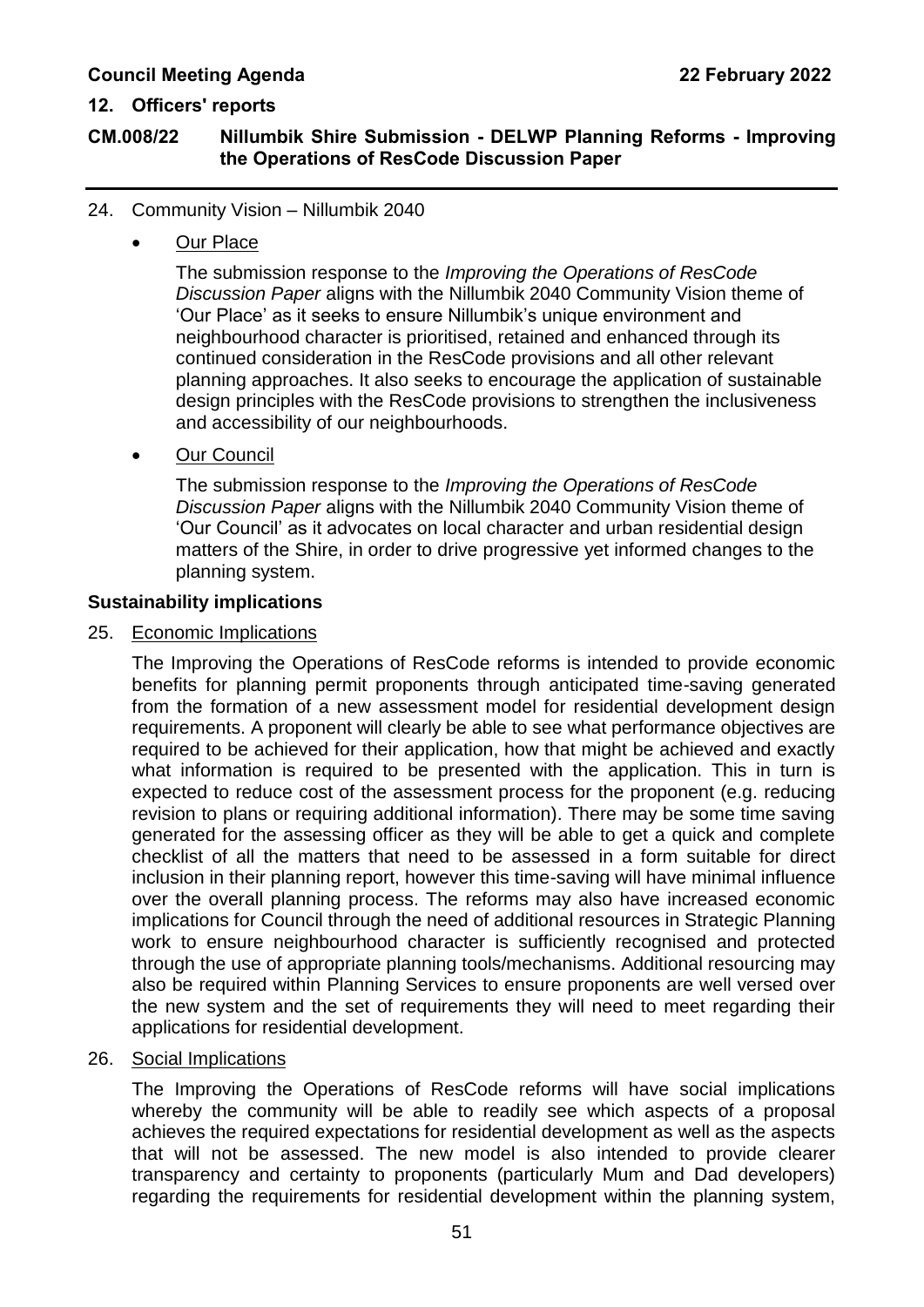## **12. Officers' reports**

## **CM.008/22 Nillumbik Shire Submission - DELWP Planning Reforms - Improving the Operations of ResCode Discussion Paper**

thus seeking to improve the overall planning experience for users. The community will also continue to have appropriate notice and review opportunities to be informed about and comment on proposals that may impact them. However, if many of the design requirements within the planning scheme are standardised to purely quantitative measures, neighbourhood character values of an area may be eroded and tensions within local communities may subsequently be created (e.g. tensions between those who seek to develop their land versus those that wish to retain established neighbourhood character values of the area).

### 27. Environmental Implications

The Improving the Operations of ResCode reforms will not have any direct implication on the environment. However, the reforms may have indirect environmental consequences if Nillumbik Shire's neighbourhood character and landscape values (which are highly interrelated with environmental characteristics) are diminished as a result of standardised residential development products that do not respond appropriately to the surrounding site context. Landscape values embedded in Nillumbik Shire's Significant Landscape Overlays (SLOs) may also be weakened if landscape values related to neighbourhood character are standardised and/or put elsewhere in the planning scheme where they are not as clearly identifiable and transparent to proponents and planners.

### 28. Climate Change Implications

The Improving the Operations of ResCode reforms will not have any direct implication on climate change. However, whilst out of scope of the project, there appears to be a missed opportunity in incorporating Environmentally Sustainable Development (ESD) into the ResCode ordinances, which would seek to achieve best practice in environmentally sustainable development from the design stage through to construction and operation.

## **Community engagement**

29. As the project lead, the Department of Environment, Land Water and Planning (DELWP) commenced the engagement process to all stakeholders through its public engagement website Engage Victoria on the 8 November 2021: [https://engage.vic.gov.au/improving-operation-rescode.](https://engage.vic.gov.au/improving-operation-rescode) The Department sought feedback on the reforms changes outlined in the *Improving the Operations of ResCode Discussion Paper* and encouraged stakeholders to provide their feedback through the lodgement of submissions, which included a survey questionnaire focusing on the new model (i.e. PAM) and its implications on the assessment and outcomes of residential development and neighbourhood character. The Department will consider community and stakeholder feedback received during the consultation process to assist and refine the options for improving the new assessment model.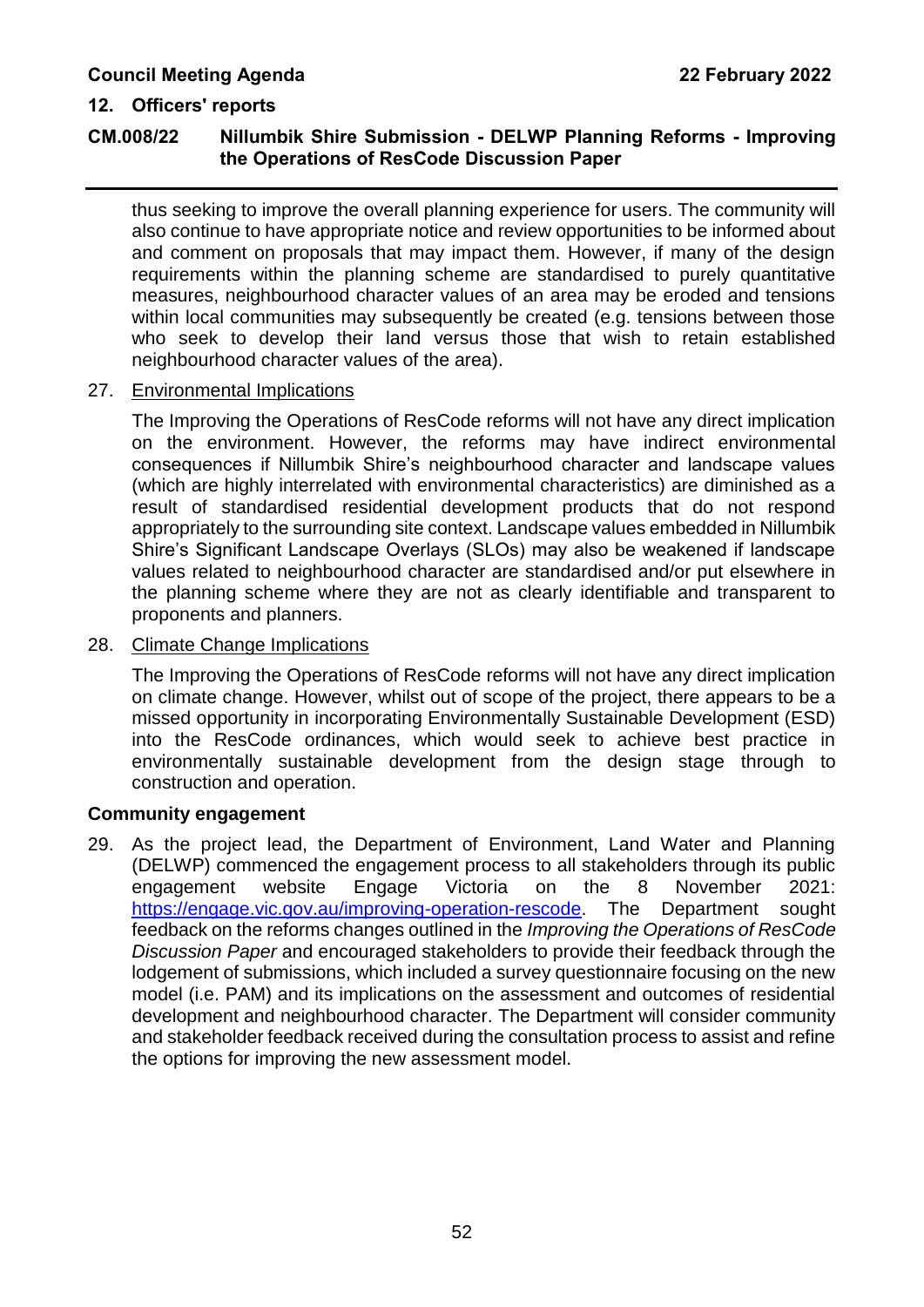## **12. Officers' reports**

## **CM.008/22 Nillumbik Shire Submission - DELWP Planning Reforms - Improving the Operations of ResCode Discussion Paper**

30. Consultation closed on 17 December 2021; noting Council has received an extension to provide an adopted submission. Only preliminary officer-level comments were supplied to DELWP by the 17 December 2021 deadline, noting this submission has not been made public. Upon closing of the consultation period (and upon receiving Council's endorsed submission), the Department will collate and analyse feedback responses received during the consultation period over the coming months, which will be used to inform future decisions about the implementation of the reforms.

#### **Innovation and continuous improvement**

- 31. This project seeks continuous improvement by establishing a new planning assessment model that is intended to deliver consistent, digital ready assessment provisions that support streamlined decision making and will standardise how assessment provisions work for all users. The new model is anticipated to provide the following benefits:
	- A clear, consistent, more modular structure for the preparation of provisions that guide the exercise of discretion across the Victorian Planning Provisions (VPP).
	- A more consistent operational framework that promotes the use of objective performance measures to clearly signal and facilitate outcomes that are deemed to be acceptable.
	- A more consistent structure and format for discretionary provisions that will help the long-term development and delivery of fully digital planning schemes.

#### **Collaboration**

32. As part of the consultation process, DELWP collaborated with various councils including Nillumbik Shire to discuss the planning reforms presented in the Discussion Paper. Six representatives from Council (i.e. Strategic Planning and Planning Services officers) attended a forum held by the Municipal Association of Victoria (MAV) C/- DELWP in mid-November 2021, along with officer representatives from other councils. This forum gave participants the opportunity to hear DELWP talk through the proposed planning reforms and ask questions about the reforms themselves and their implication for councils, whilst also giving the Department the opportunity to preliminarily gauge local governments' initial response to the proposed planning reform options.

#### **Budget implications**

33. Council has only incurred costs in relation to Council officer time and wages spent in providing input to the project via the attached submission response. The precise budgetary implications of the ResCode planning reforms to Council, particularly around implementation of these reforms into the Nillumbik Planning Scheme, are still unknown at this stage and will be outlined at a later point once advised by the Department of Environment, Land, Water and Planning (DELWP). However, the following statements provide some potential budgetary implications that may be imposed upon Council by these reforms.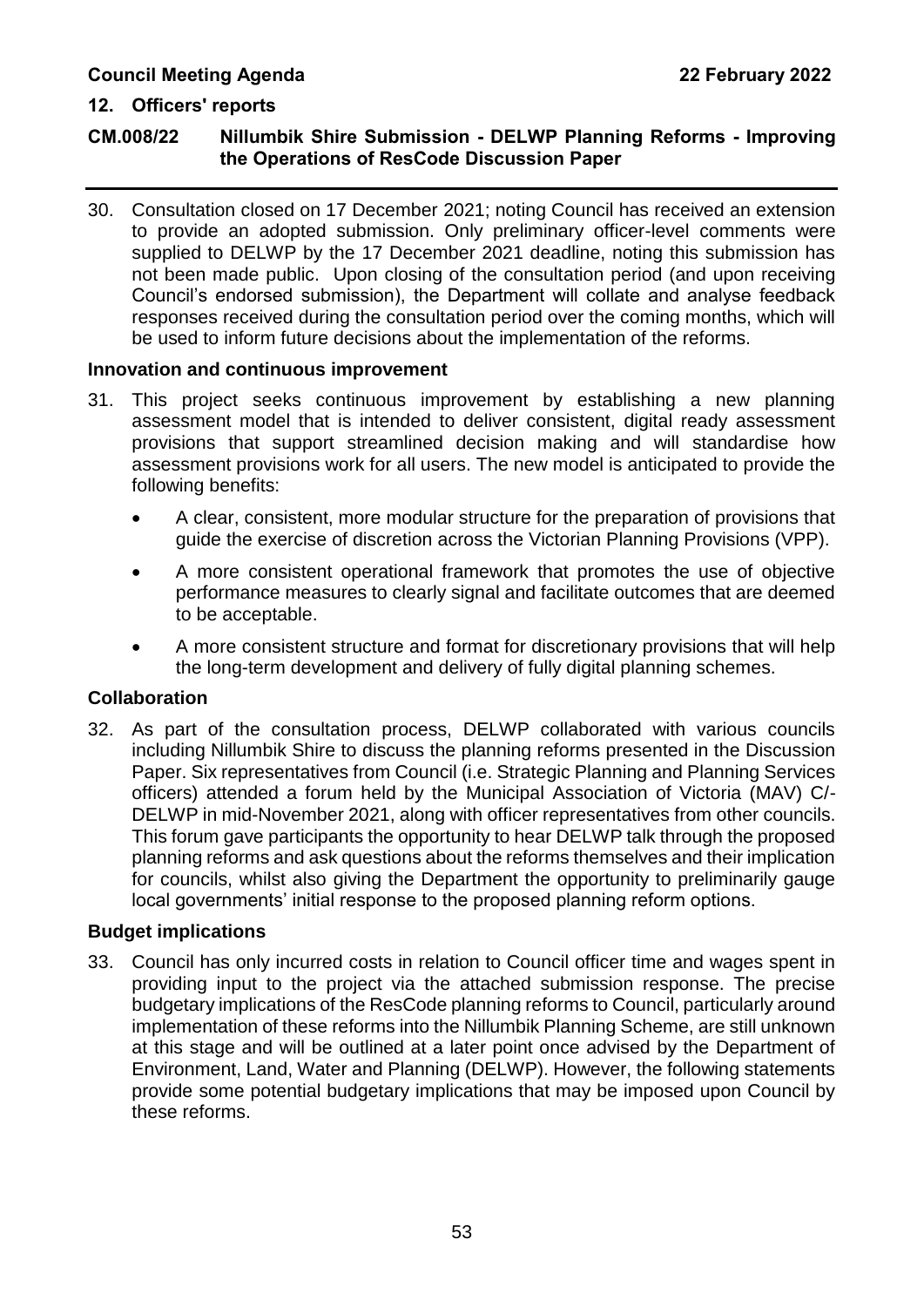## **12. Officers' reports**

## **CM.008/22 Nillumbik Shire Submission - DELWP Planning Reforms - Improving the Operations of ResCode Discussion Paper**

- 34. As this project is being conducted and led by the State Government (i.e. DELWP) and given the State-wide implications of these reforms, it is assumed that the changes proposed to the Victorian Planning Provision (VPP) ordinances will be implemented via a VC-type planning scheme amendment using the Minister of Planning's S.20(4) abilities under the Planning and Environment Act 1987 (Vic). If this approach is taken, this will incur minimal financial costs for Council as the Minister will process and adopt the amendment with exemption from notice and review requirements. However, if a full amendment process is required to be conducted involving community consultation (i.e. exhibition), Council may be required to contribute to the costs associated with facilitating the amendment including the consultation period. In addition, there may be specific planning implementation options that the Department may let individual Councils determine whether they would like to utilise and incorporate relevant tools into their respective planning schemes (e.g. implementing tools to bolster neighbourhood character policy). In this case, Councils would be responsible for the costs associated with conducting a C-type planning scheme amendment to incorporate the selected options into their respective planning schemes. This could be in the order of \$50K-\$80K if a planning panel is required (which is likely).
- 35. Observing longer term budgetary implications, it is important to note that the implementation of the ResCode reforms, specifically the Performance Assessment Module (PAM) into the Victoria Planning Provisions, is likely to have flow on effects for other Strategic Planning work that will subsequently be needed to ensure that neighbourhood character objectives and landscape values are still adequately captured in planning assessment tools.
- 36. It is also unclear if simplification of the ResCode assessment model might also result in DELWP reducing fees associated with processing of planning applications despite the same workload appearing to be required by technical officers. Therefore, a comparable reduction in resourcing may not result where reduced fees are implemented.

#### **Relevant law**

- 37. *Planning and Environment Act 1987 (Vic).*
- 38. *Building Act 1993 (Vic).*
- 39. *Local Government Act 2020 (Vic).*

## **Regional, state and national plans and policies**

- 40. Plan Melbourne 2017–2050
	- Direction 2.3 Increase the supply of social and affordable housing.
		- o Policy 2.3.2 Streamline decision-making processes for social housing proposals.
		- $\circ$  Policy 2.3.3 Strengthen the role of planning in facilitating and delivering the supply of social and affordable housing.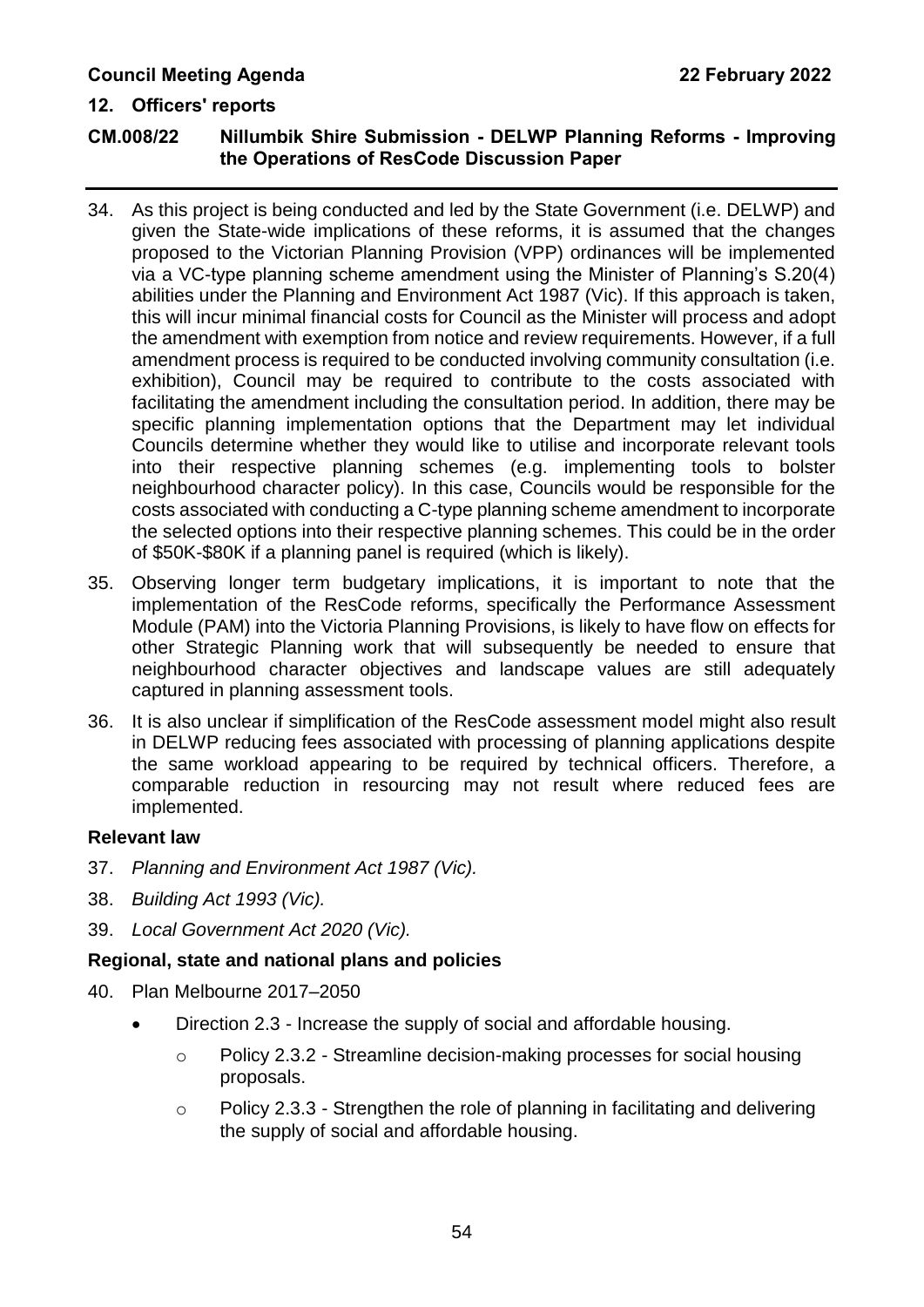## **12. Officers' reports**

# **CM.008/22 Nillumbik Shire Submission - DELWP Planning Reforms - Improving the Operations of ResCode Discussion Paper**

- Direction 2.4 Facilitate decision-making processes for housing in the right locations.
	- o Policy 2.4.1 Support streamlined approval processes in defined locations.
- Direction 2.5 Provide greater choice and diversity of housing.
	- o Policy 2.4.1 Facilitate housing that offers choice and meets changing household needs.

## 41. Planning Practice Notes

- PPN15: Assessing an application for One or More Dwellings in a Residential Zone.
- PPN16: Making a Planning Application for One or More Dwellings in a Residential Zone.
- **•** PPN27: Understanding the Residential Development Provisions.
- **PPN43: Understanding Neighbourhood Character.**
- PPN84: Applying the Minimum Garden Area Requirement.
- PPN90: Planning for Housing.
- PPN91: Using the Residential Zones.
- 42. Nillumbik Planning Scheme
	- Planning Policy Framework (PPF) State Planning Policy

## **Next steps**

- 43. If Council endorses the finalised submission response, it will be submitted to DELWP. The adopted version will also be made publically available by DELWP once received.
- 44. DELWP will collate and analyse feedback responses received during the consultation period over the coming months and use the feedback to inform future decisions about the implementation of the reforms into the planning system. DELWP at this stage has not provided any further details regarding the project timeline; including details about potential implementation options. Council officers however will ensure councillors are briefed on any significant advancements of these reforms, including any information and details about implementation options.

## **Conflicts of interest**

45. No Council officer involved in the preparation of this report has a conflict of interest in relation to this matter.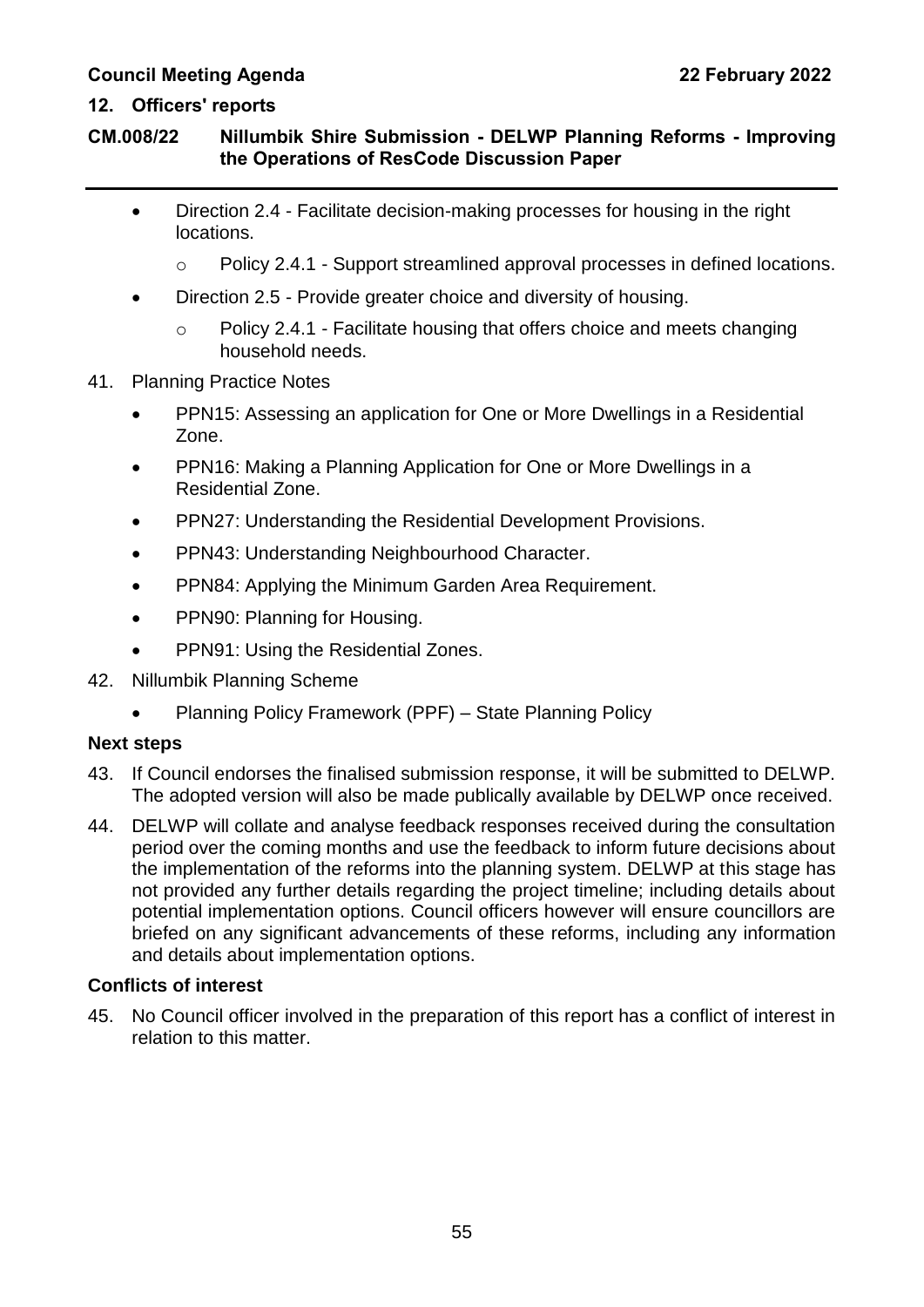**12. Officers' reports**

**CM.008/22 Nillumbik Shire Submission - DELWP Planning Reforms - Improving the Operations of ResCode Discussion Paper**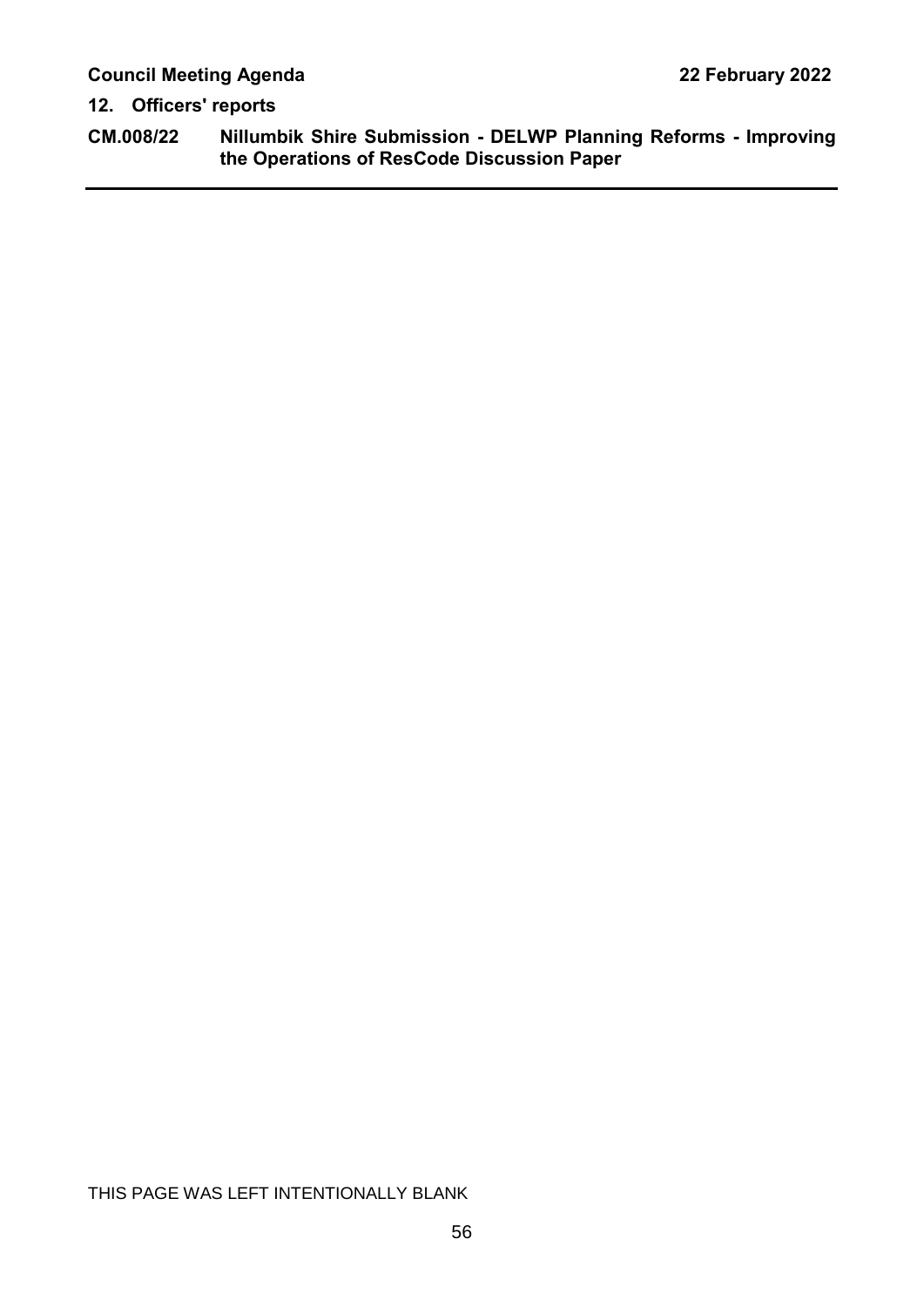**12. Officers' reports**

| CM.009/22 |                          |  | Planning Scheme Amendment C140nill - Recommendations to the |  |
|-----------|--------------------------|--|-------------------------------------------------------------|--|
|           | <b>Public Exhibition</b> |  |                                                             |  |

| File:          | <b>PRJ/21/44</b>                                                            |
|----------------|-----------------------------------------------------------------------------|
| Distribution:  | <b>Public</b>                                                               |
| Manager:       | Renae Ahern, Acting Executive Manager Planning & Community<br><b>Safety</b> |
| <b>Author:</b> | <b>Sean Diffey, Strategic Planner</b>                                       |

### **Summary**

The purpose of this report is to update Council in regard to the exhibition of Amendment C140nill (the Amendment) and provide a subsequent recommendation as to the future proceedings of the amendment. The Amendment seeks to apply a Heritage Overlay (HO) on a permanent basis to 1080 Heidelberg-Kinglake Road, Hurstbridge (also known as 'Fermanagh'). The property is subject to a current planning permit application (604/2021/05P), which proposes additions to the dwelling that make substantial changes to the façade of the building.

The property is included in Council's Stage A Heritage Review, which was adopted at Council's June 2021 Council Meeting. The Heritage Review recommended the application of the Heritage Overlay to the property given it is of local historic, aesthetic and associative significance to the Shire of Nillumbik; noting the subsequent amendment to apply the Heritage Overlay (to all places identified in Heritage Review Stages A and B) is not programmed until the Stage B Heritage Review is completed in mid-2022.

Given the implication of the planning permit application, officers have sought approval (under delegation) from the Minister for Planning for Amendment C139nill (now C145nill) to introduce the Heritage Overlay to 1080 Heidelberg-Kinglake Road on an interim basis pursuant to Section 20(4) of the *Planning & Environment Act 1987.* This provides temporary heritage protection for the property allowing Council time to seek approval and progress a further planning scheme amendment (C140nill) to introduce the Heritage Overlay permanently as per the recommendations of the Stage A Heritage Review.

Amendment C140nill was placed on exhibition pursuant to the requirements of the Act, from 25 November 2021 to 14 January 2022 and notifications were sent out to relevant stakeholders as well as being advertised in local media. Council received one supporting submission in total during the exhibition period. The submitter was invited to attend the 8 February 2022 Planning and Consultation Committee Meeting (PCC) to speak to their submission. No further late submissions were received between the exhibition close date and the PCC Meeting.

Given the single submission received to the Amendment was and proposes no changes a Planning Panel is not required to resolve any outstanding issues.

As such, this report recommends that Council resolve to adopt the amendment without changes and seek approval from the Minster for Planning.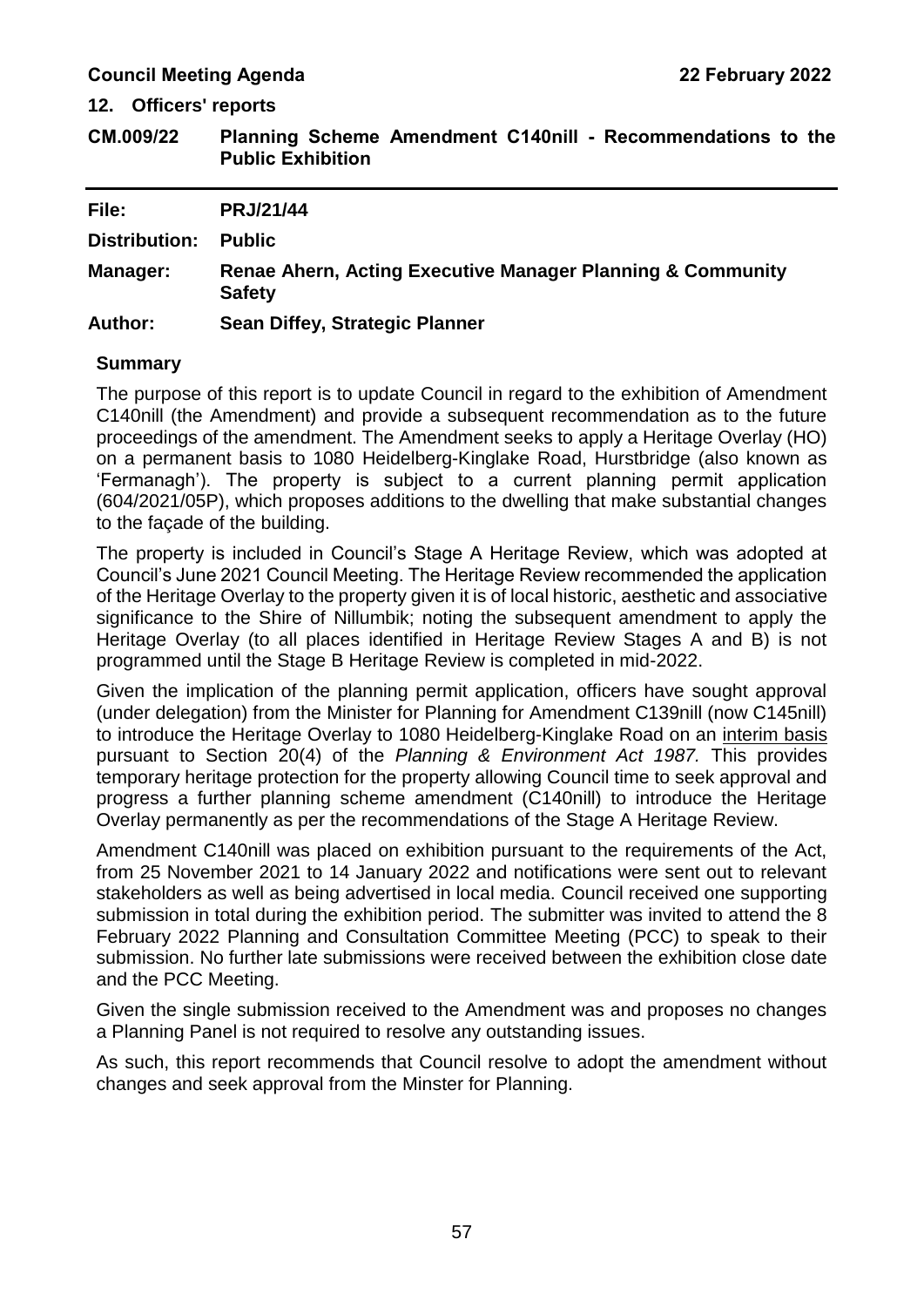## **12. Officers' reports**

## **CM.009/22 Planning Scheme Amendment C140nill - Recommendations to the Public Exhibition**

#### **Recommendation**

**That** Council:

- 1. Adopts Amendment C140nill to the Nillumbik Planning Scheme as exhibited and directs officers to submit the adopted planning scheme amendment to the Minister for Planning for approval and gazettal.
- 2. Notifies submitters to the planning scheme amendment of Council's resolution of 22 February 2022 regarding Amendment C140nill and updates Participate Nillumbik accordingly.

## **Attachments**

- 1<sup>1</sup> . Statement of Significance 1080 Heidelberg-Kinglake Road, Hurstbridge
- 2<sup>1</sup> Planning Scheme Amendment C140nill Explantarory Report
- 3<sup>個</sup>. Planning Scheme Amendment C140nill Instruction Sheet
- 4 . Planning Scheme Amendment C140nill H0269 Heritage Overlay Map

## **Discussion**

## **Background**

- 1. A planning permit application (604/2021/05P) has been received for 1080 Heidelberg-Kinglake Road, Hurstbridge known as 'Fermanagh' which upon review, has alerted Council officers to proposed additions to the dwelling that make substantial changes to the façade of the existing dwelling. These changes are proposed to have significant impacts on the heritage significance of the property; in particular, the dwelling structure.
- 2. The citation for the site identifies the property is of local historic, aesthetic and associative significance to the Shire of Nillumbik (see **Attachment 1** for Statement of Significance). The Statement of Significance identifies that 'Fermanagh' is noted of historical significance for its ability to demonstrate the manner in which land in the Nillumbik area was subdivided and used for small agricultural pursuits. It illustrates the early period of development of the Hurstbridge township, which accelerated due to the opening of the railway line in 1912. 'Fermanagh' provides tangible evidence of its association with orcharding in Hurstbridge, which was the main agricultural industry in the Diamond Valley region from the 1880s to the 1930s, and with locally notable orchardists the Burke family. The Burke family lived at 'Fermanagh' for over 100 years, and ran an orchard on the property for at least 25 years. Patrick Burke had settled in the area in the 1860s, and with his sons established a nursery, market garden and cool store. The Burke family employed many locals in their orchard at 'Fermanagh' and are known as prominent figures in Hurstbridge's agricultural history. This context meets Criteria A and H for heritage assessment.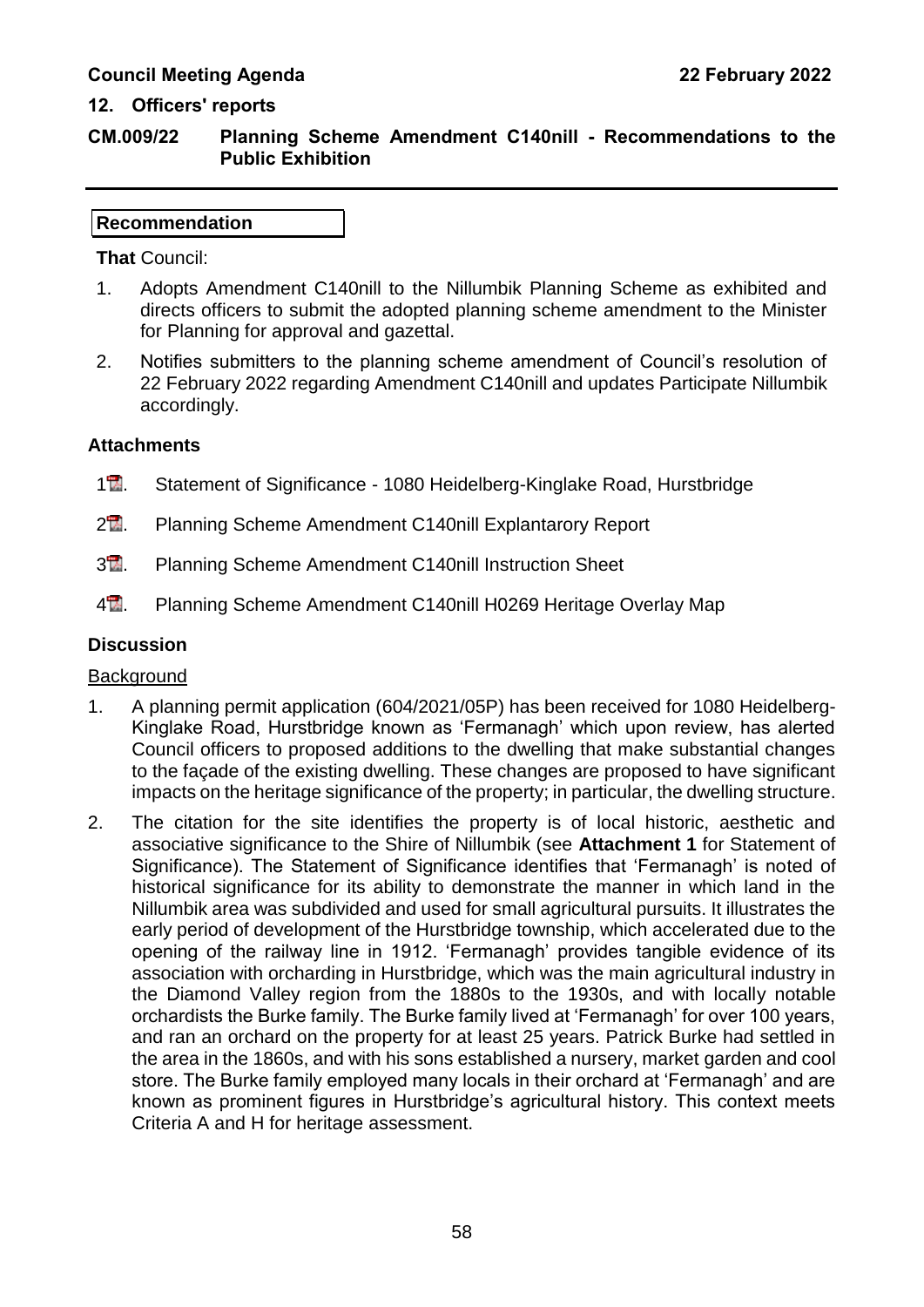## **12. Officers' reports**

## **CM.009/22 Planning Scheme Amendment C140nill - Recommendations to the Public Exhibition**

- 3. Fermanagh and its garden is also aesthetically significant as a particularly wellexecuted and architect-designed Federation villa that retains an early garden. It is distinguished from other houses of the same era in Hurstbridge with its intact Queen Anne details including Marseille terracotta and roughcast render detailing, decorative timber fretwork and posts to the verandah, combined with the massing and verandah form of an Australian homestead. The property's aesthetic significance is further enhanced by the remaining garden elements including Golden Cypress trees (Hesperocyparis macrocarpa 'Horizontalis Aurea') arranged in an ovoid pattern and two Chinese Windmill Palms (Trachycarpus fortunei) arranged symmetrically in relation to the house, meeting Criterion E of heritage assessment.
- 4. Given this significance the citation adopted as part of Council's Heritage Review Stage A, recommends that the site is included in the Schedule to the Heritage Overlay in the Nillumbik Planning Scheme with mapping applied to the property boundaries and tree controls to the Golden Cypress Trees and Chines Windmill Palms.
- 5. Council officers under delegation have sought authorisation from the Minister for Planning for Amendment C139nill to introduce the Heritage Overlay to 1080 Heidelberg-Kinglake Road on an interim basis pursuant to Section 20(4) of the *Planning & Environment Act 1987,* providing protection for the property and allowing Council time to seek approval and progress a further planning scheme amendment (C140) to introduce the Heritage Overlay permanently. Amendment C139nill was approved on 27 August 2021 and extended via Amendment C145nill in November 2021.

#### Exhibition

- 6. The Amendment was on exhibition from 25 November 2021 to 14 January 2022. Please see **Attachment 2** for the C140nill Explanatory Report, **Attachment 3** for the Instruction Sheet and **Attachment 4** for Planning Scheme Map.
- 7. Notification letters were sent out to the following stakeholders:
	- Owners and occupiers of 1080 Heidelberg-Kinglake Road, Hurstbridge and properties adjacent.
	- Prescribed Ministers
- 8. Notifications advertisements were also posted in the Victorian Government Gazette and Herald sun on 25 November 2021.

#### **Submissions**

9. Council received one submission which was in support of the Amendment. The submitter claims that the Shire has already lost much of its built and landscape history and hopes that the property 1080 Heidelberg-Kinglake Road, Hurstbridge is spared. The submitter was invited to speak to their submission at the 8 February 2022 PCC Meeting. No further late submissions were received between the exhibition close date and the PCC Meeting.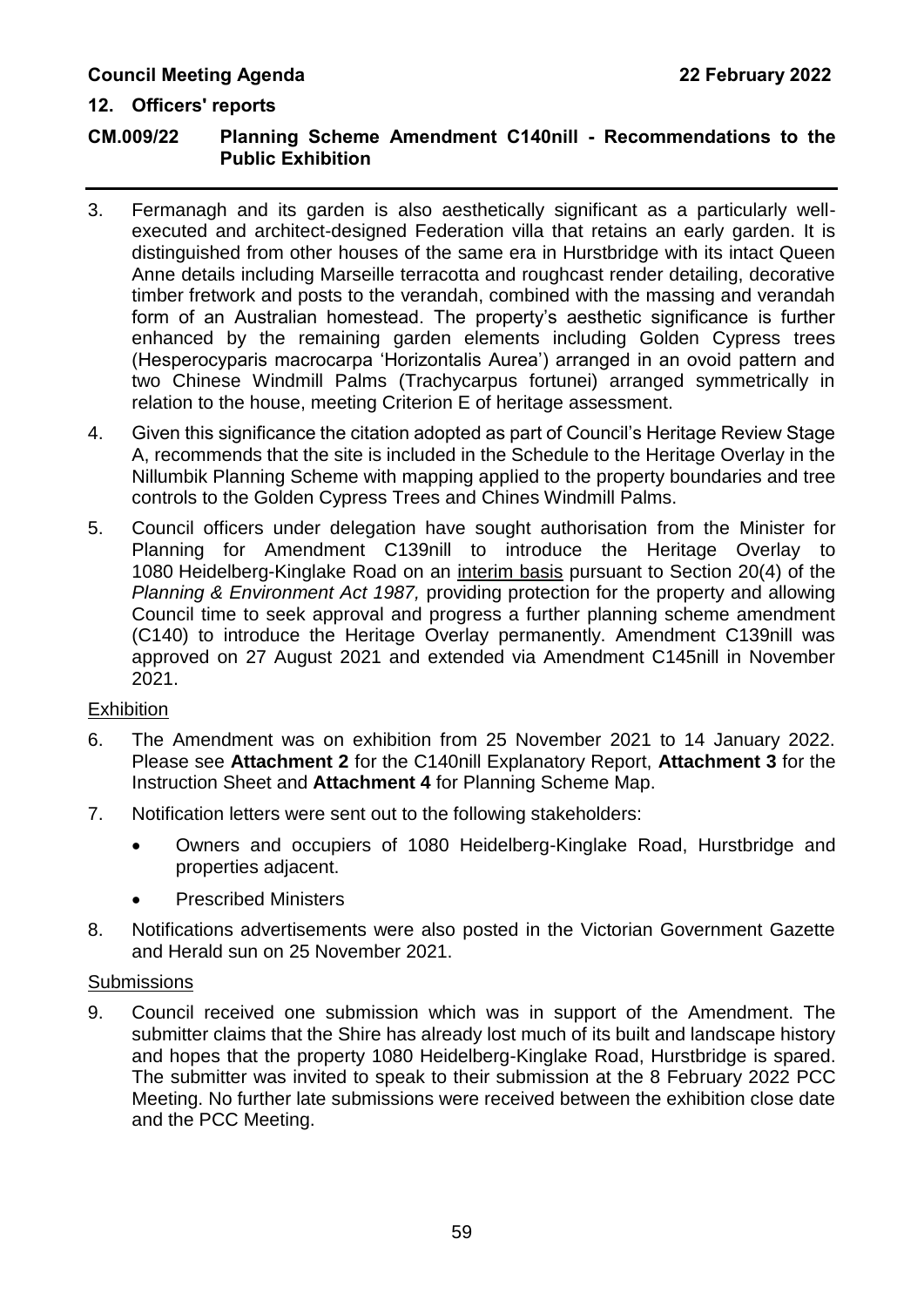### **12. Officers' reports**

## **CM.009/22 Planning Scheme Amendment C140nill - Recommendations to the Public Exhibition**

#### **Related Council decisions**

10. Council at the 29 June 2021 Council Meeting (Item CM.087/21) adopted the final draft citations of Stage A of the Nillumbik Heritage Review and the proposed Stage B Priority Lists. Specifically, the resolution carried stated:

*That Council:*

- *1. Adopts the Final Draft Citations for Stage A of the Nillumbik Heritage Review.*
- *2. Adopts the Priority Lists for Stage B of the Nillumbik Heritage Review.*
- *3. Publishes the Final Draft Citations for Stage A of the Nillumbik Heritage Review on Council's website.*
- 11. Council at the 24 August 2021 Council Meeting (Item CM.121/21) sought a resolution to approve officers' recommendations to seek authorisation from the Minister for Planning to prepare a Planning Scheme Amendment (C140nill) to the Nillumbik Planning Scheme to apply the Heritage Overlay to 1080 Heidelberg-Kinglake Road on a permanent basis as well as to conduct a public exhibition period of the Amendment should authorisation to apply the permanent control be granted by the Minister. Specifically, the resolution carried stated:

*That Council:*

- *1. Note Amendment C139 requested under delegation pursuant to Section 20(4) of the Planning & Environment Act 1987 to seek application of the Heritage Overlay on an interim basis to 1080 Heidelberg-Kinglake Road, Hurstbridge;*
- *2. Request the Minister for Planning, under Section 8A of the Planning and Environment Act 1987, to authorise the preparation of Amendment C140 to the Nillumbik Shire Planning Scheme; and*
- *3. Undertake public exhibition of Amendment C140 which will apply permanent planning controls through the use of the heritage overlay should authorisation be granted.*

## **Options**

- 12. As part of considering the submissions received and determining next steps for the Amendment and given Council has not received any objecting submissions, Council has the ability to resolve the following options:
	- a) Adopt the amendment pursuant to Section 29(1) of the Planning and Environment Act 1987 (Vic) and seek approval from the Minister for Planning pursuant to Section 31 of the Planning and Environment Act 1987 (Vic), or
	- b) Abandon the amendment.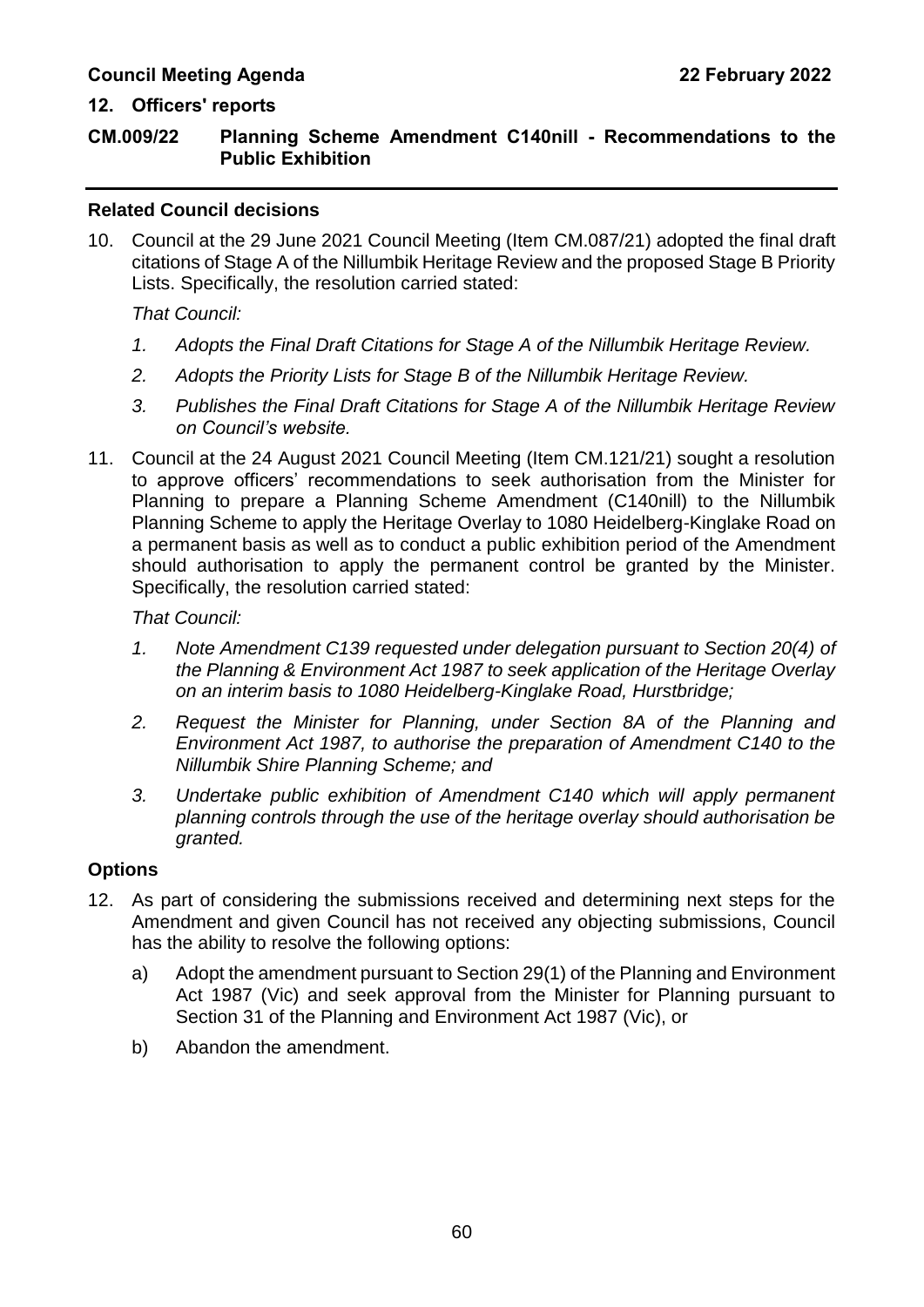## **12. Officers' reports**

# **CM.009/22 Planning Scheme Amendment C140nill - Recommendations to the Public Exhibition**

# **Council plans and policies**

- 13. This report directly supports the achievement of the Council Plan 2021-2025 strategy:
	- Identity
		- $\circ$  We celebrate and prioritise the protection of our heritage, arts and culture, places and spaces by focusing on the diversity of experiences that have shaped our shared history.
		- o We recognise and celebrate our community's significant contributions to art and culture
	- Identify
		- o We promote place making and shaping and advocate for the continuation and enhancement of local character.
	- Good Governance
		- o We act in the best interests of our community.
	- Services and Programs
		- o We communicate clearly and regularly, taking the time to listen and engage with our community.
- 14. Community Vision Nillumbik 2040
	- Our Place

Fermanagh has been identified through the Stage A Heritage Review having an important cultural contribution to the Shire's identity. Amendment C140nill aligns with the Nillumbik 2040 Community Vision theme of 'Our Place' as it seeks to ensure the communities across Nillumbik are further strengthened through the promotion of shared heritage and history. The implementation of a Heritage Overlay planning control over the property will endeavour to achieve this vision.

- 15. The amendment links directly to Council's Heritage Strategy (2011) which aims to:
	- To identify, document and care for heritage places in the Shire of Nillumbik in ways which fulfil legal obligations and adopt best practice; and
	- To involve communities and to promote awareness, knowledge and enjoyment of heritage places.
- 16. Nillumbik Planning Scheme
	- Municipal Planning Strategy (MPS)
		- o Clause 02.03-5 Built Environment under Heritage

Protect and enhance places of heritage significance, including sites of Aboriginal heritage significance.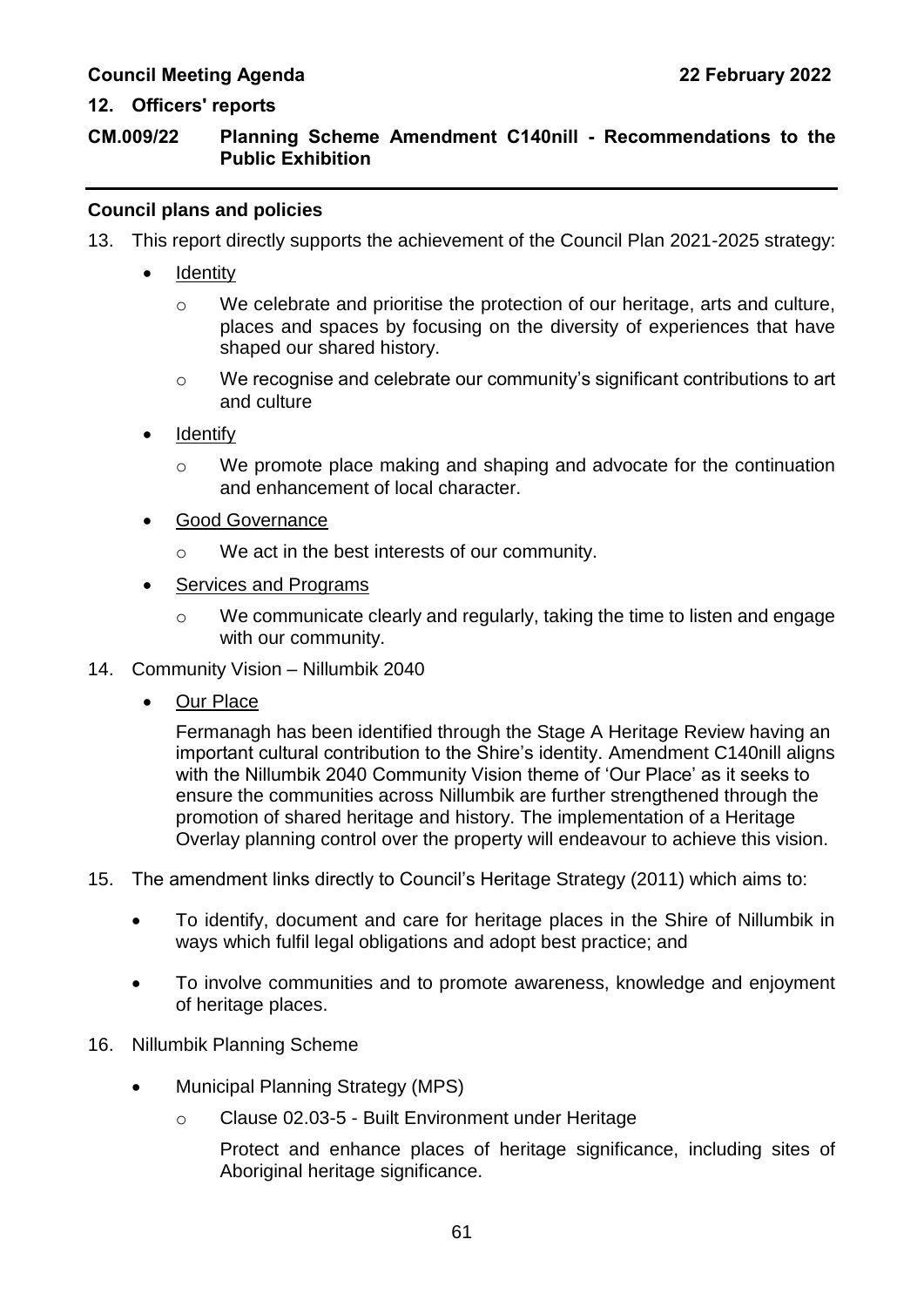### **12. Officers' reports**

## **CM.009/22 Planning Scheme Amendment C140nill - Recommendations to the Public Exhibition**

#### **Sustainability implications**

### 17. Economic Implications

The Amendment is not expected to have any adverse or significant economic repercussions for the community. Some additional costs are likely to be imposed on the owners or developers of affected residential properties, since the amendment will necessitate a planning permit for most buildings and works. It is considered that economic effects will be offset by the contribution that the heritage place offers to the broader community.

#### 18. Social Implications

The conservation of Nillumbik's heritage places plays an important role in the strengthening of both personal and community identities. This Amendment aids in the social sustainability of Nillumbik's various communities and is expected to have positive social impacts by providing protection for a place identified as being of aesthetic and historic significance.

#### 19. Environmental Implications

The introduction of a Heritage Overlay is unlikely to result in any significant environmental effects. The amendment will conserve and enhance a place identified as being of aesthetic and historic significance. The amendment will also make a significant positive contribution to the built environment conserving a heritage place.

### 20. Climate Change Implications

The Amendment will not have any direct implication on climate change given it pertains to historical built form.

#### **Community engagement**

21. Pursuant to the relevant sections within Part 3 Division 1 of the *Planning and Environment Act* 1987 (Vic), Amendment C140nill was publicly exhibited from 25 November 2021 to 14 January 2022.

#### **Innovation and continuous improvement**

22. The Amendment achieves continuous improvement through the implementation of Council's partially adopted Heritage Review; ensuring that Nillumbik Shire continues to better protect and conserve places of heritage significance that will be enjoyed and appreciated by generations of residents and visitors.

#### **Collaboration**

23. There have been discussions with the Department of Environment, Land, Water and Planning (DELWP) on this matter to ensure that the Statement of Significance meet their expectations and requirements. Also, given the tandem planning permit application associated with this Amendment, Strategic Planning has also had discussion with the relevant assessing officer in Council's Planning Services team to ensure a development outcome that responds to and respects the property's heritage significance is sought.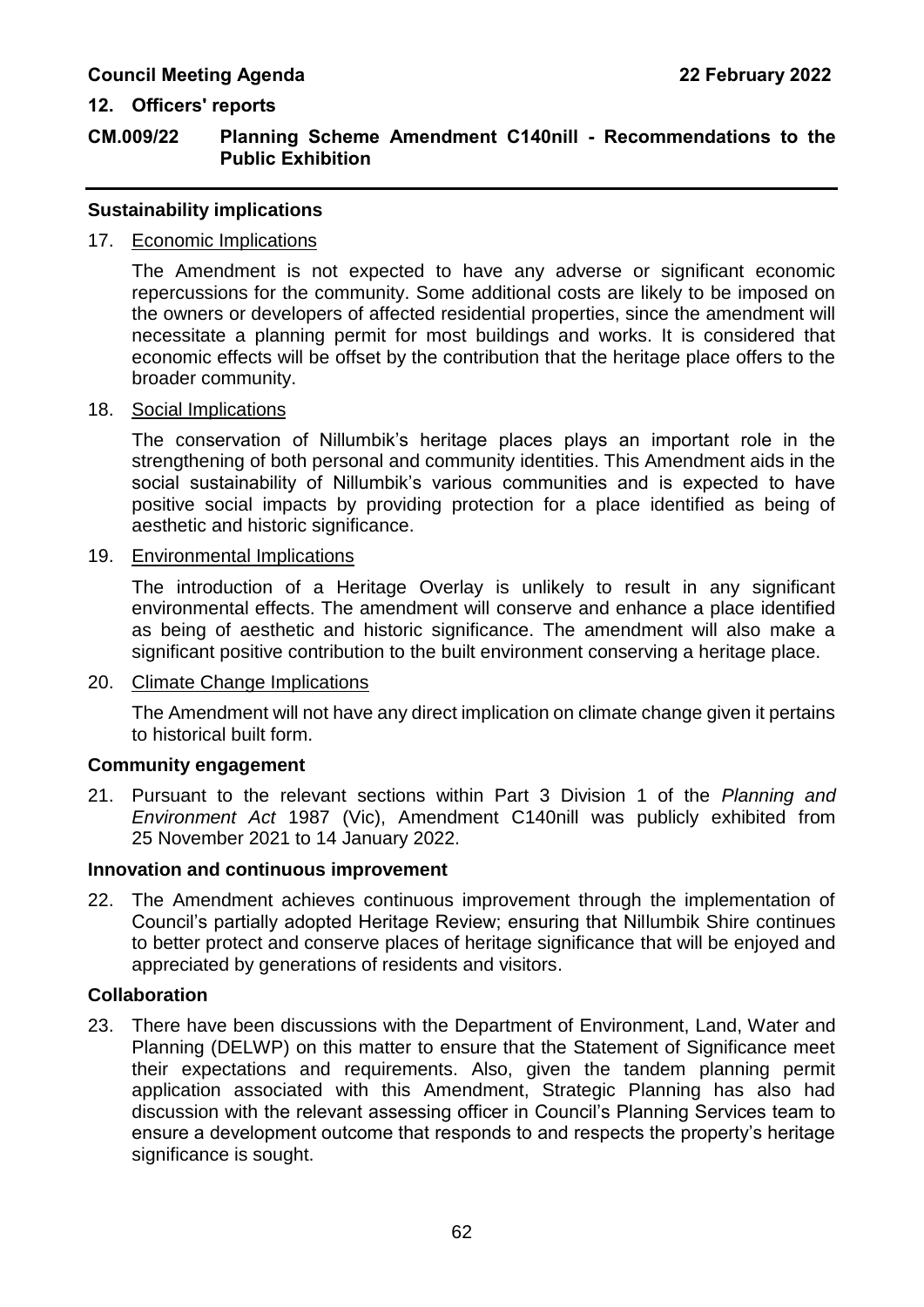## **12. Officers' reports**

## **CM.009/22 Planning Scheme Amendment C140nill - Recommendations to the Public Exhibition**

### **Budget implications**

24. The cost of preparing the amendment is provided for within the 21/22 Financial Year Strategic Planning budget.

### **Relevant law**

- 25. The *Planning and Environment Act* 1987 (Vic).
- *26. Heritage Act 2017 (Vic).*

## **Regional, state and national plans and policies**

- 27. Plan Melbourne (2017-2050)
	- Outcome 4 Melbourne is a distinctive and liveable city with quality design and amenity.
		- o Direction 4.4 Respect Melbourne's heritage as we build for the future
			- Policy 4.4.1 Recognise the value of heritage when managing growth and change.

With all three levels of government sharing responsibility for protecting Melbourne's post settlement cultural heritage, decision-making must be consistent and credible and be based on clear and widely accepted heritage conservation principles and practices.

**Policy 4.4.4 - Protect Melbourne's heritage through telling its stories.** 

There is more to heritage than place. The stories of Melbourne, including stories from before European settlement, help citizens understand the places where they live and work. They also help create a sense of belonging and community by encouraging tolerance and respect.

- 28. Planning Practice Note
	- PPN 1: Applying the Heritage Overlay (2018)

This practice note provides guidance about the use and application of the Heritage Overlay and sets out the criteria and standards required to apply the control to a place of heritage values/significance.

- 29. Nillumbik Planning Scheme
	- Planning Policy Framework (PPF)
		- o Clause 15 Built Environment and Heritage

Planning should ensure all land use and development appropriately responds to its surrounding landscape and character, valued built for form and cultural context.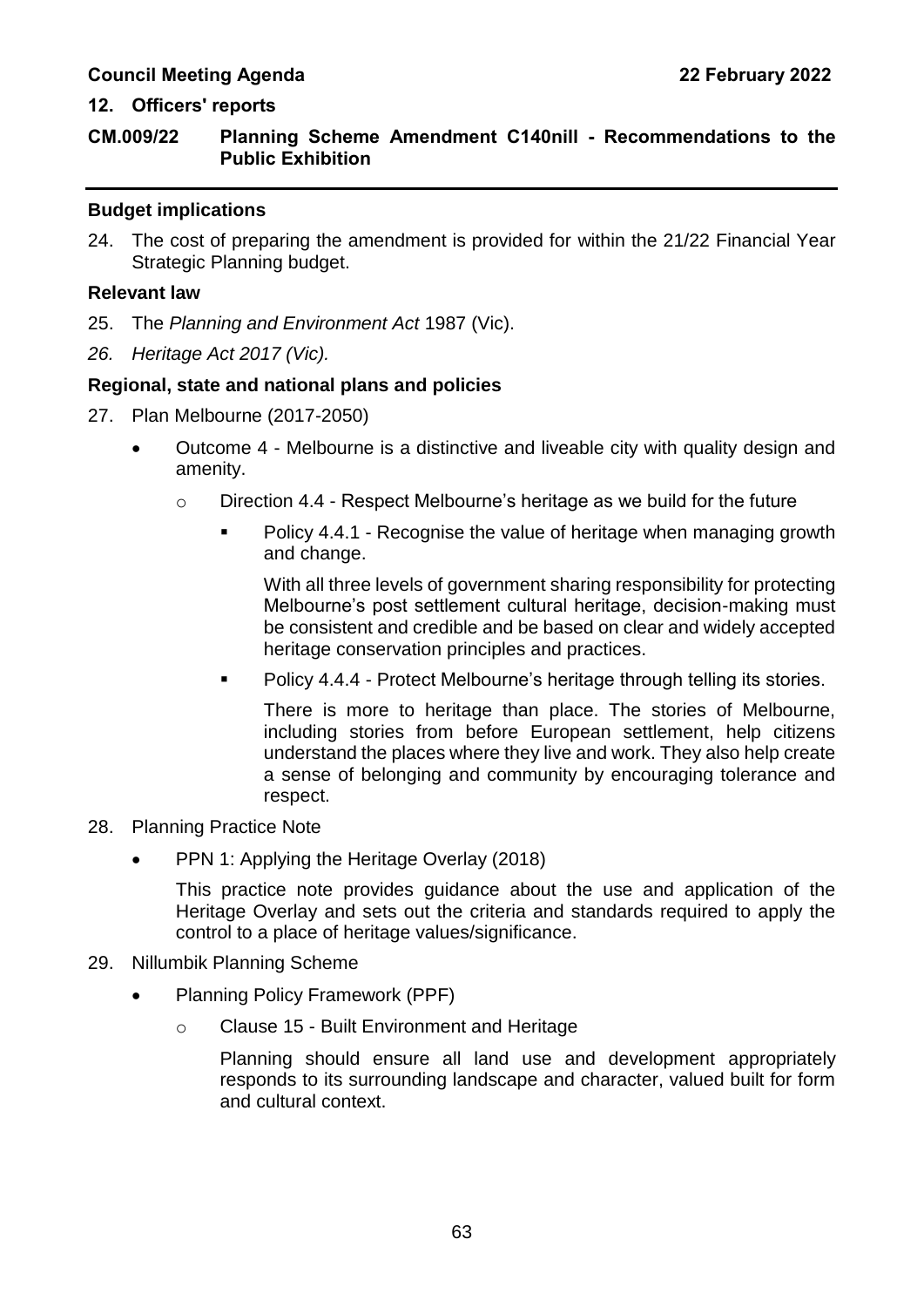## **12. Officers' reports**

## **CM.009/22 Planning Scheme Amendment C140nill - Recommendations to the Public Exhibition**

• Clause 15.03-1S - Heritage conservation

Objective: To ensure the conservation of places of heritage significance.

Strategies: Provide for the conservation and enhancement of those places that are of aesthetic, archaeological, architectural, cultural, scientific or social significance; retain those elements that contribute to the importance of the heritage place and provide for the protection of natural heritage sites and man-made resources.

### **Next steps**

- 30. If Council chooses to resolve the current recommendations put forward by Council officers to adopt the Amendment, the Amendment with all relevant material will be submitted to the Minister for Planning for approval and gazettal into the Nillumbik Planning Scheme. If approved, a Heritage Overlay will be applied to the property at 1080 Heidelberg-Kinglake Road, Hurstbridge (also known as 'Fermanagh') and will make the following changes to sections of the planning scheme. These include:
	- Amending the Schedule to Clause 43.01 (Heritage Overlay) to include 1080 Heidelberg-Kinglake Road, Hurstbridge.
	- Amending the Schedule to Clause 72.04 (Documents Incorporated in this Planning Scheme) to include the Statement of Significance for 1080 Heidelberg-Kinglake Road, Hurstbridge.
	- Amending Planning Scheme Map No. 11HO to apply the Heritage Overlay to 1080 Heidelberg Kinglake Road, Hurstbridge.
	- Amending the Schedule to Clause 72.08 (Background Documents) to include the citation for 1080 Heidelberg-Kinglake Road, Hurstbridge.

## **Conflicts of interest**

31. All officers involved in the preparation of this report have made a declaration that they do not have a conflict of interest in the subject matter of this report.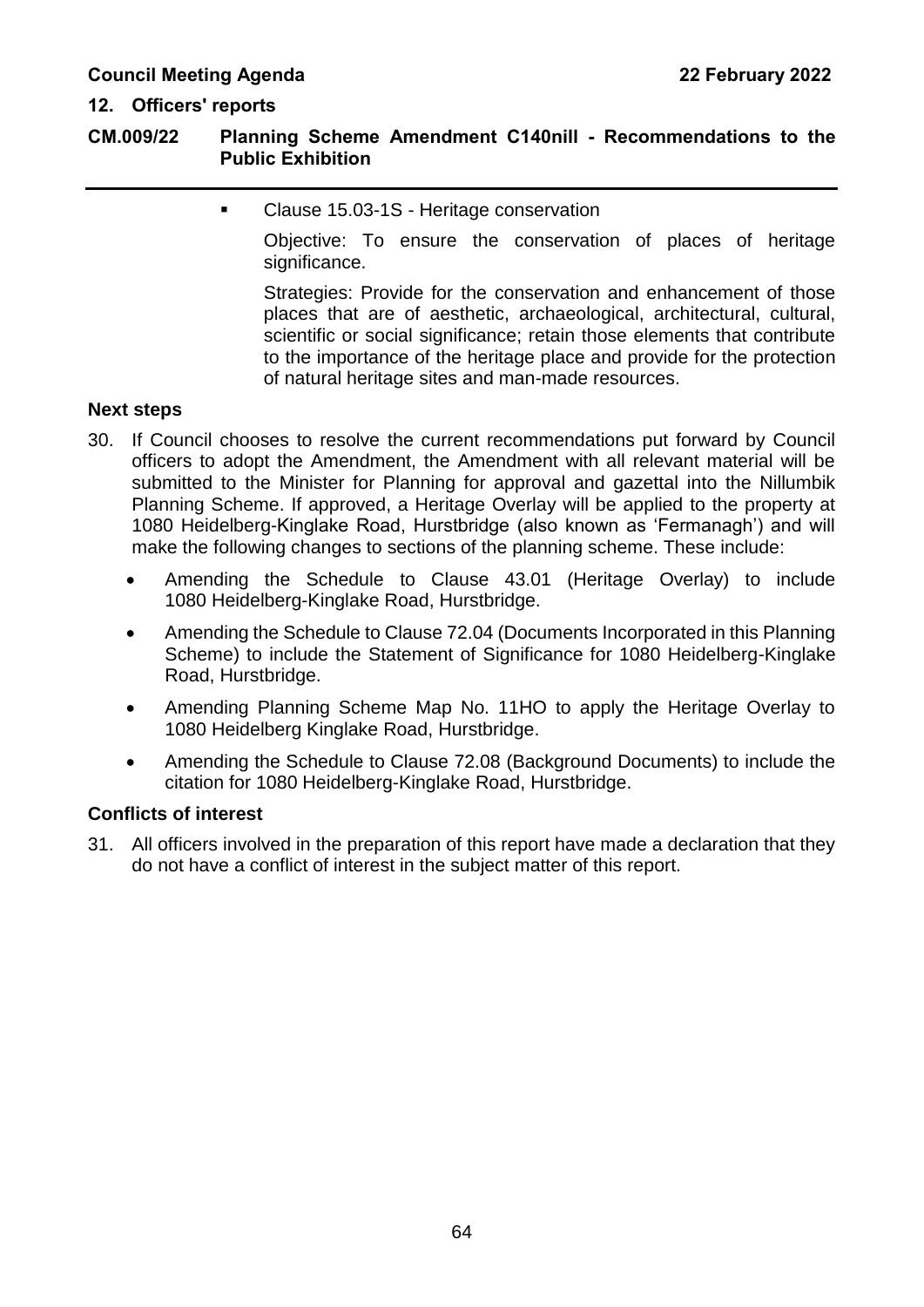**12. Officers' reports**

**CM.010/22 Christmas Hills - Melbourne Water Land Divestment Update**

| <b>Distribution:</b> | <b>Public</b>                                                   |
|----------------------|-----------------------------------------------------------------|
| Manager:             | Rosa Zouzoulas, Executive Manager Planning and Community Safety |
| <b>Author:</b>       | Leigh Northwood, Strategic Planning Lead                        |

### **Summary**

At its 30 November 2021 Council Meeting, Council resolved to (among other matters) agree in principle to becoming Committee of Management (CofM) for land including the Christmas Hills Tennis Court and heritage Post Office to facilitate assessment by Department of Environment, Land, Water & Planning (DELWP) through the Strategic Crown Land Assessment (SCLA) process, with a request the current parking and effluent areas supporting the Christmas Hills Hall be included in the land that Council is seeking to become the CofM for.

Subject to acting upon the resolution of 30 November 2021 (resolution in more detail in the body of the report below), officers have received an update from DELWP with regard to Councils resolution and also the outcomes of the SCLA process.

DELWP has advised it has consulted with Melbourne Water, regarding the request for 'additional area for parking purposes' inclusive of effluent area associated with the Christmas Hills Hall, as put forward by Council (in its 30 November Meeting).

The advice received states that the entire parcel in question, Lot 1 TP611807, 40 Simpson Road, Christmas Hills, has now been determined to be included within their land sales program and they intend to sell this parcel.

The advice further informs Council of existing easements on Title for effluent disposal to the Hall property, and this arrangement will provide access, protection and maintenance of the effluent disposal asset lifelong irrespective of who owns the property and as such, the land approved by SCLA is in their view sufficient.

The SCLA process has now been completed and signed off. The SCLA deems the parcels proposed for CofM by Council, inclusive of the Tennis Court Area and old heritage Post Office, are of medium public value, for the State.

Based on the above, DELWP have requested a resolution of Council, based on the medium public value determined from the recent DELWP – SCLA, that Council formally agree in principle, in becoming the CofM of the proposed areas (which exclude the effluent field as put forward in the 30 November 2021 resolution), as indicated in **Attachment 1.**

DELWP have also requested an updated letter of support for Council becoming CofM for the area at **Attachment 1**, be signed by the Council's CEO and forwarded to them.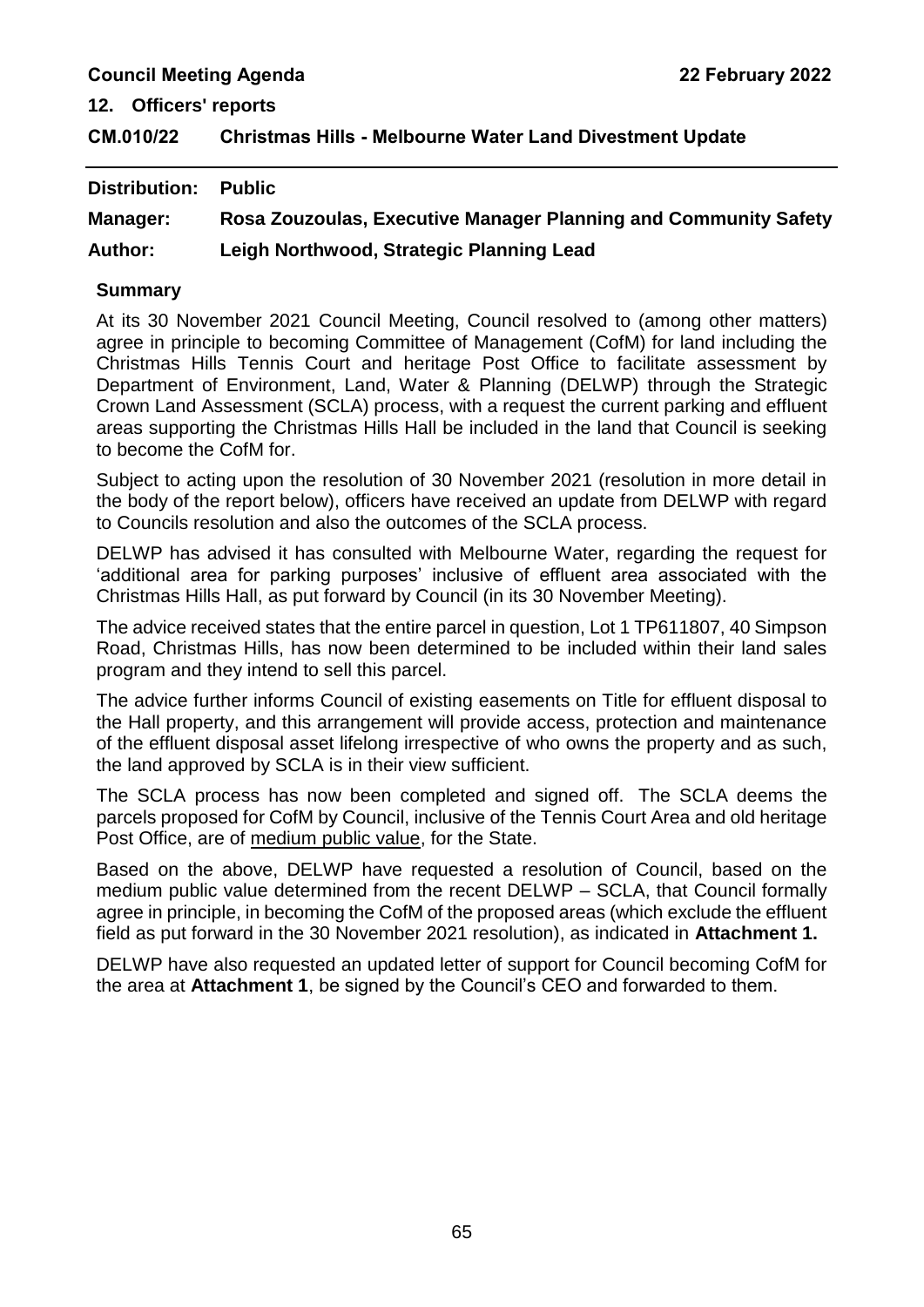# **12. Officers' reports**

## **CM.010/22 Christmas Hills - Melbourne Water Land Divestment Update**

#### **Recommendation**

**That** Council:

- 1. Agrees in principle to becoming Committee of Management for the land described as Lot 1 & 2 TP382274, Lot 1 TP516578 & Lot 3 LP27152 being part of 40 Simpson Rd, Christmas Hills identified in (Attachment 1); and
- 2. Requests the Chief Executive Officer provide a letter of support to Department of Environment, Land, Water & Planning addressing point 1.

## **Attachments**

- 1 **图**. NSC Committee of Management Area Aerial
- 2<sup>個</sup>. Title Plan Easement for Effluent Area in association with Christmas HIIIs Hall

### **Discussion**

- 1. Councillors will recall that as part of Melbourne Waters planned land divestment at Christmas Hills for land deemed surplus to the Watsons Creek Reservoir, in late 2021, DELWP provided confirmation that pursuant to the requirements of the applicable assessment criteria under the Strategic Crown Land Assessment Policy and Guidelines (SCLAPG), that the Christmas Hills Tennis Courts in isolation would not meet the required criteria to allow transfer to the Crown (and therefore consideration of Council becoming CofM).
- 2. DELWP considered a broader parcel of land including the Tennis Courts, as opposed to just the current lease area of the Tennis Courts, would be more likely to meet the criteria for assessment against the SCLA.
- 3. In order to progress Melbourne Water's planning of their land SCLAPG criteria for Council to become CofM, DELWP sought Council's formal confirmation as to its appetite to become CofM for the wider parcel should DELWP permit divestment to the Crown.
- 4. Council in consideration of Melbourne Waters planned land divestment and DELWP's assessment criteria, and in the interests of protecting the long term use of and access to community assets including the Christmas Hills Tennis Courts, Hall and historic post office at its meeting at 30 November 2021 recommended that Council:
	- *a) Agrees in principle to becoming Committee of Management for the land identified in Map 1 to facilitate assessment by DELWP through the Strategic Crown Land Assessment process, noting this agreement is contingent on confirmation by Melbourne Water that no undersized lots (less than 8 hectares) are proposed by Melbourne Water in the final proposed lot configuration in this area of 40 Simpson Road, Christmas Hills for private sale as part of the future divestment of its land;*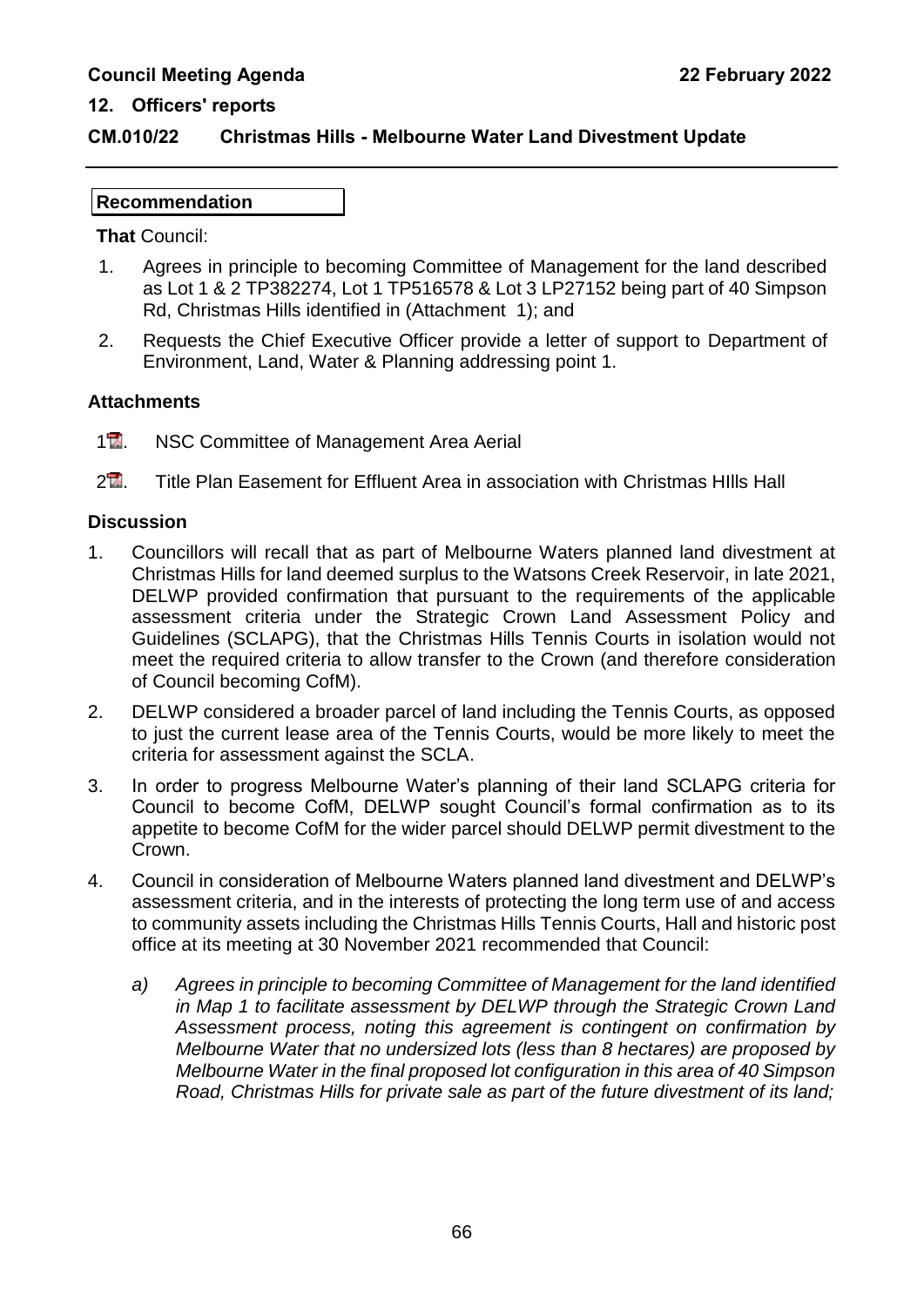### **12. Officers' reports**

### **CM.010/22 Christmas Hills - Melbourne Water Land Divestment Update**

- *b) Requests the current parking and effluent areas supporting the Christmas Hills Hall be included in the land that Council is seeking to become the Committee of Management for and include that land in the area put forward to DELWP for consideration through the Strategic Crown Land Assessment process or identify alternate arrangements with respect to this additional area for ongoing management and maintenance of the Christmas Hills Hall; and*
- *c) Requests the Chief Executive Officer provide a letter of support addressing point 1, and identify in such letter, Council's preference for rezoning of the land to Public Use Zone Schedule 6 to reflect the future use of the area for local government use.*
- *d) Formally resolves to provide their support in becoming the Committee of Management for the Crown Land parcels outlined below (Rob Roy hillclimb), upon DELWP consideration and approval and write to DELWP formally advising of its resolution:*
	- *i. Crown Allotment: 46b SPI: 46~B\PP3437*

*Address: 10 Rob Roy Street, Smiths Gully 3760*

*ii. Crown Allotment: 47b SPI: 47~B\PP3437*

*Address: 375 Clintons Road, Smiths Gully 3760* 

- *e) Requests the Chief Executive Officer provide a letter of support in becoming the Committee of Management for the land identified in point 4 above and send to DELWP.*
- 5. Subject to acting upon the above resolution, Officers have received an update from DELWP with regard to the above requests by Council and the outcomes of the SCLA process.

## Rob Roy Precinct

6. DELWP have noted they are happy with the support letter's contents and have saved the letter to the case file along with the Minutes of the 30 November Council Meeting noting these will be fundamental in helping DELWP with the upcoming Surrender of Land request from Melbourne Water and the land coming back to the Crown/ state Government, accordingly for Council to then become CoM over, also noting as the surrender request progresses, DELWP will update Council.

## Tennis Court Area (including requested effluent area)

- 7. DELWP advised it has inquired with Melbourne Water, regarding the request for the "additional area for parking purposes" inclusive of effluent area associated with the Christmas Hills Hall put forward by Council through its 30 November 2021 resolution.
- 8. DELWP have advised that Melbourne Water has advised that the entire parcel in question, Lot 1 TP611807, 40 Simpson Road, Christmas Hills, Vic 3775 (approximately 14 hectares), has now been determined as, included within their land sales program and they intend to sell this parcel off to the public.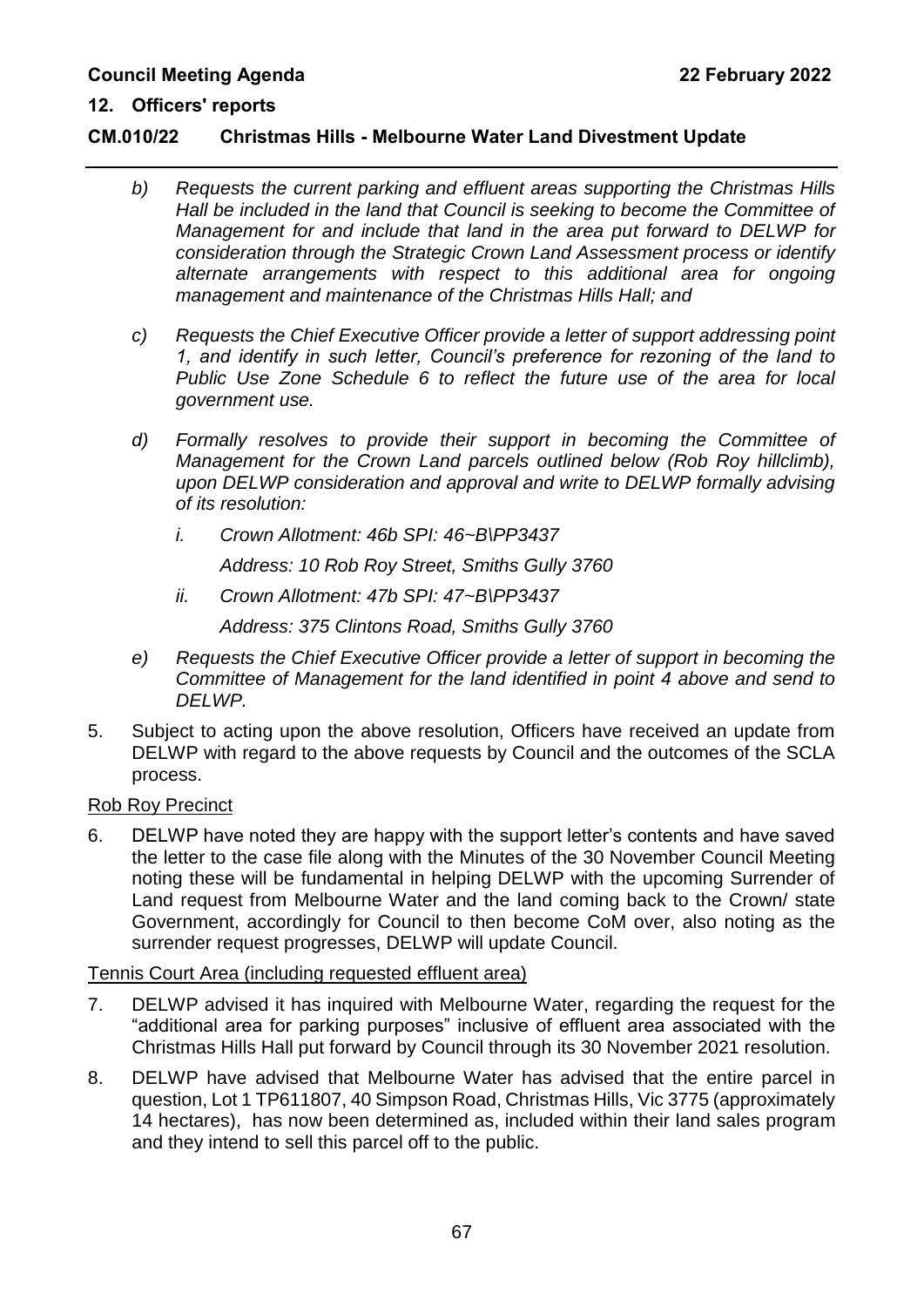## **12. Officers' reports**

## **CM.010/22 Christmas Hills - Melbourne Water Land Divestment Update**

- 9. DELWP has also advised that the Strategic Crown Land Assessment (SCLA) process has been completed and signed off. The SCLA deems the parcels proposed for CofM by Council, Christmas Hills – inclusive of the Tennis Court Area and old heritage Post Office, are of medium public value, for the State. This area is the same as the area considered by Council at the 30 November 2021 meeting excluding the effluent and carparking area in association with the Christmas Hills Hall (refer **Attachment 1**).
- 10. Given advice around the effluent area, Officers have inquired with Melbourne Water directly in regard to arrangements for access to the effluent field in association with the Christmas Hills Hall. They have advised there is currently an easement on Title (refer **Attachment 2**) for effluent disposal to the Hall property, and this arrangement will provide access, protection and maintenance of the effluent disposal asset lifelong irrespective of who owns the property and as such, the land approved by SCLA is in their view sufficient. Melbourne Water confirms it intends on selling the remainder (east of the land) with this easement in place to meet our Land Sales Program and also provide a balanced approach for Council/Hall access to the effluent disposal.

### DELWP Request

- 11. Based on above advice, DELWP have requested Officers put forward to Council as soon as possible for its consideration of a resolution based on the medium public value determined from the recent DELWP - SCLA to have Council formally agree in principle, in becoming the CofM of the proposed areas (which exclude the effluent field as put forward in the 30 November 2021 resolution), as indicated in **Attachment 1.**
- 12. DELWP have also requested an updated letter of support for Council becoming CofM for the area (at **Attachment 1**), be signed by the Council's CEO and forwarded to them.

#### Planning Scheme Amendment

- 13. There are no further updates in regard to the planning scheme amendment process to facilitate the land divestment by Melbourne Water at the time of writing of this report.
- 14. As per the last advice at the 30 November 2021 Council Meeting, the Government Land Planning Service (GLPS) has accepted Melbourne Water's submission to consider the proposed Planning Scheme Amendment to the Nillumbik Planning Scheme to facilitate the divestment.
- 15. The GLPS has prepared a briefing note for the Minister for Planning to approve in convening an independent Advisory Committee to hear the matter and submissions to it. Sign-off by the Minister was meant to take place at the end of August 2021 in accordance with indicative programmed timeline identified by Melbourne Water, however a delay was created given the Minister for Planning was acting Minister for Water (in the Minister's absence on leave) creating a conflict for sign-off.
- 16. Melbourne Water are still awaiting notice of Ministerial sign-off.

#### Advisory Committee Process

17. Subject to sign-off by the Minister to convene an Advisory Committee the GLPS would commence consultation requesting Council assist in determining stakeholders to be notified.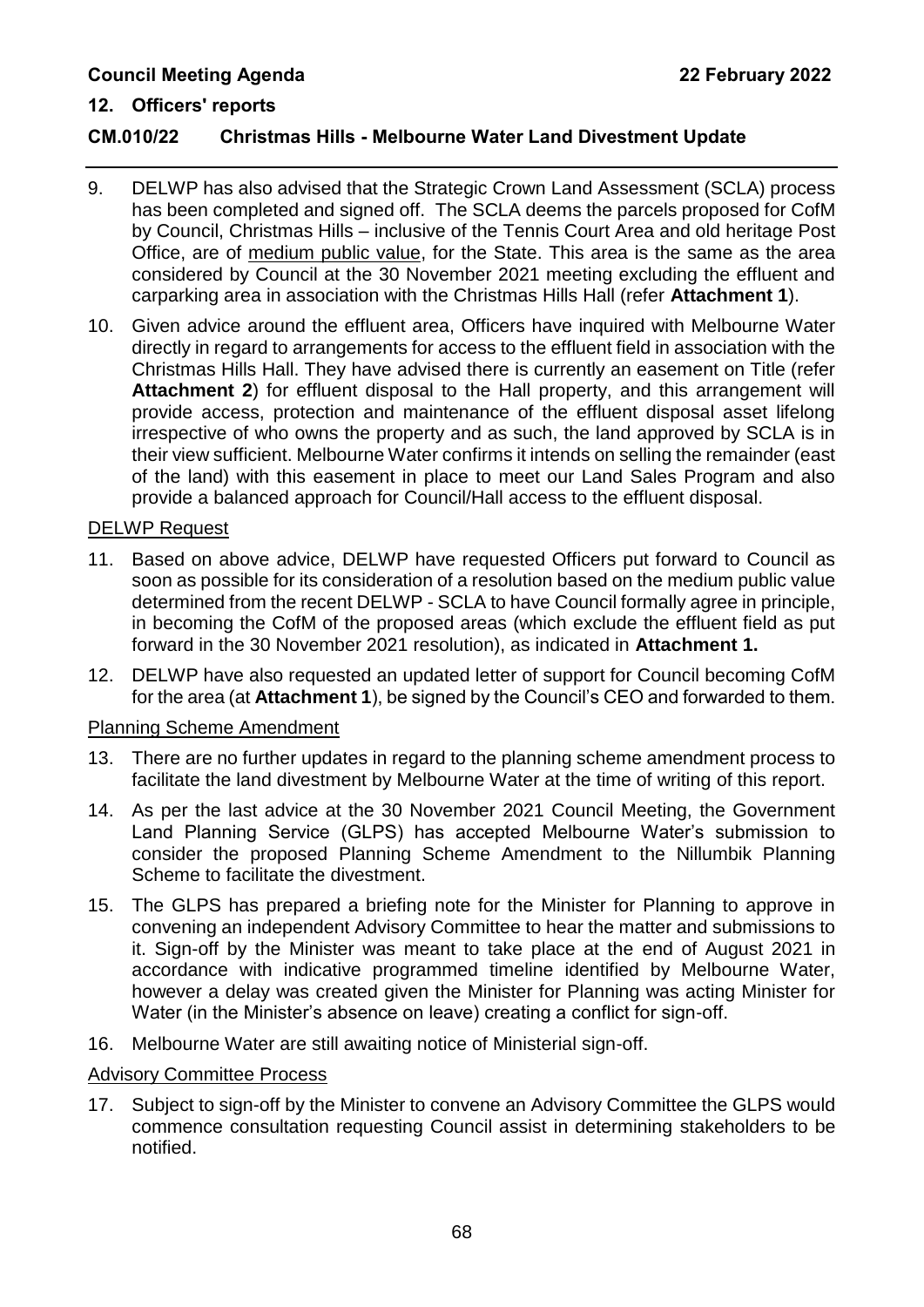#### **12. Officers' reports**

#### **CM.010/22 Christmas Hills - Melbourne Water Land Divestment Update**

- 18. The GLPS is the responsible authority and will notify nearby residents, council, servicing authorities and interested parties who may be affected by a planning provision change for the area, and place a notice in local newspapers. The public (including Council) will have six weeks to make a submission to the Advisory Committee.
- 19. Councils, departments and agencies are expected to make a submission and present at the public hearing. Members of the public may also make submissions, attend the public hearing and can present at the hearing if they so elect. The public can also attend the hearing without having made a submission.
- 20. Agencies and departments (making a submission) will be asked to attend both the public information session and public hearings to explain why a site is surplus (if applicable) and what the proposed planning provision changes are and why. For more complex proposals, departments and agencies may choose to be represented by a planning consultant or legal representatives.
- 21. The Minister for Planning will write to the landholding Minister and proponent advising of his decision. The GLPS will write to individuals who have made a submission to the Advisory Committee upon the Ministers decision and the Minister for Planning's decision and the Advisory Committee report will be made available on the GLPS website.

#### **Related Council decisions**

- 22. Council meeting at 30 November 2021 (as outlined at Point 4).
- 23. Council Meeting 27 April 2021 recommendation that Council:
	- *a) Does not support the proposed amendment to the Nillumbik Planning Scheme by Melbourne Water to facilitate the divestment of its land at Christmas Hills in its current form for the reasons identified in this report;*
	- *b) Authorises the Mayor to write to the Minister for Planning and local MPs requesting that the Christmas Hills Tennis Courts be retained by Melbourne Water or gifted to Council in order to protect it as a valuable community asset.*
	- *c) Directs officers to work with councillors and the Christmas Hills community to prepare a submission to the future Government Land Planning Service Advisory Committee process in consideration of the proposed amendment.*

#### **Options**

- 24. Two options exist for Council:
	- a. Resolve as per the recommendation and confirm that Council agree in principle to become Committee of Management for the land in **Attachment 1;** or
	- b. Resolve not to agree that Council become the Committee of Management for the land identified in **Attachment 1**.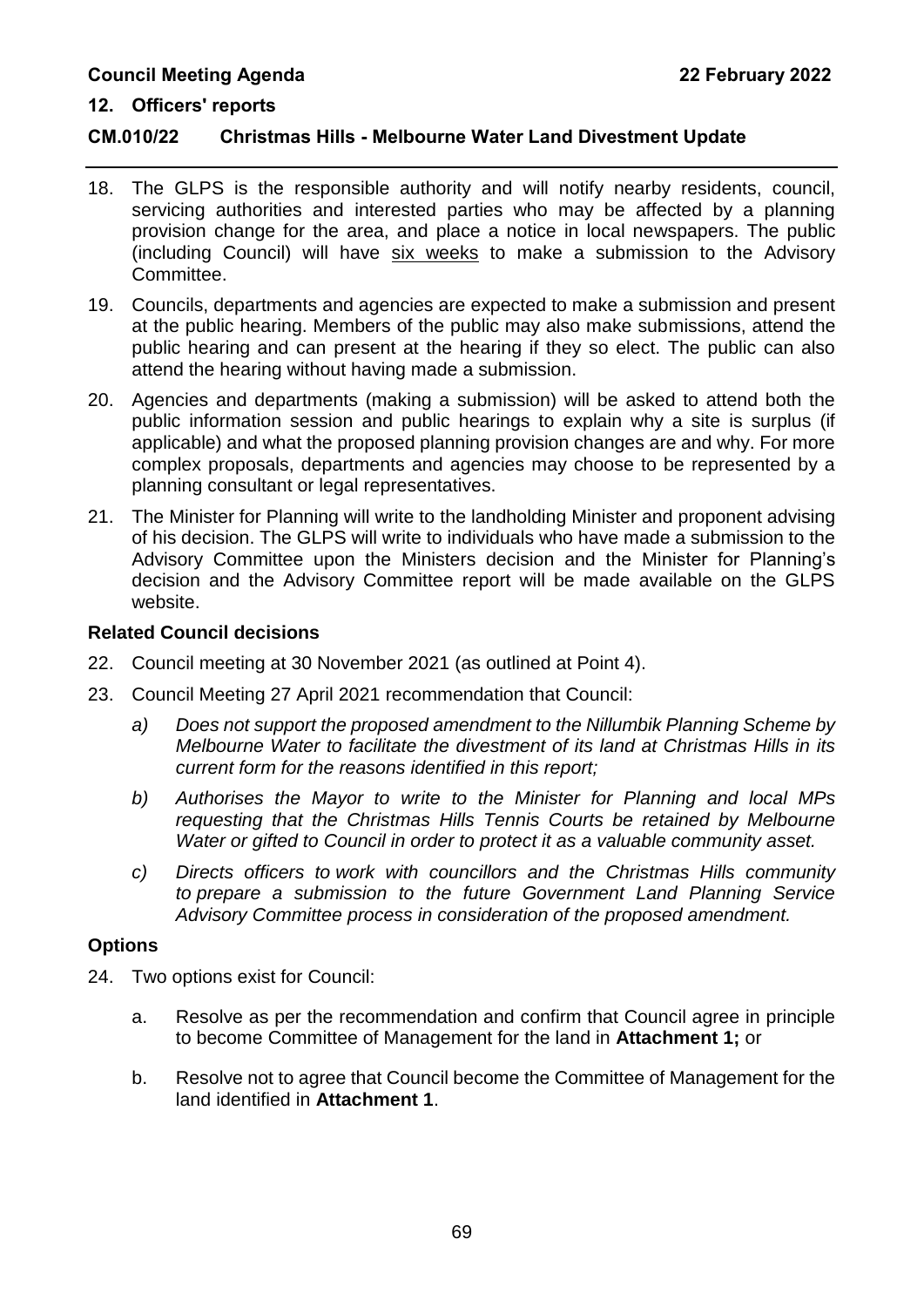#### **CM.010/22 Christmas Hills - Melbourne Water Land Divestment Update**

#### **Council plans and policies**

- 25. This report directly supports the achievement of the Council Plan 2021-2025 strategy:
	- We act in the best interests of our community.
	- [If you require more one strategy reference please cut and paste the additional strategy from the [Council Plan 2021-2025](file://///nbik-win2.nsc.local/group/InfoCouncil/Updates/Council%20Plan%202021_2025.docx) – otherwise please delete this line]

### **Sustainability implications**

26. By Council becoming CofM for this land future maintenance and protection will be assured subject to Council's maintenance.

#### **Community engagement**

- 27. The divestment of Watsons' Creek Storage Reservoir was introduced as a project to the community back in 2017.
- 28. MW's consultants have identified that this early community engagement and consultation, including a community information session on the 18 October 2017, informed preparation of the master plan for the area (which informs the proposed amendment).
- 29. As noted above the GLPS would run the amendment where public exhibition would be undertaken as part of the amendment process.
- 30. At the Council Meeting of 27 April, it was resolved that Council *directs officers to work with councillors and the Christmas Hills community to prepare a submission to the future Government Land Planning Service Advisory Committee process in consideration of the proposed amendment*.
- 31. Officers have requested and received a list of stakeholders from Councillors Egan and Ramcharan and have programmed a meeting to be held at the Christmas Hills Hall on Wednesday 23 February 2022 with stakeholders and affected community members to capture relevant views/concerns subject to formal notification of the Advisory Committee process.
- 32. Councillors have been invited, and occupiers and stakeholders within the divestment area (incorporated plan boundary) and owner/occupiers adjoining the incorporated plan boundary have been invited to attend the meeting noting permitted numbers are subject to COVID-safe protocols.
- 33. It is noted a Terms of Reference (TOR) will be prepared for the Advisory Committee and are a requirement that will be made publicly available upon convening of the Committee. Officers will need to review the TOR to understand the scope of what the Committee will and will not consider as detailed in the TOR. Matters 'out of scope' will not be considered by the Committee and should not form part of any submission by Council.
- 34. It is noted that officers will try to capture as much relevant stakeholder feedback as possible within the confines of statutory arguments that may be feasibly argued within the Terms of Reference prepared for the Advisory Committee.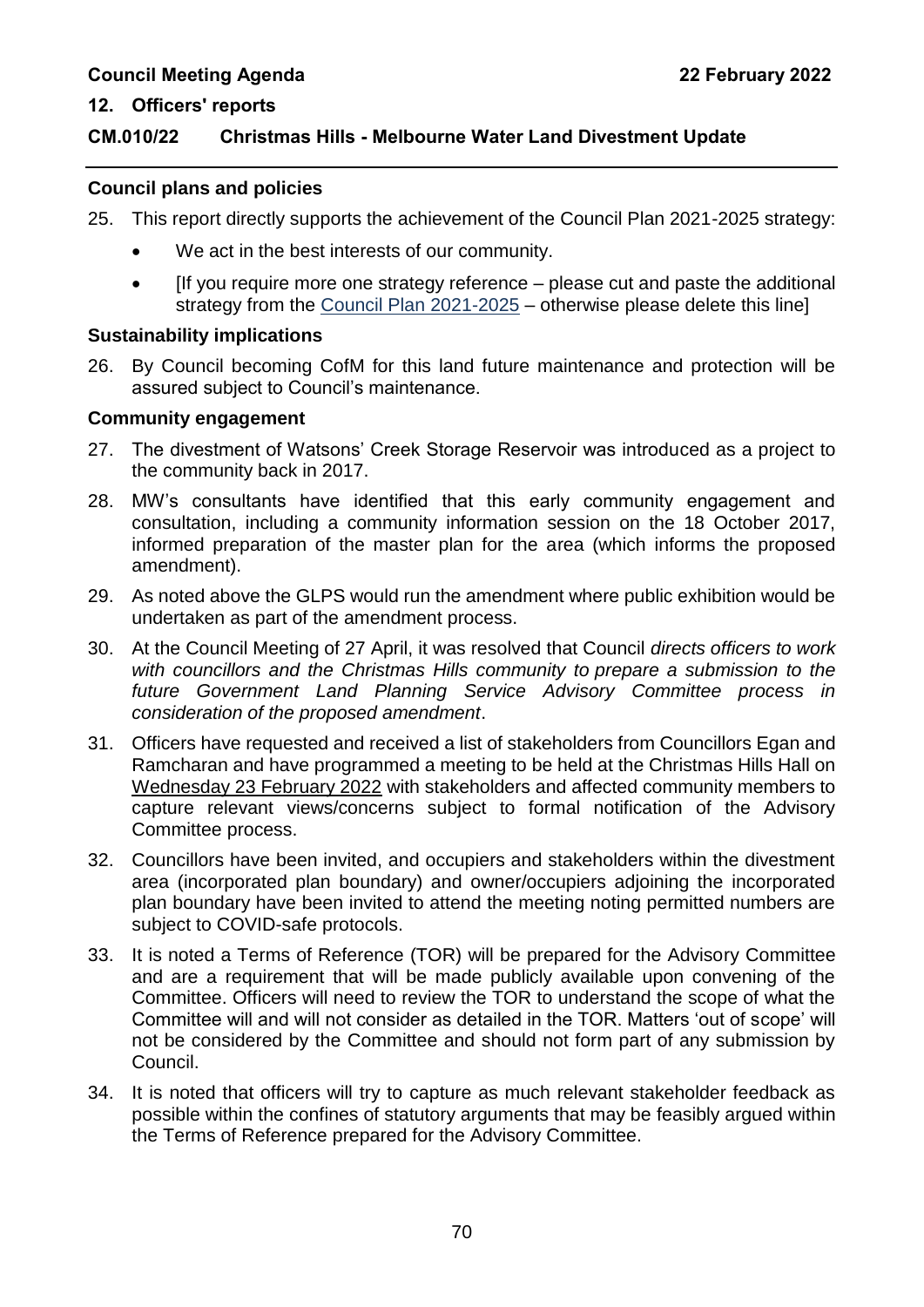### **CM.010/22 Christmas Hills - Melbourne Water Land Divestment Update**

#### **Innovation and continuous improvement**

35. Not applicable.

#### **Collaboration**

36. Relevant council officers have met with Melbourne Water on a number of occasions over the last 4 years in regard to this proposed amendment, with past sitting Councillors having also been out to site with Melbourne Water in the early stages of the proposed amendment. Strategic planning, statutory planning and property and facilities maintenance have provided advice in regard to this proposed amendment.

#### **Budget implications**

- 37. There are potential extra costs for maintenance associated with management of a broader area (approximately 7.7ha), however Council could also consider leasing the parcel to offset the costs.
- 38. Council's Operations team have advised an estimate in regard to land management/maintenance (that would require amendment subject to detailed inspection of the current state of the land) of approximately \$30 - \$35k per year, and have noted that there may be an initial cost of around \$20-\$25K to address any initial concerns e.g. fencing, trees, weeds, etc.
- 39. Operations have also identified that significant and or protected plants on the property that require specific management may also add to maintenance costs.

#### **Relevant law**

40. The *Planning & Environment Act 1987.*

### **Regional, state and national plans and policies**

- 41. The Victorian Government Landholding Policy and Guidelines (VGLP 2017).
- 42. The Victorian Government Land Transactions Policy and Guidelines (VGLTP 2016).
- 43. The Strategic Crown Land Assessment Policy and Guidelines (SCLAP 2016).

#### **Conflicts of interest**

44. All officers involved in the preparation of this report have made a declaration that they do not have a conflict of interest in the subject matter of this report.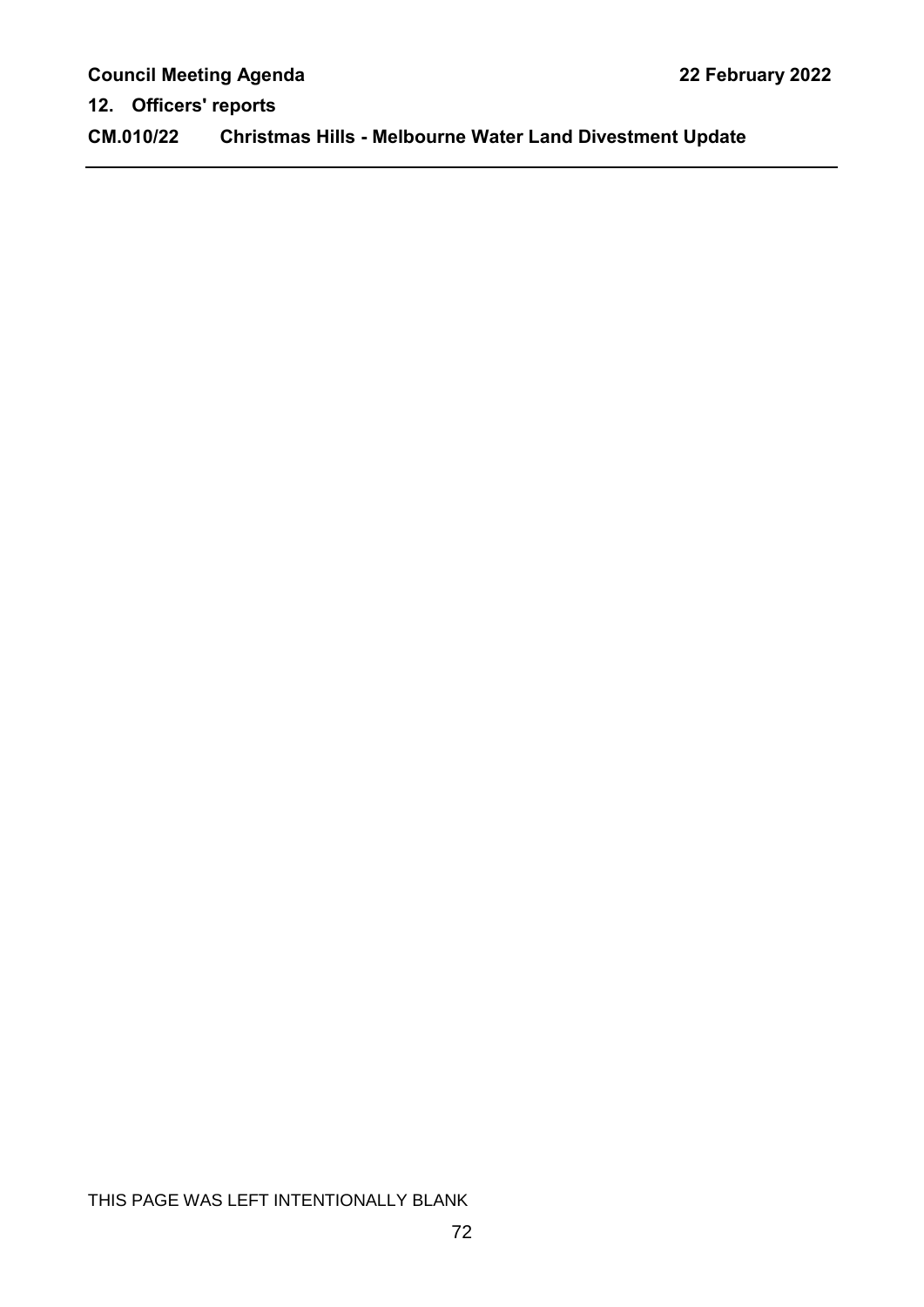**12. Officers' reports**

**CM.011/22 Review of Instrument of Delegation to Members of Council Staff**

| Distribution:   | <b>Public</b>                                                                         |
|-----------------|---------------------------------------------------------------------------------------|
| <b>Manager:</b> | <b>Blaga Naumoski, Executive Manager Governance, Communications</b><br>and Engagement |
| Author:         | Katia Croce, Governance Lead                                                          |

#### **Summary**

Council is empowered under various legislation to undertake duties and functions in accordance with that legislation. To undertake these duties and functions, it is necessary for Council to delegate relevant powers to the administration of the Council.

It is also necessary for Council to delegate some of its other functions to the administration for reasons of efficiency and to prevent Council from having to make many operational decisions at Council meetings.

This update takes into account the deletion of provisions from the *Environment Protection Act 1970,* updates to various provisions under the *Planning and Environment Act 1987* and a new provision for the Residential Tenancies Regulations 2021 has been included, which affect Council's powers, duties and functions.

This report requests that Council resolves to adopt the amended Instrument of Delegation to reflect legislative changes.

#### **Recommendation**

**That** Council:

- 1. In the exercise of the powers conferred by the legislation referred to in the attached Instrument of Delegation (**Attachment 1**), Nillumbik Shire Council (Council) resolves that:
	- a. There be delegated to the members of Council staff holding, acting in or performing the duties of the offices or positions referred to in the attached Instrument of Delegation to Members of Council Staff, the powers, duties and functions set out in that Instrument, subject to the conditions and limitations specified in that Instrument.
	- b. The Instrument comes into force immediately the common seal of Council is affixed to the Instrument.
	- c. On the coming into force of the Instrument all previous delegations to members of Council staff (other than the Chief Executive Officer) are revoked.
	- d. The duties and functions set out in the Instrument must be performed, and the powers set out in the Instrument must be executed, in accordance with any guidelines or policies of Council that it may from time to time adopt.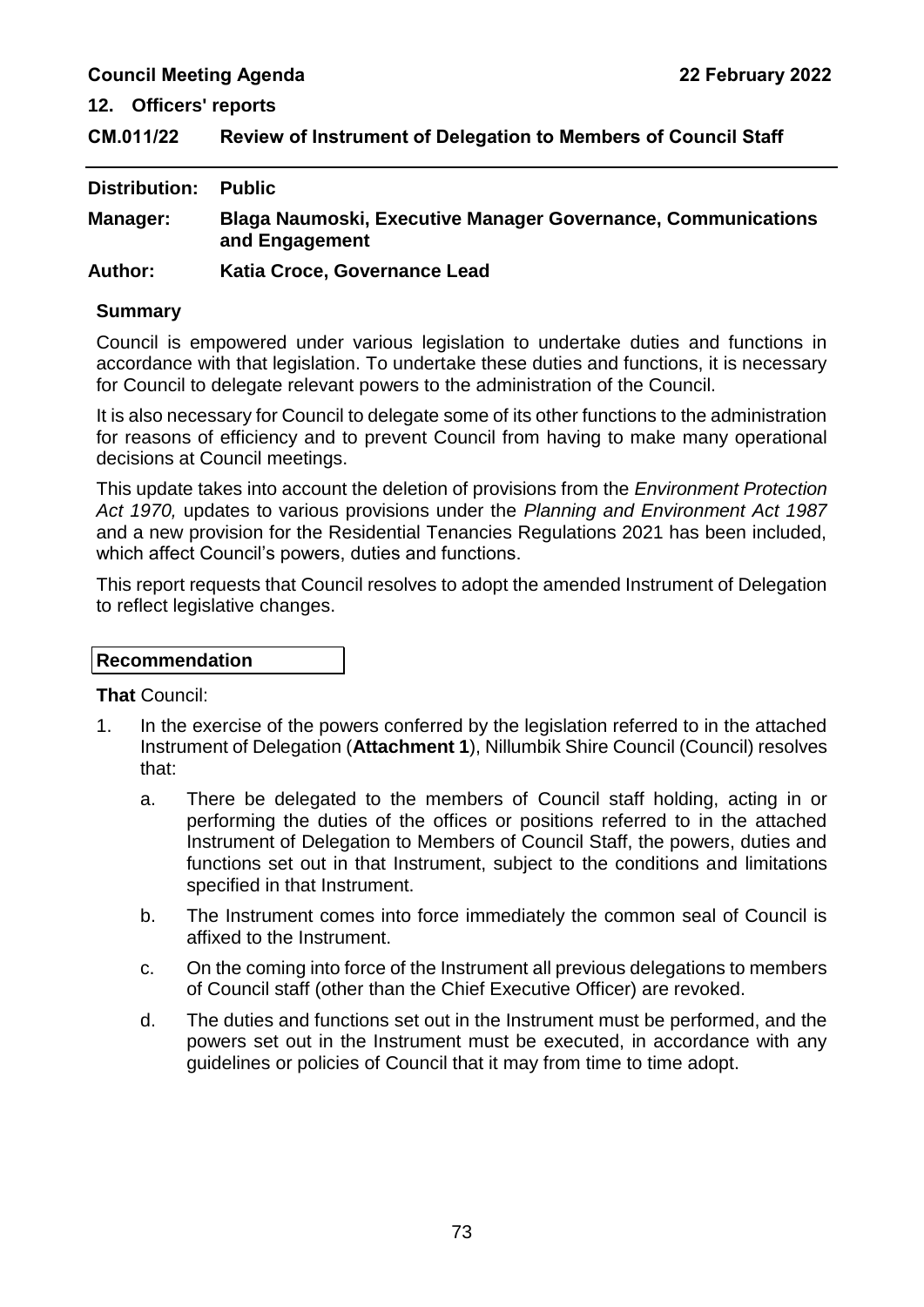### **CM.011/22 Review of Instrument of Delegation to Members of Council Staff**

#### **Attachments**

- 1 **图**. Instrument of Delegation to Members of Council Staff February 2022 (clean version)
- 2<sup>1</sup> . Instrument of Delegation to Members of Council Staff February 2022 (marked up version)

#### **Discussion**

- 1. The power conferred by the legislation enables Council, by Instrument of Delegation, to delegate to a member of Council staff any power, duty or function of Council under the Act or any other Act, other than certain specified powers.
- 2. The delegations are necessary to enable the Chief Executive Officer and Council staff to carry out the day-to-day management of Council's operations.
- 3. Council subscribes to a service provided by Maddocks lawyers in which half-yearly recommended updates to Instruments of Delegations are provided to reflect legislative changes.
- 4. The Instrument of Delegation to Members of Council Staff was last considered by Council at its meeting on 23 March 2021.

#### **Related Council decisions**

5. At its Council Meeting on 23 March 2021 Council resolved:

### *"That Council:*

- *1. In the exercise of the powers conferred by the legislation referred to in the attached instrument of delegation (Attachment 1), Nillumbik Shire Council (Council) resolves that:*
	- *a. There be delegated to members of Council staff holding, acting in or performing There be delegated to the members of Council staff holding, acting in or performing the duties of the offices or positions referred to in the attached Instrument of Delegation to members of Council staff, the powers, duties and functions set out in that instrument, subject to the conditions and limitations specified in that Instrument.*
	- *b. The instrument comes into force immediately the common seal of Council is affixed to the instrument.*
	- *c. On the coming into force of the instrument all previous delegations to members of Council staff (other than the Chief Executive Officer) are revoked.*
	- *d. The duties and functions set out in the instrument must be performed, and the powers set out in the instruments must be executed, in accordance with any guidelines or policies of Council that it may from time to time adopt."*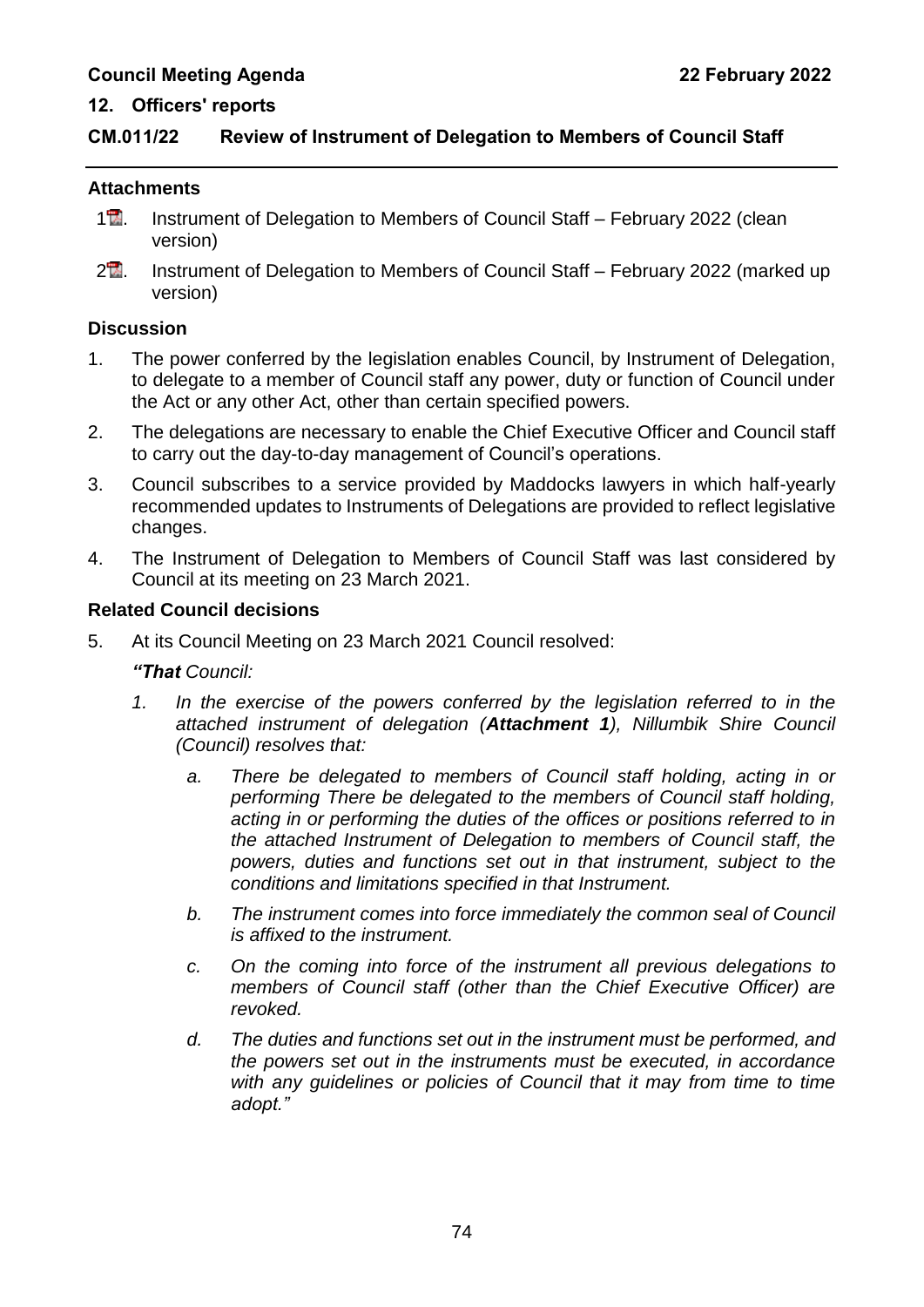### **CM.011/22 Review of Instrument of Delegation to Members of Council Staff**

#### **Options**

- 6. Under the Act, one of Council's objectives is to delegate decision-making to appropriate levels within the organisation.
- 7. The Instrument of Delegation to Members of Council Staff comprises those delegations which only Council can delegate directly to staff, unlike, other matters which the Chief Executive Officer can sub-delegate to Council staff. They comprise powers, functions and duties that are delegated to positions such as environmental health officers, town planners and other officers authorised under certain legislation.
- 8. The Instrument of Delegation to Members of Council Staff covers delegations from Council to Directors, Executive Managers, relevant Managers and staff under a range of legislation including, but not limited to, the:
	- *Domestic Animals Act 1994*
	- *Food Act 1984*
	- *Heritage Act 2017*
	- *Local Government Act 1989*
	- *Planning and Environment Act 1987*
	- *Residential Tenancies Act 1997*
	- *Road Management Act 2004*
	- *Planning and Environment Regulations 2015*
	- *Planning and Environment (Fees) Regulations 2016*
	- *Residential Tenancies (Caravan Parks and Movable Dwellings Registration and Standards) Regulations 2020*
	- *Residential Tenancies Regulations 2021*
	- *Road Management (General) Regulations 2016*
	- *Road Management (Works and Infrastructure) Regulations 2015*
- 9. As legislation is amended from time to time, all councils are required to update delegations conferred on various positions within the organisation by Council, to ensure officers are operating and enforcing under the current legislation.
- 10. A marked up copy of the Instrument of Delegation to Members of Council Staff considered by Council in March 2021 (**Attachment 2**) is presented to illustrate the changes recommended as part of this review.

#### **Council plans and policies**

- 11. This report directly supports the achievement of Council Plan 2021-2025 strategy:
	- Ensures that Council meets its legal responsibilities and manages its risks.

#### **Sustainability implications**

12. This report seeks to update the current Council to staff delegations, therefore there would be no change to the existing sustainability impacts.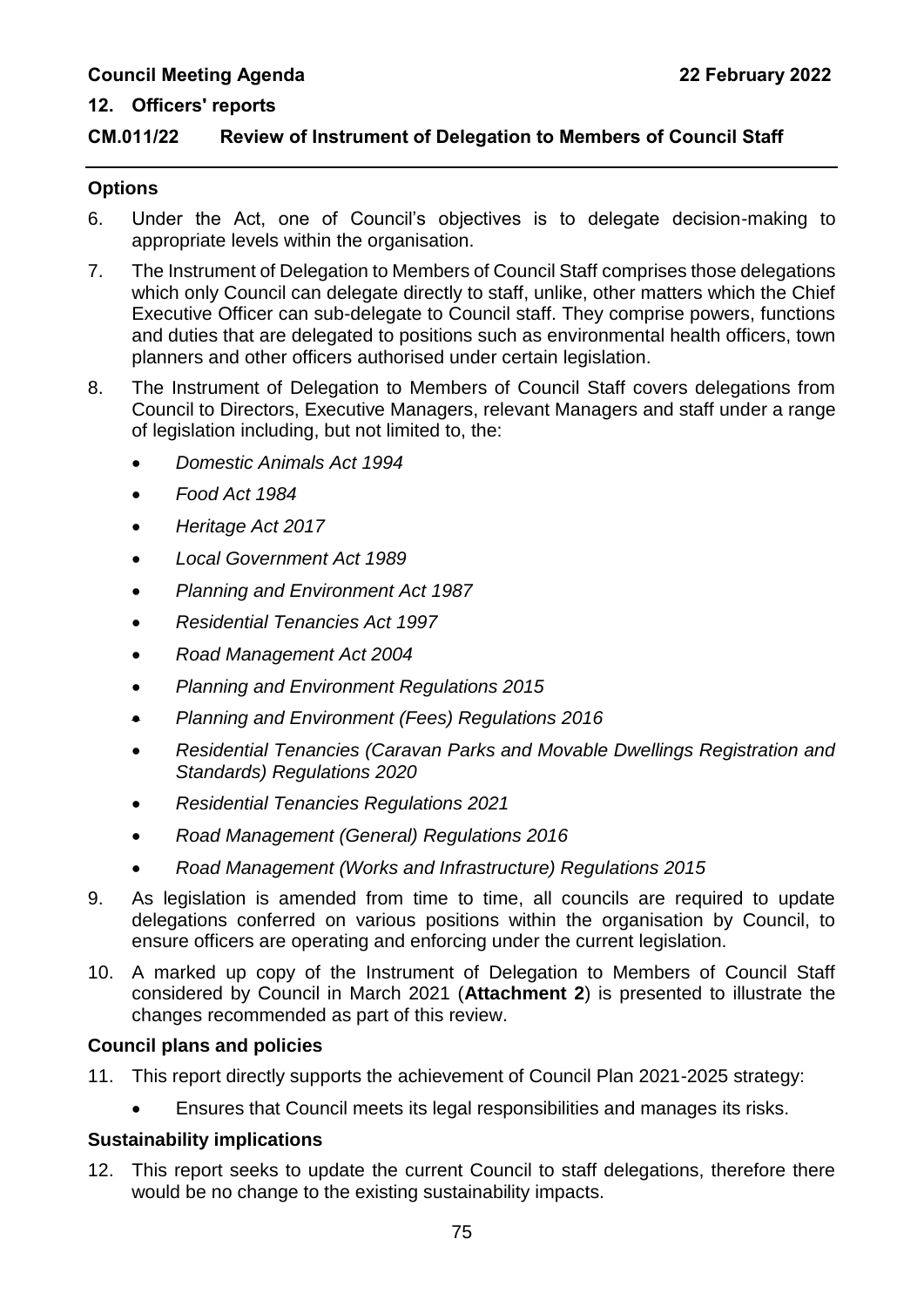### **CM.011/22 Review of Instrument of Delegation to Members of Council Staff**

#### **Community engagement**

13. Not applicable.

#### **Innovation and continuous improvement**

14. Not applicable.

### **Collaboration**

15. Council's Instruments of Delegation have been developed in conjunction with Council's solicitors, Maddocks and satisfies current legislative requirements.

#### **Budget implications**

16. The regular updates of Council's Instruments of Delegation and Authorisation are an administrative function, the cost of which is included in Council's operational budget.

#### **Relevant law**

17. As outlined in this report this effects a range of legislation under various Acts.

### **Regional, state and national plans and policies**

18. Not applicable.

#### **Conflicts of interest**

19. All officers involved in the preparation of this report have made a declaration that they do not have a conflict of interest in the subject matter of this report.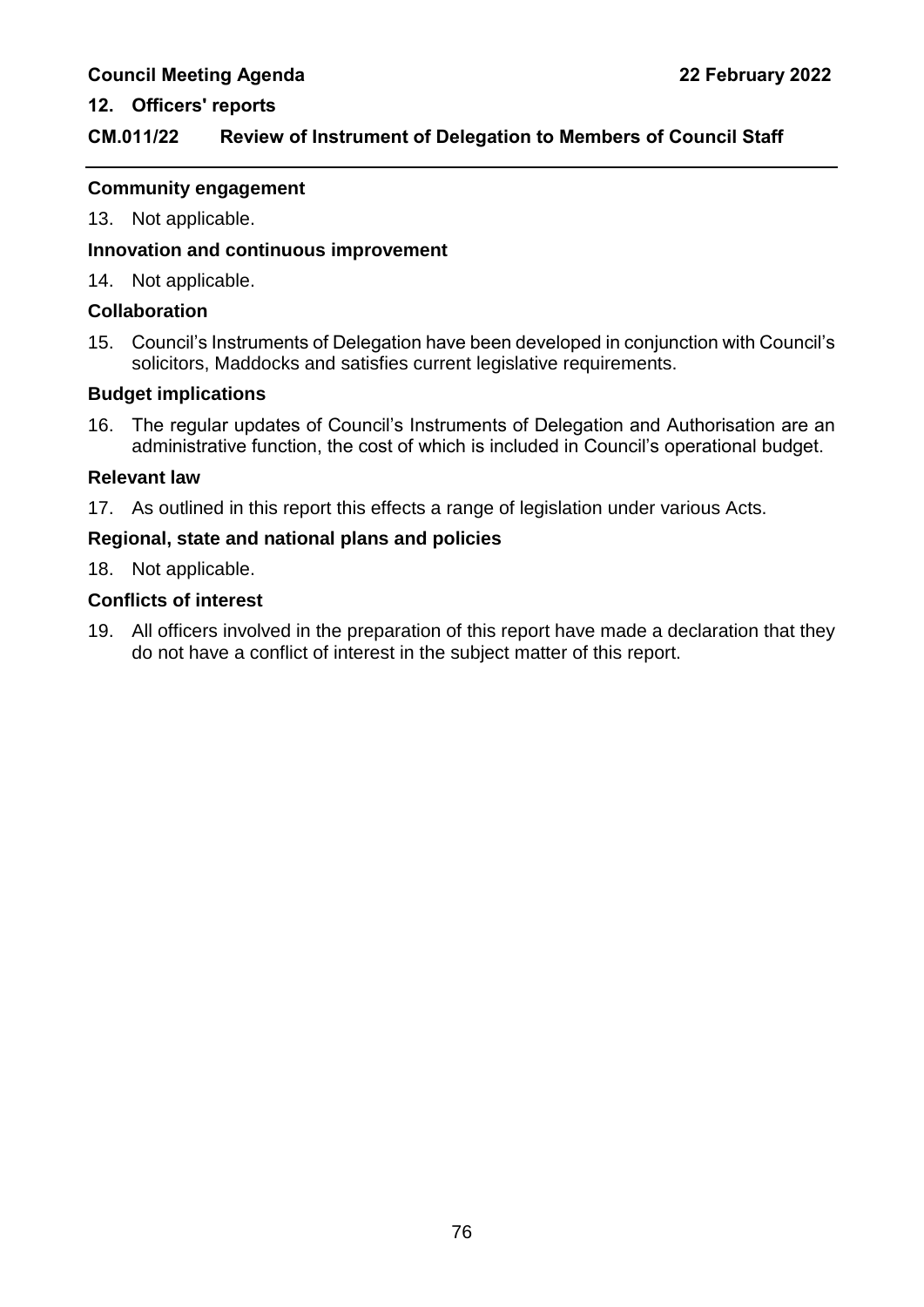**12. Officers' reports**

**CM.012/22 Informal Meetings of Councillors Records - 22 February 2022**

**Manager: Blaga Naumoski, Executive Manager Governance, Communications and Engagement** 

**Author: Janet Taylor, Governance Officer** 

### **Summary**

In accordance with *Item 19 of Council's Governance Rule – Meeting Procedure*, adopted on 25 August 2020, Council is required to report as soon as practicable to a Council Meeting a record of each Informal Meetings of Councillors held.

This report lists Informal Meetings of Councillors records submitted since the matter was last reported to Council on 14 December 2021.

An Informal Meetings of Councillors Record was kept for the following meetings (**Attachment 1**):

- 1. Arts and Cultural Advisory Committee Meeting held 15 November 2021;
- 2. Councillor Briefing held 7 December 2021;
- 3. Councillor Briefing (Eltham Park and Ride) held 8 December 2021;
- 4. Health & Wellbeing Advisory Committee Meeting held 9 December 2021;
- 5. Climate Action Plan Committee Meeting held 13 December 2021;
- 6. Council Meeting Pre Meeting held 14 December 2021;
- 7. Environment & Sustainability Advisory Committee Meeting held 15 December 2021;
- 8. Councillor Briefing held 1 February 2022;
- 9. Youth Council Advisory Committee Meeting held 7 February 2022; and
- 10. Planning and Consultation Committee Pre Meeting held 8 February 2022.

### **Officer Recommendation**

**That** Council, in accordance with *Item 19 of Council's Governance Rule – Meeting Procedure*, receives the Informal Meetings of Councillors Records (**Attachment 1**) for the meetings held.

### **Attachments**

1<sup>1</sup> . Informal Meetings of Councillors Record reported 22 February 2022

### **Discussion**

1. *Item 19 of Council's Governance Rule – Meeting Procedure*, requires records of Informal Meetings of Councillors be reported to a Council Meeting and recorded in the minutes of that meeting.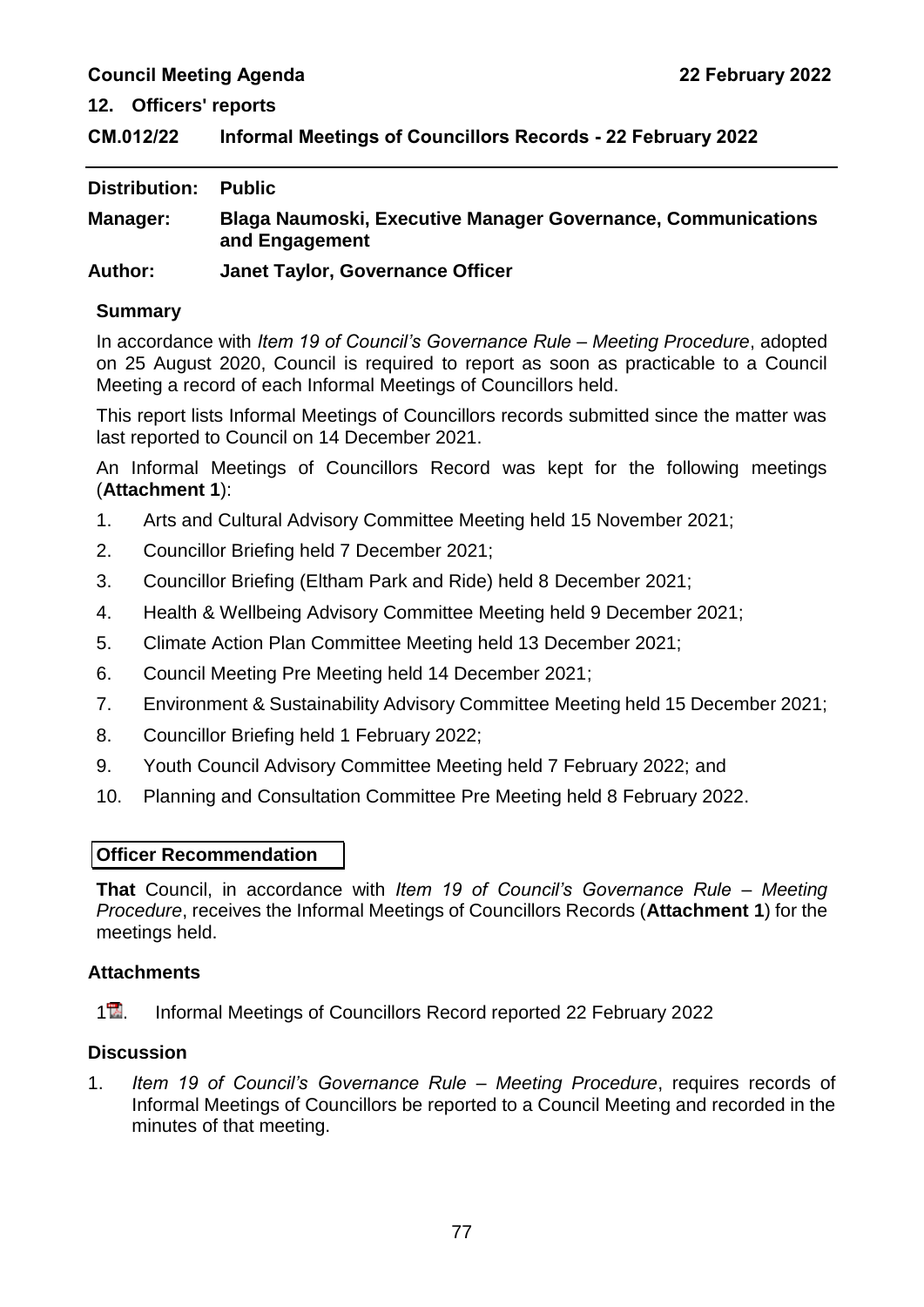### **CM.012/22 Informal Meetings of Councillors Records - 22 February 2022**

#### **Related Council decisions**

2. Not applicable.

#### **Options**

- 3. An Informal Meetings of Councillors is defined in *Item 19 of the Governance Rule – Meeting Procedure*. It is a meeting at which matters are considered that are intended or likely to be the subject of a Council decision or the exercise of delegated authority and which is either of the following:
	- Planned or scheduled meeting that includes at least half the Councillors and at least one Council officer. These meetings do not include meetings of Councillors and Council staff that are not planned or scheduled.
	- Meeting of an Advisory Committee where at least one Councillor is present. An Advisory Committee is any committee established by the Council, other than a special committee, that provides advice to the Council or to a special committee or to a member of Council staff who has been delegated a power or duty or function of the Council.
- 4. A record must be kept of any Informal Meeting of Councillors and include the names of all Councillors and Council staff attending, the matters considered, disclosures of conflict of interest and whether a Councillor left the meeting after making a disclosure.
- 5. In accordance with *Item 19 of the Governance Rule – Meeting Procedure*, Council is required to report as soon as practicable to a Council Meeting, a record of any Informal Meetings of Councillors held.
- 6. The recommendation contains the list of Informal Meetings of Councillors records submitted since the matter was last reported to Council at the last Council Meeting.

### **Conclusion**

7. It is recommended that Council receives the records of recent records of Informal Meetings of Councillors as contained in this report, fulfilling *Item 19 of the Governance Rule – Meeting Procedure*.

#### **Council plans and policies**

- 8. This report directly supports the achievement of the Council Plan 2021-2025 strategy:
	- We maintain good governance and transparency; clearly defining and communicating the role of Councillors and Council.

### **Sustainability implications**

9. None required.

#### **Community engagement**

10. Not applicable.

#### **Innovation and continuous improvement**

11. Not applicable.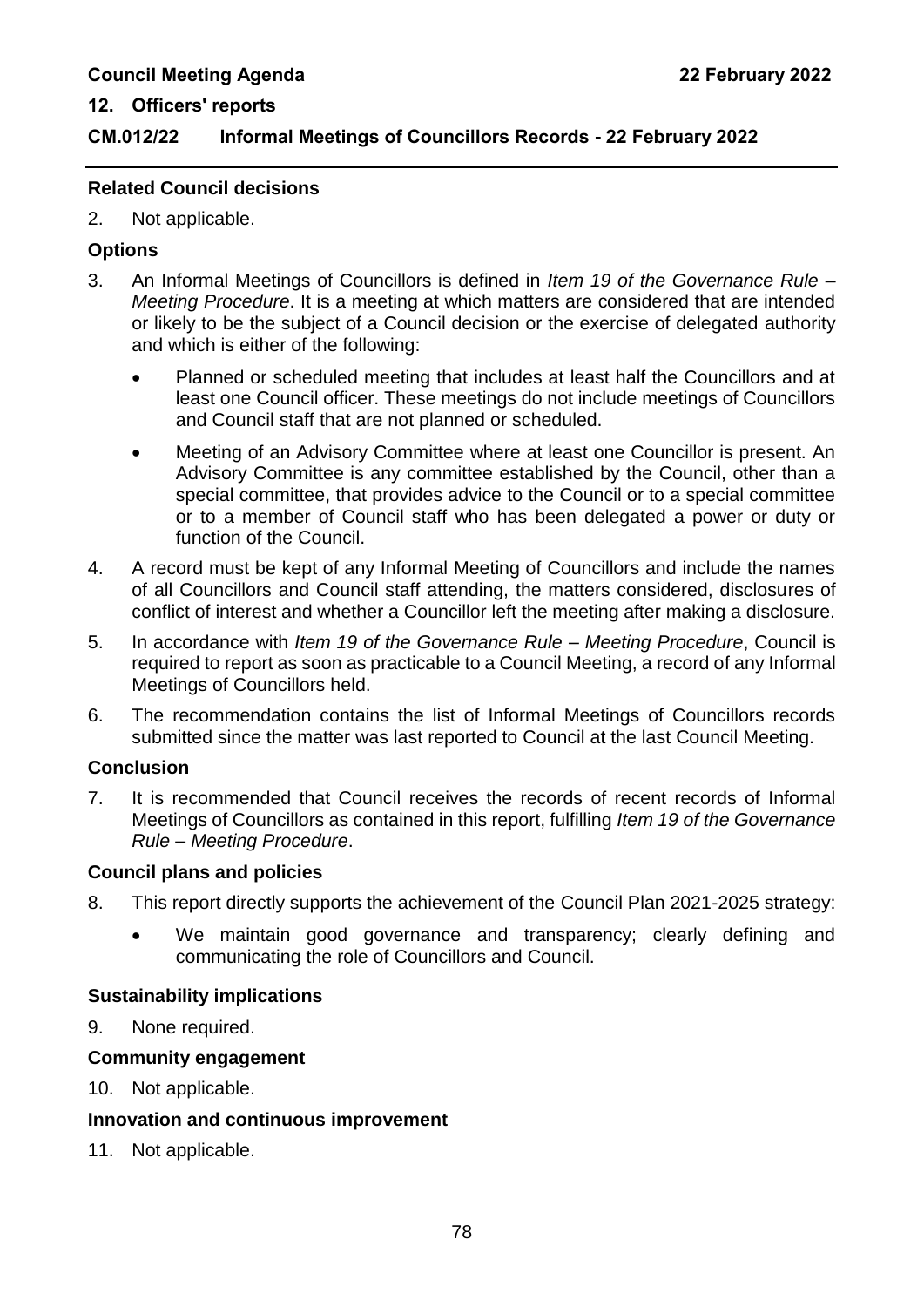### **CM.012/22 Informal Meetings of Councillors Records - 22 February 2022**

#### **Collaboration**

12. None required.

### **Budget implications**

13. This is a routine reporting item, the resources for which are contained in Council's current operating budget.

### **Relevant law**

*14. Local Government Act 2020.*

### **Regional, state and national plans and policies**

15. None applicable.

#### **Conflicts of interest**

16. All officers involved in the preparation of this report have made a declaration that they do not have a conflict of interest in the subject matter of this report.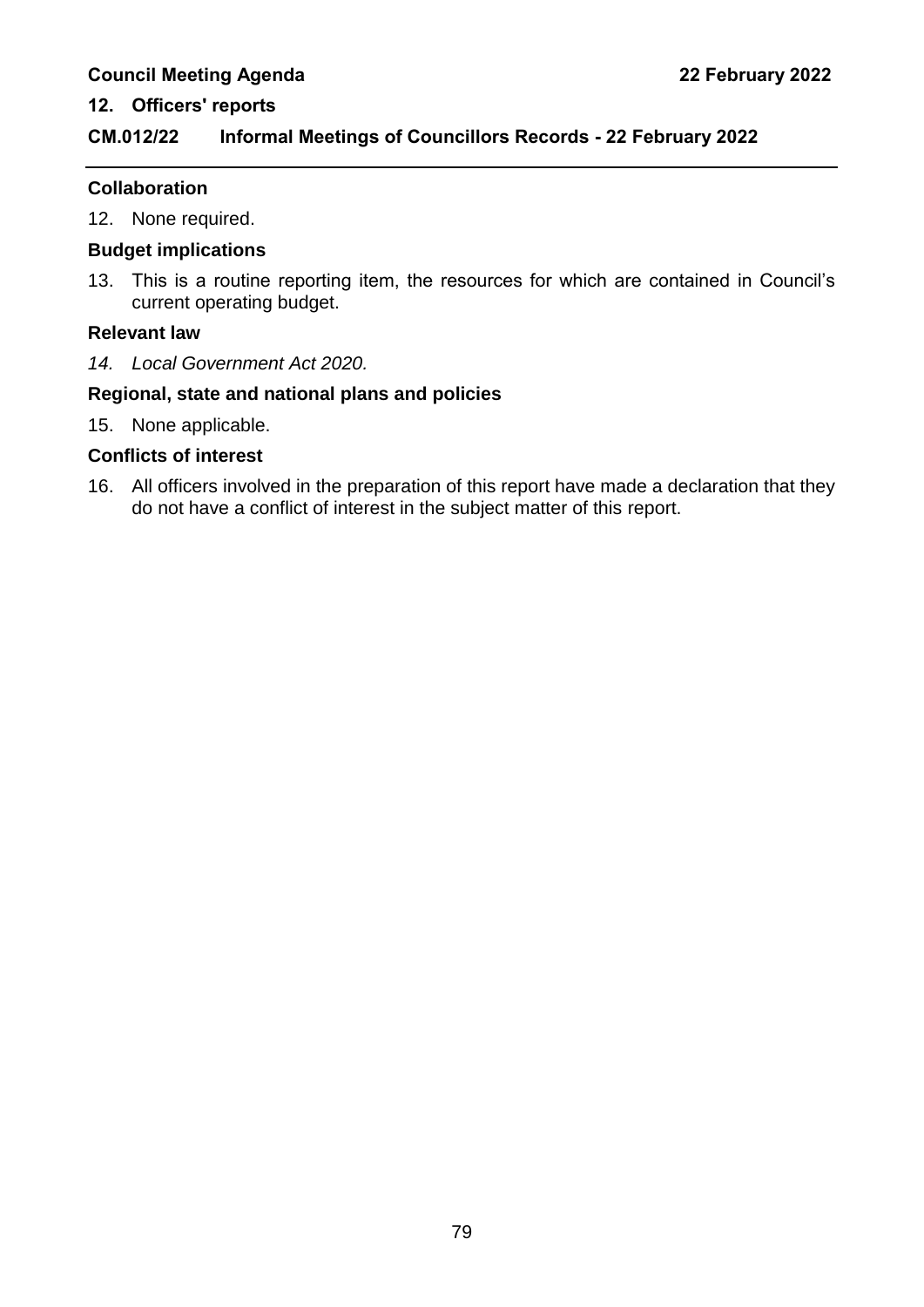# THIS PAGE HAS BEEN LEFT INTENTIONALLY BLANK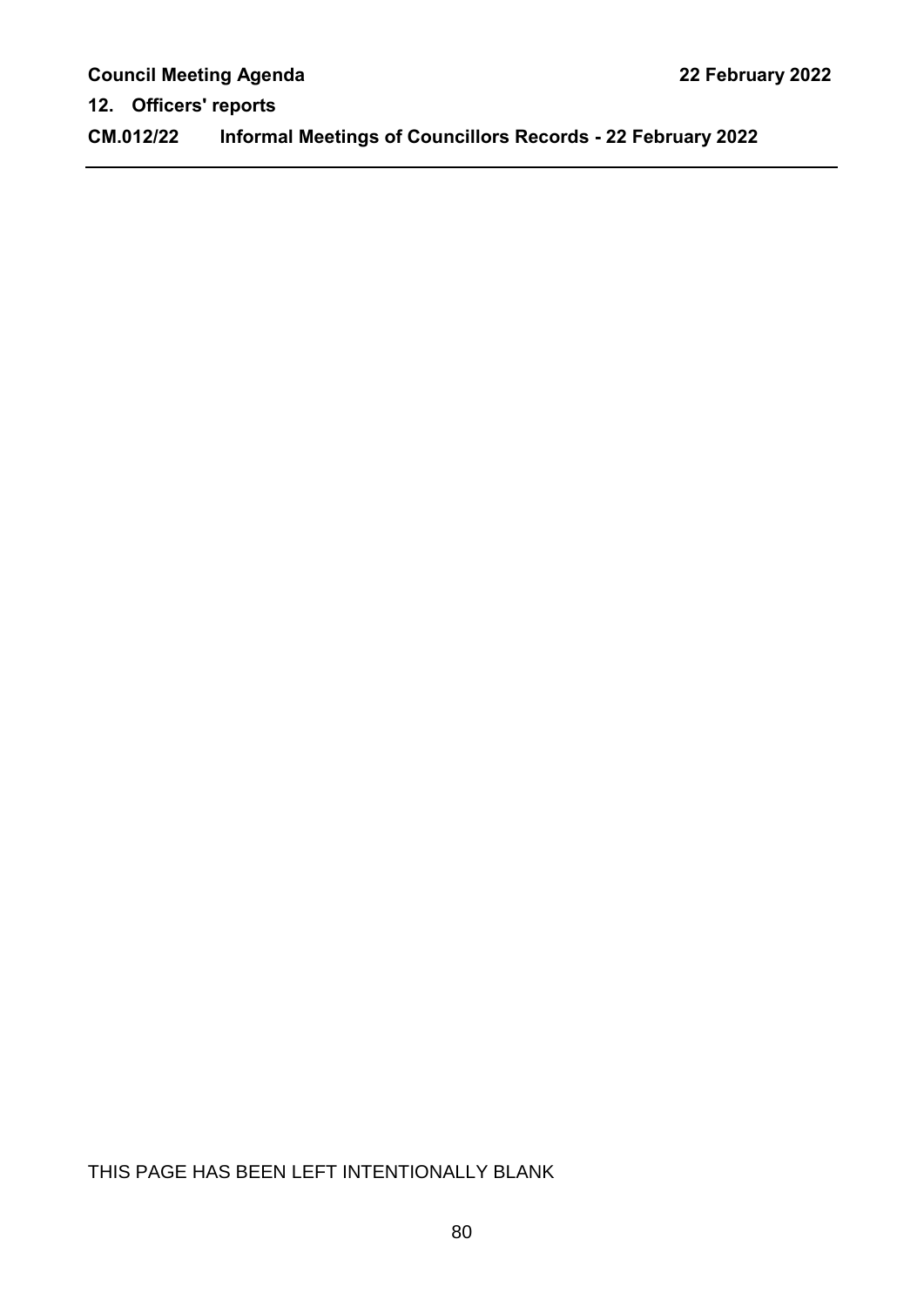### **12. Officers' reports**

### **CM.013/22 Yarra Plenty Regional Library proposed Budget 2022/2023**

### **Distribution: Public**

### **Manager: Corrienne Nichols, Executive Manager Communities**

### **Summary**

Yarra Plenty Regional Library (YPRL) is required to prepare and adopt an annual budget under the provisions of the Local Government Act 1989 (the Act). The budget is required to include specific financial information as well as details about the fees and charges that the Library intends to levy.

The proposed Yarra Plenty Regional Library Budget 2022/2023 (proposed Budget) (**Attachment 1**) provides key information about revenue, operational results, service levels, cash and investments, capital works, financial position, financial sustainability and outlines where the energy of Library staff will be focussed over the coming year to achieve the objectives of the Library Plan 2021-2025.

#### **Recommendation**

**That** Council:

- 1. Endorses the Yarra Plenty Regional Library proposed Budget 2022/2023 (**Attachment 1**); and
- 2. Resolves that Yarra Plenty Regional Library proposed Budget 2022/2023 (**Attachment 1**) remains confidential on the grounds specified in the definition of confidential information in section 3(1)(g) of the *Local Government Act 2020*.

### **Attachments**

- 1. Yarra Plenty Regional Library proposed Budget 2022/2023 *- CONFIDENTIAL*
- *2* Supplemental Agreement 2020 between Yarra Plenty Regional Library, Banyule City
- . Council, Nillumbik Shire Council and City of Whittlesea

#### **Discussion**

- 1. The Library Service has prepared this budget with an appreciation of the cost pressures on member Councils and is reviewing operating and purchasing processes to find efficiencies and cost savings. Library services continue to be one of the most popular and valued of all Council services. 125,670 residents of Banyule, Nillumbik and Whittlesea are library members accessing library services regularly.
- 2. YPRL is required to prepare and adopt an annual budget under the provisions of the *Local Government Act 1989* (the Act). The proposed YPRL budget is required to include specific financial information as well as details about the fees and charges that the Library intends to levy.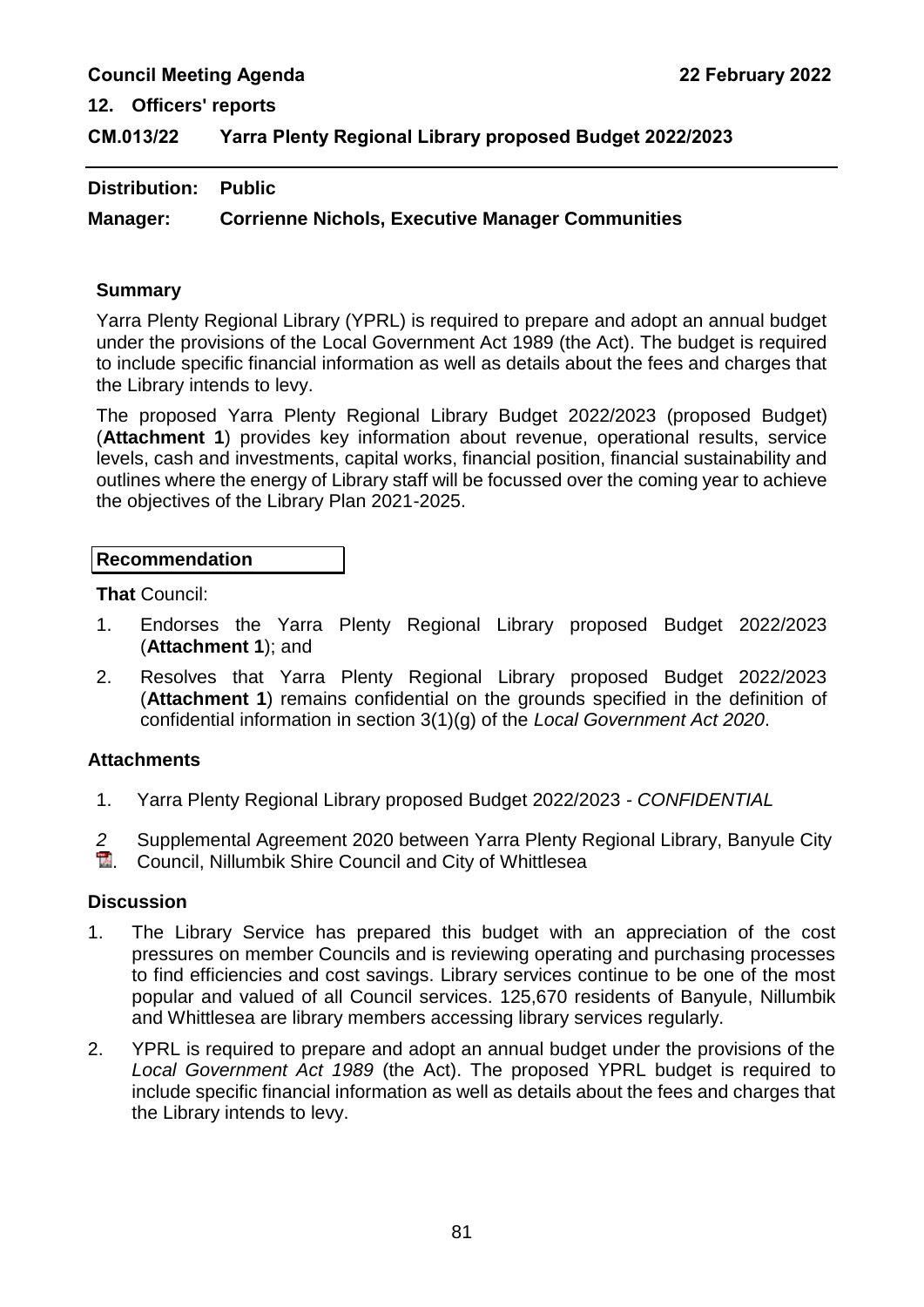### **CM.013/22 Yarra Plenty Regional Library proposed Budget 2022/2023**

- 3. The budget document provides key information about revenue, operation results, service levels, cash and investments, capital works, financial position, financial sustainability and outlines where the energy of Library staff will be focussed over the coming year to achieve the objectives of the Library Plan 2021-2025.
- 4. The proposed YPRL budget was presented to the Yarra Plenty Regional Board on 16 December 2021. A further proposed budget will be presented to the board at an Ordinary Board meeting to be held on 24 February 2022 for adoption.

#### **Related Council decisions**

- 5. At the Council Meeting held 23 March 2021, Council resolved to:
	- 1. *Continues to be a part of the Yarra Plenty Regional Library Corporation for the next five (5) years.*
	- *2. Signs the Supplemental Agreement 2020 (Attachment 2).*

### **Options**

6. Council to consider and provide feedback to YPRL in preparation of receiving a further report at the Council Meeting on 22 February 2022.

### **Council plans and policies**

- 7. This report directly supports the achievement of the Council Plan 2021-2025 strategy:
	- We actively engage people of all ages and stages in decisions that affect them, ensuring that initiatives meet current and emerging needs.

### **Sustainability implications**

8. Regional Library services provide a cost-efficient model to deliver library services for Councils in Victoria and this was confirmed in the 2019 VAGA audit into Council Library services. The overall finding of the audit was 'that Regional Library Corporations and co-operative models are, overall, more efficient than standalone Council Libraries, because their longer opening hours and high volume of loans offset their larger investments'. YPRL performs in the top 10 of the State's Library services for the efficiency measures used in the VAGO audit. Nillumbik Shire residents are also avid users of the library service with close to 50 per cent of residents as active library members.

#### **Community engagement**

9. The proposed YPRL Budget 2022/2023 should be adopted by the Board by 30 June 2022, following a four-week public advertising process. The critical next steps for the budget process are:

|                | Proposed Budget submitted to the Board for approval                        | February 2022    |
|----------------|----------------------------------------------------------------------------|------------------|
| 2              | Public notice advising intention to adopt Budget                           | February 2022    |
| $\mathbf{3}$   | Budget available for public inspection and comment until                   | April 2022       |
| $\overline{4}$ | Budget and submissions presented to the Board for   April 2022<br>adoption |                  |
| -5             | Copy of adopted Budget submitted to the Minister                           | <b>June 2022</b> |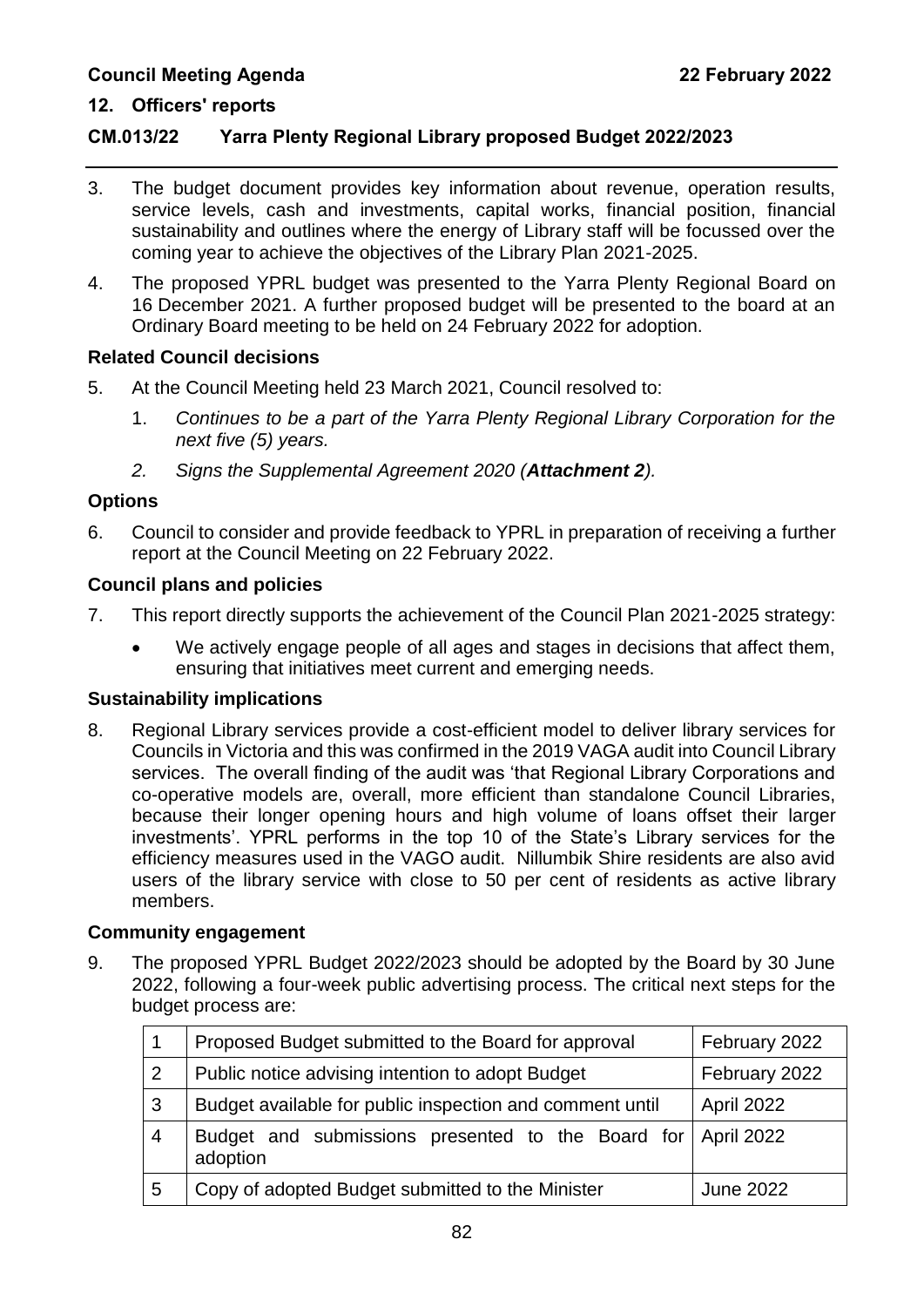### **CM.013/22 Yarra Plenty Regional Library proposed Budget 2022/2023**

#### **Innovation and continuous improvement**

10. YPRL is a trusted innovative partner of Council in the delivery of Library Services to our community. During the pandemic, YPRL was one of the first Library Services to deliver a planned digital program, with the aim of making lockdown bearable for residents by ensuring they had something to do, groups to join, digital learning opportunities and resources to borrow. Other innovations were Family Fun Packs and Care Boxes of resources and activities delivered to the home. During this past challenging year, YPRL have worked with Council to completely refurbish Diamond Valley Library, introducing a Parent's lounge, creating a new co-working space, an event space and doubling the children's area. Further during COVID restrictions a Click and Collect hub was provided by the Mobile Library at Diamond Creek as a static service. The Click and Collect service at the Hurstbridge Hub continues to be well received by the community and grows in use. A new Library App, new Library website and new library business software continue to drive efficiencies and innovative new ways of service delivery to our communities.

#### **Collaboration**

11. The Yarra Plenty Regional Library Agreement (Library Agreement) between the three (3) member Councils of Nillumbik Shire Council (Nillumbik), Banyule City Council (Banyule) and the City of Whittlesea (Whittlesea) is a collaborative model that demonstrates value for rate payers of all three municipalities

#### **Budget implications**

- 12. The proposed 2022/2023 Budget has been prepared to maintain the quality services that the Regional Library provides to the communities of the three Member Councils. A full analysis has been undertaken of all expenditure and income to ensure that the budget is set at a realistic and achievable level.
- 13. The proposed YPRL Budget 2022/2023 has been prepared according to the following principles; Income, Council Contribution, State Government Operating Grants, Other Income Streams and Operating Expenditure:
- 14. YPRL's Income is based on Council Contributions, Grants (primarily State Government Grants), Library Fees, Investment Income and Other Revenues.
- 15. Council Contribution
	- The Member Council contributions are based on the cost apportionment model detailed in the YPRL Library Agreement (November 2015). The overall increase from the 2022/2023 budget is \$270,000 (or 2.00 per cent)
	- Nillumbik's total increase for the 2022/2023 budget is \$23,274.00.

#### **Relevant law**

16. Not Applicable.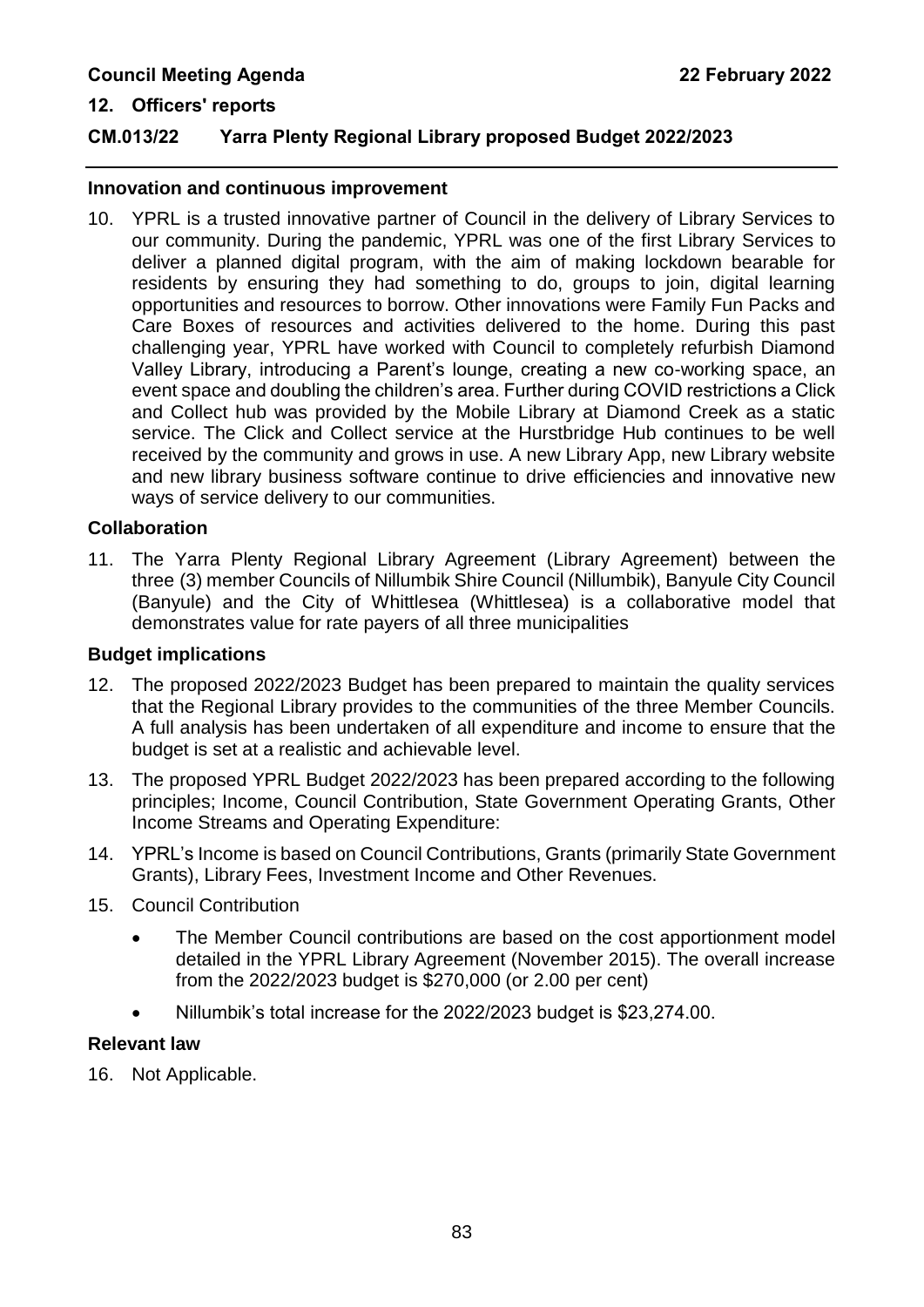## **CM.013/22 Yarra Plenty Regional Library proposed Budget 2022/2023**

## **Regional, state and national plans and policies**

17. Not Applicable.

## **Conflicts of interest**

18. No conflicts of interests exist by officers preparing this report.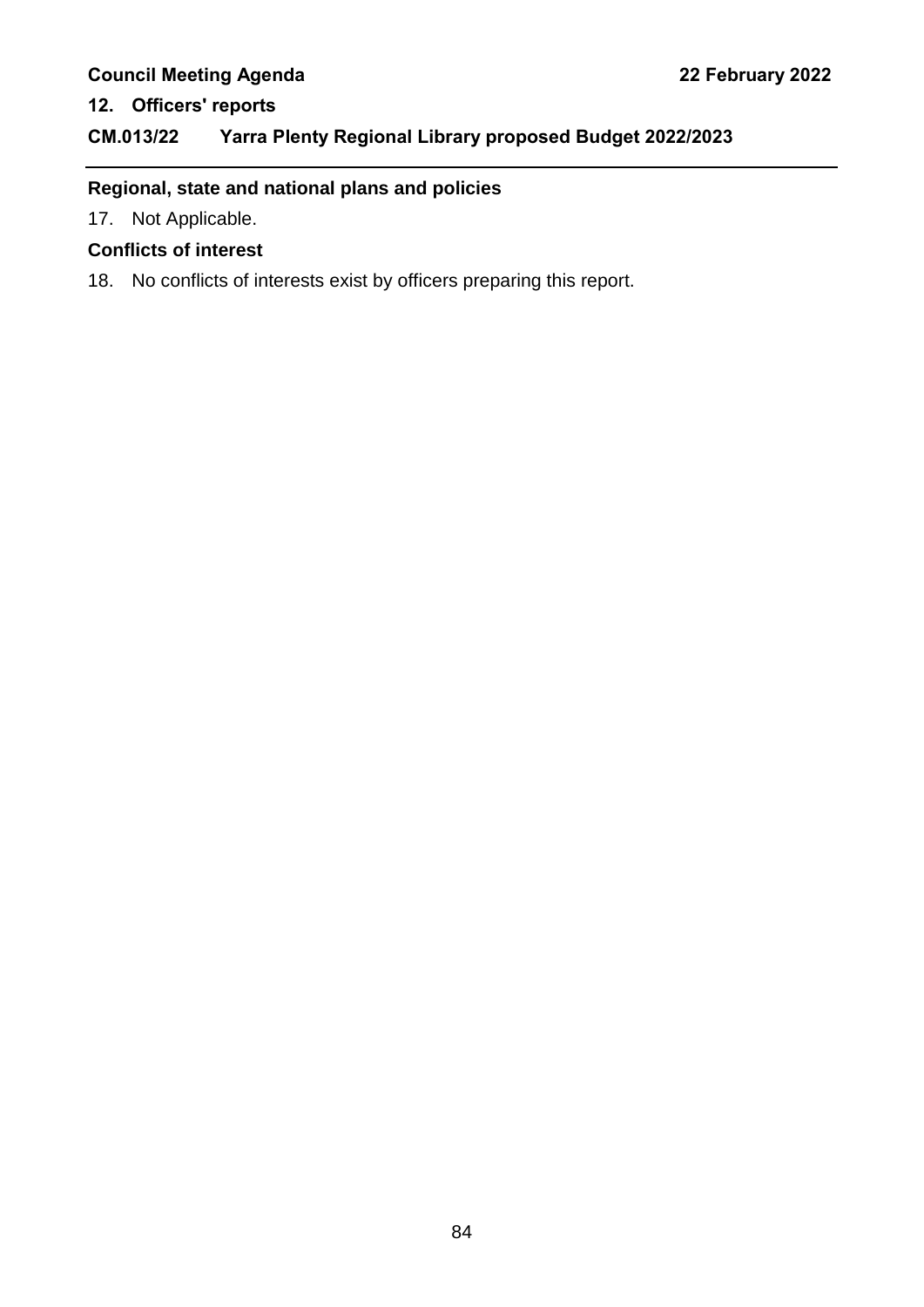**12. Officers' reports**

| CM.014/22 | Tender Report - Contract 2122-032 Kangaroo Ground Landfill Capping |
|-----------|--------------------------------------------------------------------|
|           | - Civil Contractor                                                 |

| Distribution:  | <b>Public</b>                                                  |
|----------------|----------------------------------------------------------------|
| Manager:       | <b>Hjalmar Philipp, Director Operations and Infrastructure</b> |
| <b>Author:</b> | <b>Enrique Gutierrez, Manager Capital Works</b>                |
|                | <b>Lance Clark, Senior Procurement Specialist</b>              |
|                | Vince Lombardi, Chief Financial Officer                        |

#### **Summary**

This report recommends the awarding of contract 2122-032 for Kangaroo Ground Landfill Capping - Civil Contractor.

The tender for this contract was via a selected invitation process, following on from an Expression of Interest (EOI) process that was undertaken in 2019 and which resulted in two Civil Contractor companies being shortlisted.

The tender for contract 2122-032 was a price only tender, as the qualitative evaluation was undertaken as part of the original EOI process.

The programmed works for the capping of the Kangaroo Ground Landfill site is a 5-year program. There may be an opportunity through the contract term to accelerate the program to reduce the current timeline.

It is intended that the works will commence shortly after the contract is awarded (subject to contractor's availability). The current work plan includes a completion date of 30 June 2026.

The Tender Evaluation Panel (TEP) has assessed all submissions and this report provides a summary of their evaluation in recommending the awarding of the contract for 2122-032 for Kangaroo Ground Landfill Capping - Civil Contractor.

Pursuant to the Instrument of Delegation to the Chief Executive Officer, the value of this contract exceeds the specified financial limits and a Council resolution is therefore required to award the contract.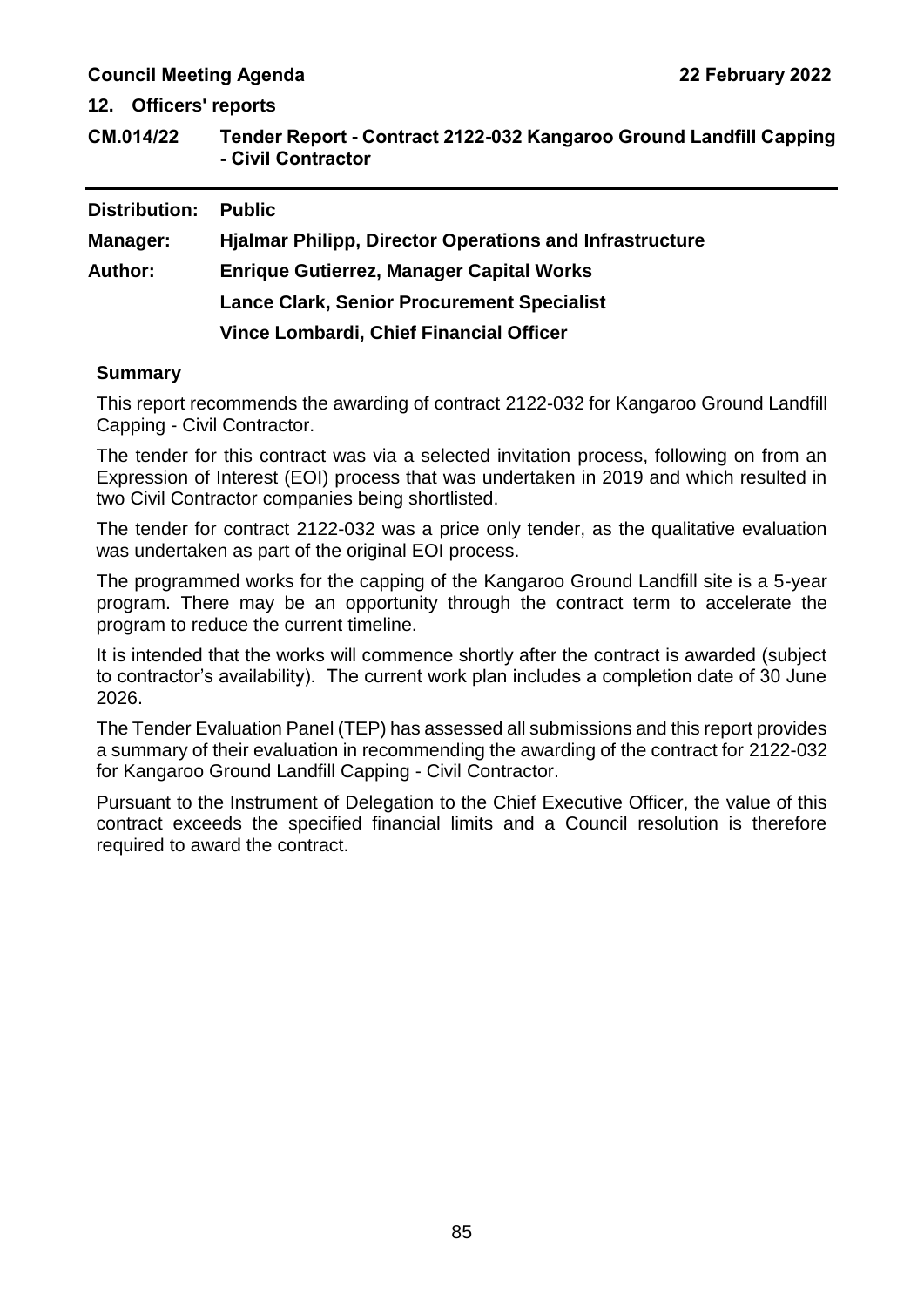### **12. Officers' reports**

### **CM.014/22 Tender Report - Contract 2122-032 Kangaroo Ground Landfill Capping - Civil Contractor**

#### **Recommendation**

**That** Council:

1. Accept the tender submitted by the **preferred tenderer** for the sum of \$[Redacted] plus \$[Redacted] for contingency (exclusive of GST).and enter into the following contract:

Number: 2122-032

Title: Kangaroo Ground Landfill Capping - Civil Contractor

Term: 28 February 2022 to 30 June 2026

- 2. Notes that the contract will be funded through the Waste Management Charge and referred to future budget cycles.
- 3. Authorises the Director Operations and Infrastructure to finalise and execute the contract documentation.
- 4. Authorises the Director Operations and Infrastructure to approve any contract amendments to timelines during to the term of the contract.
- 5. Authorises the Director Operations and Infrastructure to approve additional cost variations that are a result of unknown latent site conditions or changes to project requirements throughout the term of the contract with a total value of no more than the approved contract value including contingency.
- 6. Any variations that exceed the agreed contract value (including contingency) will require a further Council resolution.
- 7. Advises all tenderers accordingly.
- 8. Makes public the decision regarding this contract but the Tender Evaluation Report (**Attachment 1**) remain confidential on the grounds specified in the definition of confidential information in section 3(1)(g) of the *Local Government Act 2020*.
- 9. Resolves that the preferred tenderer be named.

### **Attachments**

1. Tender Evaluation Summary Report - Contract 2122-032 Kangaroo Ground Landfill Capping - Civil Contractor *- CONFIDENTIAL* 

### **Discussion**

- 1. The Kangaroo Ground Landfill at 105 Graham Road received putrescible and solid inert waste from approximately 1970 until its closure in 1999.
- 2. Whilst the Kangaroo Ground Landfill has been capped and has not accepted waste for many years, the capping must be in accordance with specific standards and requirements issued by the EPA.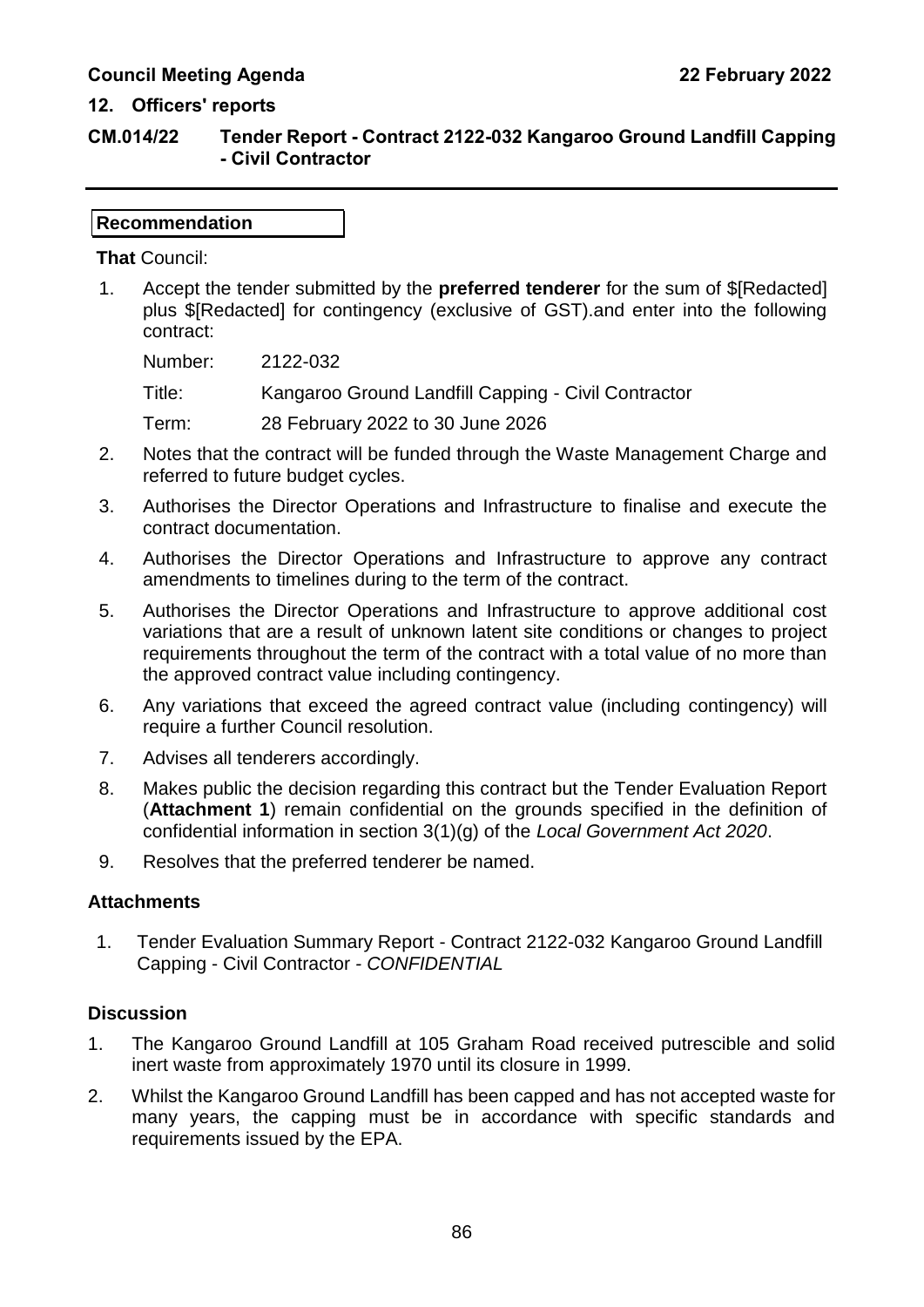### **12. Officers' reports**

### **CM.014/22 Tender Report - Contract 2122-032 Kangaroo Ground Landfill Capping - Civil Contractor**

- 3. In June 2017 the Environment Protection Authority Victoria (EPA) issued a Post-Closure Pollution Abatement Notice (PCPAN) for the Kangaroo Ground landfill, located at 105 Graham Road, Kangaroo Ground.
- 4. PCPANs require the implementation of an EPA approved rehabilitation plan and an ongoing monitoring and maintenance program to remediate and maintain the site.
- 5. Owners of a closed licensed landfill are required to implement a long term after care program of site monitoring and maintenance program. Typically a long term aftercare program runs around 30 years. Council financial planning takes into account the requirement for a 30 year monitoring and maintenance period.
- 6. The PCPAN lists a number of general requirements to ensure this happens. One of these requirements relates to the Landfill Rehabilitation Plan with works to be completed by end of the 2022-23 financial year. Borrowings committed in the 21/22 financial year enables this work to commence.
- 7. Rehabilitating the site will unlock the potential to activate the site for suitable uses.
- 8. The former Plenty landfill on Yan Yean Road was subject to a similar requirement and works were completed earlier in 2021. A solar farm is now being pursued for that site.

### **Council plans and policies**

- 9. This report directly supports the achievement of the Council Plan 2021-2025 strategy Good governance
	- We continue to exercise sustainable and responsible financial management.

### **Tender overview**

- 10. The tender for this contract was via a selected invitation process, following on from an Expression of Interest (EOI) process that was undertaken in 2019 and which resulted in two Civil Contractor company's been shortlisted.
- 11. A selected invitation for Price only tender was issued on Monday 11 October 2021.
- 12. The period for tender submissions closed at 2pm on Thursday 11 November 2021
- 13. The following tenders were received:

| <b>TENDERER</b>                      |  |
|--------------------------------------|--|
| <b>Tenderer A - Preferred Tender</b> |  |
| Tenderer B                           |  |

- 14. As this was a tender for price only, the only weighting applied was for price.
- 15. Invited Tenderers were required to provide two price options for different landfill capping options.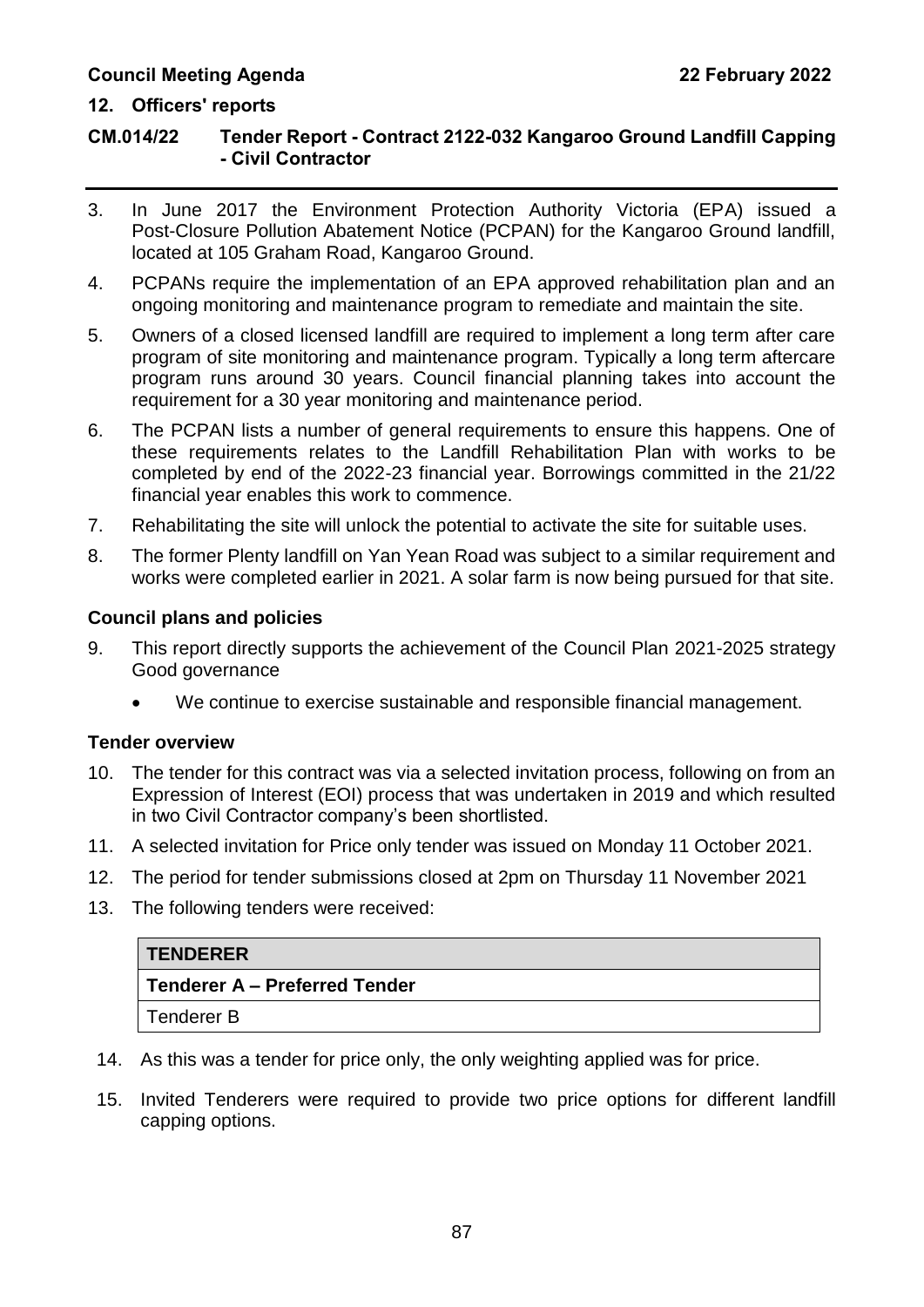### **12. Officers' reports**

### **CM.014/22 Tender Report - Contract 2122-032 Kangaroo Ground Landfill Capping - Civil Contractor**

16. As this was a tender for price only, the only weighting applied was for price.

| <b>Criteria</b> | <b>Weighting %</b> |
|-----------------|--------------------|
| Price           | 100%               |

### 17. The members of the TEP were:

| <b>Position Title</b>                | <b>Business Unit</b>      |
|--------------------------------------|---------------------------|
| <b>Construction Coordinator</b>      | <b>Capital Works</b>      |
| Waste Management Coordinator         | Environment               |
| <b>Manager Capital Works</b>         | <b>Capital Works</b>      |
| <b>Senior Procurement Specialist</b> | <b>Corporate Services</b> |

18. The price comparison outcome was as follows:

| <b>TENDERER</b>                          | <b>SCORE</b> | <b>RANK</b> |
|------------------------------------------|--------------|-------------|
| Tenderer A - Preferred Tender - Option 2 | 100/100      |             |
| Tenderer A - Preferred Tender - Option 1 | 99/100       |             |
| Tenderer B - Option 2                    | 80/100       |             |
| Tenderer B - Option 1                    | 79/100       |             |

- 19. **Attachment 1** Tender Evaluation Summary Report Confidential, provides the tenderer names and the Evaluation Scorecard Summary.
- 20. The Tender Evaluation Summary Report (**Attachment 1**) to remain confidential on the grounds specified in the definition of confidential information in section 3(1)(g) of the *Local Government Act 2020*.

### **Capability & Capacity**

- 21. The preferred contractor's capability was demonstrated in the EOI process, with evidence of:
	- a) Solid industry experience and well resourced.
	- b) Large amount of works delivered for Victorian landfill rehabilitation/capping projects.
	- c) Experience in construction and maintenance of an operational gas collection system for the duration of the landfill capping construction.
	- d) Nominated key resources having significant industry experience and expertise.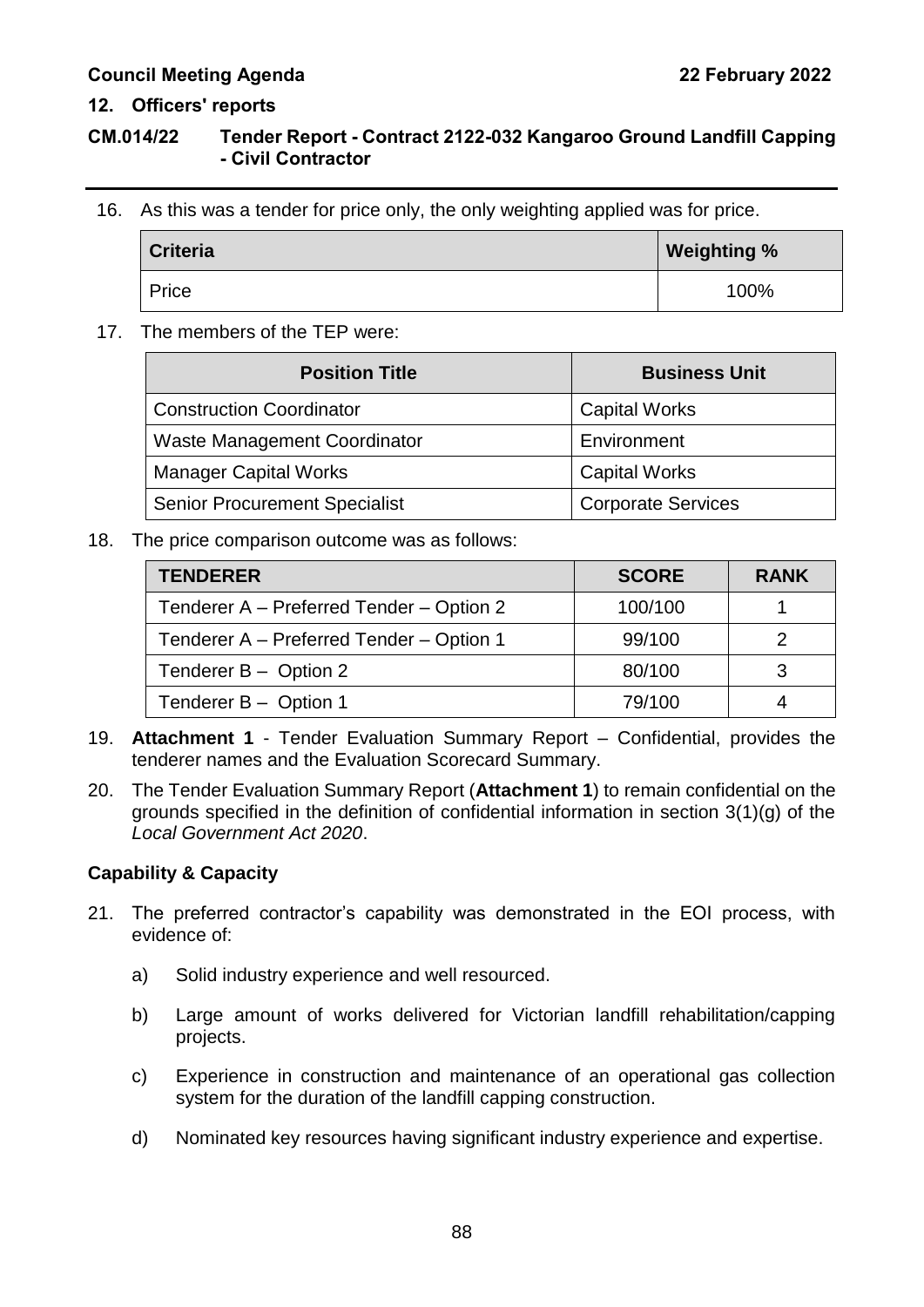### **CM.014/22 Tender Report - Contract 2122-032 Kangaroo Ground Landfill Capping - Civil Contractor**

- 22. Recent and previous discussions with the preferred contractor confirmed that:
	- a) The company that has the capacity and resources and is well placed to deliver a project of this size and to deliver the project within the required program timelines.
	- b) Has accredited systems for Quality Management, Environmental Management and Occupational Health and Safety in place along with the required insurances.

### **Tender Interviews and Reference checks**

- 23. There have been multiple tender related meetings/interviews with the preferred tenderer over the course of the EOI and most recently for the price only tender to validate the pricing structure and proposal.
- 24. There has also been an independent review of both the original EOI submission and tendered pricing by a professional services company that is contracted by Council as the Project Manager for the construction of Kangaroo Ground Landfill Capping project.
- 25. During these meetings and discussions, the preferred tenderer has evidenced their ability to work in collaboration with Council officers to deliver best outcomes for the project deliverables and has shown flexibility and eagerness to work with Council to meet any change in requirements.
- 26. The preferred tenderer has demonstrated a desire to propose design improvements and solutions for the benefit of Council and provided a number of cost saving initiatives to Council.

### **Contingency and risks**

- 27. Given the scale and cost of work, risk management has been a key focus. Lessons learned from the Plenty landfill contract have been considered, including the need to deliver the work at scale, rather than smaller, protracted packages of work. This is because:
	- a) mobilisation costs are significant
	- b) fill material has a long lead time
	- c) contractors cannot commit machinery and resources over long time frames
	- d) market costs escalate significantly over time
	- e) using the same contractor significantly reduces delivery risk
- 28. The key risks for delivery of this contract are:
	- a) Procurement and supply of materials, including cover soils and synthetic liners
		- This risk has been mitigated by the redesign of the capping to minimise soil importation, the use of Australian made liners and the use of liners instead of a clay liner for permeability. Sourcing of suitable impermeable clay soils is very difficult at present.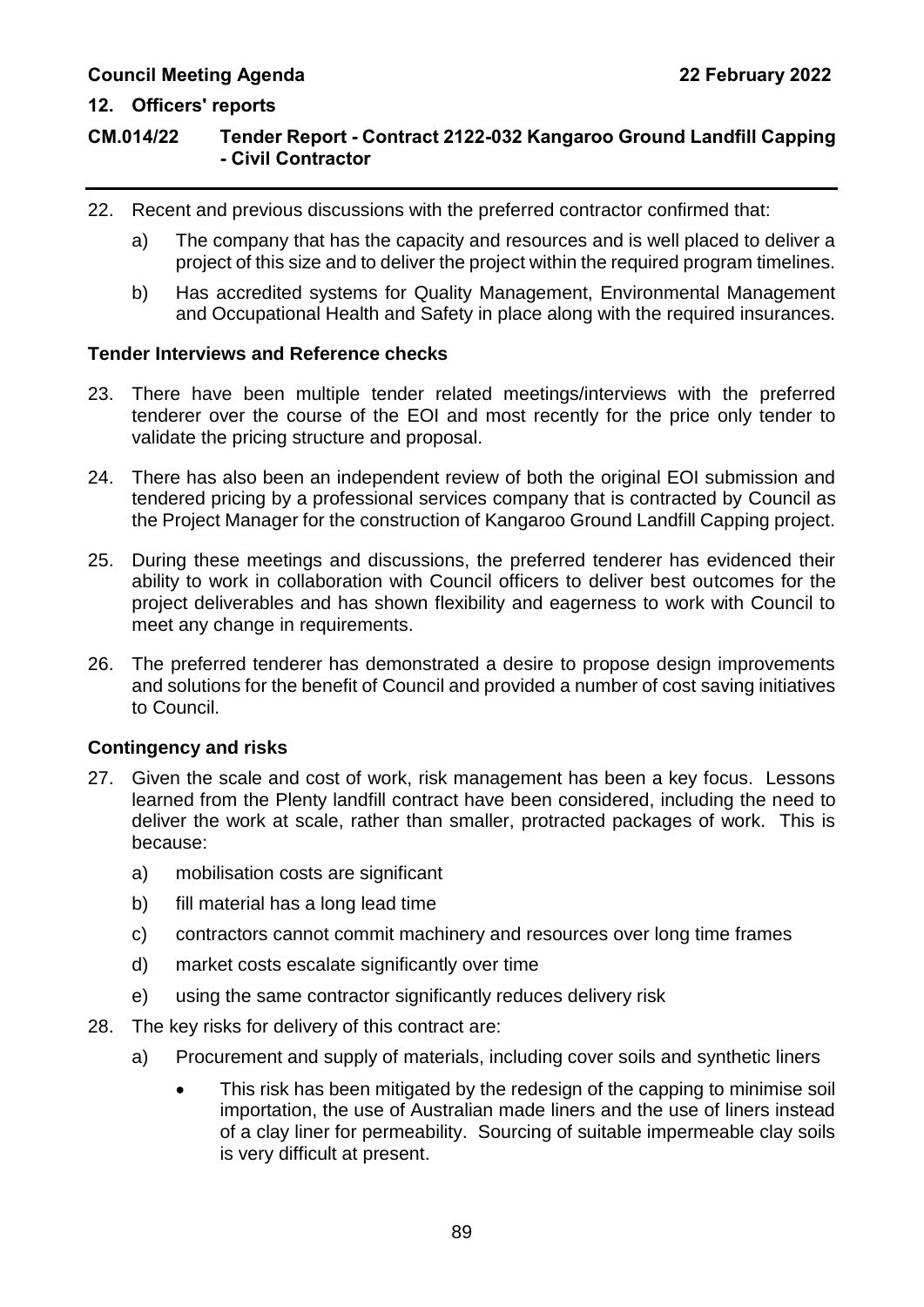### **CM.014/22 Tender Report - Contract 2122-032 Kangaroo Ground Landfill Capping - Civil Contractor**

- b) Inclement Weather
	- Most of the works have been scheduled to be undertaken during the warmer months, thus limiting the impact of heavy rains
- c) Impact to the surround nature reserve and bushland
	- The landfill is surrounded in part by nature reserve and bushland and it is a requirement of the contract that the appointed contractor will have in place a detailed Site Environmental Management Plan (SEMP) to ensure these areas are protected. Compliance with the SEMP with be monitored and enforced for the duration of the works.
- d) COVID-19
	- The preferred tenderer has an operational and compliant COVID safe plan and will operate within the Government guidelines of the day. Impacts to supply chain are to be expected and early procurement will be undertaken to minimise any impact this has on the project.
- e) Delay to commencement of works additional costs
	- Should the required commencement of works be delayed, any delay will come at additional costs.
	- Based on information from the engaged Project Manager (external to Council), market costs will increase by approximately 9% for each year that the project commencement is delayed.

### **Budget implications**

29. The required works form part of the waste management charge with repayment of the entire cost of the project to be made across multiple future years.

### **Sustainability implications**

- 30. The rehabilitated landfill will reduce and manage the potential environmental impacts of the landfill including greenhouse emissions (methane), leachate and toxins.
- 31. The final design of the landfill cap incorporates the use of Geosynthetic liners, which reduces the requirements for use of and sourcing of clay materials.
- 32. The landfill is surrounded in part by nature reserve and bushland and it is a requirement of the contract that the appointed contractor will have in place a detailed Site Environmental Management Plan (SEMP) to ensure these areas are protected. Compliance with the SEMP with be monitored and enforced for the duration of the works.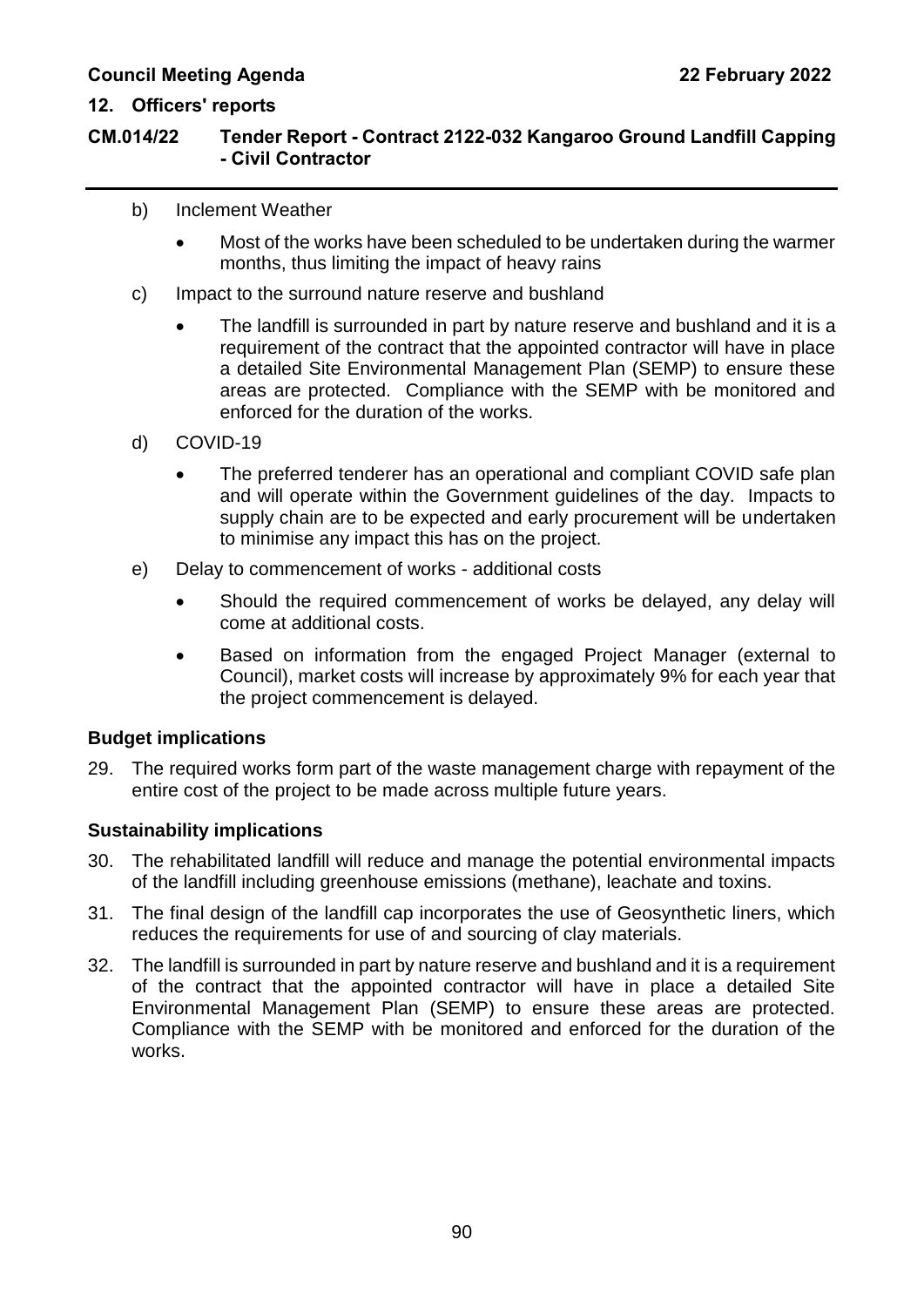#### **12. Officers' reports**

### **CM.014/22 Tender Report - Contract 2122-032 Kangaroo Ground Landfill Capping - Civil Contractor**

#### **Stakeholder Consultation/communication**

33. Not applicable

#### **Innovation and continuous improvement**

34. Lessons learned from Plenty Landfill contract have been considered. Use of Geosynthetic liners as outlined elsewhere in this paper is a key improvement opportunity.

#### **Relevant law**

- 35. The original EOI process was undertaken under Section 186A of the *Local Government Act 1989*
- 36. The request for tender for price was undertaken under Sections 108 and 109 of the *Local Government Act 2020*

#### **Regional, state and national plans and policies**

37. Not applicable.

### **Conflicts of interest**

- 38. As part of the tender process, all members of the Tender Evaluation Panel were required to declare any disclosable conflicts of interest.
- 39. There were no disclosable conflicts of interest raised.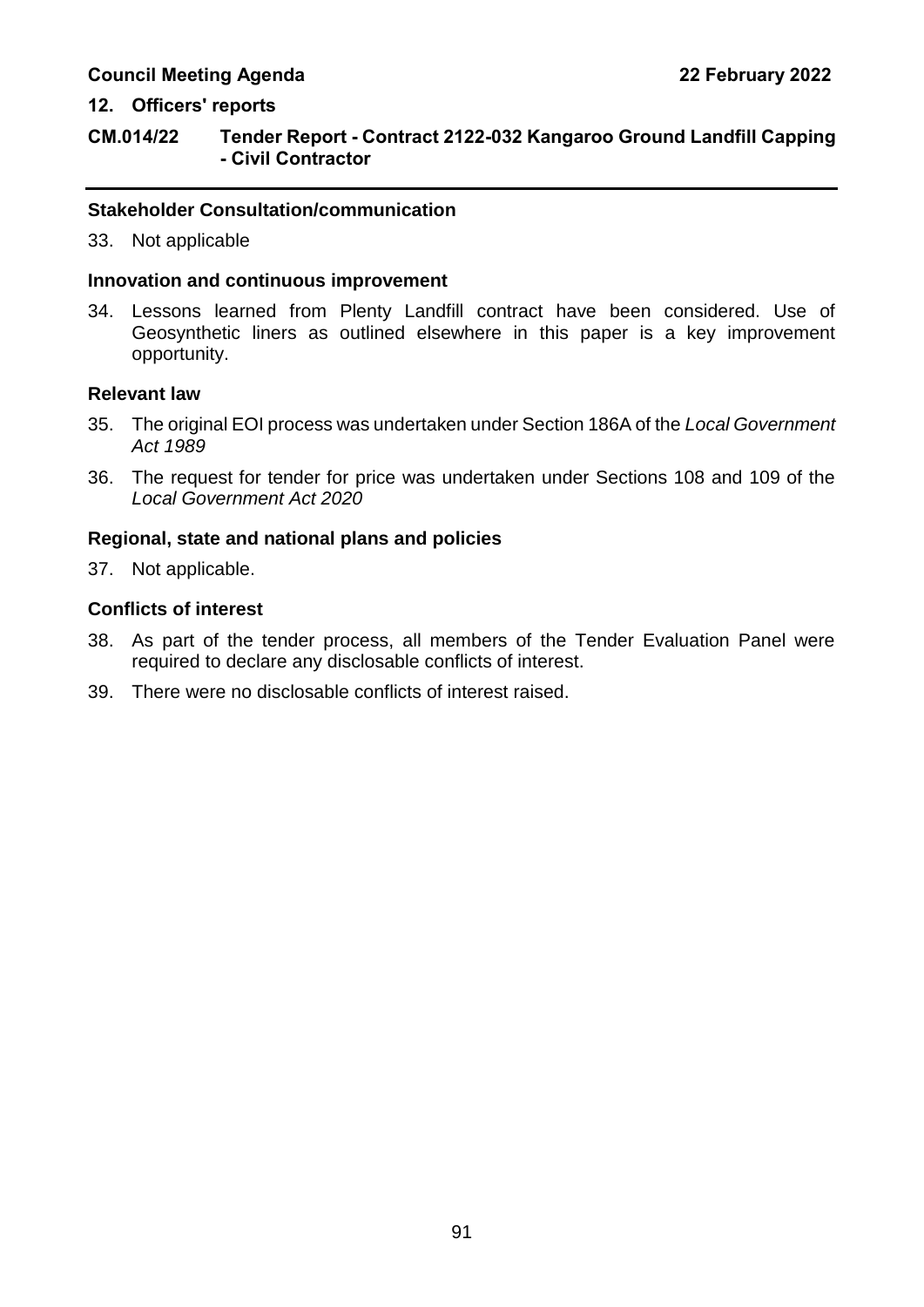**CM.014/22 Tender Report - Contract 2122-032 Kangaroo Ground Landfill Capping - Civil Contractor**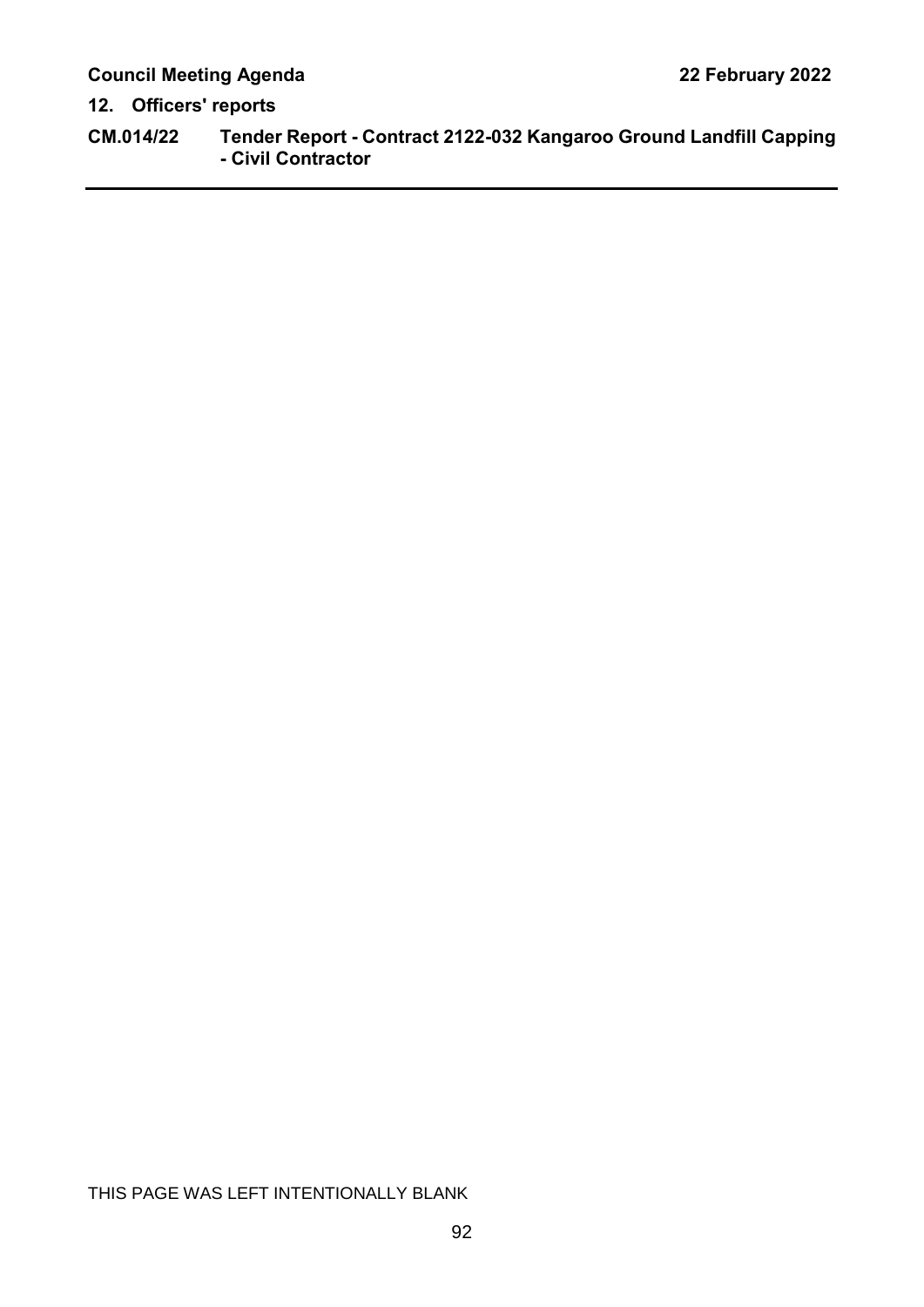**12. Officers' reports**

**CM.015/22 Tender Report - 2021-092 Annual Supply of Quarry Products**

| Distribution: | <b>Public</b>                                                  |
|---------------|----------------------------------------------------------------|
| Manager:      | <b>Hjalmar Philipp, Director Operations and Infrastructure</b> |
| Author:       | Jeff Saker, Manager Operations Centre                          |
|               | <b>Lance Clark, Senior Procurement Specialist</b>              |

#### **Summary**

This report recommends the awarding of contract 2021-092 for Annual Supply of Quarry Products.

The contract term is for an initial period of three years, with two x one year options to extend the contract. The total duration of the contract, including the exercise of any options, shall not exceed five years.

This Contract is for business as usual supply and delivery of various crushed rock products for use in road and footpath maintenance to support Council's Road and Drainage Maintenance operational requirements.

The tender for contract was issued as a collaborative tender between City of Whittlesea and Nillumbik Shire Council.

The Tender Evaluation Panel (TEP) has assessed all submissions and this report provides a summary of their evaluation in recommending the awarding of the contract for 2021-092 for Annual Supply of Quarry Products.

Pursuant to the Instrument of Delegation to the Chief Executive Officer, the value of this contract exceeds the specified financial limits and a Council resolution is therefore required to award the contract.

### **Recommendation**

**That** Council:

1. Accepts the tender submitted by the **preferred tenderers** for the schedule of rates disclosed in (**Attachment** 1) and enter into the following contract:

Number: 2021-092

Title: Annual Supply of Quarry Products

Term: 1 March 2022 to 28 February 2025

Options: Term extensions up to 28 February 2027

- 2. Authorises the Director Operations and Infrastructure to finalise and execute the contract documentation.
- 3. Authorises the Director Operations and Infrastructure to approve contract term extensions.
- 4. Authorises the Director Operations and Infrastructure to approve changes to operational requirements throughout the term of the contract.
- 5. Advises all tenderers accordingly.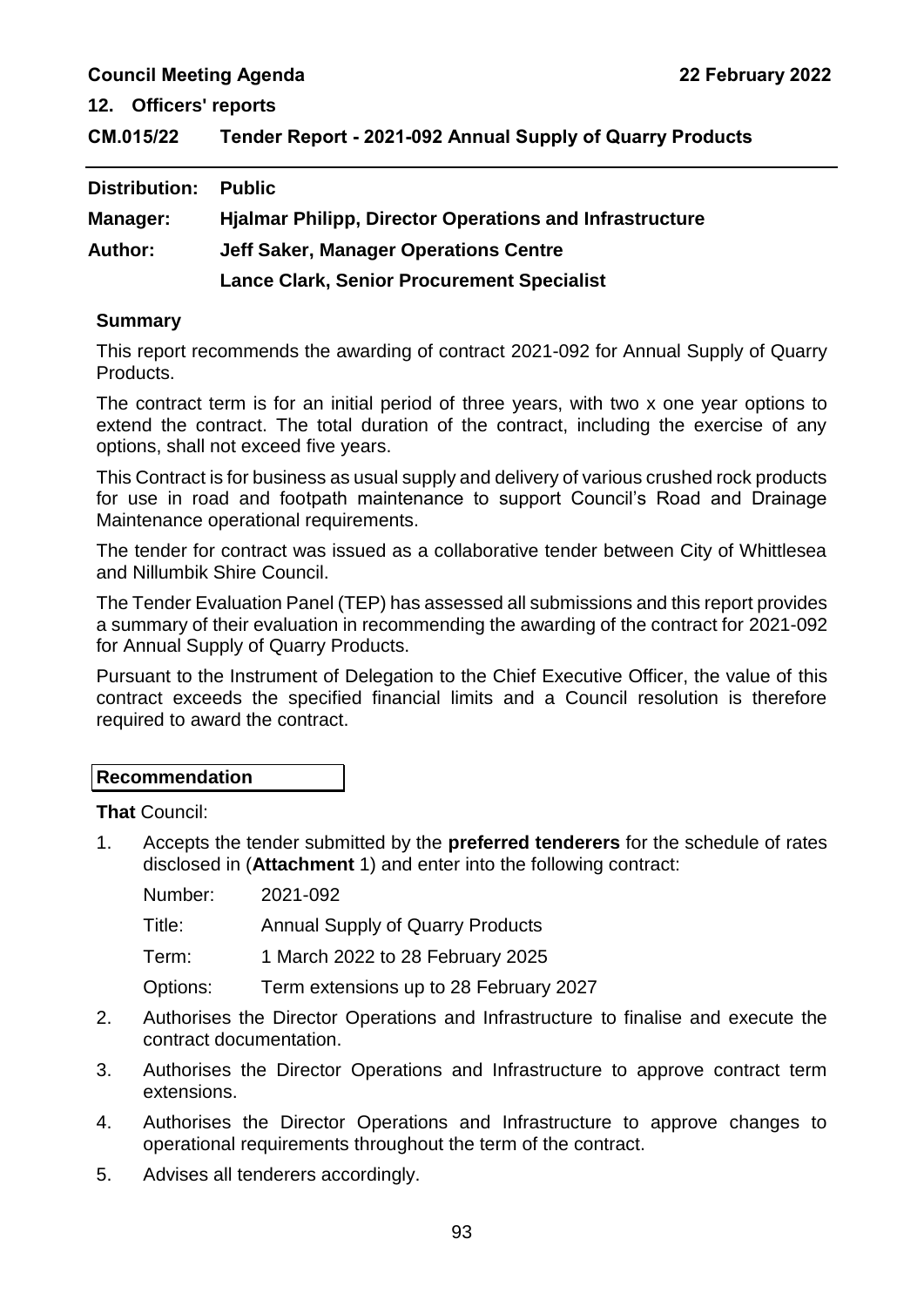#### **12. Officers' reports**

#### **CM.015/22 Tender Report - 2021-092 Annual Supply of Quarry Products**

- 6. Makes public the decision regarding this contract but the Tender Evaluation Report (**Attachment 1**) remain confidential on the grounds specified in the definition of confidential information in section 3(1)(g) of the *Local Government Act 2020*.
- 7. Resolves that the preferred tenderers be named.

#### **Attachments**

1. Tender Evaluation Summary Report - 2021-092 Annual Supply of Quarry Products *- CONFIDENTIAL* 

#### **Discussion**

- 1. Council's road and drainage maintenance function has a requirement for the supply and delivery of various crushed rock products (quarry) products as part of day to day operations.
- 2. These products are used in the maintenance and renewal of unsealed roads and footpaths.
- 3. This contract replaces a previous contract for required quarry products.
- 4. The proposed contract provides the requirements under a panel of a two supplier arrangement.

#### **Council plans and policies**

- 5. This report directly supports the achievement of the Council Plan 2021-2025 strategies Good governance
	- We continue to exercise sustainable and responsible financial management.

Movement and place

 We continue to deliver on our road management responsibilities; working to enhance infrastructure that aligns with the character of the neighbourhood.

**Sustainability** 

 We develop clear and effective initiatives designed to reduce the impact of waste and materials from procurement to disposal.

#### **Tender overview**

The Tender Evaluation Panel (TEP) advises that:

- 6. A public tender was issued on 30 October 2021.
- 7. The period for tender submissions closed at 4pm on 23 November 2021.
- 8. The tender for contract was undertaken as a joint collaborative tender between City of Whittlesea and Nillumbik Shire Council. City of Whittlesea was the 'lead' Council of the tender process.
- 9. Councils reserved the right to appoint up to a maximum of two suppliers each for the supply and/or delivery of quarry products.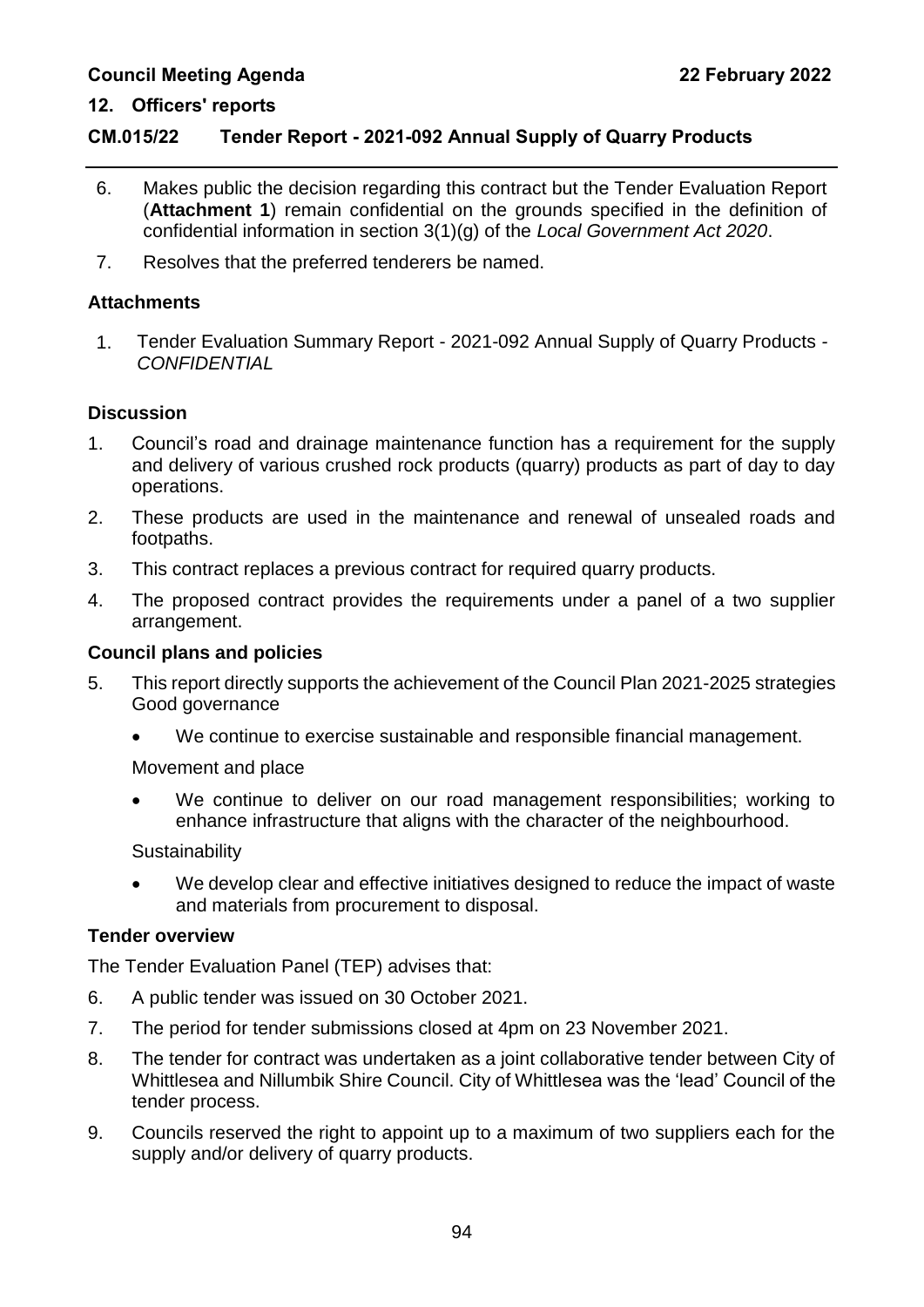### **CM.015/22 Tender Report - 2021-092 Annual Supply of Quarry Products**

- 10. Both Councils could appoint their own preferred suppliers based on the outcome of the tendered submissions.
- 11. Councils sought schedule of rates for both Bin supply (Councils to arrange for collection) and supply and delivery.
- 12. The following tenders were received:

| <b>TENDERER</b>               |
|-------------------------------|
| Tenderer A - Preferred Tender |
| Tenderer B – Preferred Tender |
| Tenderer C                    |
| Tenderer D                    |

- 13. All tenders were deemed to be conforming and proceeded to full evaluation stage.
- 14. The following Evaluation Criteria and Weightings were applied during the evaluation of the conforming and competitive tenders. These weightings were set and agreed to by the Tender Evaluation Panel Members prior to the issue of the tender.

| <b>Criteria</b>                  | <b>Weighting %</b> |
|----------------------------------|--------------------|
| Price                            | 60%                |
| Capability                       | 20%                |
| Capacity                         | 10%                |
| Sustainability, Social and Local | 10%                |

- 15. The weightings reflect the relative importance of each element to this particular contract. They were determined as being most appropriate after considering numerous factors including (but not restricted to) the time, quality, risk and contract management requirements which were likely to have the most impact on the achievement of best value.
- 16. The members of the TEP were:

| <b>Position Title</b>                | <b>Council</b>     | <b>Role (Scoring or</b><br><b>Advisory</b> |
|--------------------------------------|--------------------|--------------------------------------------|
| <b>Manager Operations Centre</b>     | Nillumbik Shire    | Scoring                                    |
| <b>Senior Procurement Specialist</b> | Nillumbik Shire    | Advisory                                   |
| Senior Infrastructure Engineer       | City of Whittlesea | Scoring and Lead                           |
| Senior Project Manager               | City of Whittlesea | Scoring                                    |
| <b>Procurement Specialist</b>        | City of Whittlesea | Scoring                                    |
| <b>Rural Works Coordinator</b>       | City of Whittlesea | Advisory                                   |
| <b>Rural Works Officer</b>           | City of Whittlesea | Advisory                                   |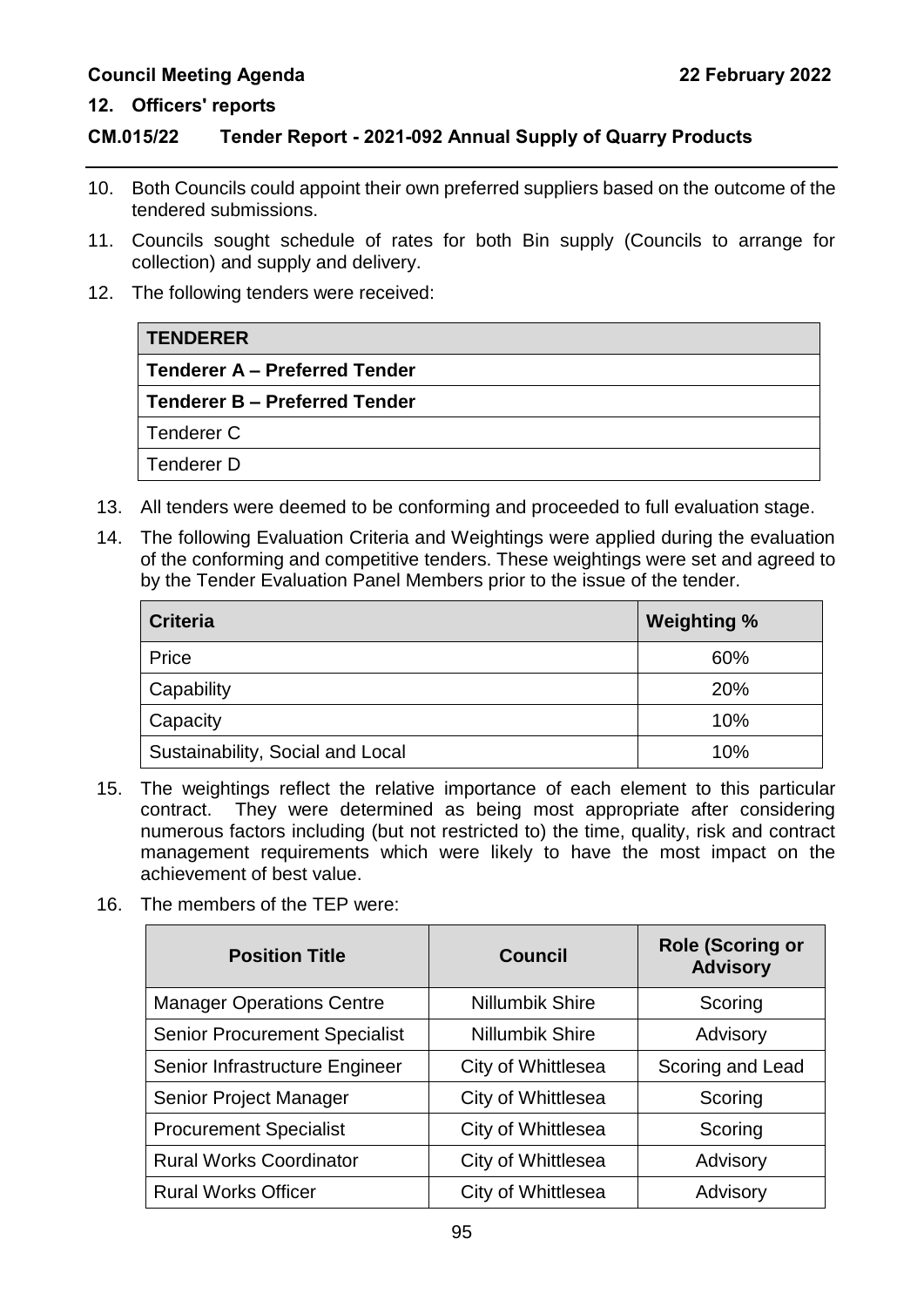#### **12. Officers' reports**

### **CM.015/22 Tender Report - 2021-092 Annual Supply of Quarry Products**

17. The final evaluation outcome was as follows:

| <b>TENDERER</b>               | <b>SCORE</b> | <b>RANK</b> |
|-------------------------------|--------------|-------------|
| Tenderer A - Preferred Tender | 91.6         |             |
| Tenderer A - Preferred Tender | 91.4         |             |
| Tenderer C                    | 86.8         |             |
| <b>Tenderer D</b>             | 78 R         |             |

18. As per the conditions of the Tender, on evaluation of the received tendered submissions and each tenderers capability to deliver against the contract requirements and to ensure there was capacity and flexibility in relation to Council's operational needs, the following is the result of the tender outcome for Nillumbik Shire Council.

#### **TENDERER**

Tenderer A – Preferred Tender

Tenderer A – Preferred Tender

- 19. **Attachment 1** Tender Evaluation Summary Report Confidential, provides the tenderer names and the Evaluation Scorecard Summary.
- 20. The Tender Evaluation Summary Report (**Attachment 1**) to remain confidential on the grounds specified in the definition of confidential information in section 3(1)(g) of the *Local Government Act 2020*.

### **Capability and Capacity**

- 21. Both Tenderer A and Tenderer B have in place the required capability and capacity to support the ongoing operational requirements of Council.
- 22. Both preferred tenderers clearly evidenced in their tendered submission, their ability to provide the required product options as sought by Council.

#### **Tender Interviews and Reference checks**

- 23. Tender interviews were held with all 4 tenderers
- 24. There were no flags or key areas of concern raised as part of these interview.
- 25. As both Tenderer A and Tenderer B are current suppliers to Nillumbik, tender reference checks were not required.
- 26. Tenderer B was required to confirm they could meet the volume requirements if contracted to supply to both Nillumbik Shire and City of Whittlesea. The reasoning for this was the business model of Tenderer B – recycled quarry products Vs. virgin quarry products.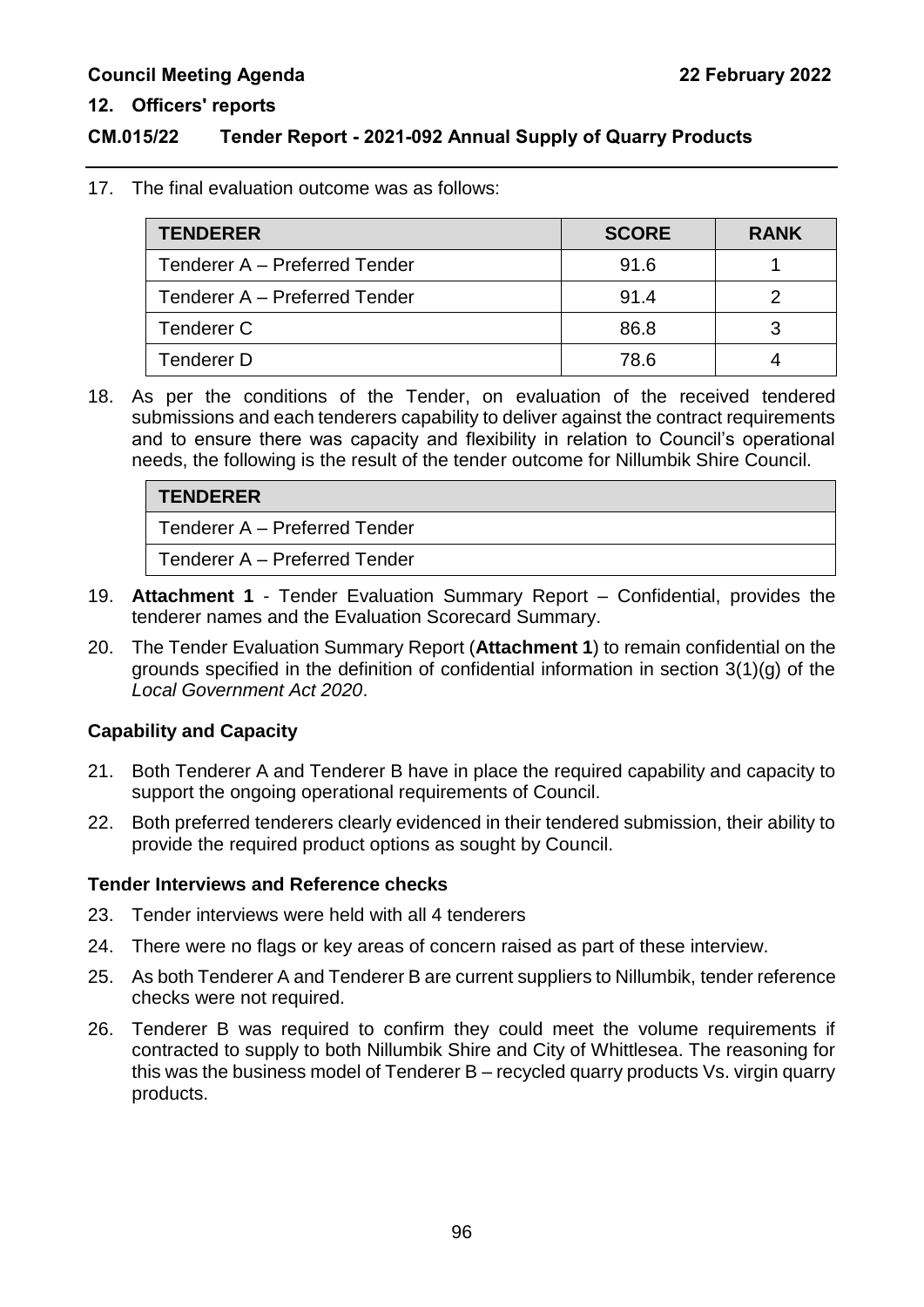#### **CM.015/22 Tender Report - 2021-092 Annual Supply of Quarry Products**

#### **Contingency and risks**

- 27. All tenderers were required to provide a COVID-19 Safe Work Plan with their tendered submissions.
- 28. By appointing a panel of suppliers to the contract, Council can ensure that supply of required products is assured in the event that one of the panel suppliers cannot meet the operational needs and timelines of Council.

#### **Collaboration**

29. This tender was a collaborative tender process between Nillumbik Shire and City of Whittlesea.

#### **Budget implications**

- 30. Budget for operational requirements is managed via the annual budget planning process and there is an approved budget for the requirements of the contract.
- 31. The historical average annual spend for the required products over the past five years is approximately \$240,000 (excluding GST).
- 32. The annual spend will vary, based on operational requirements.

#### **Sustainability implications**

- 33. One of the preferred tenderers key business outcomes is a range of services for recycling products from construction and demolition waste - washing, blending, crushing, green and organic waste processing to supplying quality construction and landscaping materials.
- 34. All materials provided by this tenderer come from recycled material origins.
- 35. Both the preferred tenders operate businesses within the Northern Council Alliance areas and provide employment opportunities to residents within the Northern Council Alliance areas.

#### **Stakeholder Consultation/communication**

36. Not applicable.

#### **Innovation and continuous improvement**

37. Not applicable.

#### **Relevant law**

38. Sections 108 and 109 of the Local Government Act 2020.

### **Regional, state and national plans and policies**

39. Not applicable.

#### **Conflicts of interest**

- 40. As part of the tender process, all members of the Tender Evaluation Panel were required to declare any disclosable conflicts of interest.
- 41. There were no disclosable conflicts of interest raised.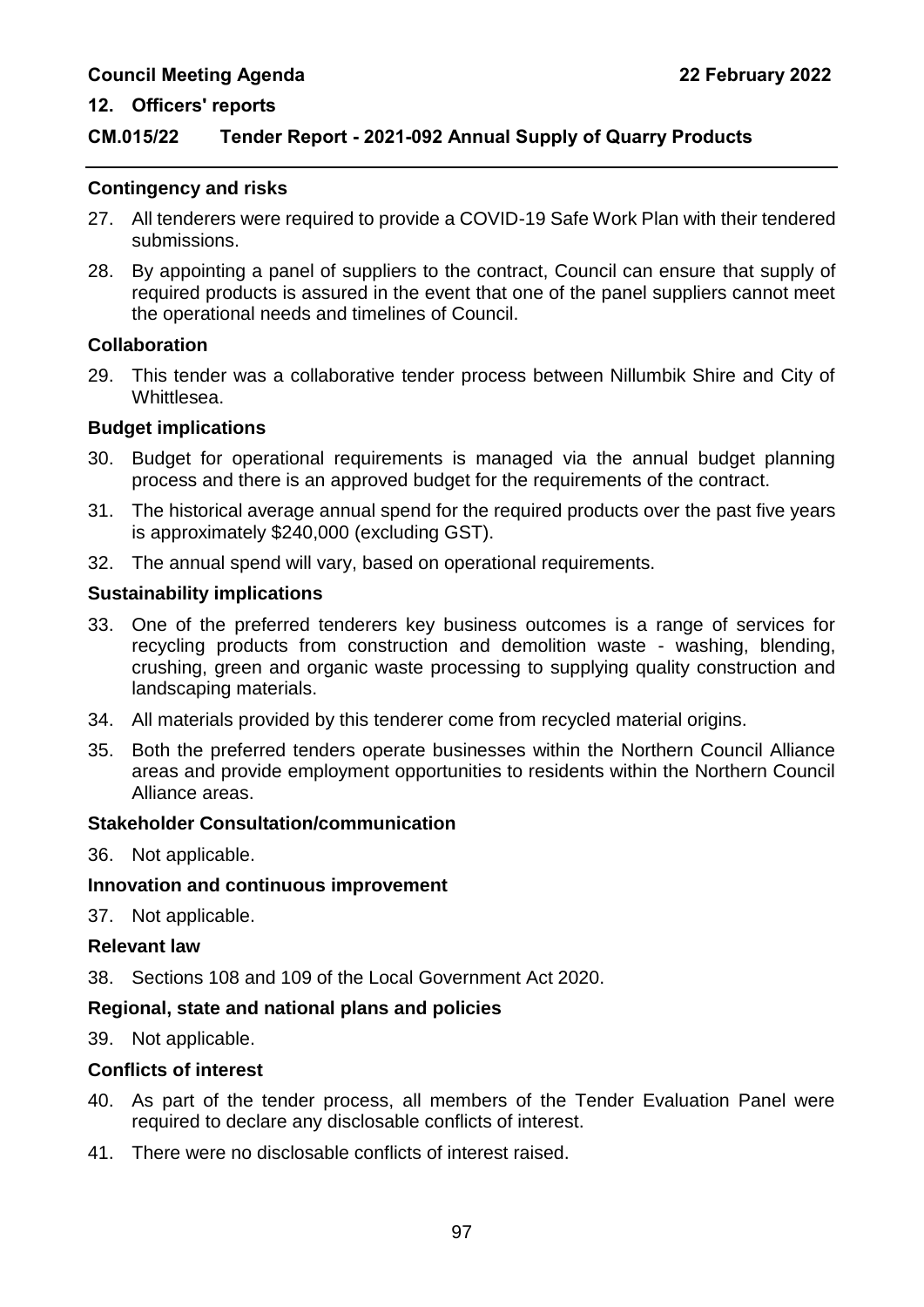## THIS PAGE WAS LEFT INTENTIONALLY BLANK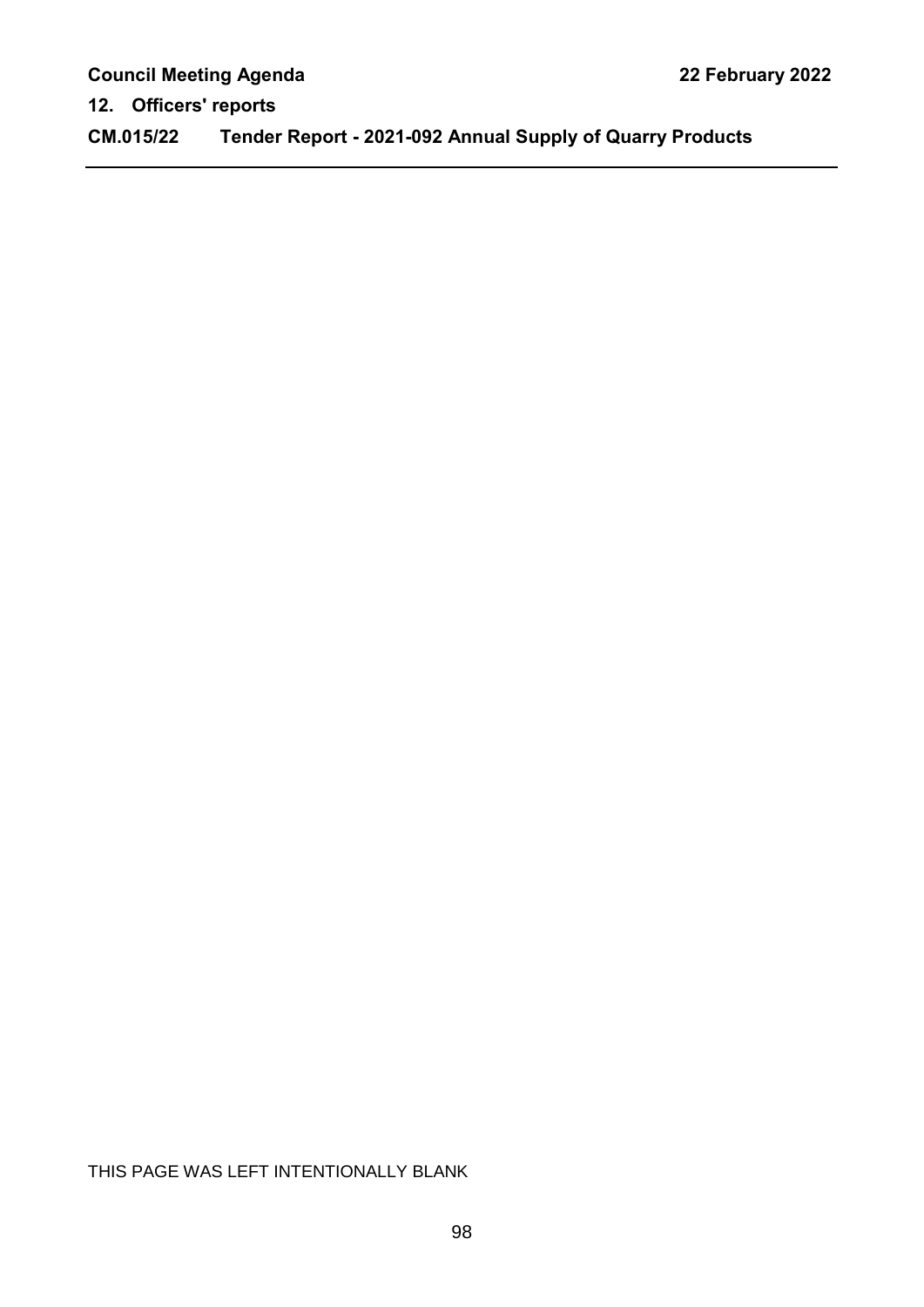**12. Officers' reports**

| CM.016/22 | Tender Report - Contract 2021-097 Annual Supply and Delivery of |
|-----------|-----------------------------------------------------------------|
|           | <b>Mulch, Sand and Soil</b>                                     |

| Distribution:  | <b>Public</b>                                                  |
|----------------|----------------------------------------------------------------|
| Manager:       | <b>Hjalmar Philipp, Director Operations and Infrastructure</b> |
| <b>Author:</b> | <b>Jeff Saker, Manager Operations Centre</b>                   |
|                | <b>Lance Clark, Senior Procurement Specialist</b>              |

#### **Summary**

This report recommends the awarding of contract 2021-097 for Annual Supply and Delivery of Mulch, Sand and Soil.

The contract term is for an initial period of three years, with two x one year options to extend the contract. The total duration of the contract, including the exercise of any options, shall not exceed five years.

This Contract is for business as usual supply of products to support Councils Parks and Open Space operational requirements but the contract can also be sourced by other areas of the Council such as Capital Works.

The Tender Evaluation Panel (TEP) has assessed all submissions and this report provides a summary of their evaluation in recommending the awarding of the contract for 2021-097 for Annual Supply and Delivery of Mulch, Sand and Soil.

Pursuant to the Instrument of Delegation to the Chief Executive Officer, the value of this contract exceeds the specified financial limits and a Council resolution is therefore required to award the contract.

### **Recommendation**

**That** Council:

1. Accepts the tender submitted by the **preferred tenderers** for the schedule of rates disclosed in (**Attachment** 1) and enter into the following contract:

Number: 2021-097

- Title: Annual Supply and Delivery of Mulch, Sand and Soil
- Term: 1 March 2022 to 28 February 2025

Options: Term extensions up to 28 February 2027

- 2. Authorises the Director Operations and Infrastructure to finalise and execute the contract documentation.
- 3. Authorises the Director Operations and Infrastructure to approve contract term extensions.
- 4. Authorises the Director Operations and Infrastructure to approve changes to operational requirements throughout the term of the contract.
- 5. Advises all tenderers accordingly.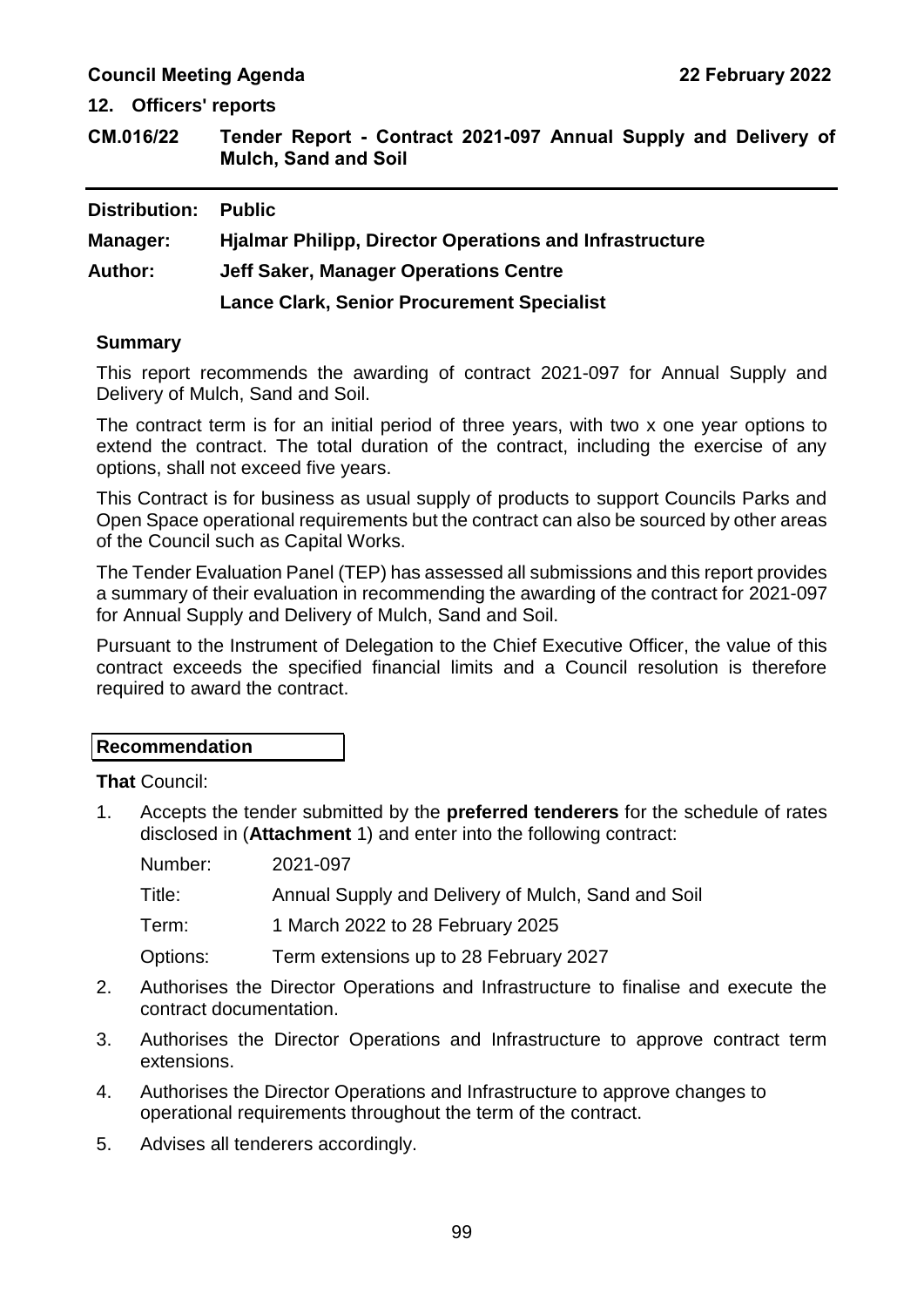### **12. Officers' reports**

### **CM.016/22 Tender Report - Contract 2021-097 Annual Supply and Delivery of Mulch, Sand and Soil**

- 6. Makes public the decision regarding this contract but the Tender Evaluation Report (**Attachment 1**) remain confidential on the grounds specified in the definition of confidential information in section 3(1)(g) of the *Local Government Act 2020*.
- 7. Resolves that the preferred tenderers be named.

### **Attachments**

1. Tender Evaluation Summary Report - Contract 2021-097 Annual Supply and Delivery of Mulch, Sand and Soil *- CONFIDENTIAL* 

### **Discussion**

- 1. Councils Parks and Open Space function has a requirement for the supply and delivery of mulch, sand and soil products as part of the day to day operations. Historically, there have been different contracts for some of the required products and where there has been no contract arrangement in place, request for quotes have been obtained.
- 2. The proposed contract consolidates the varied requirements under a panel of providers arrangement and provides consistency of how products are sourced.

### **Council plans and policies**

- 3. This report directly supports the achievement of the Council Plan 2021-2025 strategy Good governance
	- We continue to exercise sustainable and responsible financial management.

### **Tender overview**

The Tender Evaluation Panel (TEP) advises that:

- 4. A public tender was issued and advertised on 23 October 2021.
- 5. The tender was to appoint a panel of suppliers for the following products;
	- Playground (Softfall) Mulch
	- **Bush Mulch**
	- Recycled Timber Mulch (12mm & 20mm)
	- Native Timber Mulch (15mm)
	- **Sand**
	- Top Soil
- 6. For each of the required products, there were requirements for supply only and supply with different methods of application – application by blowing and application by hand.
- 7. Under the conditions of Tender, Council reserved the right to appoint up to a maximum of three providers for each of the categories.
- 8. The tender requested pricing based on a Schedule of Rates.
- 9. The period for tender submissions closed at 2pm on Thursday 18 November 2021.
- 10. The following tenders were received: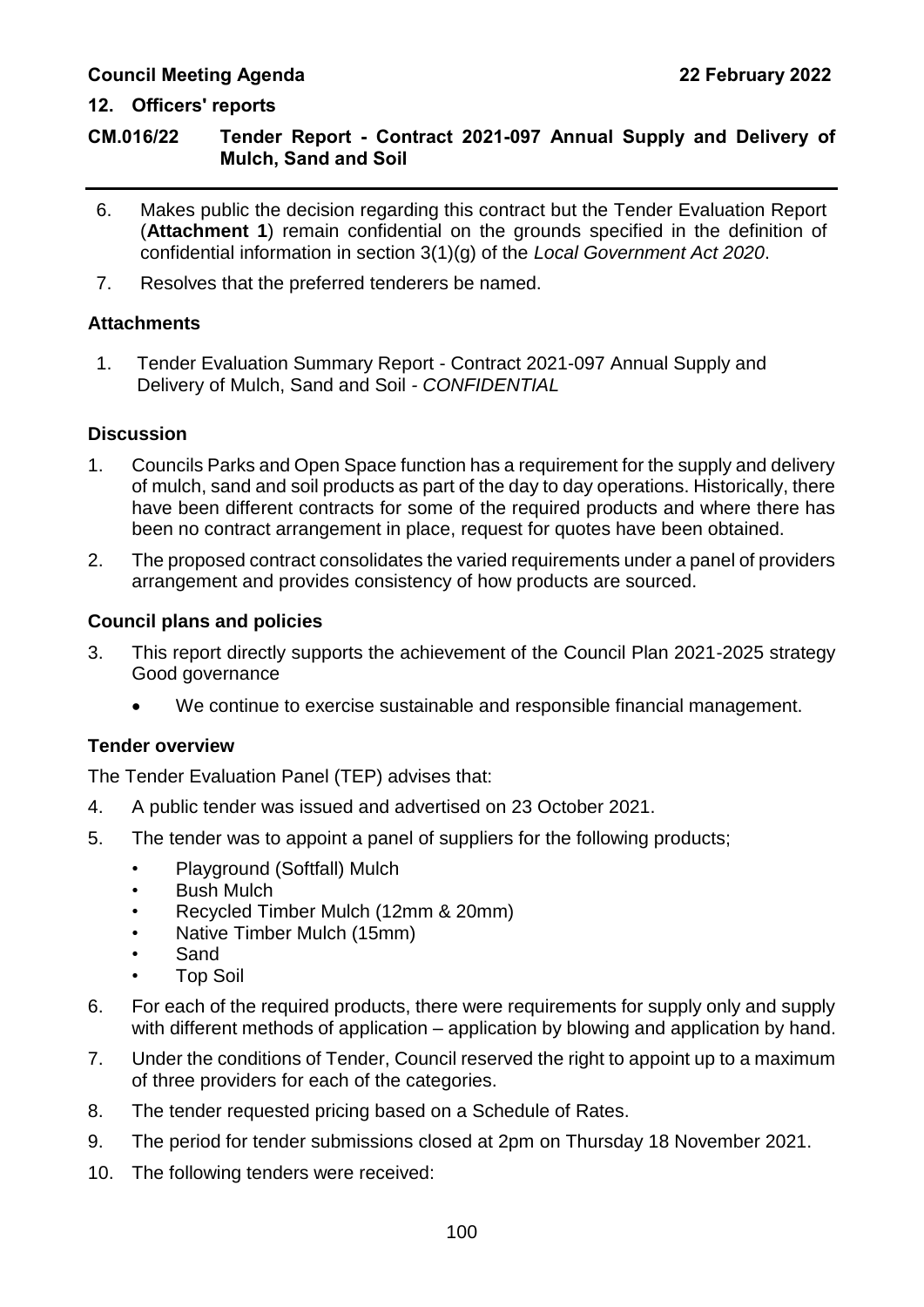### **12. Officers' reports**

**CM.016/22 Tender Report - Contract 2021-097 Annual Supply and Delivery of Mulch, Sand and Soil**

#### **TENDERER**

**Tenderer A – Preferred Tender**

**Tenderer B – Preferred Tender**

**Tenderer C – Preferred Tender**

**Tenderer D – Preferred Tender**

- 11. Only tenders that were conforming and competitive were fully scored. Tender submissions that were evaluated as non-conforming or not sufficiently competitive were set aside from further evaluation.
- 12. All received tenders were conforming and proceeded to full evaluation.
- 13. The following Evaluation Criteria and Weightings were applied during the evaluation of the conforming and competitive tenders. These weightings were set and agreed to by the Tender Evaluation Panel Members prior to the issue of the tender.

| <b>Criteria</b>  | <b>Weighting %</b> |
|------------------|--------------------|
| Price            | 40                 |
| Capability       | 20                 |
| Capacity         | 20                 |
| Collaboration    | 10                 |
| Social and Local | 10                 |

- 14. The weightings reflect the relative importance of each element to this particular contract. They were determined as being most appropriate after considering numerous factors including (but not restricted to) the time, quality, risk and contract management requirements which were likely to have the most impact on the achievement of best value.
- 15. The members of the TEP were:

| <b>Position Title</b>                            | <b>Business Unit</b>                   | <b>Scoring or</b><br><b>Advisory Member</b> |
|--------------------------------------------------|----------------------------------------|---------------------------------------------|
| <b>Team Leader Amenity</b>                       | Operations and Infrastructure  Scoring |                                             |
| Open Space Team Leader Assets                    | Operations and Infrastructure Scoring  |                                             |
| Parks & Open Space Technical<br>Officer - Assets | Operations and Infrastructure  Scoring |                                             |
| Parks and Open Space<br>Coordinator              | Operations and Infrastructure Advisory |                                             |
| <b>Manager Operations Centre</b>                 | Operations and Infrastructure          | Advisory                                    |
| <b>Senior Procurement Specialist</b>             | <b>Corporate Services</b>              | Advisory                                    |

16. As per the conditions of the Tender, on evaluation of the received tendered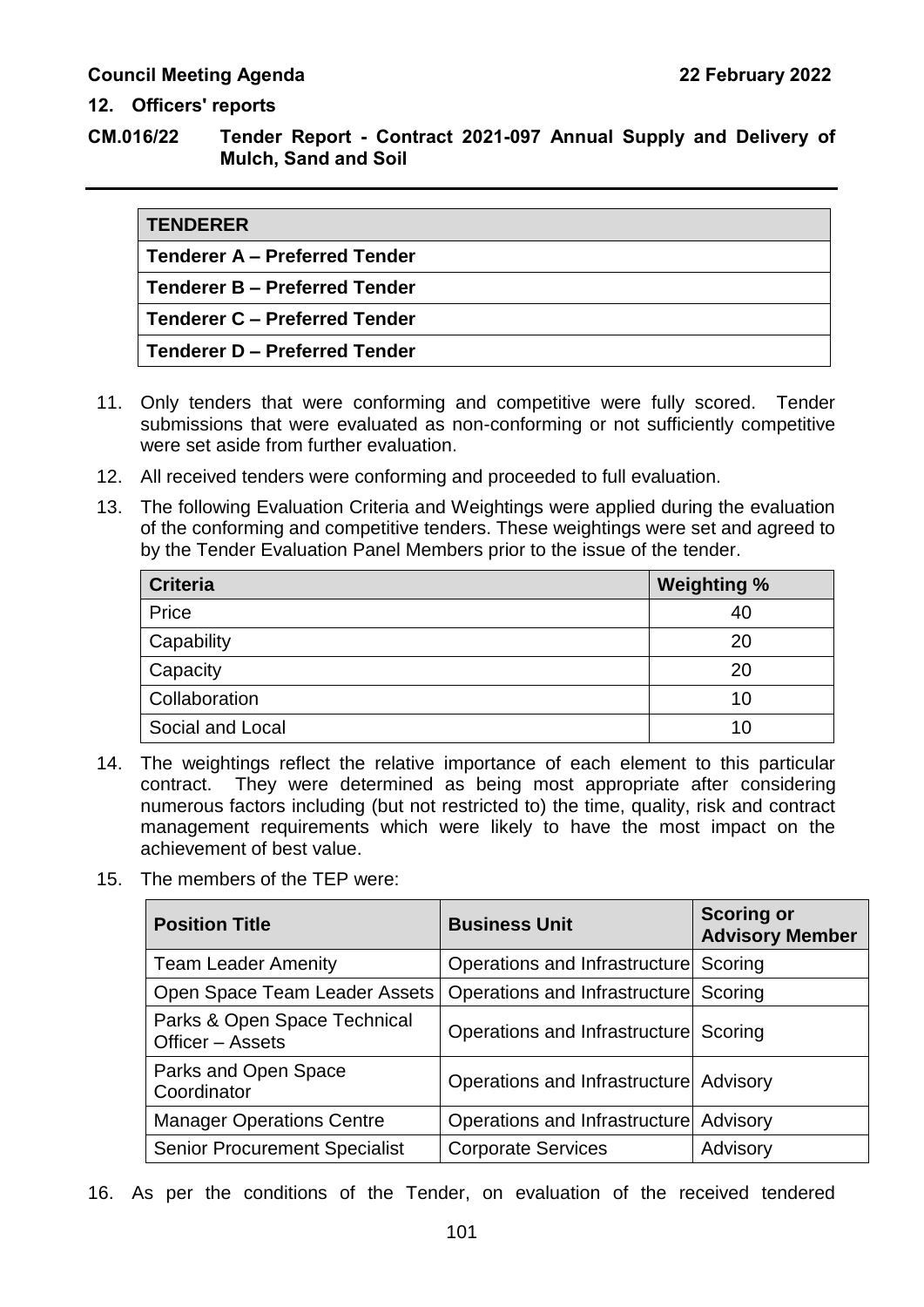### **12. Officers' reports**

### **CM.016/22 Tender Report - Contract 2021-097 Annual Supply and Delivery of Mulch, Sand and Soil**

submissions and each tenderers capability to deliver against the required product category and supply and method of application and to ensure there was capacity and flexibility in relation to Council's operational needs, the following is the result of the tender outcome and each of the categories to be awarded to the panel of suppliers.

| <b>Product Supply and Application Method</b>               | <b>Tenderers</b>  |                   |
|------------------------------------------------------------|-------------------|-------------------|
| Supply Only - Bush Mulch                                   | <b>Tenderer D</b> |                   |
| Supply and Apply - Bush Mulch - Blowing                    | Tenderer A        | <b>Tenderer B</b> |
| Supply Only - Playground Mulch                             | <b>Tenderer D</b> |                   |
| Supply & Apply - Playground Mulch - Blowing                | Tenderer A        | <b>Tenderer B</b> |
| Supply Only - Recycled Timber Mulch 12mm                   | <b>Tenderer D</b> |                   |
| Supply and Apply - Recycled Timber Mulch 12mm<br>- Blowing | <b>Tenderer A</b> | <b>Tenderer B</b> |
| Supply Only - Recycled Timber Mulch 20mm                   | <b>Tenderer D</b> |                   |
| Supply and Apply - Recycled Timber Mulch 20mm<br>- Blowing | Tenderer A        | <b>Tenderer B</b> |
| Supply Only - Native timber Mulch 15mm                     | <b>Tenderer D</b> |                   |
| Supply and Apply - Native timber Mulch 15mm -<br>Blowing   | <b>Tenderer B</b> |                   |
| Supply Only - Topsoil                                      | <b>Tenderer D</b> |                   |
| Supply and Apply - Topsoil - Blowing                       | <b>Tenderer B</b> | <b>Tenderer C</b> |
| Supply Only - Organic material                             | <b>Tenderer B</b> | <b>Tenderer C</b> |
| Supply Only - White Wash sand                              | <b>Tenderer D</b> |                   |
| Supply and Apply - White Wash sand - Blowing               | <b>Tenderer A</b> |                   |
| Supply and Apply - White Wash sand - By Hand               | <b>Tenderer A</b> |                   |

- 17. **Attachment 1** Tender Evaluation Summary Report Confidential, provides the tenderer names and the Evaluation Scorecard Summary.
- 18. The Tender Evaluation Summary Report (**Attachment 1**) to remain confidential on the grounds specified in the definition of confidential information in section 3(1)(g) of the *Local Government Act 2020*.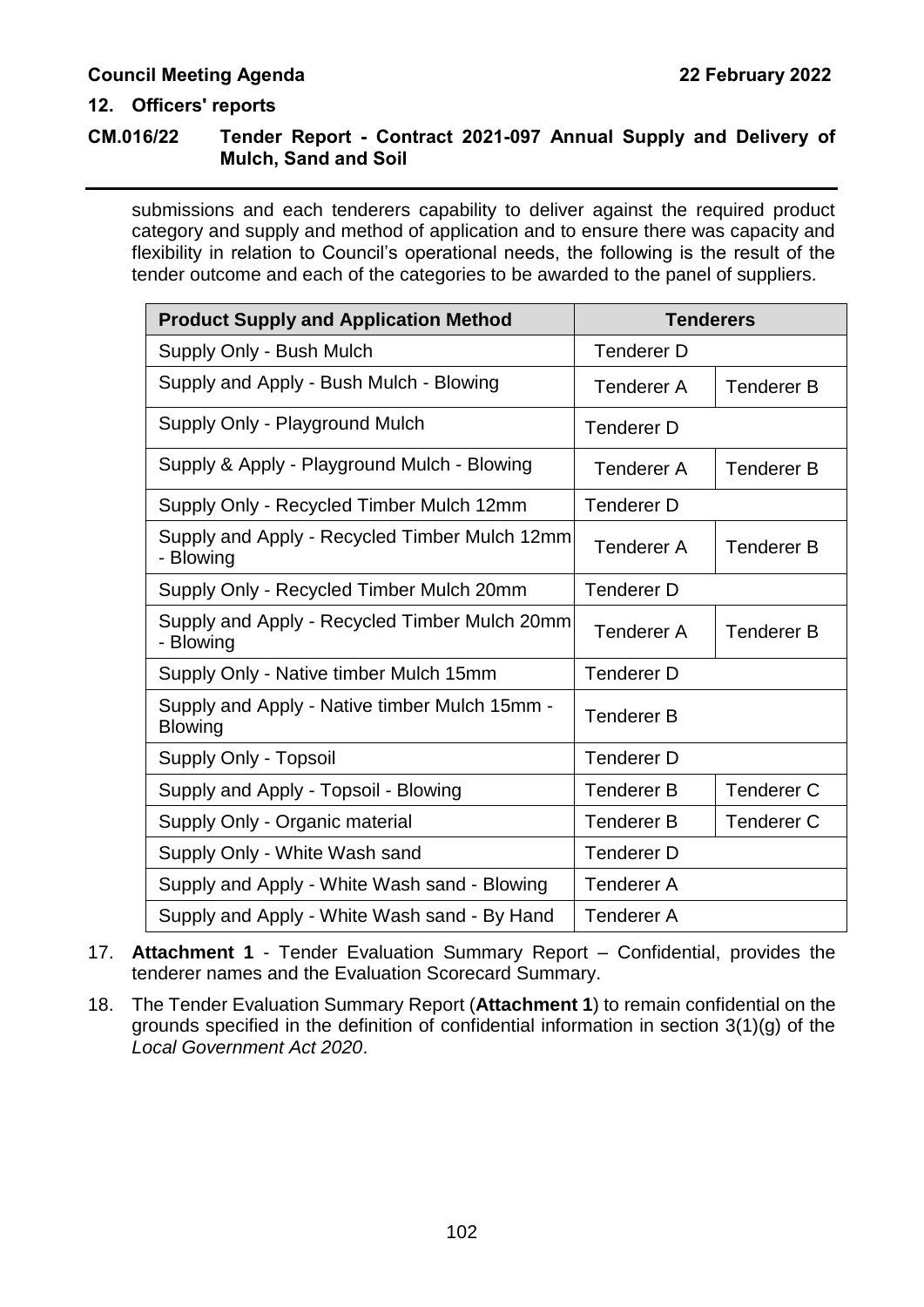#### **12. Officers' reports**

**CM.016/22 Tender Report - Contract 2021-097 Annual Supply and Delivery of Mulch, Sand and Soil**

#### **Capability and Capacity**

- 19. All tenderers based on the products and method of supply and application have the capability to support the supply needs of the Council.
- 20. While not every tenderer could provide the same product by supply and application method, by appointing the listed panel of tenderers, this will ensure Council has the flexibility to source products from a qualified list of providers in the event that one of the providers is unable to meet operational volumes and required timing, along with known costs.
- 21. The majority of supply and application of products to Council is required via the blow application method.
- 22. One of the tenderers (Tenderer D) does not have the plant and equipment capacity to apply by blowing method and did not provide pricing for hand application, but the tenderer provided some of the lowest costings for supply only of products and as such has been selected to provide the majority of products where supply only is a requirement.

#### **Tender Interviews and Reference checks**

23. As all the tenderers are known to Council and are current suppliers to Council, tender reference checks and interviews were not required.

#### **Contingency and risks**

- 24. All tenderers were required to provide a COVID-19 Safe Work Plan with their tendered submissions.
- 25. By appointing a panel of suppliers to the contract, Council can ensure that supply of required products is assured in the event that one of the panel suppliers cannot meet the operational needs and timelines of Council.

#### **Collaboration**

26. Not applicable.

### **Budget implications**

- 27. Budget for operational requirements is managed via the annual budget planning process and there is an approved budget for the requirements of the contract.
- 28. The historical average annual spend across these categories over the past five years is approximately \$75,000 (Excluding GST).
- 29. The annual spend will vary, based on operational requirements.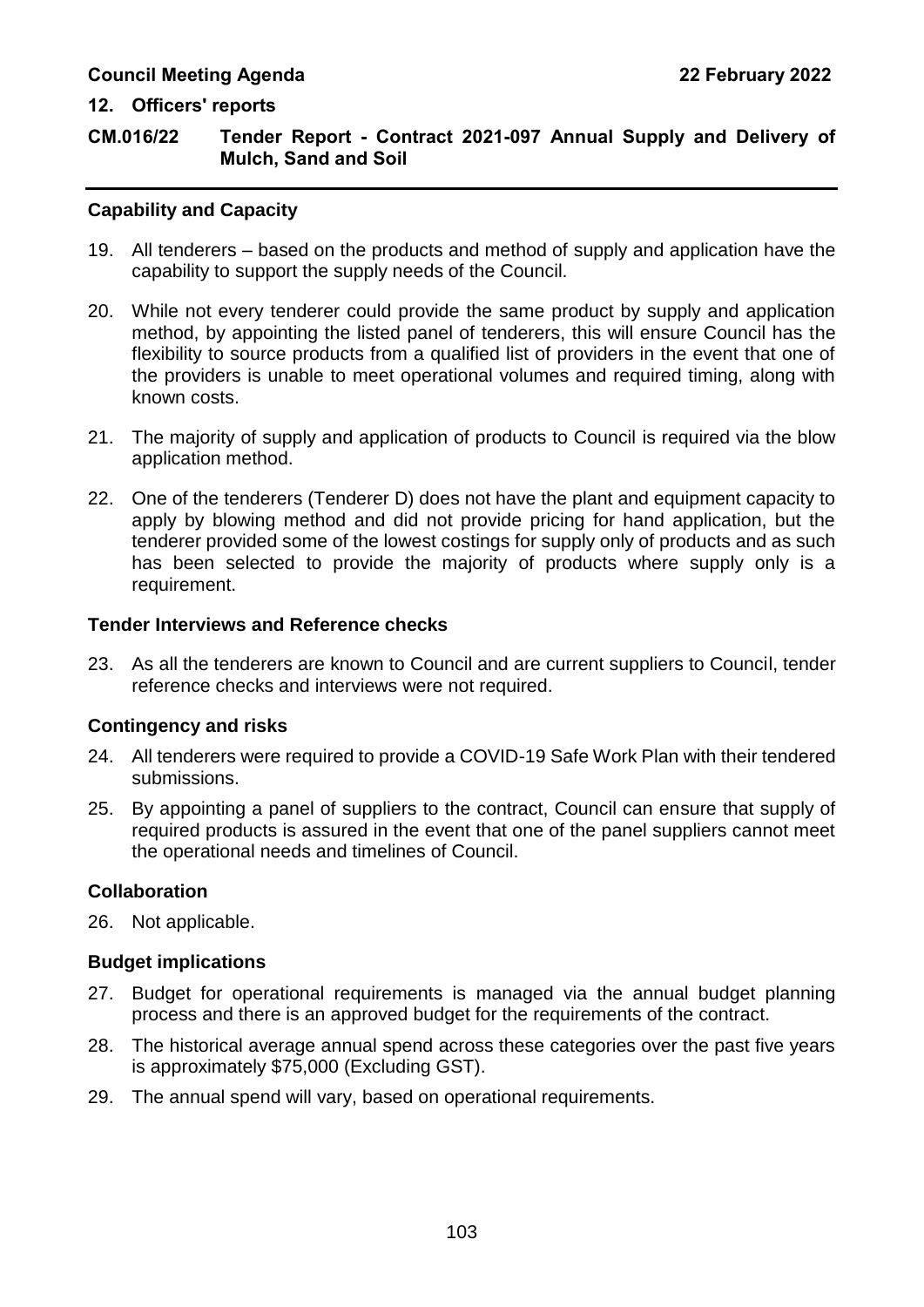#### **12. Officers' reports**

**CM.016/22 Tender Report - Contract 2021-097 Annual Supply and Delivery of Mulch, Sand and Soil**

#### **Sustainability implications**

- 30. All tenderers were required to provide information on the processed materials origins and contents for the products they tendered to supply to Council.
- 31. All materials provided, come from sustainable or recycled material origins.
- 32. As part of the tender process, tenderers were invited to provide other options and pricing in relation to the scope of products required.
- 33. Tenderer D provided Council with pricing options for recycling of green materials in effect creating a circular economy in relation to the products they provide.
- 34. One of the tenderers is a business that is based within the Northern Council Alliance area and provides employment opportunities to more than 30 residents within the Northern Council Alliance areas.

#### **Stakeholder Consultation/communication**

35. Not applicable.

#### **Innovation and continuous improvement**

36. Not applicable.

#### **Relevant law**

25. Sections 108 and 109 of the Local Government Act 2020.

### **Regional, state and national plans and policies**

37. Not applicable.

# **Conflicts of interest**

- 38. As part of the tender process, all members of the Tender Evaluation Panel were required to declare any disclosable conflicts of interest.
- 39. There were no disclosable conflicts of interest raised.